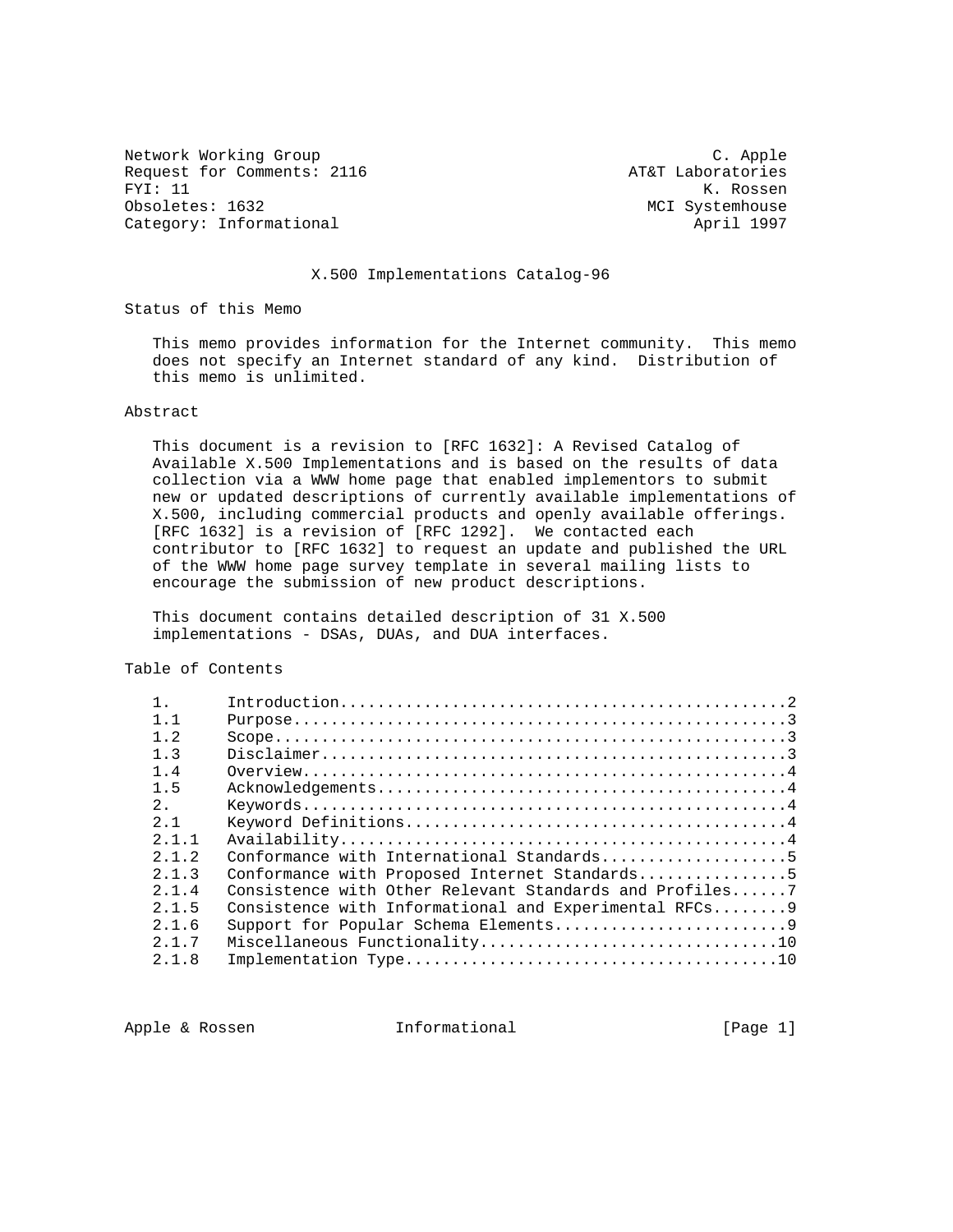| 2.1.9   | Internetworking Environment11                                  |
|---------|----------------------------------------------------------------|
|         |                                                                |
| 2 1 1 1 | Miscellaneous Information11                                    |
| 2.1.12  |                                                                |
| 2.2     | Implementations Indexed by Keyword14                           |
| 3.      | Implementation Descriptions29                                  |
|         | (for individual description page numbers see Table 2-1, p. 15) |
| $4$ .   |                                                                |
| 5.      |                                                                |
| 6.      |                                                                |

### 1. Introduction

 This document catalogs currently available implementations of X.500, including commercial products and openly available offerings. For the purposes of this survey, we classify X.500 products as,

DSA

 A DSA is an OSI application process that provides the Directory functionality,

### DUA

 A DUA is an OSI application process that represents a user in accessing the Directory and uses the DAP to communicate with a DSA, and

# DUA Interface

 A DUA Interface is an application process that represents a user in accessing the Directory using either DAP but supporting only a subset of the DAP functionality or a protocol different from DAP to communicate with a DSA or DUA.

 Section 2 of this document contains a listing of implementations cross referenced by keyword. This list should aid in identifying implementations that meet your criteria.

 To compile this catalog, the IDS Working Group solicited input from the X.500 community by publishing a URL for a set of on-line description forms deployed on the WWW as a home page on an InterNIC server. This URL

Apple & Rossen **Informational** [Page 2]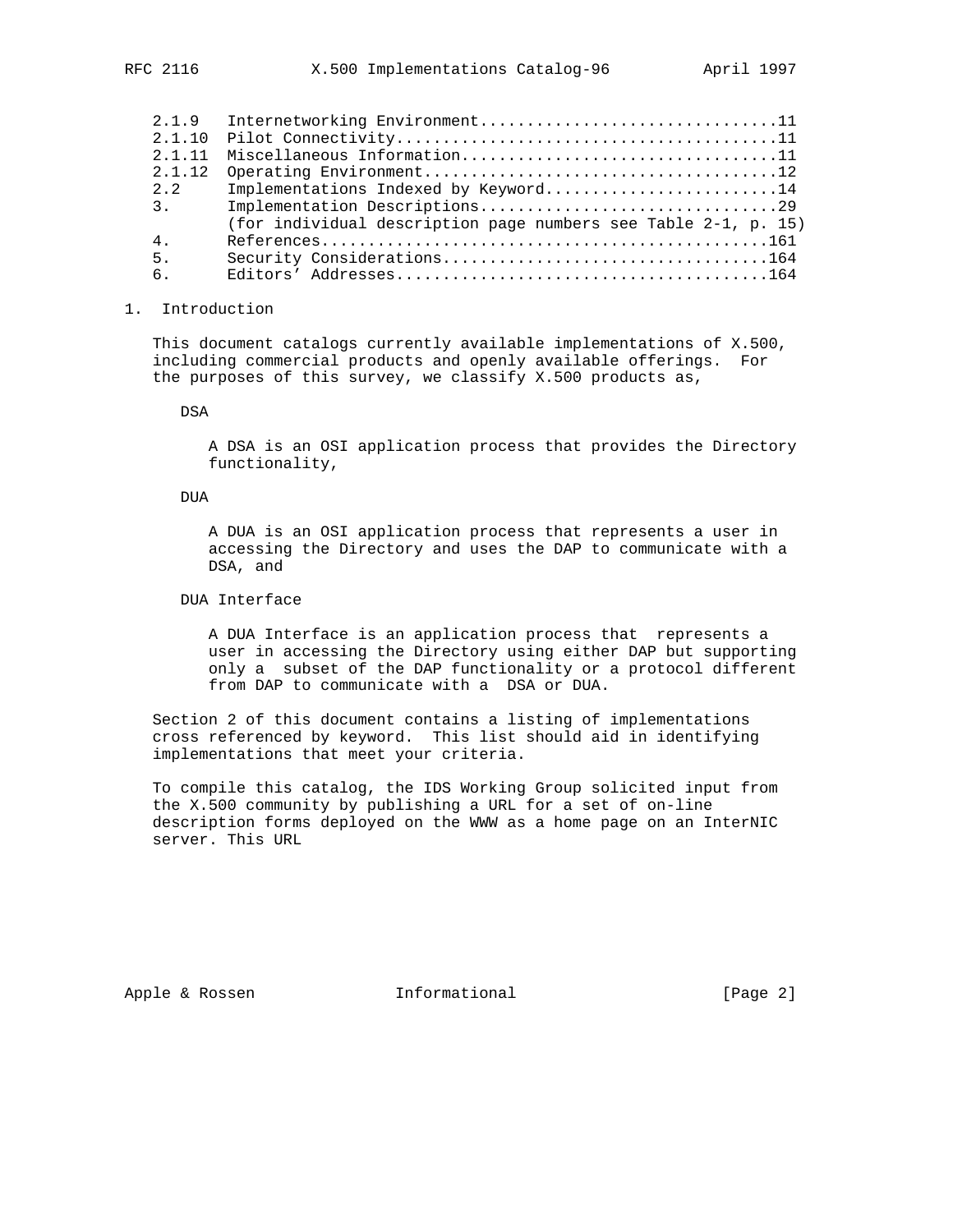(http://www.internic.net/projects/x500catalog/catalogtop.html) was advertised on the following directory-related mailing lists: iso@nic.ddn.mil, isode@nic.ddn.mil, osi-ds@cs.ucl.ac.uk, ids@merit.edu, ietf-asid@umich.edu, mhs-ds@mercury.udev.cdc.com, nadf-l@ema.org, and dssig@nist.gov.

 Readers are encouraged to submit comments regarding both the forms and content of this memo. New submissions are welcome. Please direct input to the Integrated Directory Services (IDS) Working Group (ietf-ids@umich.edu) or to the authors. IDS will produce new versions of this document when a significant number of substantive comments have been received or when significant updates and/or modifications to X.500-related standards documents have been ratified. This will be determined by the IDS chairpersons.

## 1.1 Purpose

 The Internet has experienced a steady growth in X.500 piloting activities. This document hopes to provide an easily accessible source of information on X.500 implementations for those who wish to consider X.500 technology for deploying a Directory service.

# 1.2 Scope

 This document contains descriptions of both free and commercial X.500 implementations. It does not provide instructions on how to install, run, or manage these implementations. The descriptions and indices are provided to make the readers aware of available options and thus enable more informed choices.

### 1.3 Disclaimer

 Implementation descriptions were written by implementors and vendors, and not by the editors. We worked with the description authors to ensure uniformity and readability, but cannot guarantee the accuracy or completeness of the descriptions, nor the stability of the implementations.

Apple & Rossen **Informational** [Page 3]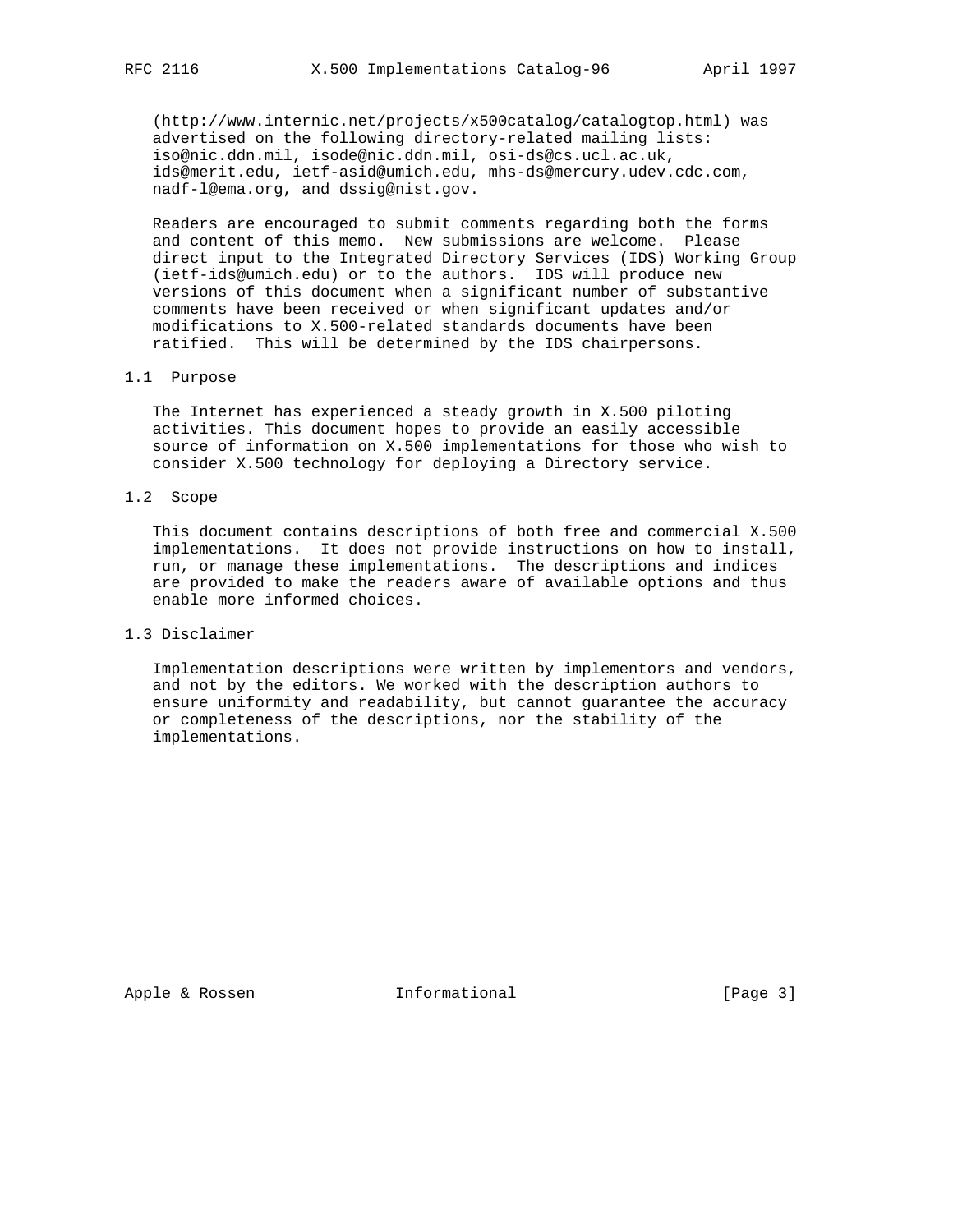### 1.4 Overview

Section 1 contains introductory information.

 Section 2 contains a list of keywords, their definitions, a cross reference of the X.500 implementations by these keywords and a table containing implementor name, implementor abreviation, and the page of this document on which the description begins for a particular implementor.

Section 3 contains the X.500 implementation descriptions.

Section 4 has a list of references.

Section 6 lists the editors' addresses.

1.5 Acknowledgments

 The creation of this catalog would not have been possible without the efforts of the description authors and the members of the IDS Working Group. Our special thanks to the editors of [RFC 1632], Linda Millington and Sri Sataluri who graciously contributed the nroff source file used to structure their version of the catalog.

2. Keywords

 Keywords are abbreviated attributes of the X.500 implementations. The list of keywords defined below was derived from the implementation descriptions themselves. Implementations were indexed by a keyword either as a result of: (1) explicit, not implied, reference to a particular capability in the implementation description text, or (2) input from the implementation description author(s).

### 2.1 Keyword Definitions

 This section contains keyword definitions. They have been organized and grouped by functional category. The definitions are ordered first alphabetically by keyword category, and second alphabetically by implementation name within keyword category.

2.1.1 Availability

Available via FTP

Implementation is available using FTP.

Apple & Rossen **Informational** [Page 4]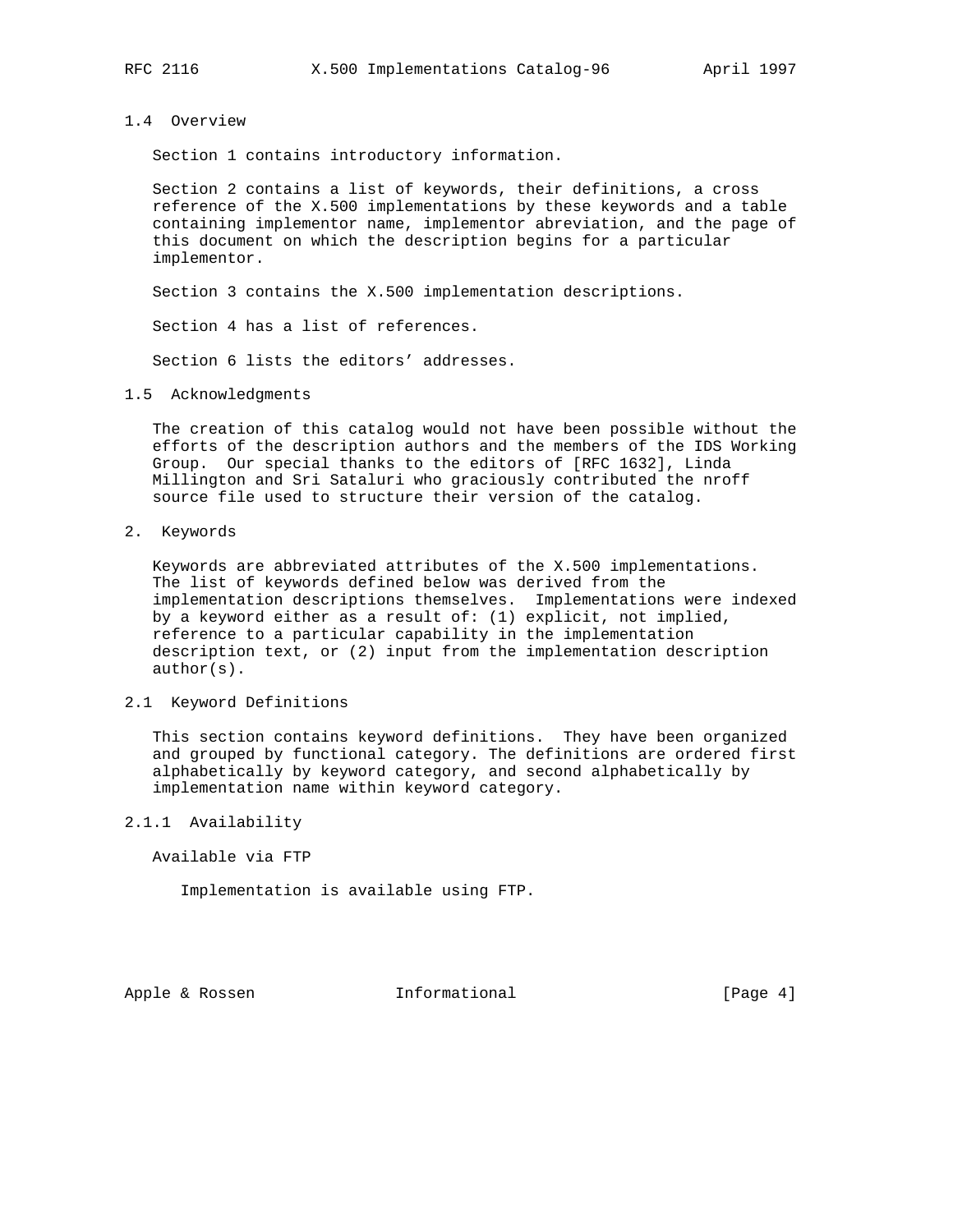Commercially Available

This implementation can be purchased.

Free

Available at no charge, although other restrictions may apply.

Limited Availability

Need to contact provider for terms and conditions of distribution.

2.1.2 Conformance with International Standards

PICS-AVAIL

Completed PICS per X.581/X.582

DAP

Support for the DAP protocol

DSP

Support for the DSP protocol

DISP

Support for the DISP protocol

DOP

Support for the DOP protocol

BAC

Support for Basic Access Control

SAC

Support for Simplified Access Control

2.1.3 Conformance with Proposed Internet Standards

 These RFCs specify standards track protocols for the Internet community. Implementations which conform to these evolving proposed standards have a higher probability of interoperating with other implementations deployed on the Internet.

Apple & Rossen **Informational** [Page 5]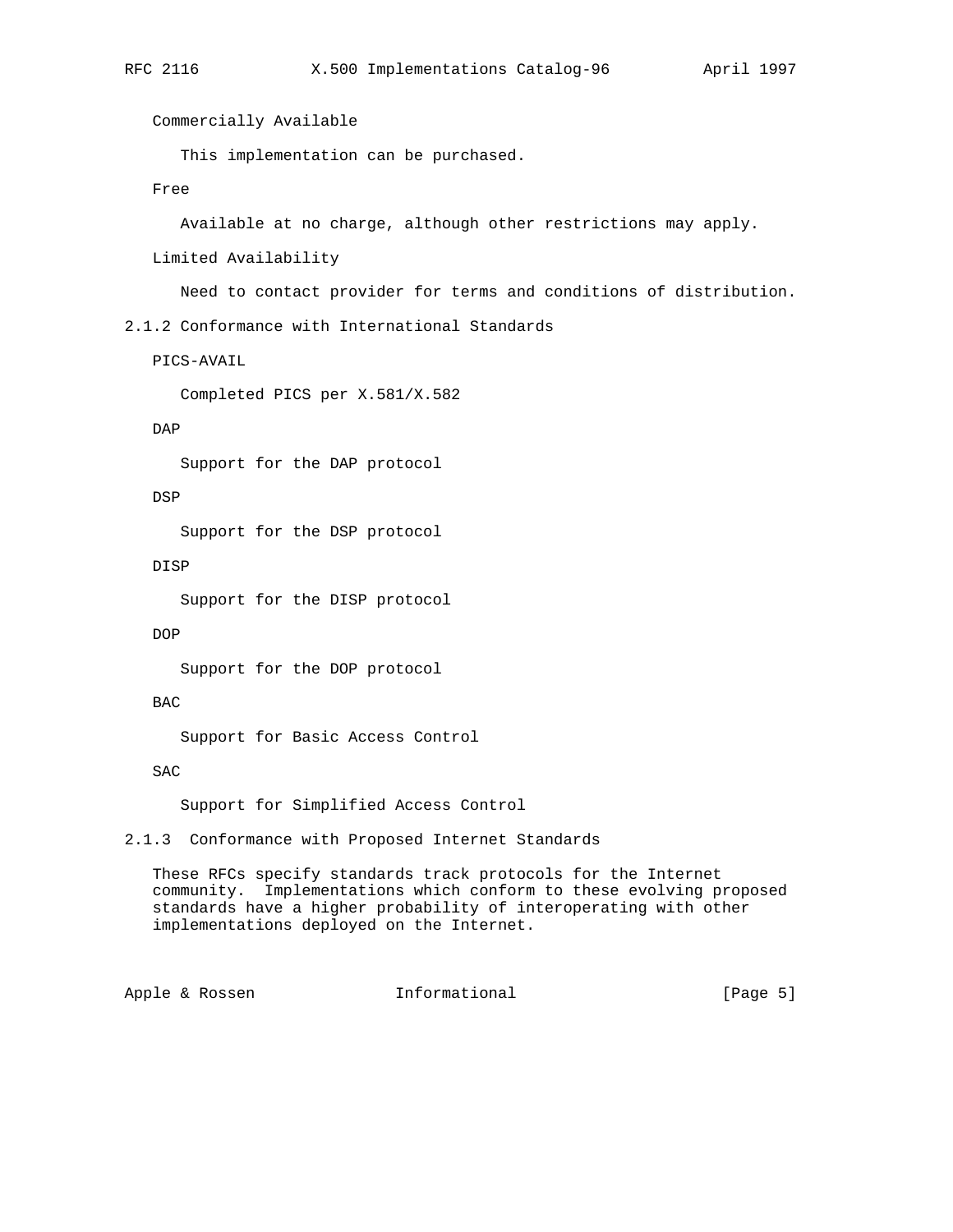### RFC-1274

 Implementation supports [RFC 1274]: Barker, P., and S. Kille, The COSINE and Internet X.500 Schema, University College, London, England, November 1991.

RFC-1276

 Implementation supports [RFC 1276]: Kille, S., Replication and Distributed Operations extensions to provide an Internet Directory using X.500, University College, London, England, November 1991.

RFC-1277

 Implementation supports [RFC 1277]: Kille, S., Encoding Network Addresses to support operation over non-OSI lower layers, University College, London, England, November 1991.

#### RFC-1567

 Implementation supports [RFC 1567]: Mansfield, G., and Kille, S., X.500 Directory Monitoring MIB, AIC Systems Laboratory, ISODE Consortium, January 1994.

RFC-1777

 Implementation supports [RFC 1777]: Yeong, W., Howes, T., and Kille, S., Lightweight Directory Access Protocol, March 1995.

RFC-1778

 Implementation supports [RFC 1778]: Howes, T., Kille, S., Yeong, W., and Robbins, The String Representation of Standard Attribute Syntaxes, March 1995.

RFC-1779

 Implementation supports [RFC 1779]: Kille, S., A String Representation of Distinguished Names, March 1995.

#### RFC-1798

 Implementation supports [RFC 1798]: Young, A., Connection-less Lightweight Directory Access Protocol, June 1995.

Apple & Rossen **Informational** [Page 6]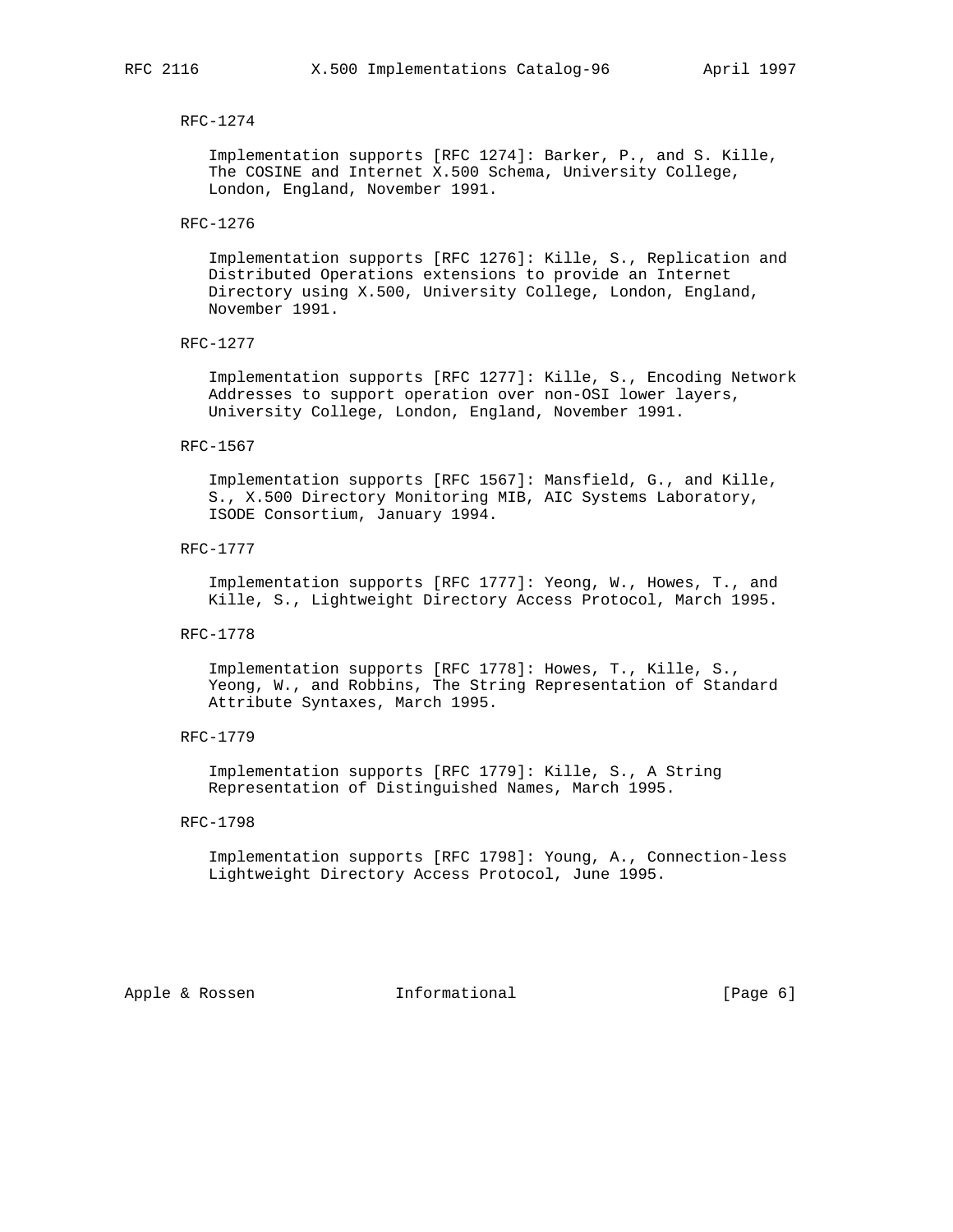2.1.4 Consistence with Informational and Experimental Internet RFCs

 These RFCs provide information to the Internet community and are not Internet standards. Compliance with these RFCs is not necessary for interoperability but may enhance functionality.

# RFC-1202

 Implementation supports [RFC 1202]: Rose, M. T., Directory Assistance Service. February 1991.

RFC-1249

 Implementation supports [RFC 1249]: Howes, T., M. Smith, and B. Beecher, DIXIE Protocol Specification, University of Michigan, August 1991.

#### RFC-1275

 Implementation supports [RFC 1275]: Kille, S., Replication Requirements to provide an Internet Directory using X.500, University College, London, England, November 1991.

RFC-1278

 Implementation supports [RFC 1278]: Kille, S., A string encoding of Presentation Address, University College, London, England, November 1991.

RFC-1279

 Implementation supports [RFC 1279]: Kille, S., X.500 and Domains, University College, London, England, November 1991.

RFC-1558

 Implementation supports [RFC 1558]: Howes, T., A String Representation of LDAP Search Filters, December 1993.

### RFC-1562

 Implementation supports [RFC 1562]: Michaelson, G. and Prior, M., Naming Guidelines for the AARNet X.500 Directory Service, December 1993.

Apple & Rossen **Informational** [Page 7]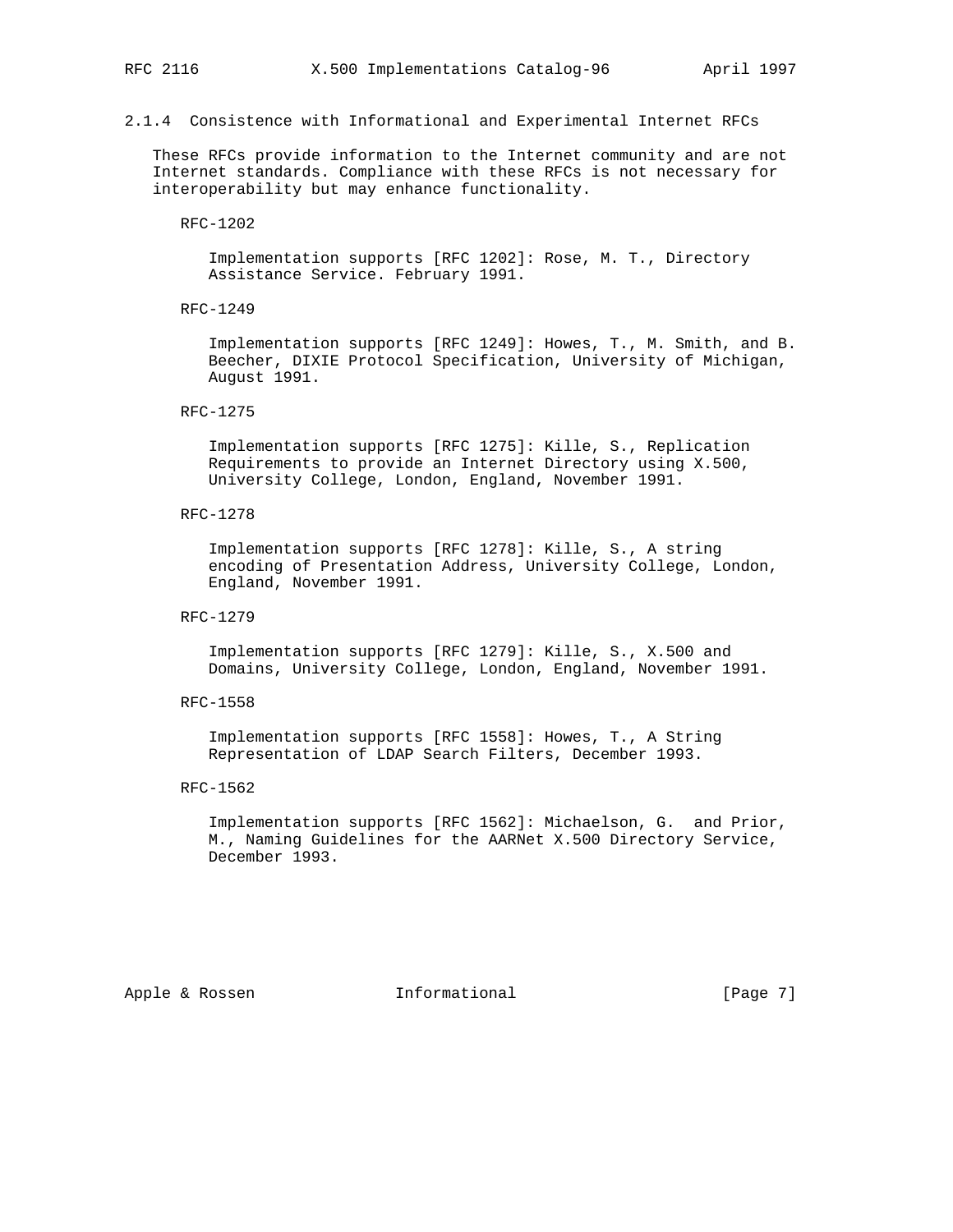### RFC-1608

 Implementation supports [RFC 1608]: Johannsen, T., Mansfield, G., Kosters, M., and Sataluri, S., Representing IP Information in the X.500 Directory, March 1994.

### RFC-1609

 Implementation supports [RFC 1609]: Mansfield, G., Johannsen, T., and Knopper, M., Charting Networks in the X.500 Directory, March 1994.

RFC-1617

 Implementation supports [RFC 1617]: Barker, P., Kille, S., and Lenggenhager, T., Naming and Structuring Guidelines for X.500 Directory Pilots, May 1994.

# RFC-1781

 Implementation supports [RFC 1781]: Kille, S., Using OSI Directory to Achieve User Friendly Naming, March 1995.

### RFC-1801

 Implementation supports [RFC 1801]: Kille, S., MHS Use of the X.500 Directory to support MHS Routing, June 1995.

#### RFC-1803

 Implementation supports [RFC 1803]: Wright, R., Getchell, Howes, T., Sataluri, S., Yee, P., and Yeong, W., Recommendations for an X.500 Production Directory Service, June 1995.

### RFC-1804

 Implementation supports [RFC 1804]: Mansfield, G., Rajeev, P., Raghavan, S., and Howes, T., Schema Publishing in X.500 Directory, June 1995.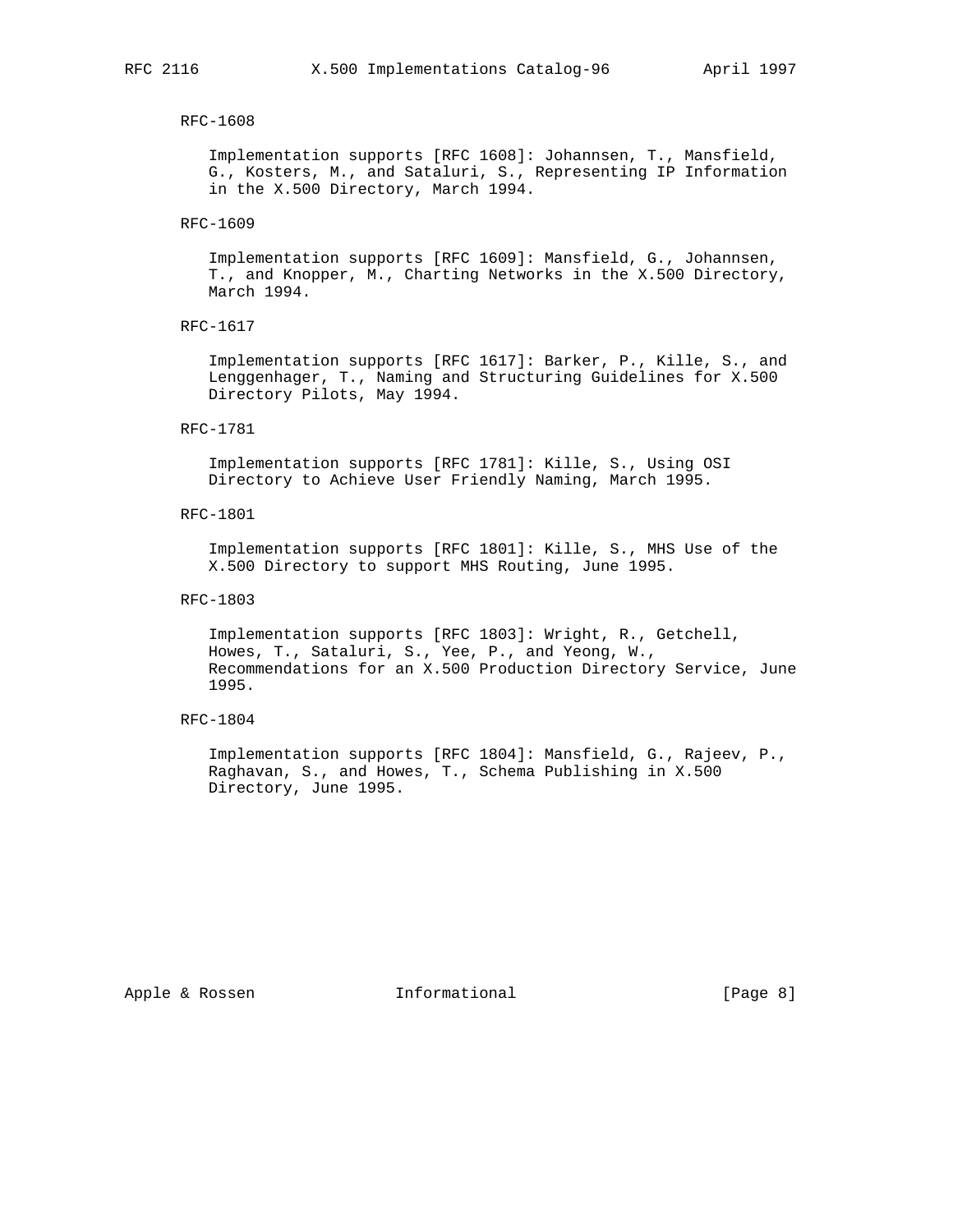# 2.1.5 Consistence with Other Relevant Standards and Profiles

# ADI12

 Implementation support ISO/IEC pdISP 10615-2: DSA Support of Directory Access.

# ADI21

 Implementation supports ISO/IEC ISP 10615-3: Directory System: DSA Responder Role.

# ADI22

 Implementation supports ISO/IEC ISP 10615-4: Directory System: DSA Initiator Role.

# ADI31

 Implementation supports ISO/IEC pdISP 10615-X: DUA Support of Distributed Operations.

# ADI32

 Implementation supports ISO/IEC pdISP 10615-X: DSA Support of Distributed Operations.

### FDI11

 Implementation supports ISO/IEC pdISP 10616: Common Directory Use.

# FDI3

 Implementation supports ISO/IEC pdISP 11190: FTAM Use of The Directory.

### XDS

Implementation supports the XDS API defined in IEEE 1224.2

# 2.1.6 Support for Popular Schema Elements

### NADF

Implementation supports the directory schema defined in NADF SD-4.

Apple & Rossen **Informational** [Page 9]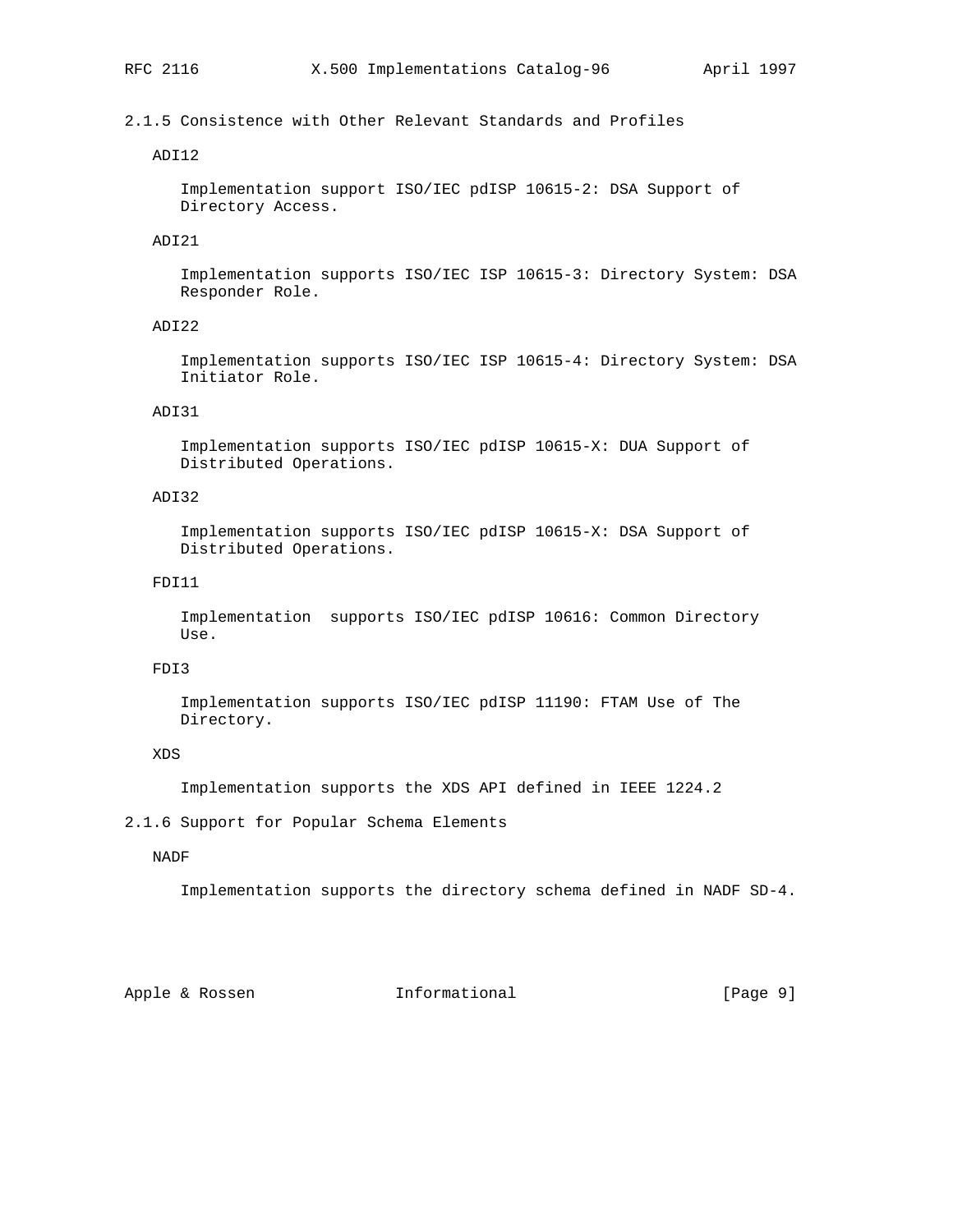Other Popular Schemas

Implementation supports other popular schema elements.

### 2.1.7 Miscellaneous Functionality

DYN-OBJ

 Implementation allows the object class of an entry to be changed dynamically (not allowed in X.500[1988], allowed in 1993)

ALIAS-CONSISTENCY

 Implementation incorporates facilities for maintenance of alias integrity in the face of modification or deletion of the aliased object.

2.1.8 Implementation Type

API

 Implementation comes with an application programmer's interface (i.e., a set of libraries and include files).

DSA Only

Implementation consists of a DSA only. No DUA is included.

DSA/DUA

Both a DSA and DUA are included in this implementation.

DUA Interface

 Implementation is a DUA-like program that uses either DAP, but supporting only a subset of the DAP functionality, or uses a protocol different from DAP to communicate with a DSA or DUA.

DUA Only

Implementation consists of a DUA only. No DSA is included.

LDAP

 DUA interface program uses the Lightweight Directory Access Protocol (LDAP).

Apple & Rossen **Informational** [Page 10]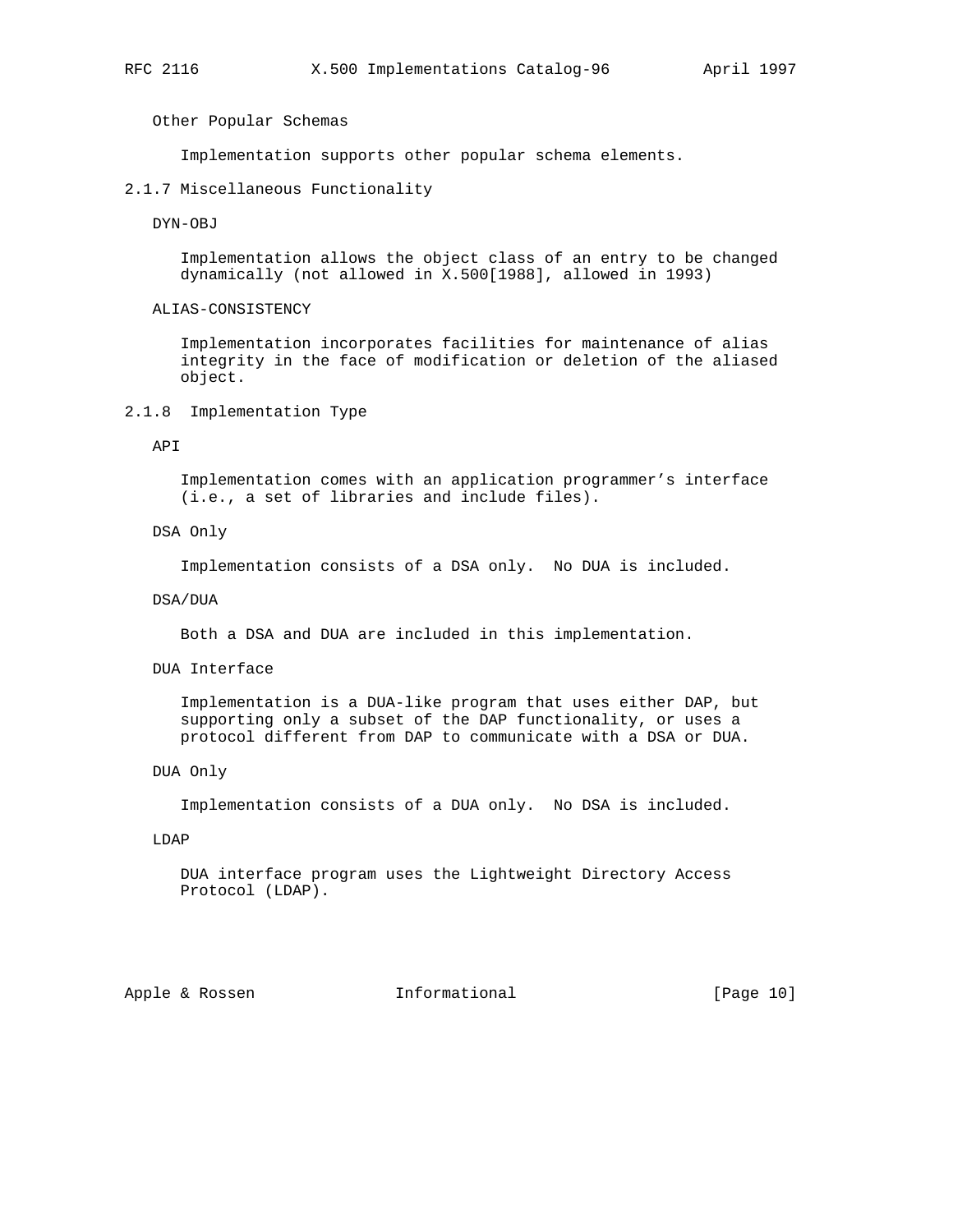# 2.1.9 Internetworking Environment

### CLNS

 Implementation operates over the OSI ConnectionLess Network Service (CLNS).

OSI Transport

Implementation operates over one or more OSI transport protocols.

RFC-1006

 Implementation operates over [RFC 1006] with TCP/IP transport service. [RFC 1006] is an Internet Standard.

X.25

Implementation operates over OSI X.25.

# 2.1.10 Pilot Connectivity

DUA Connectivity

 The DUA can be connected to the pilot, and information on any pilot entry looked up. The DUA is able to display standard attributes and object classes and those defined in the COSINE and Internet Schema.

DSA Connectivity

 The DSA is connected to the DIT, and information in this DSA is accessible from any pilot DUA.

2.1.11 Miscellaneous

Included in ISODE

DUAs that are part of ISODE.

Limited Functionality

 Survey states that the implementation has some shortcomings or intended lack of functionality, e.g., omissions were part of the design to provide an easy-to-use user interface.

Apple & Rossen **Informational** [Page 11]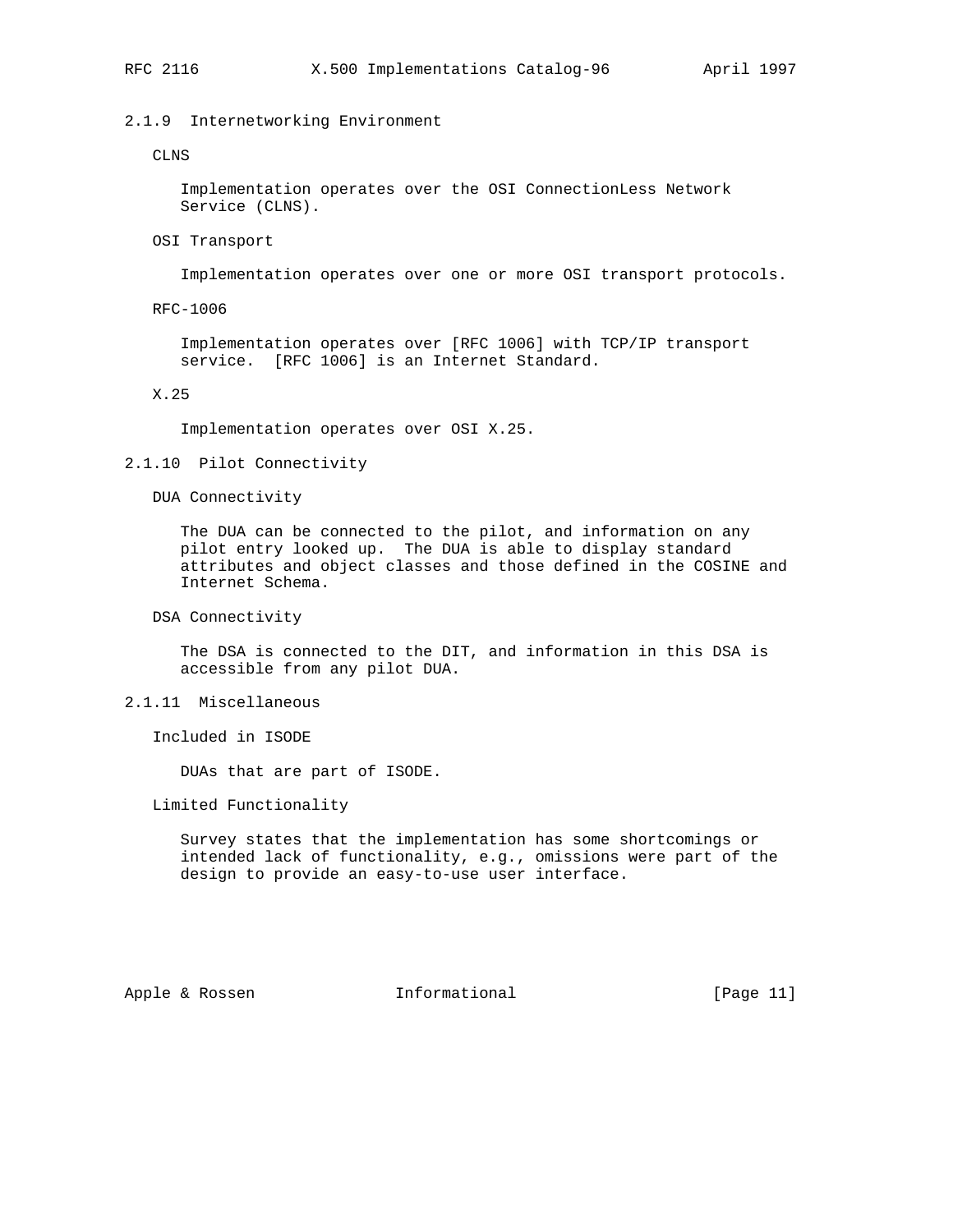Motif

Implementation provides a Motif-style X Window user interface.

OpenView

Implementation provides an OpenView-style X Window user interface.

X Window System

 Implementation uses the X Window System to provide its user interface.

Language Support

Implementation supports single or multiple languages.

Documentation Language Support

 Documentation for implementation is available in single or multiple languages.

Number of Implementations

 Implementor gave an estimate of the number of instantiations of their implementation are deployed in live directory services.

Existing Database Support

 Implementation includes support for a non-X.500 DIT repository, synchronization with non-X.500 DBMS, or non-X.500 DBMS to X.500 DIT repository format conversion tools.

# 2.1.12 Operating Environment

MS Windows

Implementation runs under Microsoft Windows.

MS Windows NT

Implementation runs under Microsoft Windows NT.

MS Windows95

Implementation runs under Microsoft Windows95.

Apple & Rossen **Informational** [Page 12]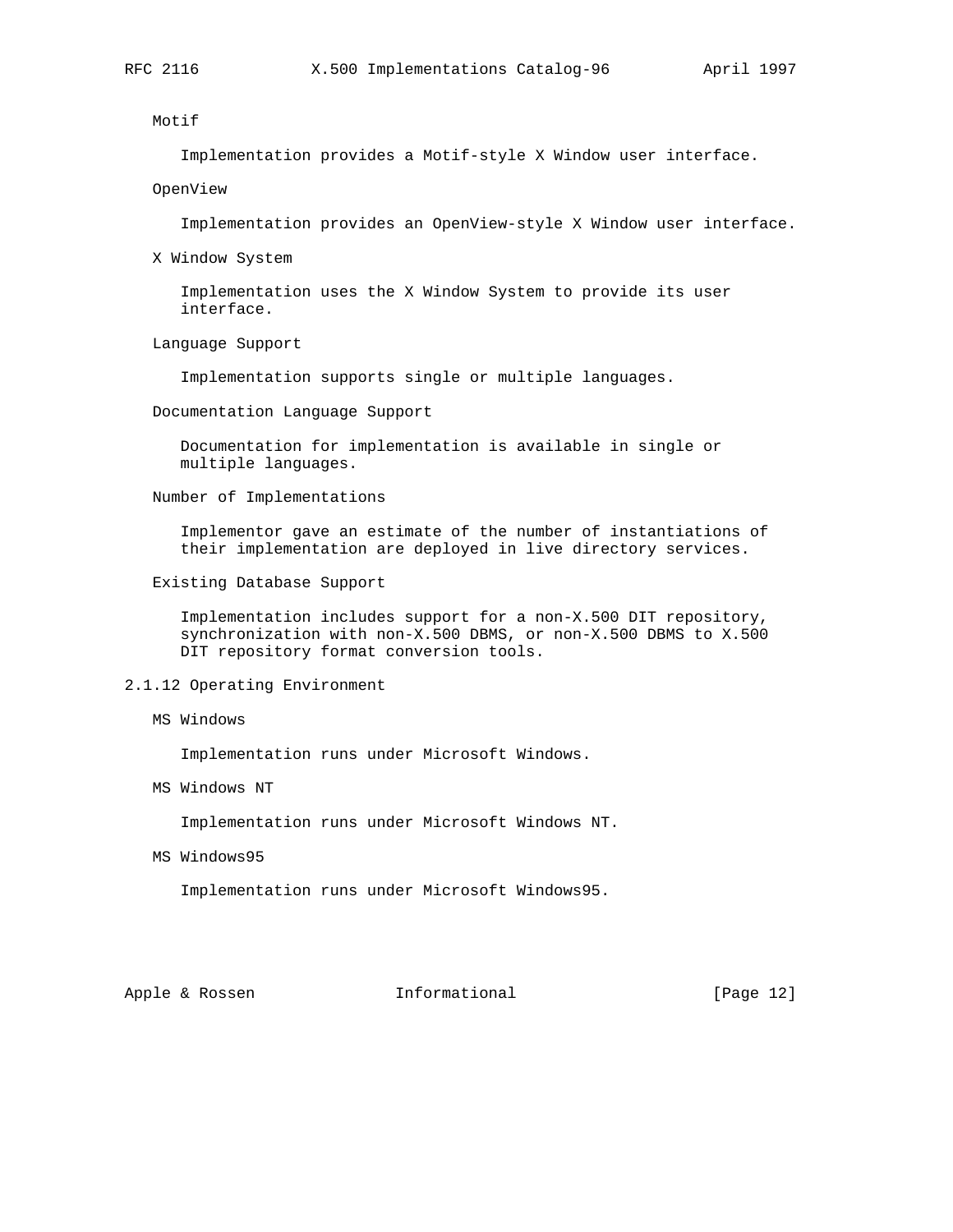# 386

Implementation runs on a 386-based platform.

# 486

Implementation runs on a 486-based platform.

# Pentium

Implementation runs on a Pentium-based platform.

# Bull

Implementation runs on a Bull platform.

# CDC

Implementation runs on a CDC MIPS platform.

# DEC ULTRIX

Implementation runs under DEC ULTRIX.

# DEC UNIX

Implementation runs under DEC UNIX.

DEC OpenVMS AXP

Implementation runs on a DEC AXP platform running OpenVMS.

DEC OpenVMS VAX

Implementation runs on a DEC VAX platform running OpenVMS.

# HP

Implementation runs on an HP platform.

# IBM PC

Implementation runs on a PC.

# IBM RISC

Implementation runs on IBM's RISC UNIX workstation.

# Apple & Rossen **Informational** [Page 13]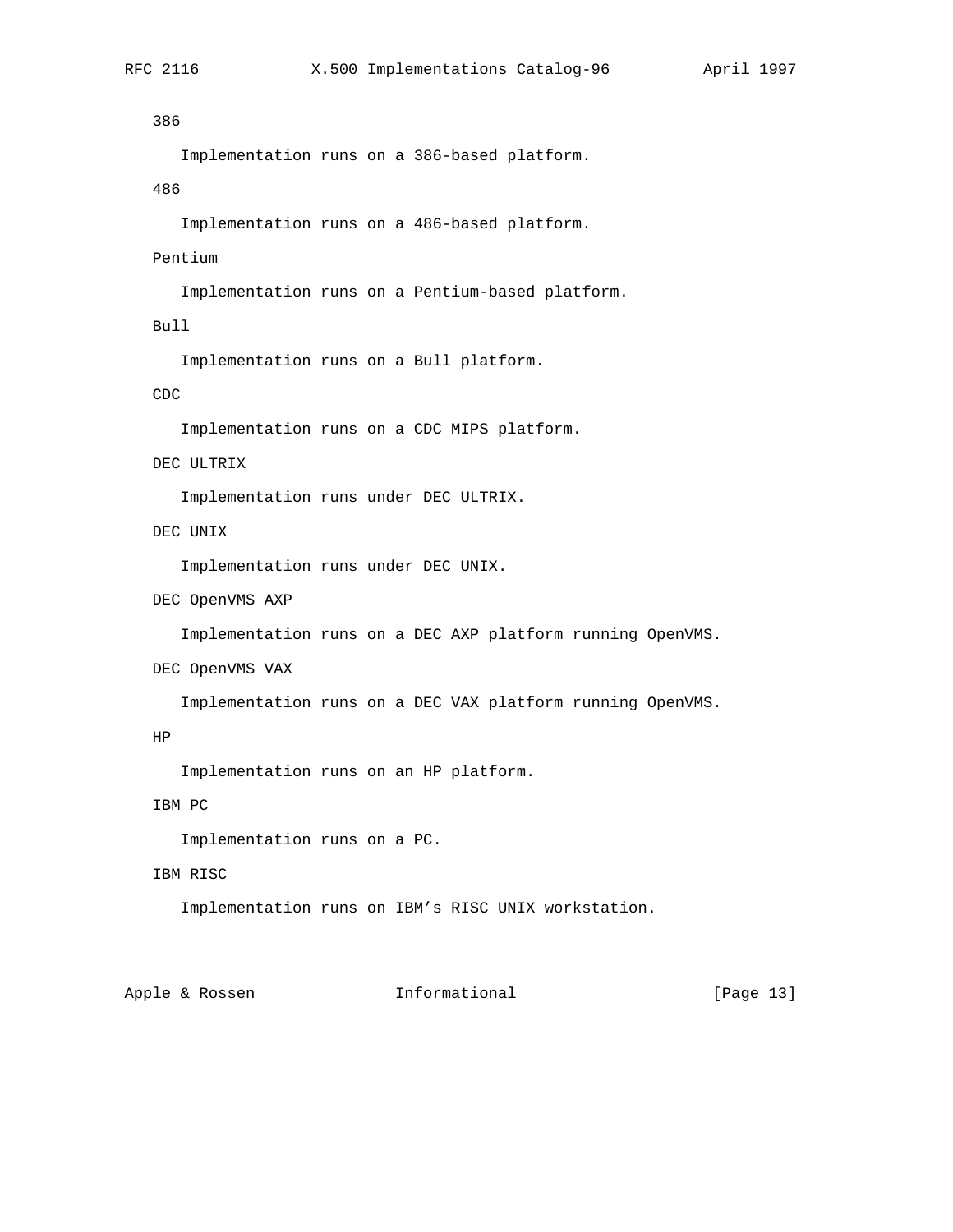# ICL

Implementation runs on an ICL platform.

### Macintosh

Implementation runs on a Macintosh.

Multiple Vendor Platforms

Implementation runs on more than one hardware platform.

Sequent

Implementation runs on a Sequent platform.

# SNI

Implementation runs on a Siemens Nixdorf platform.

# Solbourne

Implementation runs on a Solbourne platform.

### Sun

Implementation runs on a Sun platform.

# Tandem

Implementation runs on a Tandem platform.

#### UNIX

Implementation runs on a generic UNIX platform.

### 2.2 Implementations Indexed by Keyword

 This section contains an index of implementations by keyword. You can use this list to identify particular implementations that meet your chosen criteria.

 Table 2-1 shows the implementations about which information can be found in this document as well as the abreviation used to represent this implementation and the page number on which each implementation description begins.

Apple & Rossen **Informational** [Page 14]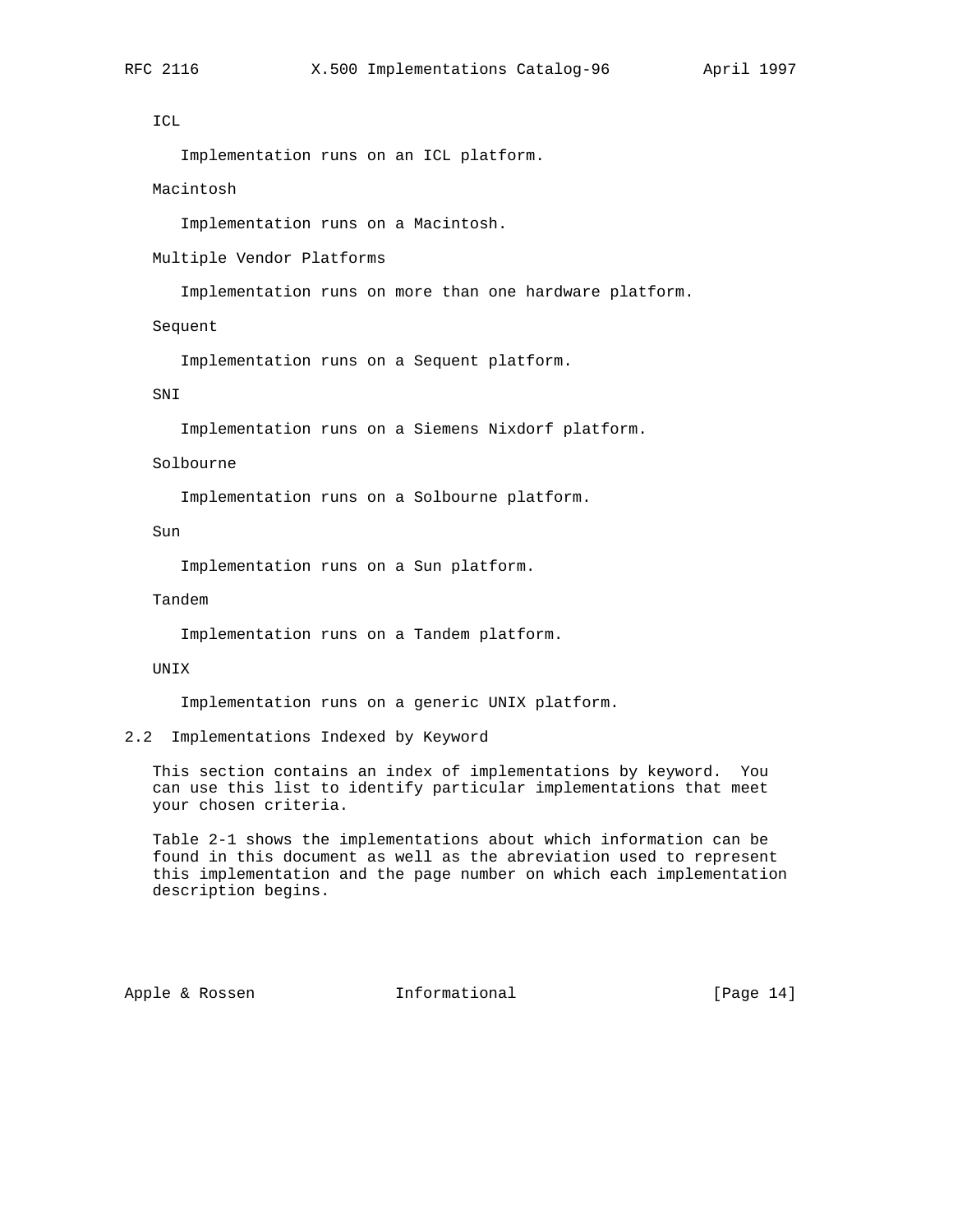| Implementation Name<br>=============================== | Abbreviation<br>================ | Page<br>======     |
|--------------------------------------------------------|----------------------------------|--------------------|
| A-Window-To-Directory                                  | AWTD                             | 33                 |
| Critical Angle X.500 Enabler                           | CAXE<br>------                   | 35                 |
| cxdua                                                  | cxdua                            | 39                 |
| Cycle (tm) LiveData (tm)                               | Cycle                            | 41                 |
| DC X500                                                | <b>DCX500</b>                    | 43                 |
| Directory Enquiries                                    | DE                               | 52                 |
| Digital X.500 Directory Server                         | <b>DXDS</b>                      | 55                 |
| DIR.D(tm) V2.6<br>$- - - - - -$                        | DIR.D<br>$\frac{1}{2}$           | 61                 |
| DIR.X(tm) V3.1<br>-----------                          | DIR.X-3.1<br>.                   | 64                 |
| DIR.X(tm) V4.0                                         | $DIR.X-4.0$                      | 70                 |
| DIR.X-SYNC(tm) V2.0                                    | DIR.X-SYNC<br>--------           | 76                 |
| DX500 OpenDirectory(tm)                                | DX500<br>$- - -$                 | 80                 |
| FORUM LOOK'UP(tm)                                      | FORUM                            | 82                 |
| FX*500(tm)                                             | FX*500                           | 87                 |
| Global Directory Server                                | <b>GDS</b>                       | 95                 |
| i500 Enterprise Directory Server                       | i500                             | 101                |
| ISODE Rel. 3.0 X.500(1993) Directory                   | ISODE.r3                         | 105                |
| ISOPLEX DS (tm) DSA                                    | <b>ISOPLEX</b><br>------         | 109                |
| LDAP Implementation                                    | LDAP                             | $- - - - -$<br>113 |
| maX.500 Macintosh DUA Interface                        | maX.500                          | 117                |
| Messageware DSA<br>. _ _ _ _ _ _ _ _ _ _ _ _ _ _ _ _ . | <b>MDSA</b>                      | 120                |

Table 2-1: Table of Implementation Identifiers (cont.)

Apple & Rossen 1nformational [Page 15]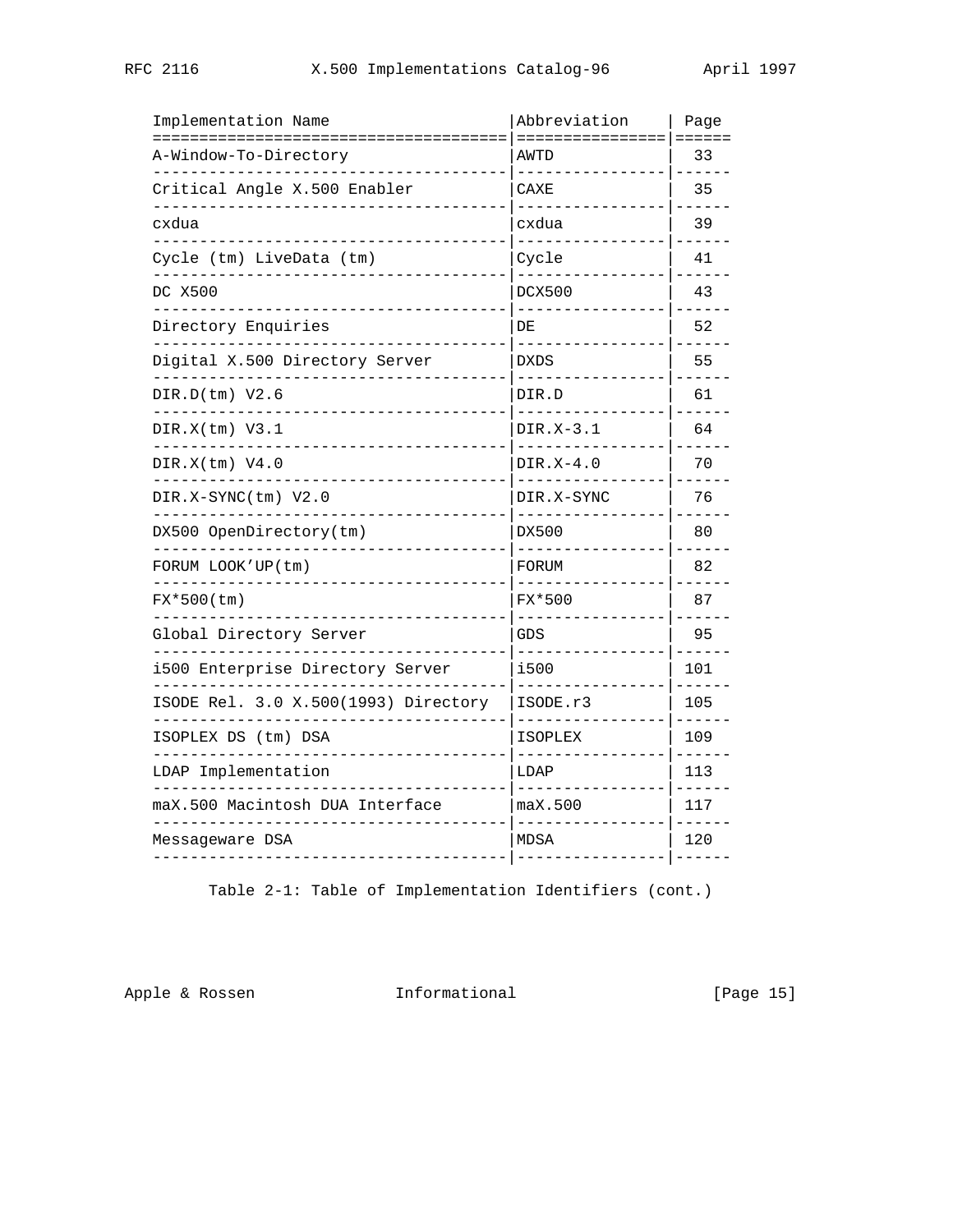| Implementation Name                                | Abbreviation<br>========== | Page<br>$=$ = = = = = |
|----------------------------------------------------|----------------------------|-----------------------|
| Messageware PC-DUA                                 | MDUA                       | 124                   |
| NonStop Directory Services                         | NSDS                       | 127                   |
| ORG.D(tm) V2.0/V2.1                                | ORG.D                      | 132                   |
| OSIAM X.500-88                                     | OSIAM-88                   | 136                   |
| OSIAM X.500-93                                     | OSIAM-93                   | 139                   |
| $PMDF - X500$                                      | PMDF                       | 145                   |
| TransIT500                                         | T500                       | 149                   |
| $\text{wax}.500 :: \text{Windows Access to X.500}$ | $\text{wax}.500$           | 163                   |
| $X500 - DS$<br>__________________________          | $X500 - DS$                | 165                   |
| X500-DUA                                           | $X500 - DUA$               | 165                   |
|                                                    |                            |                       |

Table 2-1: Table of Implementation Identifiers (cont.)

 The index is organized as follows: keywords appear in alphabetical order; implementations characterized by that keyword are listed alphabetically as well.

 For formatting purposes, we have used the abbreviations for implementation names as defined above in Table 2-1.

ADI12 ADI21

| AWTD         |
|--------------|
| $DIR.X-3.1$  |
| $DIR.X-4.0$  |
| <b>DXDS</b>  |
| GDS          |
| i500         |
| OSIAM-88     |
| $X500 - DS$  |
| $X500 - DUA$ |
|              |

Apple & Rossen **Informational** [Page 16]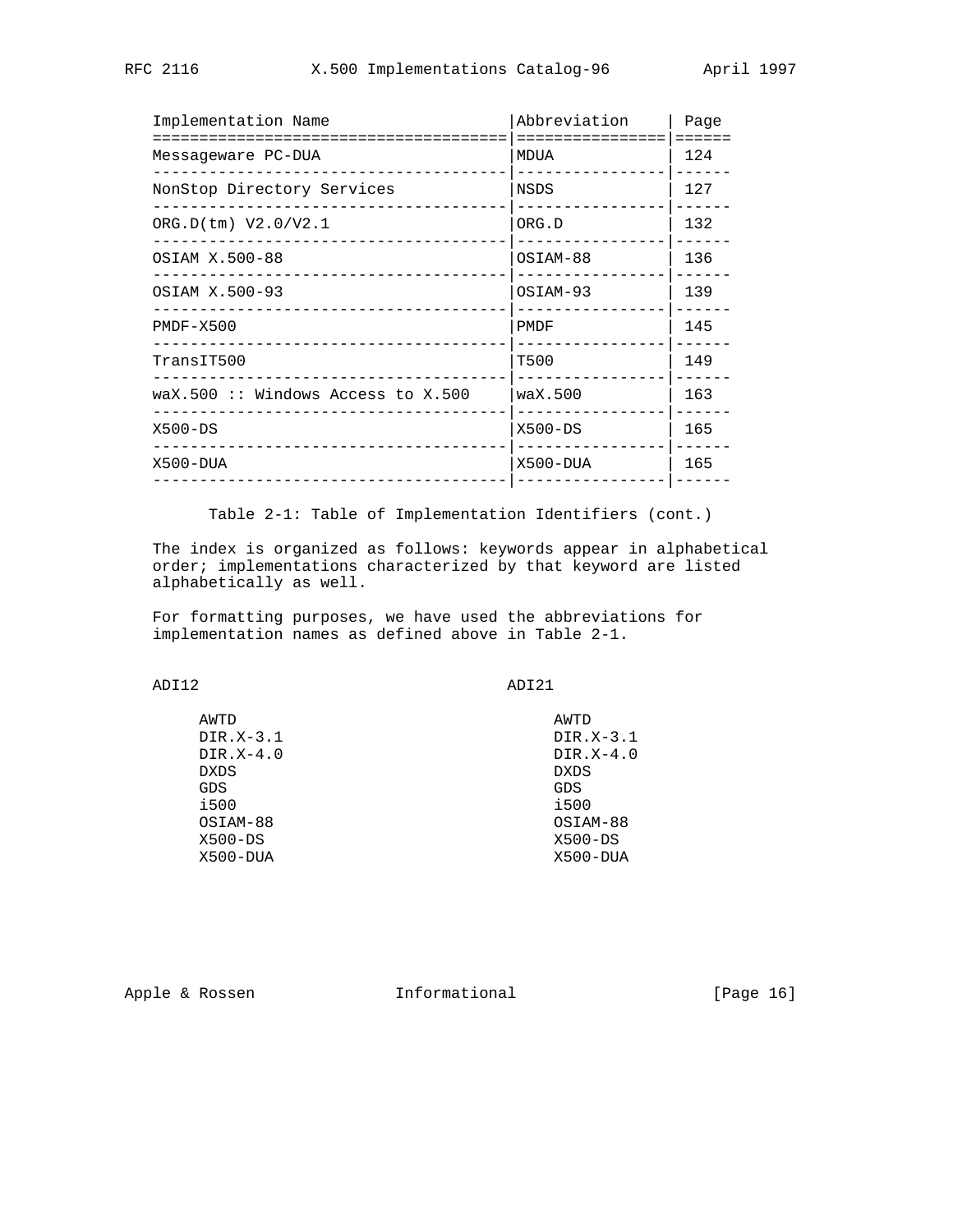ADI22

| AWTD<br>$DIR.X-3.1$<br>$DIR.X-4.0$<br><b>DXDS</b><br>GDS<br>i500<br>OSIAM-88<br>$X500 - DS$ | FORUM<br>FX*500<br>GDS<br>i500<br>ISODE.r3<br>LDAP<br>MDSA<br>NSDS |
|---------------------------------------------------------------------------------------------|--------------------------------------------------------------------|
| X500-DUA<br>ADI31                                                                           | OSIAM-88<br>OSIAM-93<br>PMDF<br>$X500 - DS$                        |
| AWTD<br>DIR.X-3.1<br>$DIR.X-4.0$<br><b>GDS</b>                                              | X500-DUA<br>Available via FTP                                      |
| OSIAM-88<br>$X500 - DS$<br>X500-DUA                                                         | CAXE<br>cxdua<br>LDAP<br>max.500                                   |
| ADI32<br>$DIR.X-3.1$                                                                        | MDSA<br>waX.500                                                    |
| $DIR.X-4.0$<br>GDS                                                                          | <b>BAC</b>                                                         |
| i500<br>OSIAM-88<br>$X500 - DS$<br>X500-DUA                                                 | DCX500<br>$DIR.X-4.0$<br><b>DXDS</b><br>FX*500<br>GDS              |
| ALIAS-CONSISTENCY<br>AWTD                                                                   | i500<br>ISODE.r3<br>MDSA                                           |
| FORUM<br><b>GDS</b><br>i500<br><b>NSDS</b>                                                  | PMDF<br>Bull                                                       |
| $X500 - DS$<br>X500-DUA                                                                     | AWTD<br>OSIAM-88<br>OSIAM-93                                       |
| API<br>AWTD                                                                                 | $X500 - DS$<br>X500-DUA                                            |
| Cycle<br>DCX500<br>DIR.X-3.1                                                                | Commercially Available<br>AWTD                                     |
|                                                                                             |                                                                    |

Apple & Rossen **Informational** [Page 17]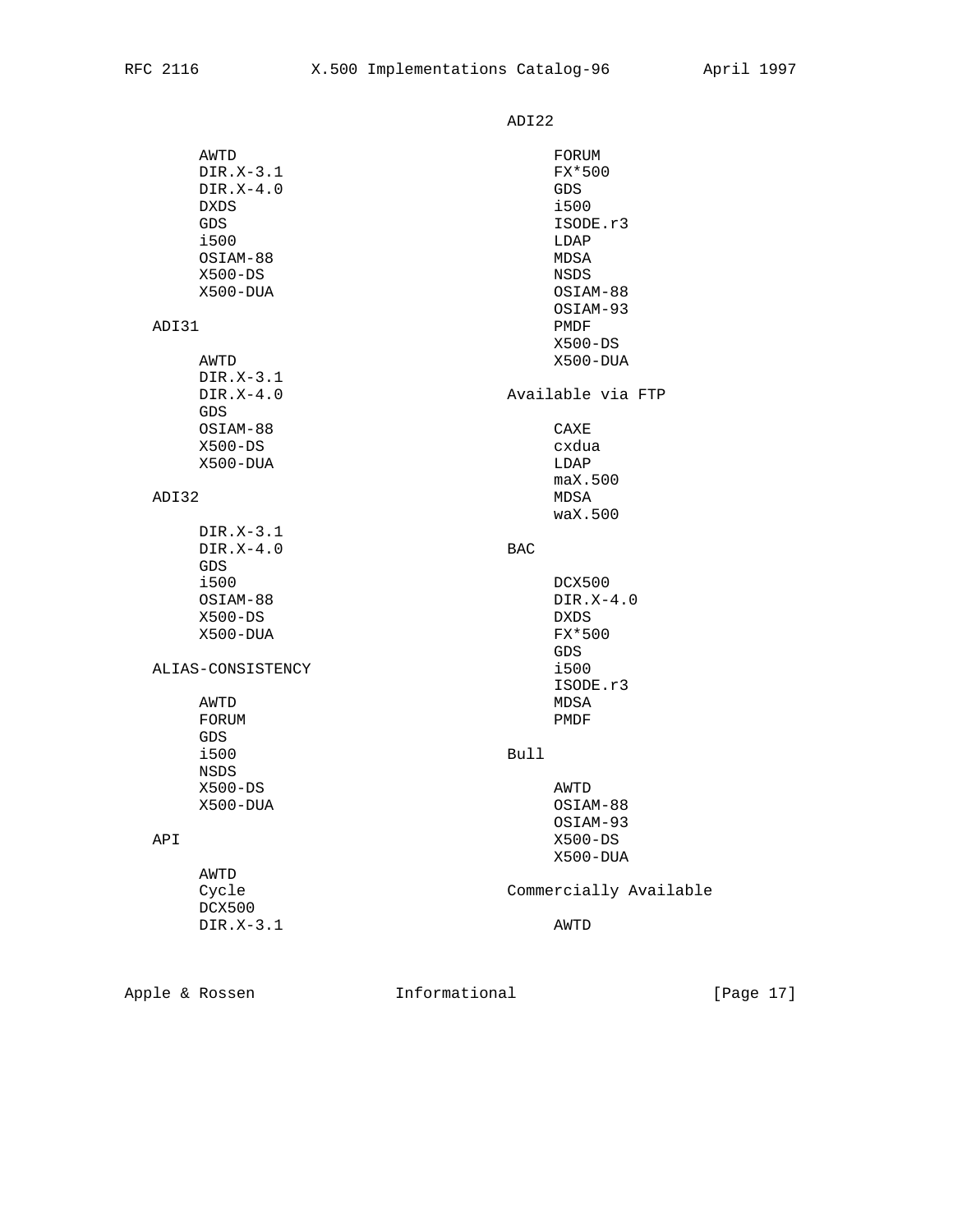| $DIR.X-4.0$ | CAXE                           |
|-------------|--------------------------------|
| <b>DXDS</b> | cxdua                          |
|             |                                |
| Cycle       | DEC UNIX                       |
| DCX500      |                                |
| DIR.D       | DXDS                           |
| $DIR.X-3.1$ | ISODE.r3                       |
| $DIR.X-4.0$ | LDAP                           |
| DIR.X-SYNC  | MDSA                           |
|             |                                |
| <b>DXDS</b> | PMDF                           |
| FORUM       |                                |
| FX*500      | DEC OpenVMS AXP                |
| <b>GDS</b>  |                                |
| i500        | <b>DXDS</b>                    |
| ISODE.r3    | PMDF                           |
| MDSA        |                                |
| NSDS        | DEC OpenVMS VAX                |
| ORG.D       |                                |
| OSIAM-88    | <b>DXDS</b>                    |
| OSIAM-93    |                                |
|             | LDAP                           |
| PMDF        | PMDF                           |
| $X500 - DS$ |                                |
| X500-DUA    | DISP                           |
|             |                                |
| DAP         | DCX500                         |
|             | $DIR.X-4.0$                    |
| AWTD        | <b>DXDS</b>                    |
| CAXE        | FORUM                          |
| Cycle       | FX*500                         |
| DCX500      | GDS                            |
| $DIR.X-3.1$ | i500                           |
| $DIR.X-4.0$ | ISODE.r3                       |
|             | MDSA                           |
| <b>DXDS</b> |                                |
| FORUM       | OSIAM-93                       |
| FX*500      |                                |
| GDS         | Documentation Language Support |
| i500        |                                |
| ISODE.r3    | AWTD                           |
| MDSA        | Cycle                          |
| NSDS        | DCX500                         |
| OSIAM-88    | DIR.D                          |
| OSIAM-93    | $DIR.X-3.1$                    |
| PMDF        | $DIR.X-4.0$                    |
|             |                                |
| $X500 - DS$ | DIR.X-SYNC                     |
| X500-DUA    | FORUM                          |
|             | FX*500                         |
| DEC ULTRIX  | <b>GDS</b>                     |
|             | LDAP                           |
|             |                                |

Apple & Rossen 1nformational [Page 18]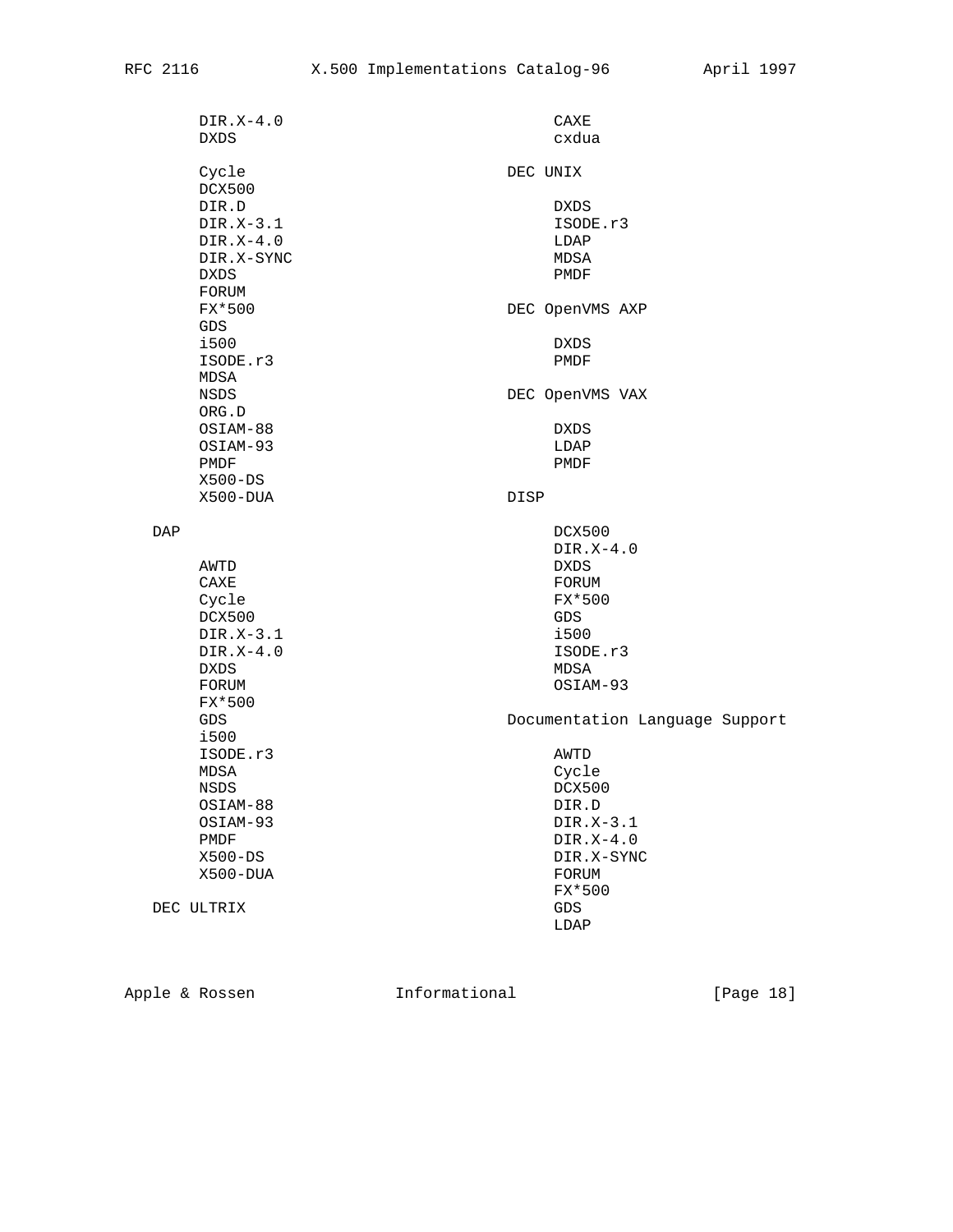| ISODE.r3<br>LDAP    | max.500<br>MDSA          |
|---------------------|--------------------------|
| MDSA                | ORG.D                    |
| OSIAM-88            | OSIAM-93                 |
| OSIAM-93            | PMDF                     |
| $\text{wax}.500$    | $X500 - DS$              |
|                     | X500-DUA                 |
| DOP                 |                          |
|                     | DSP                      |
| $DIR.X-4.0$         |                          |
| DXDS                | AWTD                     |
|                     | CAXE                     |
| DSA Connectivity    | DCX500                   |
|                     | DIR.X-3.1                |
| CAXE                | $DIR.X-4.0$              |
| DCX500              | DXDS                     |
| DIR.X-3.1           | FORUM                    |
| $DIR.X-4.0$         | FX*500                   |
| <b>DXDS</b>         | GDS                      |
| FORUM               | i500                     |
| FX*500              | ISODE.r3                 |
| GDS                 | MDSA                     |
| i500                | <b>NSDS</b>              |
| ISODE.r3            | OSIAM-88                 |
| MDSA                | OSIAM-93                 |
| OSIAM-88            | PMDF                     |
| OSIAM-93            | $X500 - DS$              |
| PMDF                |                          |
|                     | DUA Connectivity         |
| DSA Only            |                          |
|                     | AWTD                     |
| CAXE                | CAXE                     |
| DCX500              | DIR.D                    |
| FX*500              | DIR.X-3.1<br>$DIR.X-4.0$ |
| MDSA                |                          |
|                     | DXDS                     |
| DSA/DUA             | FORUM<br>GDS             |
|                     | i500                     |
| AWTD                | ISODE.r3                 |
| Cycle               |                          |
| $DIR.X-3.1$         | LDAP                     |
| DIR.X-4.0           | max.500                  |
| <b>DXDS</b>         | MDSA                     |
| FORUM<br><b>GDS</b> | ORG.D                    |
|                     | OSIAM-88                 |
| i500                | OSIAM-93                 |
| ISODE.r3            | PMDF                     |
| LDAP                |                          |

Apple & Rossen 1nformational [Page 19]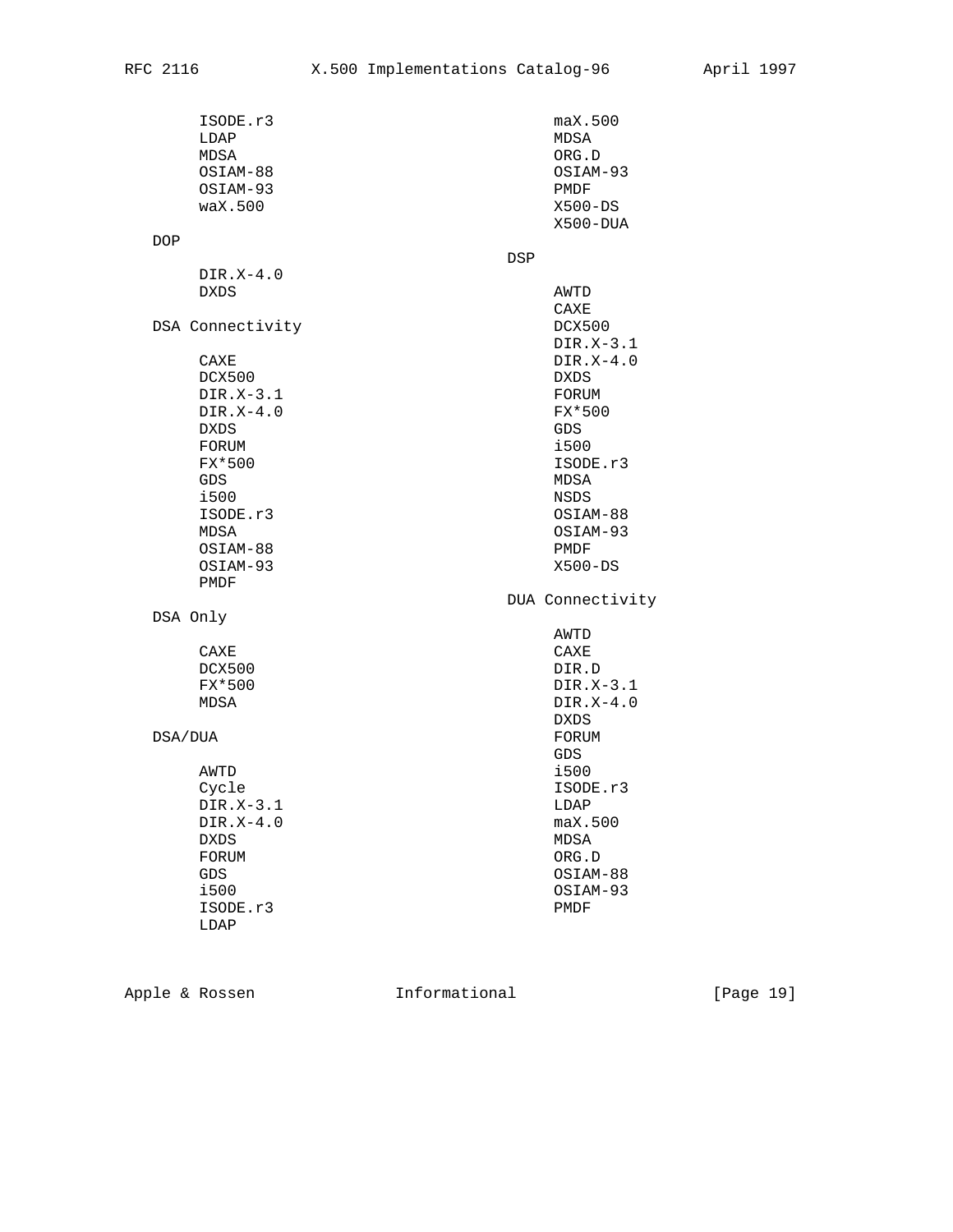| MDSA<br>NSDS                                                                                                         |       | DUA Interface                                                                                         |
|----------------------------------------------------------------------------------------------------------------------|-------|-------------------------------------------------------------------------------------------------------|
| OSIAM-88<br>DCX500<br>DIR.D<br>DIR.X-SYNC<br><b>DXDS</b><br>FORUM<br>FX*500<br><b>GDS</b><br>LDAP<br>max.500<br>NSDS |       | Cycle<br>FORUM<br>FX*500<br><b>GDS</b><br>i500<br>ISODE.r3<br>LDAP<br>MDSA<br>OSIAM-88<br>OSIAM-93    |
| ORG.D                                                                                                                | FDI11 |                                                                                                       |
| OSIAM-88<br>OSIAM-93<br>PMDF                                                                                         |       | AWTD<br>DIR.X-3.1<br>$DIR.X-4.0$                                                                      |
| DUA Only<br>AWTD<br>cxdua<br>max.500<br>MDSA<br>$\text{wax}.500$                                                     |       | <b>DXDS</b><br>GDS<br>i500<br>OSIAM-88<br>$X500 - DS$<br>X500-DUA                                     |
| X500-DUA                                                                                                             | FDI3  |                                                                                                       |
| DYN-OBJ<br>AWTD<br>CAXE<br>DCX500<br><b>DXDS</b><br>FORUM<br>FX*500<br>GDS<br>i500                                   |       | AWTD<br>DIR.X-3.1<br>$DIR.X-4.0$<br><b>DXDS</b><br>GDS<br>i500<br>OSIAM-88<br>$X500 - DS$<br>X500-DUA |
| ISODE.r3<br>LDAP                                                                                                     | Free  |                                                                                                       |
| MDSA<br>NSDS<br>PMDF<br>$X500 - DS$<br>X500-DUA<br>Existing Database Support                                         |       | CAXE<br>cxdua<br>ISODE.r3<br>LDAP<br>max.500<br>waX.500                                               |
|                                                                                                                      | HP    |                                                                                                       |

CAXE

Apple & Rossen 1nformational [Page 20]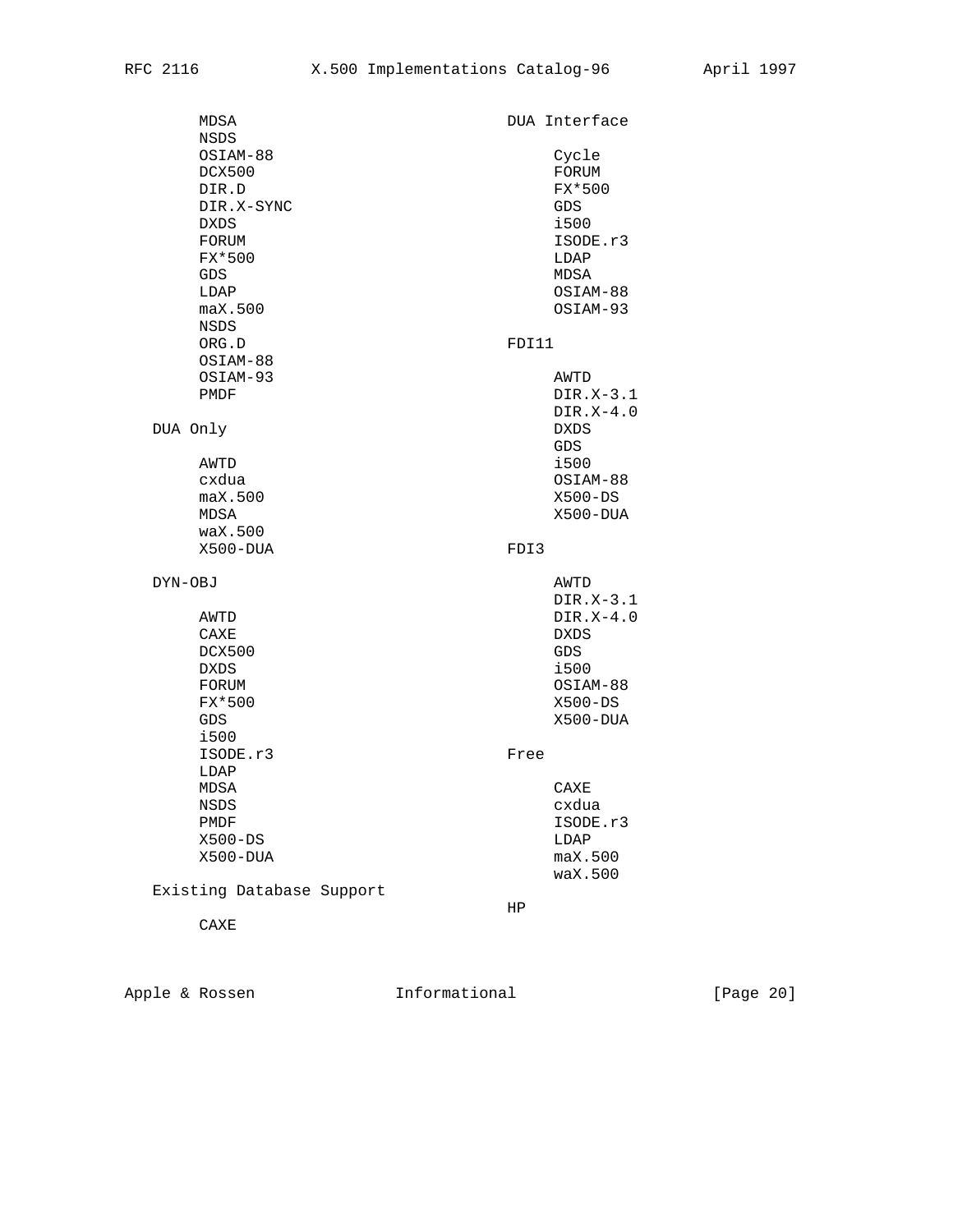| Cycle<br>DCX500<br><b>DXDS</b> | DCX500<br>DIR.X-3.1<br>$DIR.X-4.0$ |
|--------------------------------|------------------------------------|
| DIR.X-SYNC<br>FORUM<br>GDS     | Included in ISODE<br>PMDF          |
| i500                           |                                    |
| ISODE.r3                       | Language Support                   |
| LDAP                           |                                    |
| MDSA                           | AWTD                               |
| OSIAM-88                       | Cycle                              |
| OSIAM-93                       | DCX500                             |
|                                | DIR.D                              |
| IBM PC                         | DIR.X-3.1<br>$DIR.X-4.0$           |
| CAXE                           | DIR.X-SYNC                         |
| Cycle                          | DXDS                               |
| DCX500                         | FORUM                              |
| DIR.D                          | FX*500                             |
| $DIR.X-3.1$                    | GDS                                |
| $DIR.X-4.0$                    | LDAP                               |
| <b>DXDS</b>                    | MDSA                               |
| FORUM                          | NSDS                               |
| FX*500<br>i500                 | ORG.D<br>OSIAM-88                  |
| ISODE.r3                       | OSIAM-93                           |
| LDAP                           | PMDF                               |
| MDSA                           | $X500 - DS$                        |
| ORG.D                          | X500-DUA                           |
| OSIAM-88                       |                                    |
| OSIAM-93                       | LDAP                               |
|                                |                                    |
| IBM RISC                       | CAXE                               |
|                                | cxdua                              |
| DCX500<br>DIR.X-3.1            | DIR.D<br>DXDS                      |
| DIR.X-4.0                      | FX*500                             |
| FORUM                          | GDS                                |
| GDS                            | i500                               |
| ISODE.r3                       | ISODE.r3                           |
| LDAP                           | LDAP                               |
| MDSA                           | max.500                            |
| OSIAM-88                       | NSDS                               |
| OSIAM-93                       | ORG.D                              |
| $X500 - DS$                    | waX.500                            |
| X500-DUA                       |                                    |
|                                | Limited Availability               |

Apple & Rossen 1nformational [Page 21]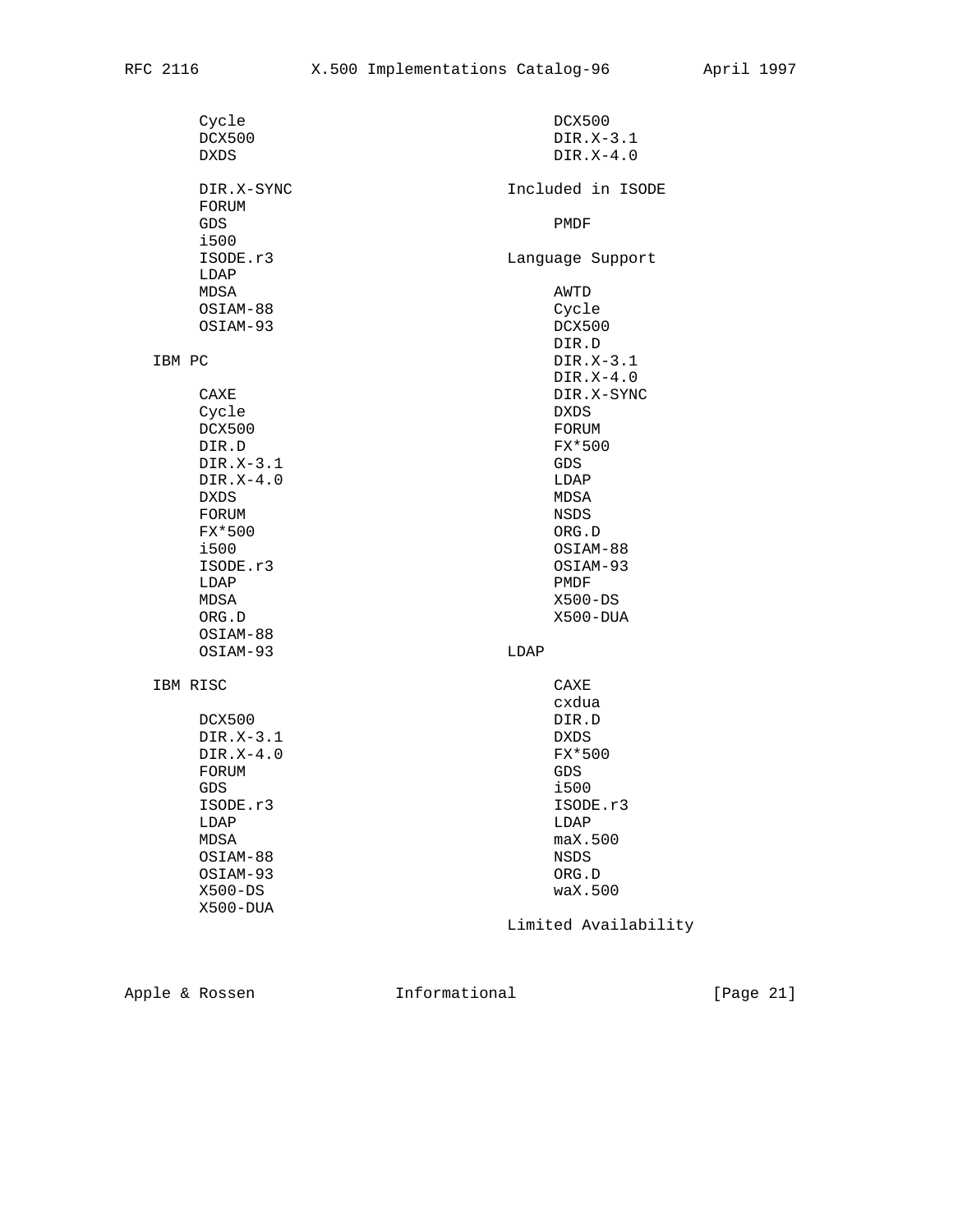| ICL                     |                           |
|-------------------------|---------------------------|
|                         | CAXE                      |
| i500                    | ISODE.r3                  |
| MDSA                    | MDSA                      |
| NSDS                    | MDSA                      |
| PMDF                    | ORG.D                     |
|                         | OSIAM-88                  |
| Limited Functionality   | OSIAM-93                  |
|                         | $\text{wax}.500$          |
| Cycle                   |                           |
| DIR.D                   | MS Windows95              |
|                         |                           |
| Motif                   | Cycle                     |
|                         | DIR.D                     |
| <b>DXDS</b>             | <b>DXDS</b>               |
| GDS                     | LDAP                      |
| ISODE.r3                | MDSA                      |
| MDSA                    | ORG.D                     |
| PMDF                    | OSIAM-93                  |
|                         | waX.500                   |
| Macintosh               |                           |
|                         | Multiple Vendor Platforms |
| FORUM                   |                           |
| LDAP                    | CAXE                      |
| max.500                 | Cycle                     |
|                         | DCX500                    |
| MS Windows              | DIR.D                     |
|                         | DIR.X-3.1                 |
| cxdua                   | $DIR.X-4.0$               |
| Cycle                   | DIR.X-SYNC                |
| DIR.D                   | FORUM                     |
| <b>DXDS</b>             | FX*500                    |
| FORUM                   | GDS                       |
| LDAP                    | ISODE.r3                  |
| MDSA                    | LDAP                      |
| ${\sf ORG}$ . ${\sf D}$ | MDSA                      |
| OSIAM-88                | ORG.D                     |
| OSIAM-93                | OSIAM-88                  |
| waX.500                 | OSIAM-93                  |
|                         | PMDF                      |
| MS Windows NT           |                           |
|                         | NADF                      |
| CAXE                    |                           |
| Cycle                   | DIR.D                     |
| DCX500                  | DIR.X-3.1                 |
| DIR.D                   | $DIR.X-4.0$               |
| DIR.X-3.1               | FORUM                     |
| $DIR.X-4.0$             | GDS                       |
|                         |                           |
|                         |                           |

Apple & Rossen 1nformational [Page 22]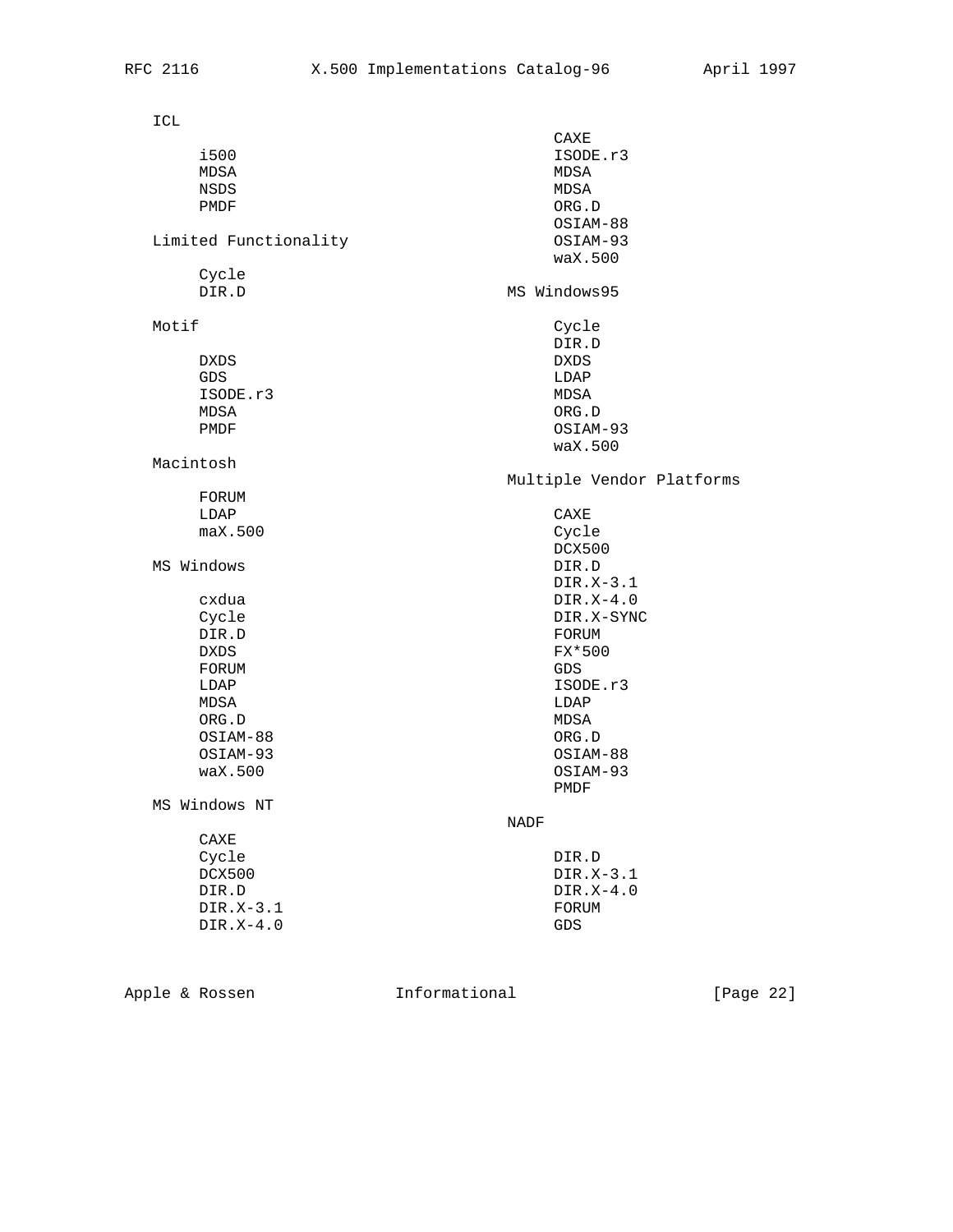| DXDS                      | ISODE.r3              |
|---------------------------|-----------------------|
| GDS                       | LDAP                  |
| i500                      | max.500               |
| LDAP                      | MDSA                  |
| NSDS                      | AWTD                  |
| ORG.D                     | DCX500                |
| OSIAM-88                  | $DIR.X-3.1$           |
| OSIAM-93                  | $DIR.X-4.0$           |
| PMDF                      | DXDS                  |
| $X500 - DS$               | FORUM                 |
| $X500 - DUA$              | FX*500                |
|                           | <b>GDS</b>            |
| Number of Implementations | ISODE.r3              |
|                           | MDSA                  |
| Cycle                     | NSDS                  |
| DIR.D                     | OSIAM-88              |
| $DIR.X-3.1$               | PMDF                  |
| DIR.X-SYNC                | $X500 - DS$           |
| FORUM                     | X500-DUA              |
| GDS                       |                       |
| LDAP                      | OSI Transport         |
| $\text{wax}.500$          |                       |
|                           | AWTD                  |
| OpenView                  | CAXE                  |
|                           | Cycle                 |
| MDSA                      | DCX500                |
|                           | $DIR.X-3.1$           |
| OSF-DCE                   | $DIR.X-4.0$           |
|                           | <b>DXDS</b>           |
| AWTD                      | FORUM                 |
|                           | FX*500                |
| OSI CLNS                  | GDS                   |
|                           | i500                  |
| AWTD                      | ISODE.r3              |
| Cycle                     | MDSA                  |
| $DIR.X-3.1$               | <b>NSDS</b>           |
| $DIR.X-4.0$               | OSIAM-88              |
| <b>DXDS</b>               | OSIAM-93              |
| FX*500                    | PMDF                  |
| <b>GDS</b>                | $X500 - DS$           |
| i500                      | X500-DUA              |
| ISODE.r3                  |                       |
| MDSA                      | Other Popular Schemas |
| NSDS                      |                       |
| OSIAM-88                  | CAXE                  |
| OSIAM-93                  | i500                  |
| PMDF                      | ISODE.r3              |
| X500-DS                   | max.500               |

Apple & Rossen 1nformational [Page 23]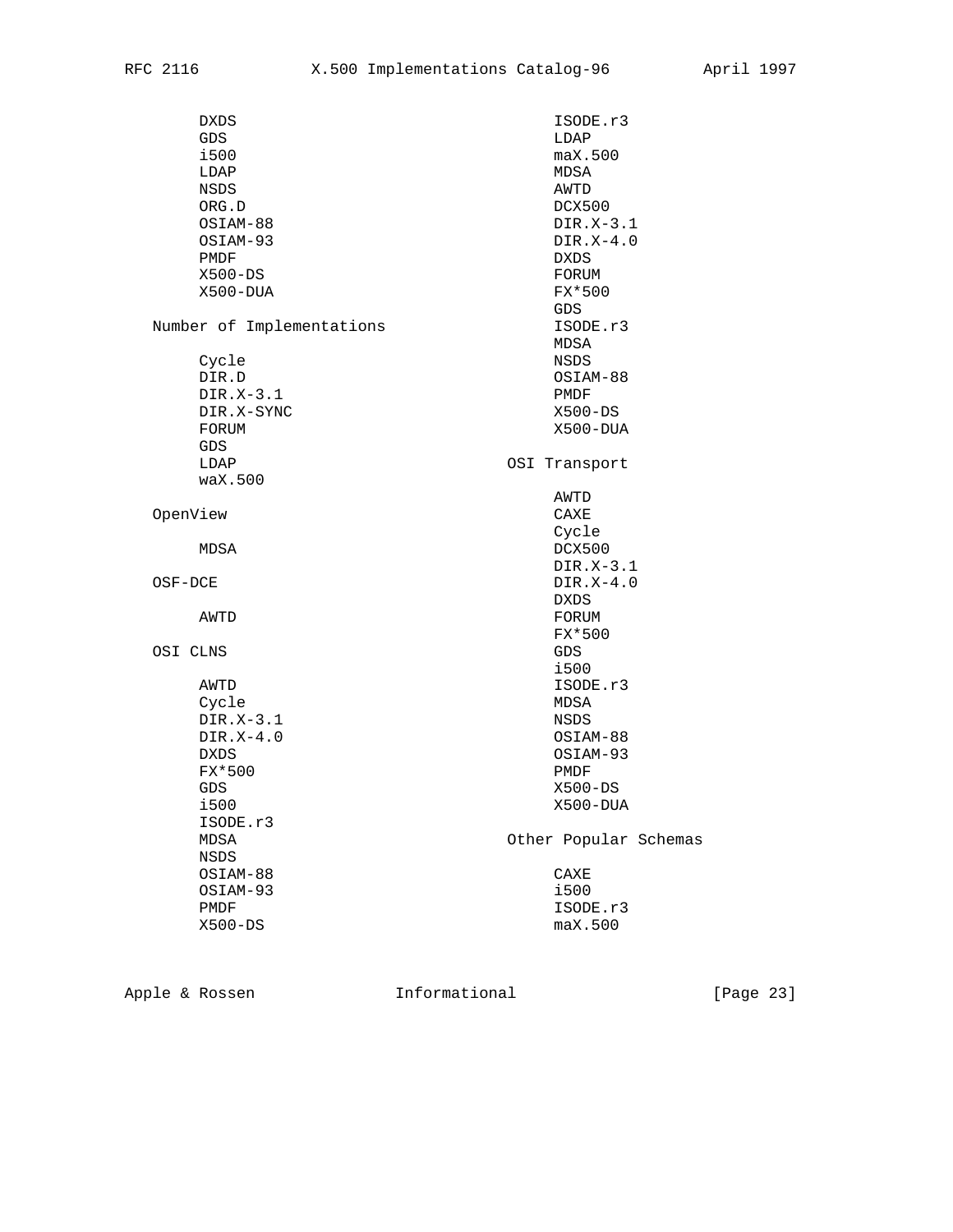| X500-DUA                                                                                                                                                                         | PMDF                                                                                                                                                     |
|----------------------------------------------------------------------------------------------------------------------------------------------------------------------------------|----------------------------------------------------------------------------------------------------------------------------------------------------------|
| OSI CONS                                                                                                                                                                         | Pentium-class                                                                                                                                            |
| CAXE<br>Cycle<br>DCX500<br>DIR.D<br>DIR.X-3.1<br>$DIR.X-4.0$<br>DIR.X-SYNC<br><b>DXDS</b><br>FORUM<br>FX*500<br>GDS.<br>ISODE.r3<br>LDAP                                         | GDS<br>i500<br>ISODE.r3<br>LDAP<br>MDSA<br><b>NSDS</b><br>OSIAM-88<br>OSIAM-93<br>PMDF<br>$X500 - DS$<br>X500-DUA<br>RFC-1202                            |
| MDSA<br>ORG.D<br>OSIAM-88<br>OSIAM-93<br>waX.500                                                                                                                                 | GDS<br>MDSA<br>PMDF<br>RFC-1249                                                                                                                          |
| PICS-AVAIL                                                                                                                                                                       | GDS                                                                                                                                                      |
| CAXE<br>Cycle<br>DCX500<br>$DIR.X-3.1$<br>$DIR.X-4.0$<br><b>DXDS</b><br>FX*500<br>i500<br>ISODE.r3<br>MDSA<br><b>NSDS</b><br>OSIAM-88<br>OSIAM-93<br>$X500 - DS$<br>$X500 - DUA$ | RFC-1274<br>CAXE<br>DCX500<br>$DIR.X-3.1$<br>$DIR.X-4.0$<br><b>DXDS</b><br>FORUM<br>FX*500<br>GDS<br>i500<br>ISODE.r3<br>LDAP<br>max.500<br>${\tt MDSA}$ |
| RFC-1006                                                                                                                                                                         | NSDS<br>OSIAM-88                                                                                                                                         |
| AWTD<br>CAXE<br>Cycle<br>DCX500<br>$DIR.X-3.1$                                                                                                                                   | OSIAM-93<br>PMDF<br>waX.500<br>RFC-1275                                                                                                                  |
|                                                                                                                                                                                  |                                                                                                                                                          |

Apple & Rossen 1nformational [Page 24]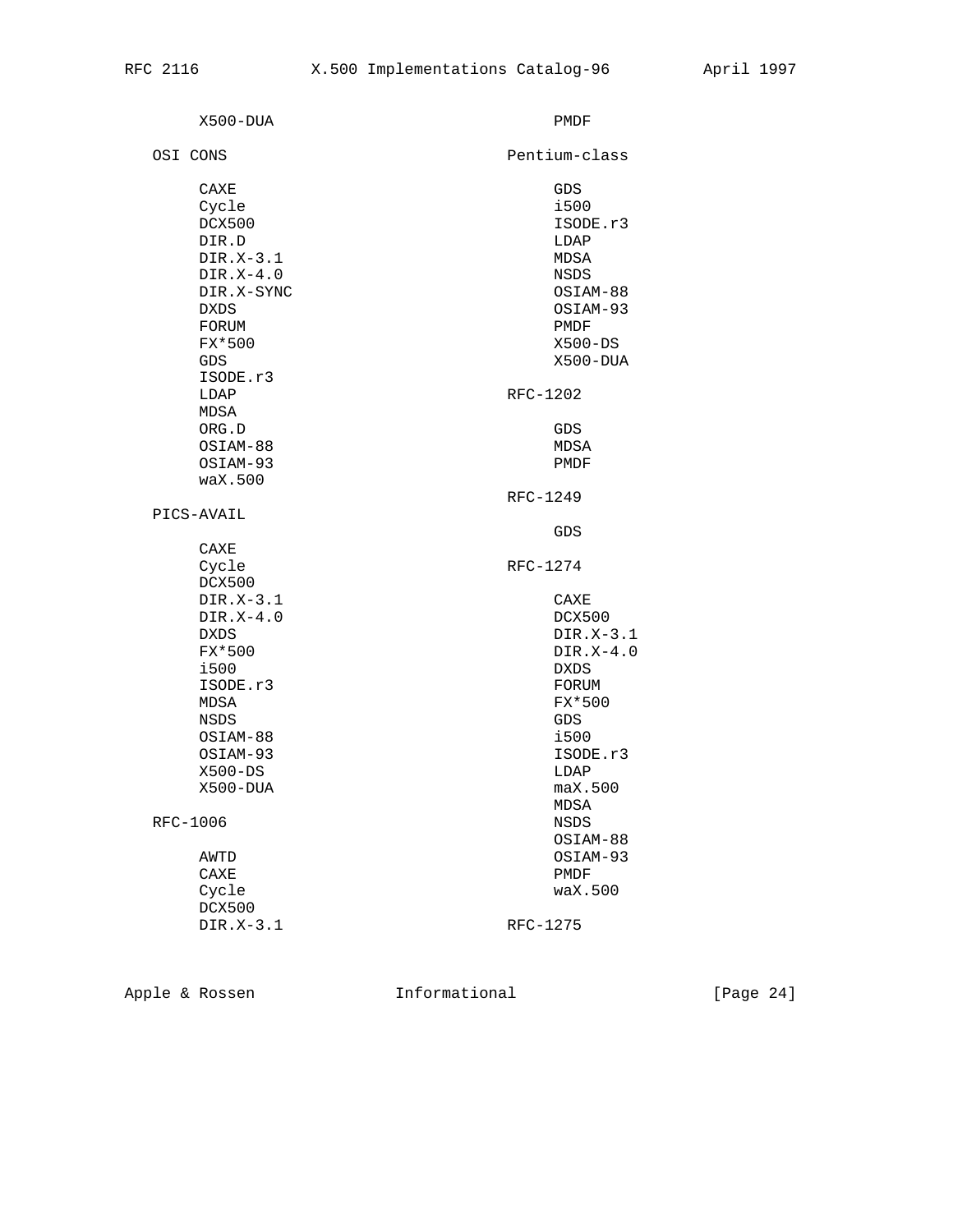|  | $DIR.X-4.0$<br>DXDS | GDS         |  |  |
|--|---------------------|-------------|--|--|
|  | FORUM               | ISODE.r3    |  |  |
|  | FX*500              | PMDF        |  |  |
|  |                     |             |  |  |
|  | RFC-1276            | RFC-1558    |  |  |
|  | GDS                 | CAXE        |  |  |
|  | MDSA                | DIR.D       |  |  |
|  | PMDF                | $DIR.X-3.1$ |  |  |
|  |                     | $DIR.X-4.0$ |  |  |
|  | RFC-1277            | DXDS        |  |  |
|  |                     | GDS         |  |  |
|  | AWTD                | i500        |  |  |
|  | CAXE                | ISODE.r3    |  |  |
|  | $DIR.X-3.1$         | LDAP        |  |  |
|  | $DIR.X-4.0$         | max.500     |  |  |
|  | <b>DXDS</b>         | MDSA        |  |  |
|  | FORUM               | ORG.D       |  |  |
|  | GDS                 | PMDF        |  |  |
|  | ISODE.r3            |             |  |  |
|  | MDSA                | RFC-1562    |  |  |
|  | NSDS                |             |  |  |
|  | OSIAM-88            | GDS         |  |  |
|  | OSIAM-93            | ISODE.r3    |  |  |
|  | PMDF                | MDSA        |  |  |
|  | $X500 - DS$         | PMDF        |  |  |
|  | X500-DUA            |             |  |  |
|  |                     | RFC-1567    |  |  |
|  | RFC-1278            |             |  |  |
|  |                     | DCX500      |  |  |
|  | CAXE                | $DIR.X-3.1$ |  |  |
|  | DIR.D               | $DIR.X-4.0$ |  |  |
|  | $DIR.X-4.0$         | FX*500      |  |  |
|  | DXDS                | GDS         |  |  |
|  | FORUM               | i500        |  |  |
|  | GDS.                | ISODE.r3    |  |  |
|  | i500                |             |  |  |
|  | ISODE.r3            | RFC-1608    |  |  |
|  | LDAP                |             |  |  |
|  | MDSA                | MDSA        |  |  |
|  | ORG.D               | PMDF        |  |  |
|  | PMDF                |             |  |  |
|  |                     | RFC-1609    |  |  |
|  | RFC-1279            |             |  |  |
|  |                     | <b>MDSA</b> |  |  |
|  | CAXE                |             |  |  |
|  | DIR.X-3.1           | RFC-1617    |  |  |
|  |                     |             |  |  |

Apple & Rossen **Informational** [Page 25]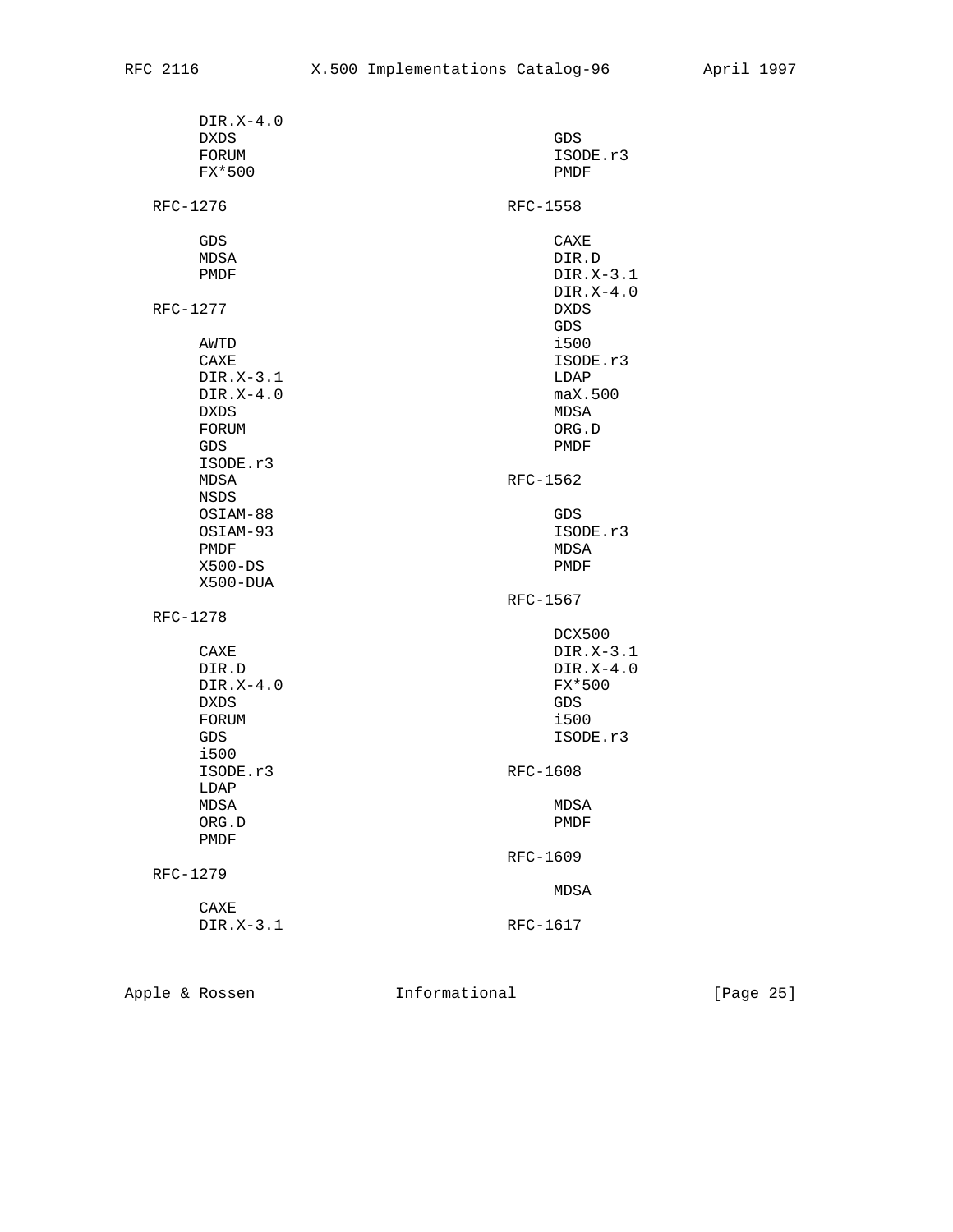| GDS              |                  |
|------------------|------------------|
| ISODE.r3         | CAXE             |
| MDSA             | DXDS             |
| NSDS             | FORUM            |
| PMDF             | GDS              |
|                  |                  |
| ISODE.r3         | RFC-1779         |
| MDSA             |                  |
| PMDF             | CAXE             |
|                  | DCX500           |
| RFC-1777         | DIR.D            |
|                  | $DIR.X-3.1$      |
| CAXE             | $DIR.X-4.0$      |
| cxdua            | DXDS.            |
| DCX500           | FORUM            |
| DIR.D            | FX*500           |
| $DIR.X-3.1$      | GDS              |
| $DIR.X-4.0$      | ISODE.r3         |
| <b>DXDS</b>      | LDAP             |
| FX*500           | max.500          |
|                  |                  |
| GDS.             | MDSA             |
| i500             | NSDS             |
| ISODE.r3         | ORG.D            |
| LDAP             | OSIAM-88         |
| max.500          | OSIAM-93         |
| MDSA             | PMDF             |
| NSDS             | $\text{wax}.500$ |
| ORG.D            |                  |
| OSIAM-88         | RFC-1781         |
| OSIAM-93         |                  |
| PMDF             | FORUM            |
| $\text{wax}.500$ | GDS              |
|                  | ISODE.r3         |
| RFC-1778         | LDAP             |
|                  | max.500          |
| CAXE             | MDSA             |
| DCX500           | PMDF             |
| DIR.D            |                  |
| $DIR.X-3.1$      | RFC-1798         |
| $DIR.X-4.0$      |                  |
| <b>DXDS</b>      | LDAP             |
| FORUM            | PMDF             |
| FX*500           |                  |
| GDS              | RFC-1801         |
| ISODE.r3         |                  |
| LDAP             | CAXE             |
| max.500          | $DIR.X-3.1$      |
| <b>MDSA</b>      | $DIR.X-4.0$      |
|                  |                  |

Apple & Rossen **Informational** [Page 26]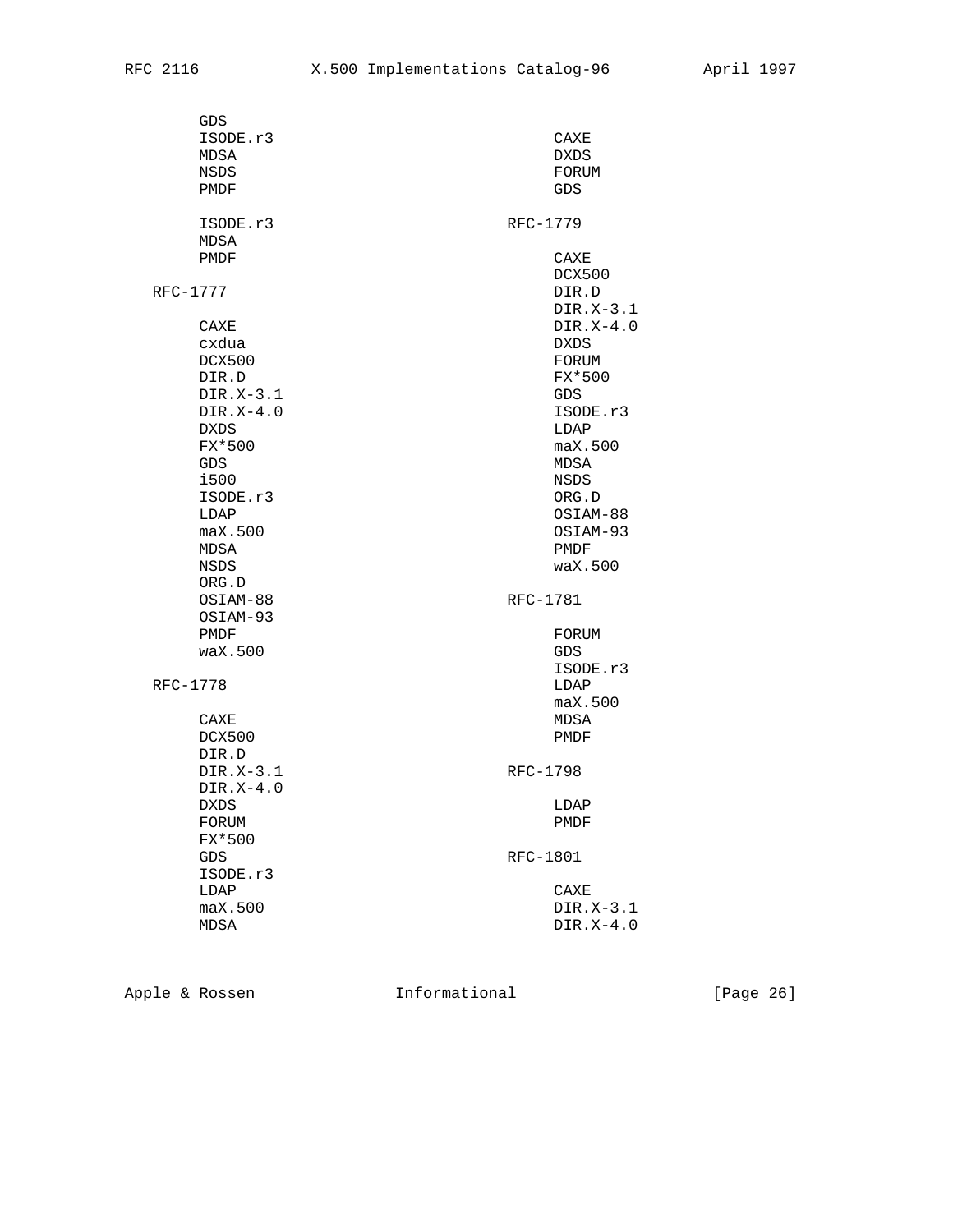|          | NSDS<br>${\sf ORG}$ . ${\sf D}$<br>OSIAM-88<br>OSIAM-93<br>PMDF<br>waX.500                 |        | <b>DXDS</b><br>GDS<br>ISODE.r3<br>MDSA<br>PMDF                                                                                         |
|----------|--------------------------------------------------------------------------------------------|--------|----------------------------------------------------------------------------------------------------------------------------------------|
| RFC-1803 | CAXE<br>DXDS<br>GDS<br>ISODE.r3                                                            |        | ISODE.r3<br>LDAP<br>MDSA<br>OSIAM-88<br>OSIAM-93                                                                                       |
|          | MDSA<br>PMDF                                                                               | Tandem |                                                                                                                                        |
| RFC-1804 |                                                                                            | UNIX   | NSDS                                                                                                                                   |
|          | MDSA                                                                                       |        | AWTD                                                                                                                                   |
| SAC      | DCX500<br>$DIR.X-4.0$<br>DXDS<br>FX*500<br>GDS<br>i500<br>ISODE.r3<br>MDSA<br>NSDS<br>PMDF |        | DCX500<br>$DIR.X-3.1$<br>$DIR.X-4.0$<br>FORUM<br>FX*500<br>ISODE.r3<br>LDAP<br>MDSA<br>OSIAM-88<br>OSIAM-93<br>$X500 - DS$<br>X500-DUA |
| SNI      |                                                                                            | XDS    |                                                                                                                                        |
|          | DIR.D<br>DIR.X-3.1<br>$DIR.X-4.0$<br>DIR.X-SYNC<br>ISODE.r3<br>ORG.D                       |        | AWTD<br>DCX500<br>DIR.X-3.1<br>$DIR.X-4.0$<br><b>DXDS</b><br>FORUM<br>FX*500                                                           |
|          | Solbourne                                                                                  |        | i500<br>ISODE.r3                                                                                                                       |
| Sun      | LDAP                                                                                       |        | MDSA<br>NSDS<br>OSIAM-88<br>OSIAM-93                                                                                                   |

Apple & Rossen **Informational** [Page 27]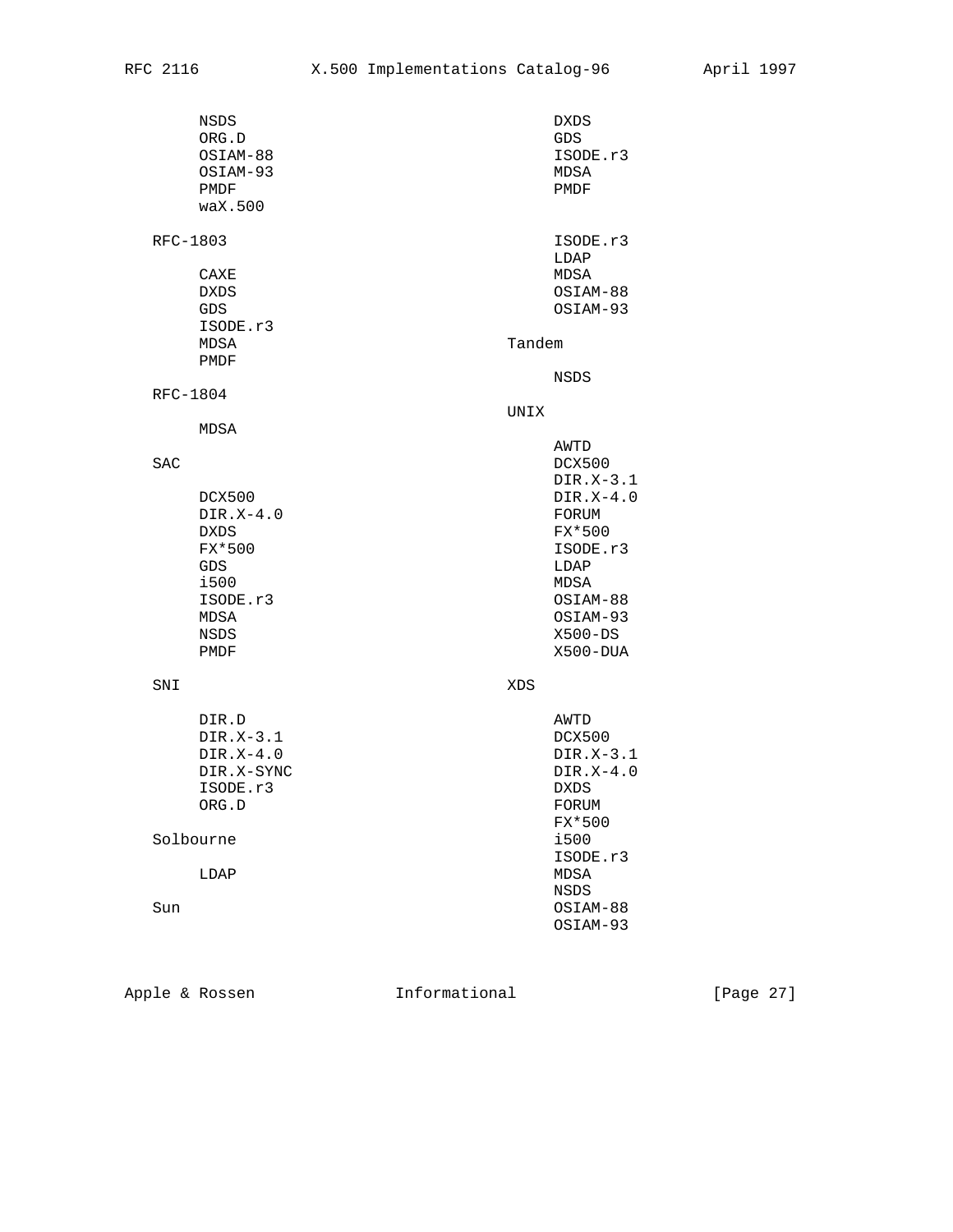$\begin{array}{cccc}\n\texttt{CAXE} & \texttt{X500-DS} \\
\texttt{DCX500} & \texttt{X500-DU} \end{array}$  DIR.X-3.1 DIR.X-4.0 FORUM GDS i500 X Window System x486 DXDS CAXE GDS Cycle ISODE.r3 DCX500<br>MDSA DIR.D MDSA DIR.D PMDF DIR.X-3.1 DIR.X-4.0<br>DIR.X-5YN DXDS AWTD FORUM DCX500 FX\*500 DIR.X-3.1 GDS DIR.X-4.0 ISODE.r3<br>DXDS LDAP LDAP DXDS LDAP FORUM **MDSA**  FX\*500 ORG.D GDS OSIAM-88 i500 OSIAM-93 ISODE.r3 MDSA NSDS OSIAM-88 OSIAM-93 PMDF X500-DS X500-DUA

DIR.X-SYNC<br>DXDS

 $X500 - DUA$ 

# x386

 CAXE Cycle DCX500 DIR.D DXDS FORUM FX\*500 GDS ISODE.r3 LDAP

Apple & Rossen **Informational** [Page 28]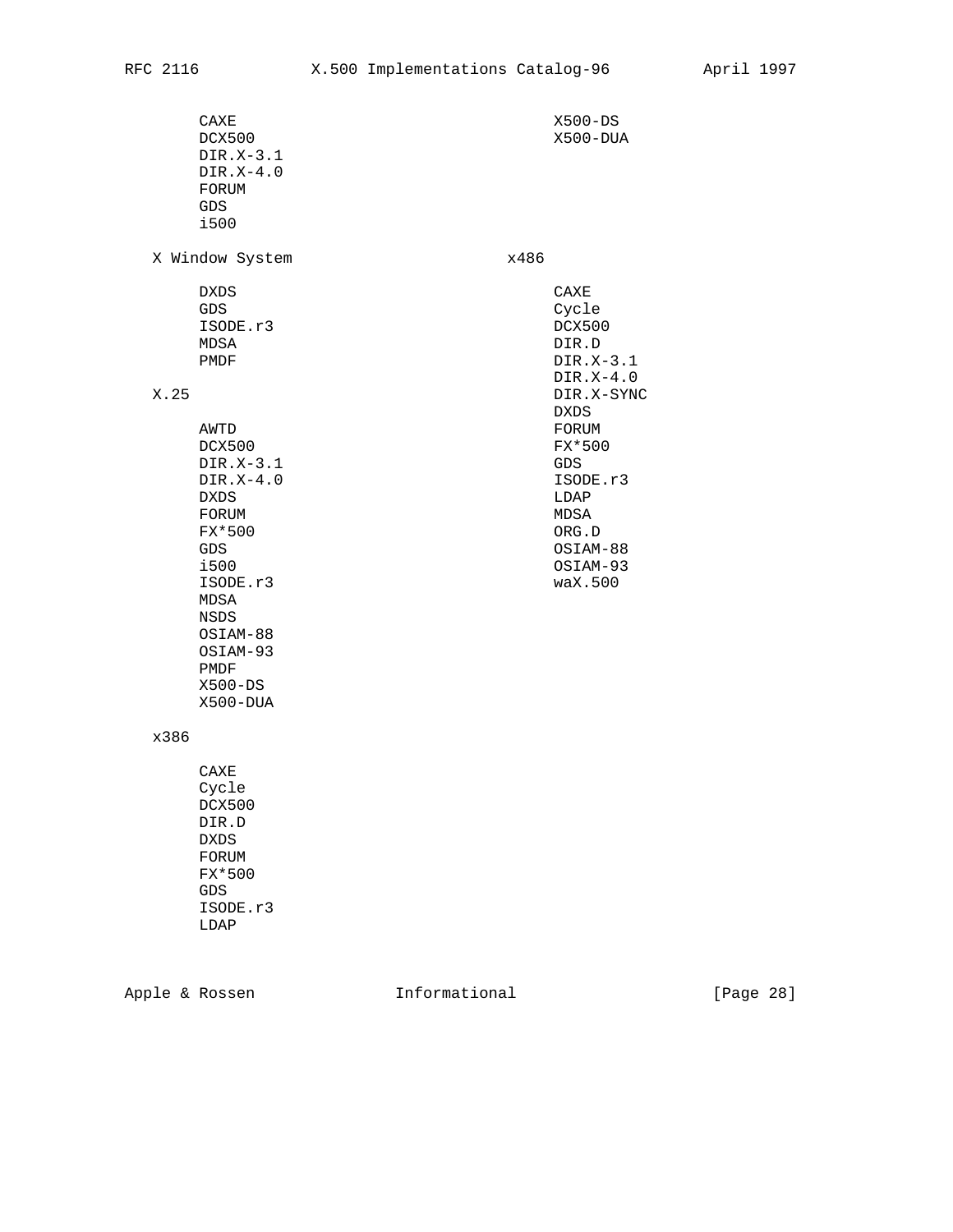MDSA ORG.D OSIAM-88 OSIAM-93 waX.500

3. Implementation Descriptions

 In the following pages you will find descriptions of X.500 implementations listed in alphabetical order. In the case of name collisions, the name of the responsible organization, in square brackets, has been used to distinguish the implementations. Note that throughout this section, the page header reflects the name of the implementation, not the date of the document. The descriptions follow a common format, as described below:

### NAME

 The name of the X.500 implementation and the name of the responsible organization. Implementations with a registered trademark indicate this by appending "(tm)", e.g., GeeWhiz(tm).

### ABSTRACT

 A brief description of the application. This section may optionally contain a list of the pilot projects in which the application is being used.

COMPLIANCE with X.500-1988 (applicable only for DSAs and DUAs)

 A statement of compliance with respect to the 1988 CCITT Recommendations X.500-X.521 [CCITT-88], specifically Section 9 of X.519, or the 1988 NIST OIW Stable Implementation Agreements [NIST- 88].

COMPLIANCE with X.500-1993 (applicable only for DSAs and DUAs)

 A statement of compliance with respect to the 1993 ITU-T Recommendations X.500-X.521 [ITU-T-93], specifically Section 9 of X.519, or the 1994 NIST OIW Stable Implementation Agreements [NIST- 94].

CONFORMANCE WITH PROPOSED INTERNET STANDARDS

 A statement of compliance with respect to the several proposed Internet Standards.

Apple & Rossen **Informational** [Page 29]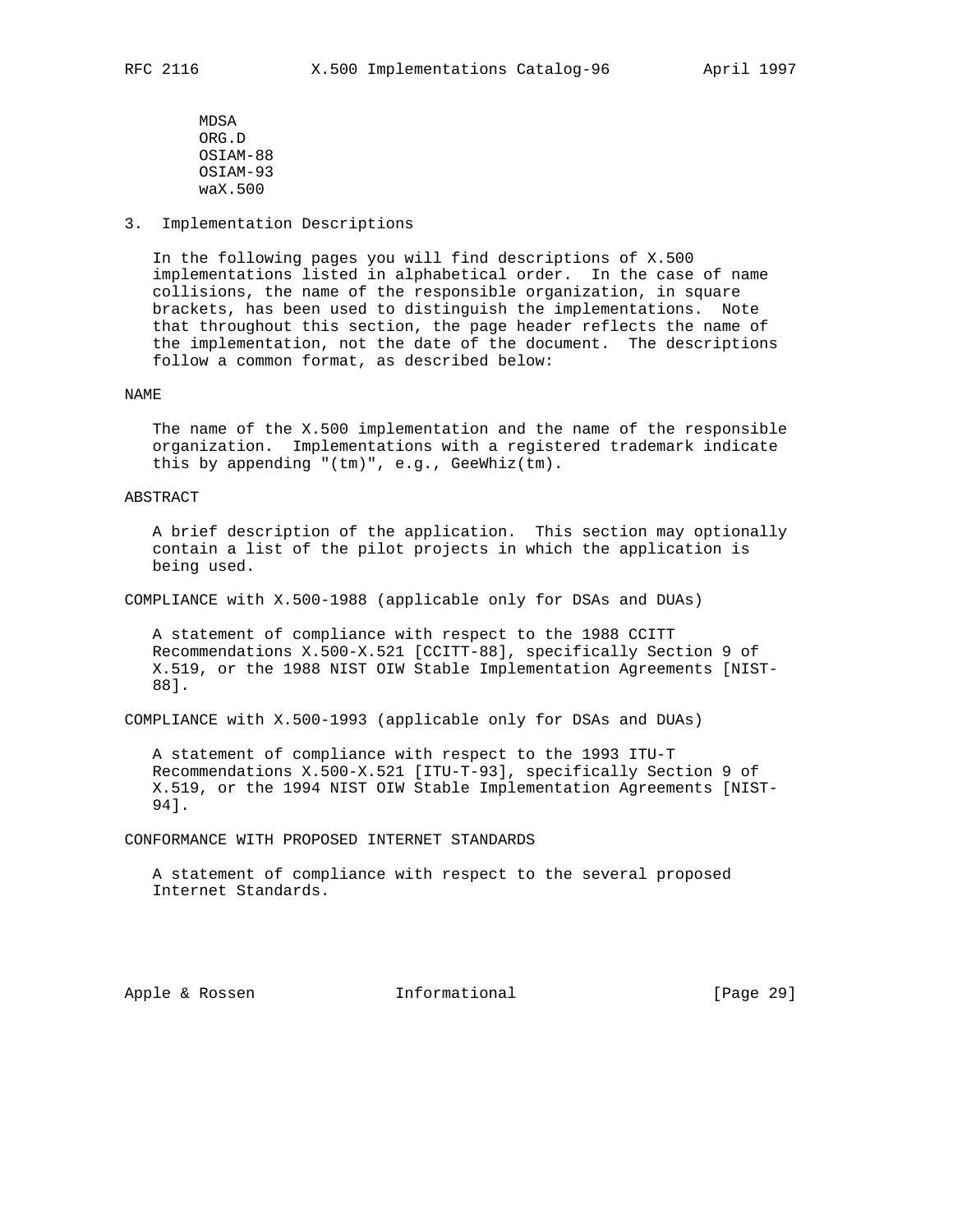# CONSISTENCE WITH INFORMATIONAL AND EXPERIMENTAL RFCs

 A statement of compliance with respect to the several informational and experimental Internet RFCs.

# INTEROPERABILITY

 A list of other DUAs and DSAs with which this implementation can interoperate. PILOT CONNECTIVITY

 Describes the level of connectivity it can offer to the pilot directory service operational on the Internet in North America, and to pilots co-ordinated by the PARADISE project in Europe. Levels of connectivity are: Not Tested, None, DUA Connectivity, and DSA Connectivity.

### BUGS

 A warning on known problems and/or instructions on how to report bugs.

# CAVEATS AND GENERAL LIMITATIONS

 A warning about possible side effects or shortcomings, e.g., a feature that works on one platform but not another.

### INTERNETWORKING ENVIRONMENT

 A list of environments in which this implementation can be used, e.g., [RFC 1006] with TCP/IP, TP0 or TP4 with X.25.

### HARDWARE PLATFORMS

 A list of hardware platforms on which this application runs, any additional boards or processors required, and any special suggested or required configuration options.

#### SOFTWARE PLATFORMS

 A list of operating systems, window systems, databases, or unbundled software packages required to run this application.

NUMBER OF IMPLEMENTATIONS IN THE FIELD

 A statement regarding the number of implementations deployed in the field.

Apple & Rossen **Informational** [Page 30]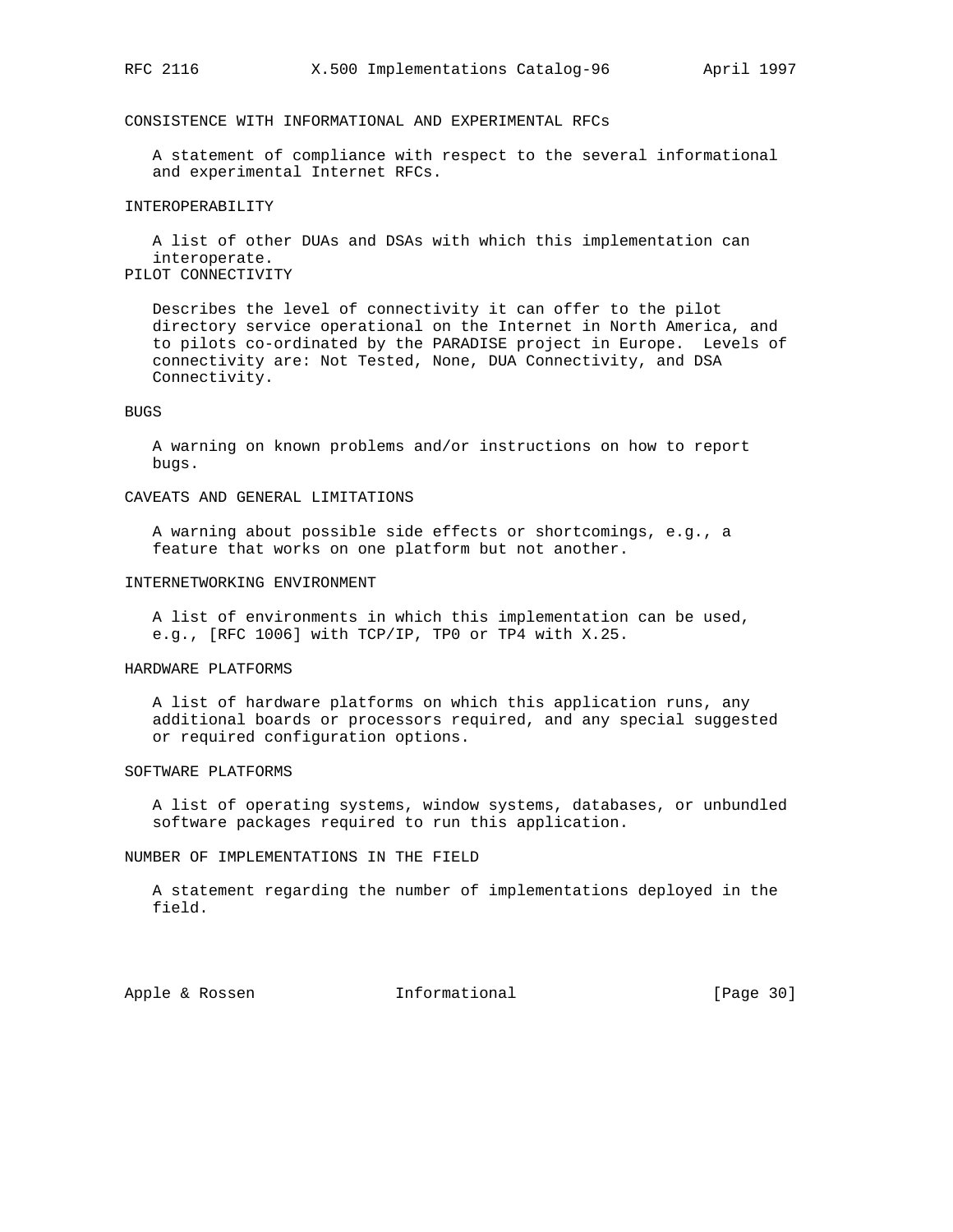# AVAILABILITY

 A statement regarding the availability of the software (free or commercially available), a description of how to obtain the software, and (optionally) a statement regarding distribution conditions and restrictions.

DATE LAST UPDATED or CHECKED

 The month and year within which this implementation description was last modified.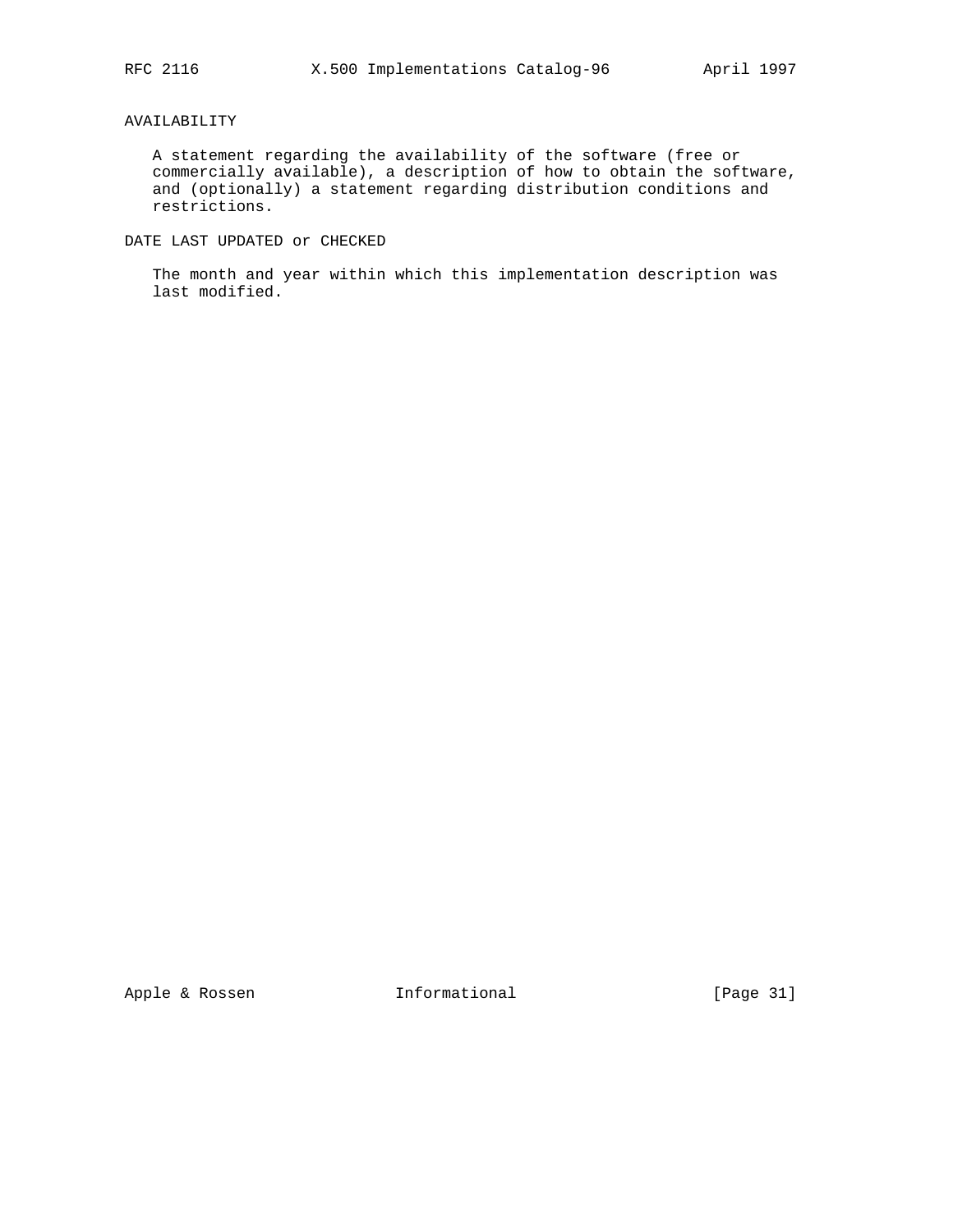NAME

A-Window-To-Directory (AWTD)

# ABSTRACT

 A-Window-To-Directory is a simple-to-use DUA interface available on PC that provides access to the X.500 Directory Services. The available operations are: bind (authenticated or anonymous), read, list, compare, modify, modifyRDN, search, add, remove and unbind. It is designed to be used with the Bull X500-DUA product and for that reason is able to handle any of the defined schema. The new acronyms, objects and attributes are automatically loaded without any customisation. The interface of the application may be personalized in several ways, through Local Preferences stored on the PC and through User Settings stored on the UNIX machine that runs the Bull X500-DUA product.

COMPLIANCE with X.500-1988 (applicable only for DSAs and DUAs)

 A-Window-To-Directory offers all the services described in the 88 CCITT X.500 standard.

COMPLIANCE with X.500-1993 (applicable only for DSAs and DUAs)

No

CONFORMANCE WITH PROPOSED INTERNET STANDARDS

 $N<sub>O</sub>$ 

CONSISTENCE WITH INFORMATIONAL AND EXPERIMENTAL RFCs

No

### INTEROPERABILITY

Is designed to interoperate with Bull X500-DUA and X500-DS products

PILOT CONNECTIVITY

[No information provided. -- Ed.]

BUGS

Bull S.A. provides complete software maintenance with the products.

# Apple & Rossen **Informational** [Page 32]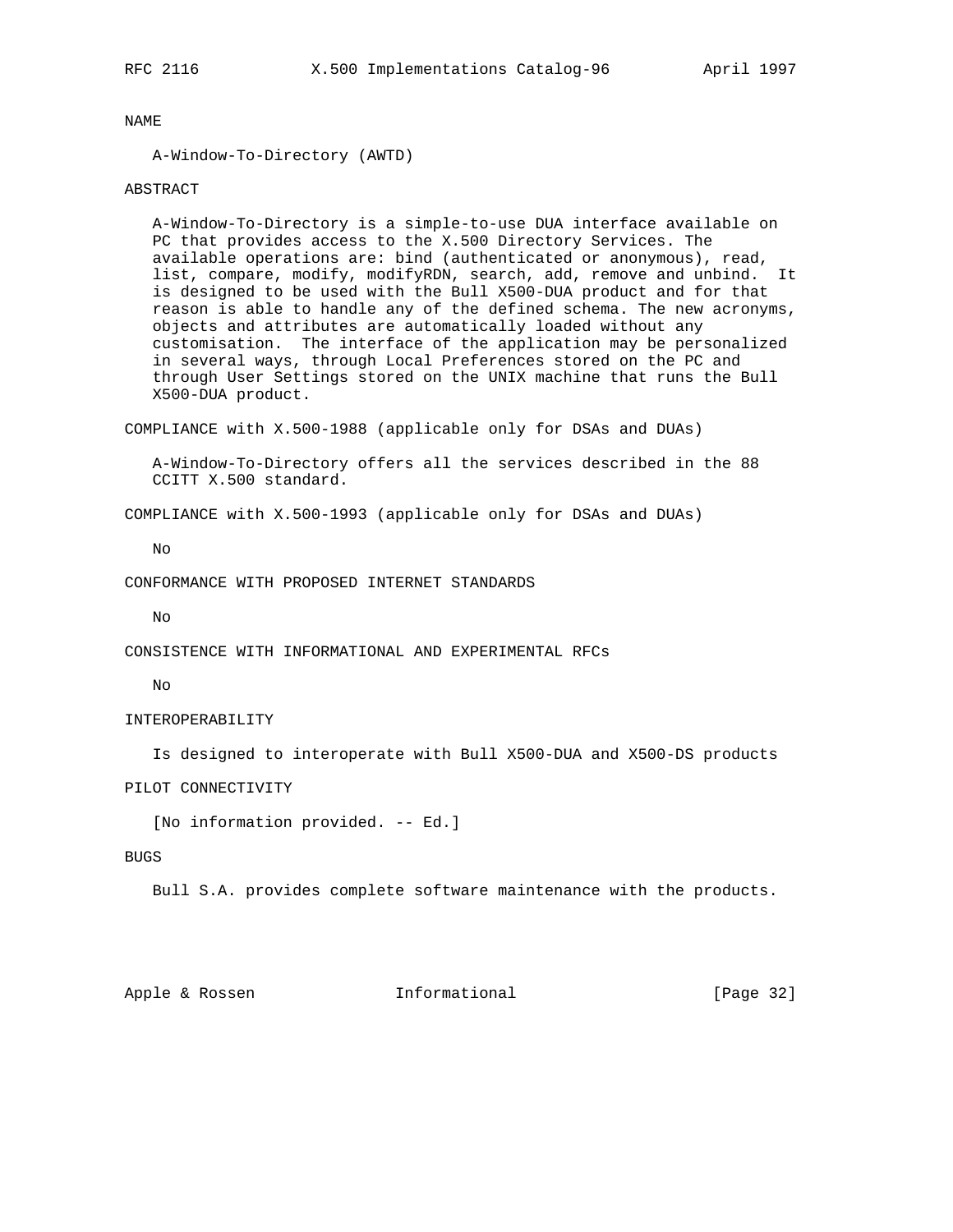CAVEATS AND GENERAL LIMITATIONS

[No information provided. -- Ed.]

INTERNETWORKING ENVIRONMENT

 Proprietary protocol to access the Bull X500-DUA through TCP/IP sockets. The product may be used on LAN (Ethernet) or WAN (X.25).

HARDWARE PLATFORMS

 386SX/DX, 486SX/DX PC Ethernet board/connection 4 MBytes RAM 3 Mbytes on disk

SOFTWARE PLATFORMS

 MS-DOS 5.0 Microsoft Windows 3.1 Microsoft TCP/IP stack installed, version 1.0

NUMBER OF IMPLEMENTATIONS IN THE FIELD

[No information provided. -- Ed.]

AVAILABILITY

The product is commercially available since February 1995.

DATE LAST UPDATED or CHECKED

November 1995

ADDITIONAL INFORMATION and/or COMMENTS

[No information provided. -- Ed.]

Apple & Rossen **Informational** [Page 33]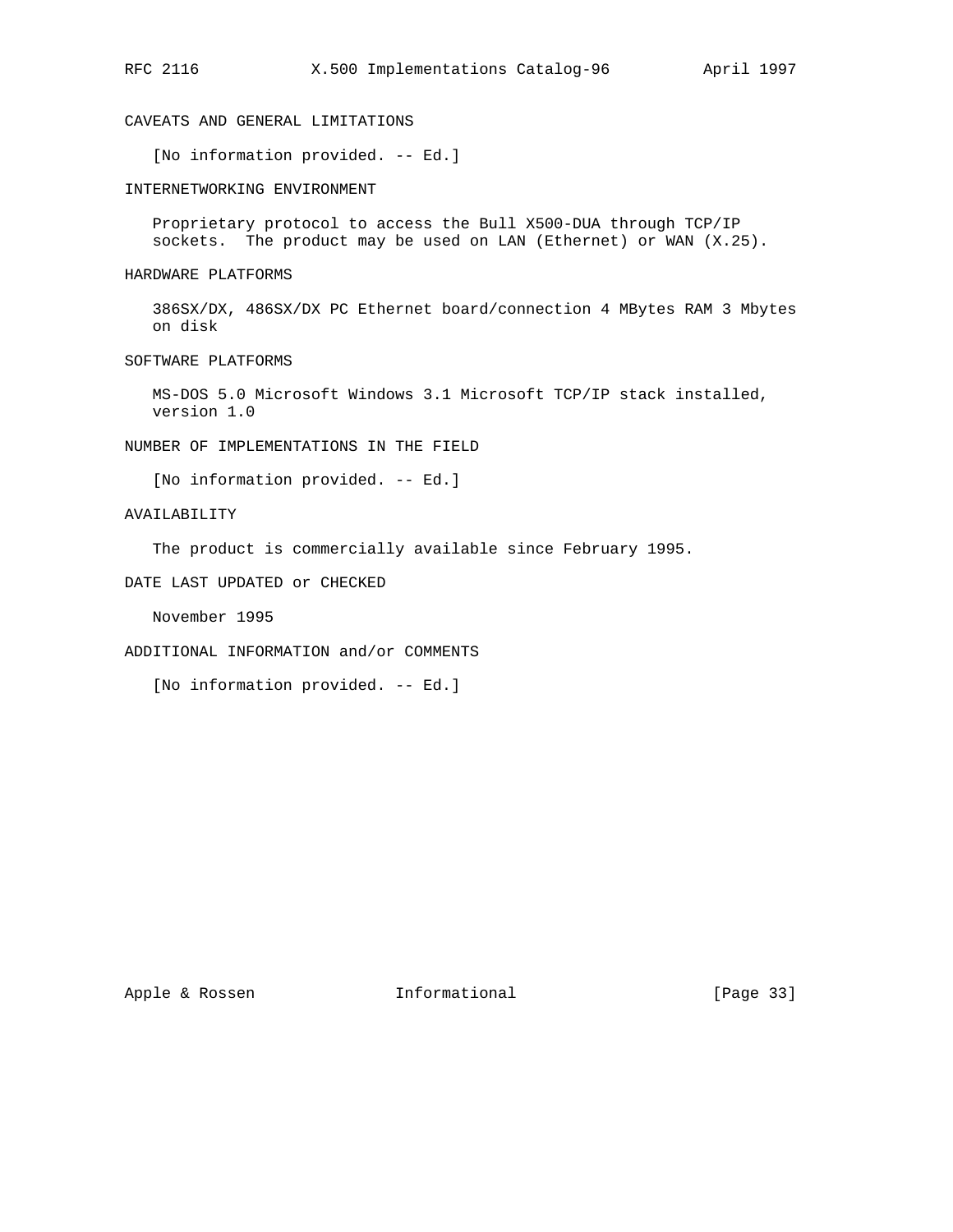NAME

Critical Angle X.500 Enabler

(CAIx500e)

### ABSTRACT

 The X.500 Enabler product allows an LDAP-only directory server to be integrated into X.500 environments, by transparently converting X.500 DAP and DSP requests into LDAP requests.

 The initial release scheduled for 4Q96 will allow for connections from X.500-capable clients and servers to an LDAP-capable server, and will support the following features:

- \* LDAP version 2, as defined in RFC 1777,
- \* all attributes defined for LDAPv2, with the exception of certificates and revocation lists,
- \* X.500(1988) DAP and DSP protocols over TCP/IP (using RFC 1006),
- \* the following operations: Bind (with none or simple credentials), Read, Compare, List, Search, Abandon, AddEntry, ModifyEntry, RemoveEntry and ModifyRDN,
- \* the X.500(1993) critical extensions field, to aid in deployments incorporating 1993 DSAs.

 This release will be available for Solaris 2.5 (SPARC and Intel) and Windows NT 4.0 Server (Intel).

 The product is expected to enter a public beta test period in September 1996. Beta test evaluation copies will be free (limited to two copies per site) but will be set to expire in December 1996.

 Released versions of X.500 Enabler will be licensed per server, and will be distributed over the Internet.

COMPLIANCE with X.500-1988 (applicable only for DSAs and DUAs)

The X.500 enabler accepts DAP and DSP connections.

 It supports Bind (with none or simple credentials), Read, Compare, List, Search, Abandon, AddEntry, ModifyEntry, RemoveEntry and ModifyRDN.

Apple & Rossen **Informational** [Page 34]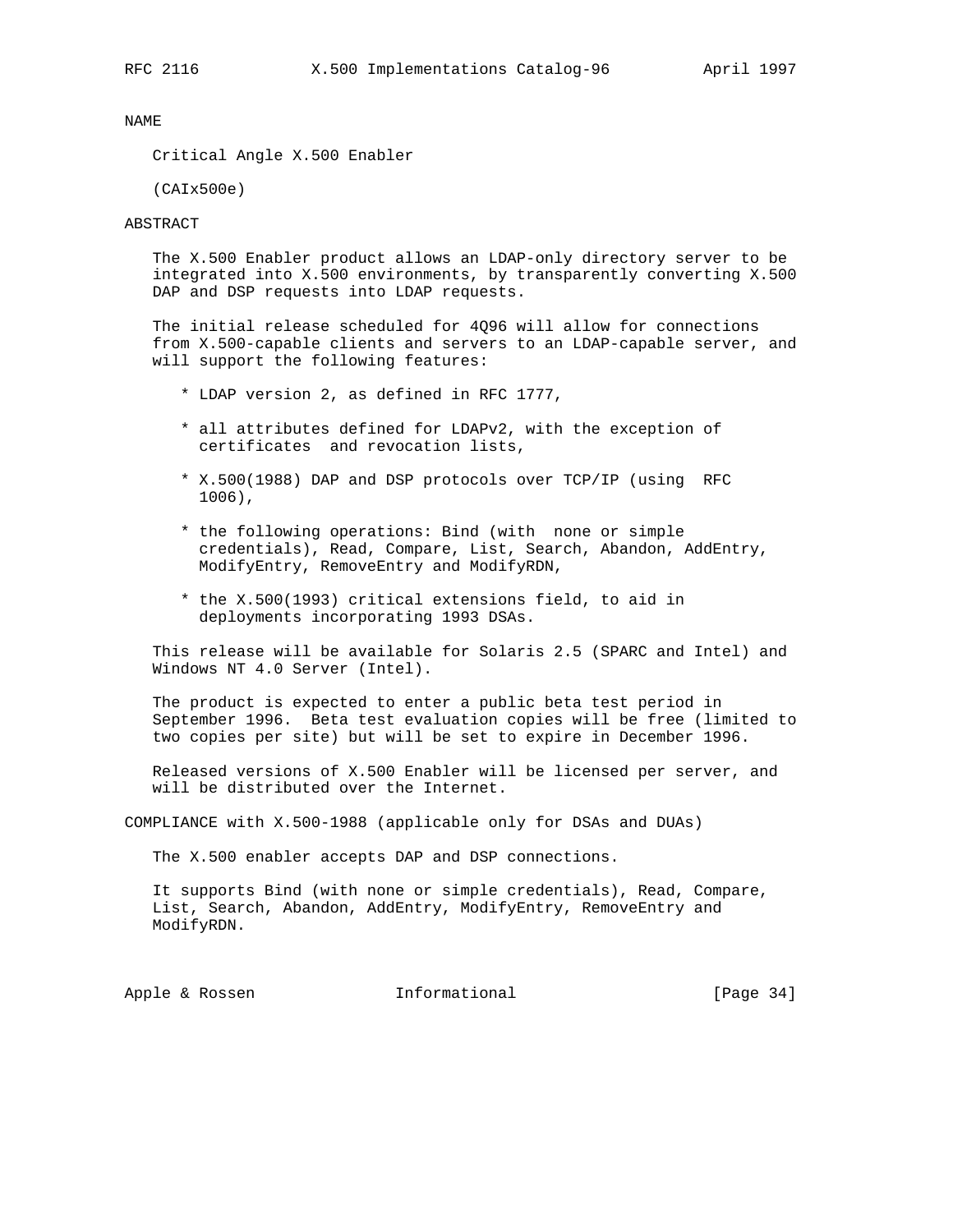It supports the attributes and object classes defined in X.520 and X.521.

COMPLIANCE with X.500-1993 (applicable only for DSAs and DUAs)

 The X.500 Enabler will accept connections from X.500(1993) DUAs and DSAs.

It supports the X.511(1993) critical extension mechanism.

 Non-critical protocol fields which do not map onto LDAPv2 are ignored.

 Attribute and object classes from X.520(1993) and X.521(1993) are supported, including collective. Operational attributes from X.501 are supported, with the exception of subschema.

 As LDAPv3-based servers become available, it is expected that the X.500 Enabler will be upgraded to map more of the X.500(1993) protocol onto LDAPv3.

CONFORMANCE WITH PROPOSED INTERNET STANDARDS

[RFC 1006] is the supported transport service.

 The product supports the object classes and attributes defined in RFC 1274.

CONSISTENCE WITH INFORMATIONAL AND EXPERIMENTAL RFCs

[No information provided. -- Ed.]

### INTEROPERABILITY

 The X.500 Enabler is being tested with public-domain X.500 and LDAP clients and servers, and with the various X.500 clients and servers connected to the PARADISE project, such as from the ISODE Consortium.

 Critical Angle intends to do interoperability testing with commercial LDAP-only servers as they become available.

### PILOT CONNECTIVITY

 This product will be used to connect LDAP-only servers, such as University of Michigan's slapd, and many vendor's forthcoming commercial LDAP server products, into the PARADISE project directory, so that they can be accessed by LDAP and X.500 DUAs throughout the project.

Apple & Rossen **Informational** [Page 35]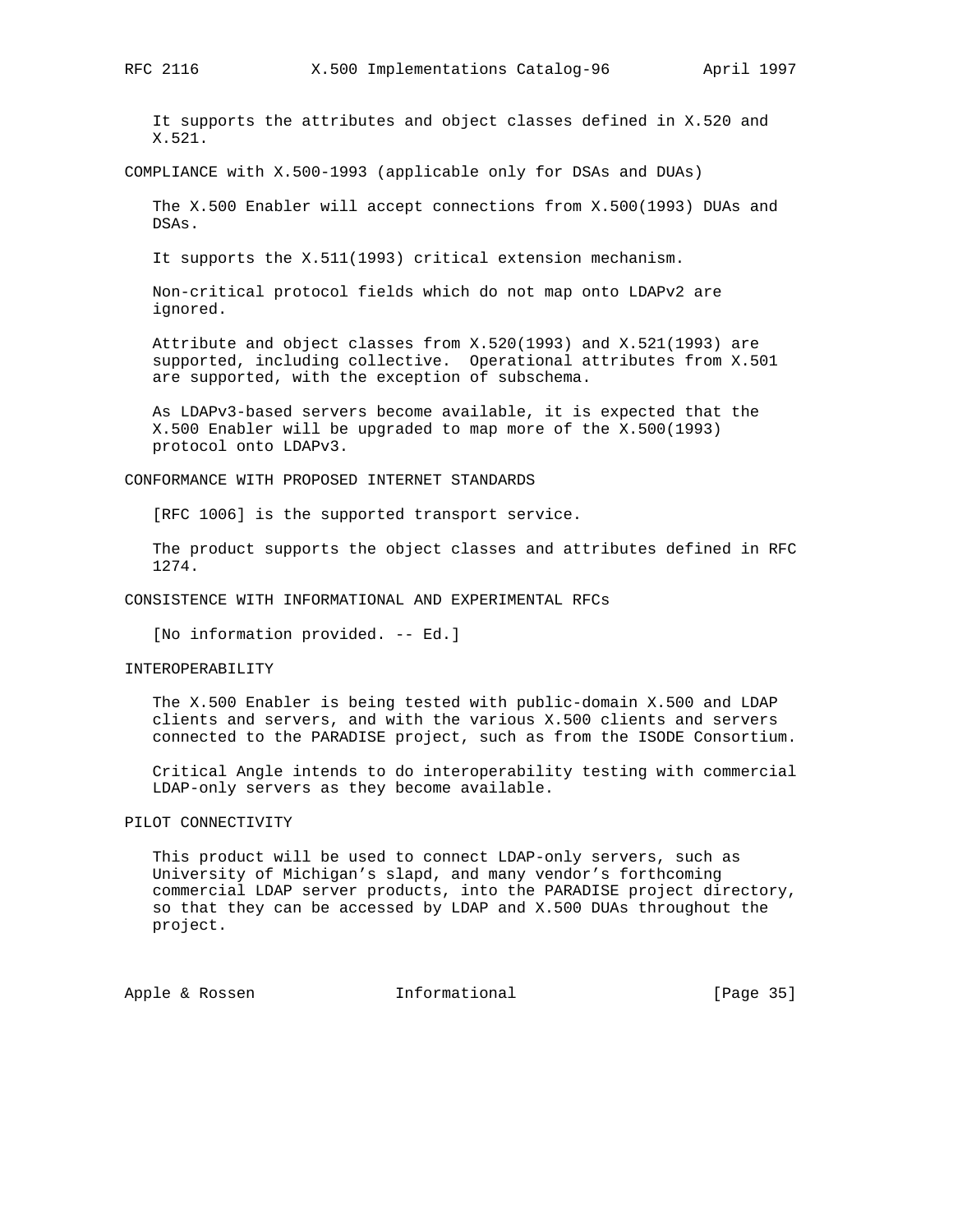# BUGS

Bugs reports may be sent to <br/> <br/> <br/> <br/> <br/> <br/><br/>sentical-angle.com>.

#### CAVEATS AND GENERAL LIMITATIONS

 X.509 certificates and revocation lists are not supported due to limitations in the LDAP version 2 protocol. This restriction will be removed once LDAP version 3 servers become generally available.

 Under Windows NT there are limitations on the number of simultaneous incoming connections.

#### INTERNETWORKING ENVIRONMENT

This product supports RFC 1006 for DAP and DSP, and LDAP over TCP.

#### HARDWARE PLATFORMS

 This product will initially be available for Sun Solaris 2.5 SPARC and Intel, and Windows NT Server 4.0 Intel.

Subsequent versions may be available on additional platforms.

# SOFTWARE PLATFORMS

 An LDAP-based server, such as the freely-available slapd, is required. It does not need to run on the same host as the X.500 Enabler.

# NUMBER OF IMPLEMENTATIONS IN THE FIELD

[No information provided. -- Ed.]

### AVAILABILITY

 This product is licensed per-host server, and is distributed over the Internet.

 In addition to discounts for large deployment orders, subscription programs permit customers to obtain subsequent update releases at a substantial discount.

 Beta test evaluations are free (limited to two copies per site), and will expire 90 days after the start of the beta period.

Apple & Rossen **Informational** [Page 36]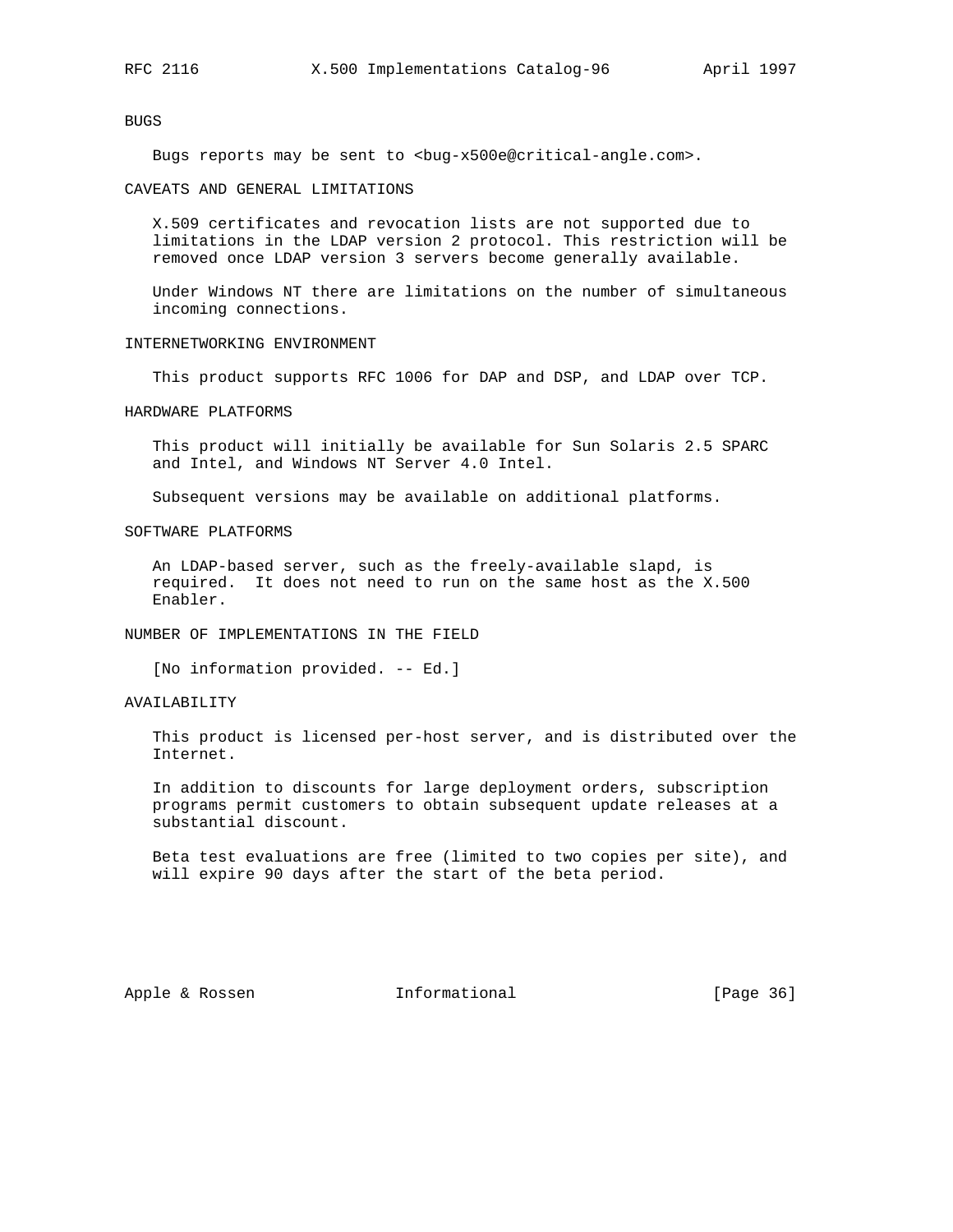DATE LAST UPDATED or CHECKED

September 1996

ADDITIONAL INFORMATION and/or COMMENTS

[No information provided. -- Ed.]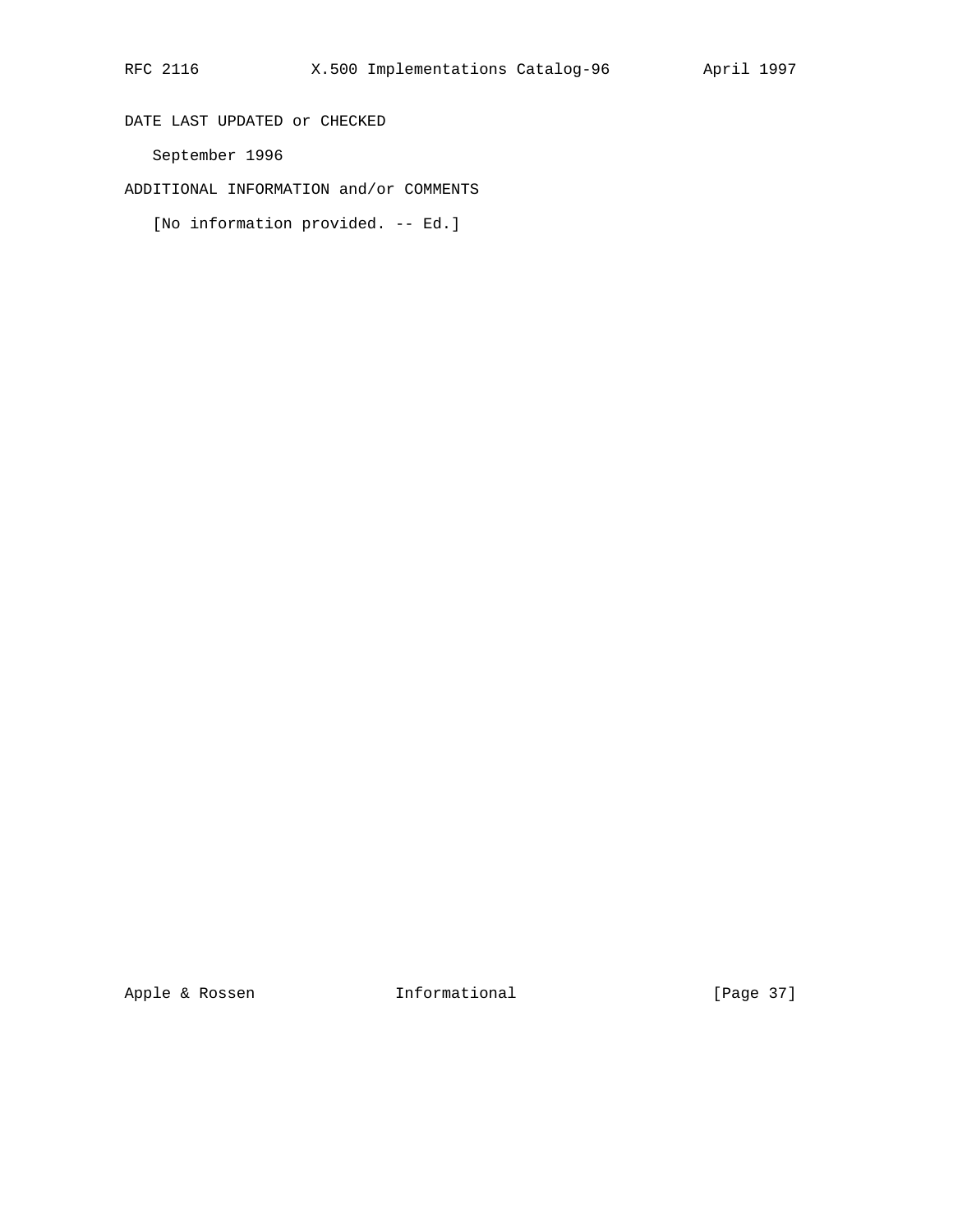#### cxdua

Chromatix, Inc. 10451 Twin Rivers Rd, Suite 265 Columbia, MD 21044

#### ABSTRACT

 The CXDUA is a Windows 3.1 DUA that has been derrived from a highly portable and flexible Unix based Administrative Directory User Agent. The goal of the original design was to support features to assist a directory administrator in managing the directory. These features include a highly portable GUI, Entry Templates, Entry Lists, Batch Operations and Directory Control Functions.

Both the Windows and the Unix versions support strong authentication.

The Unix DUA has been used in various DMS and NSA pilot projects.

COMPLIANCE with X.500-1988 (applicable only for DSAs and DUAs)

[No information provided. -- Ed.]

COMPLIANCE with X.500-1993 (applicable only for DSAs and DUAs)

[No information provided. -- Ed.]

CONFORMANCE WITH PROPOSED INTERNET STANDARDS

[No information provided. -- Ed.]

CONSISTENCE WITH INFORMATIONAL AND EXPERIMENTAL RFCs

[No information provided. -- Ed.]

## INTEROPERABILITY

[No information provided. -- Ed.]

PILOT CONNECTIVITY

[No information provided. -- Ed.]

#### BUGS

[No information provided. -- Ed.]

Apple & Rossen **Informational** [Page 38]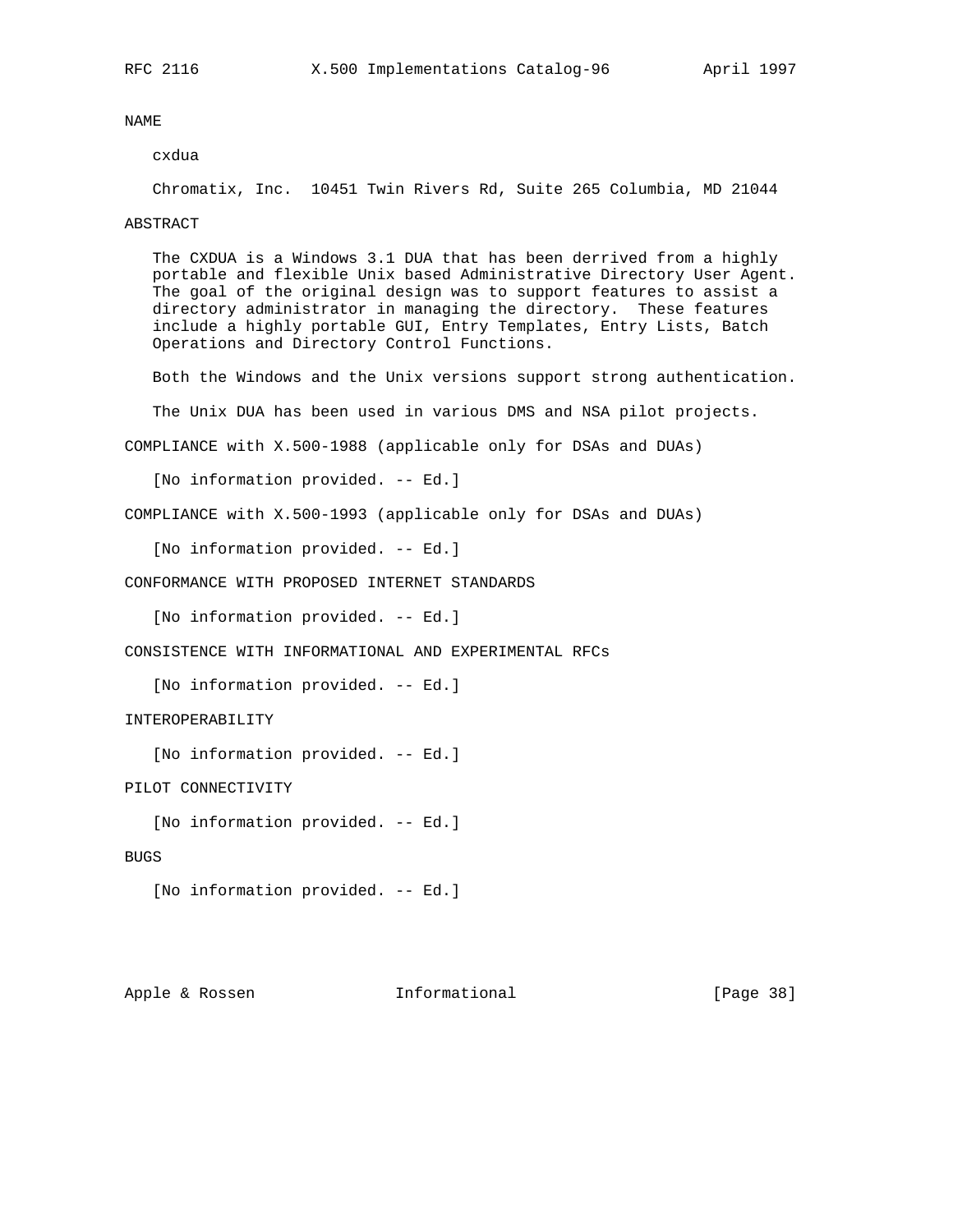# CAVEATS AND GENERAL LIMITATIONS

[No information provided. -- Ed.]

INTERNETWORKING ENVIRONMENT

[No information provided. -- Ed.]

HARDWARE PLATFORMS

Windows 3.1

SOFTWARE PLATFORMS

[No information provided. -- Ed.]

NUMBER OF IMPLEMENTATIONS IN THE FIELD

[No information provided. -- Ed.]

AVAILABILITY

 The software is freely available via anonymous ftp from ftp.chromatix.com or can be obtained via the WEB at http://www.chromatix.com. Commercial versions will be available in the near future.

DATE LAST UPDATED or CHECKED

0496

ADDITIONAL INFORMATION and/or COMMENTS

[No information provided. -- Ed.]

Apple & Rossen **Informational** [Page 39]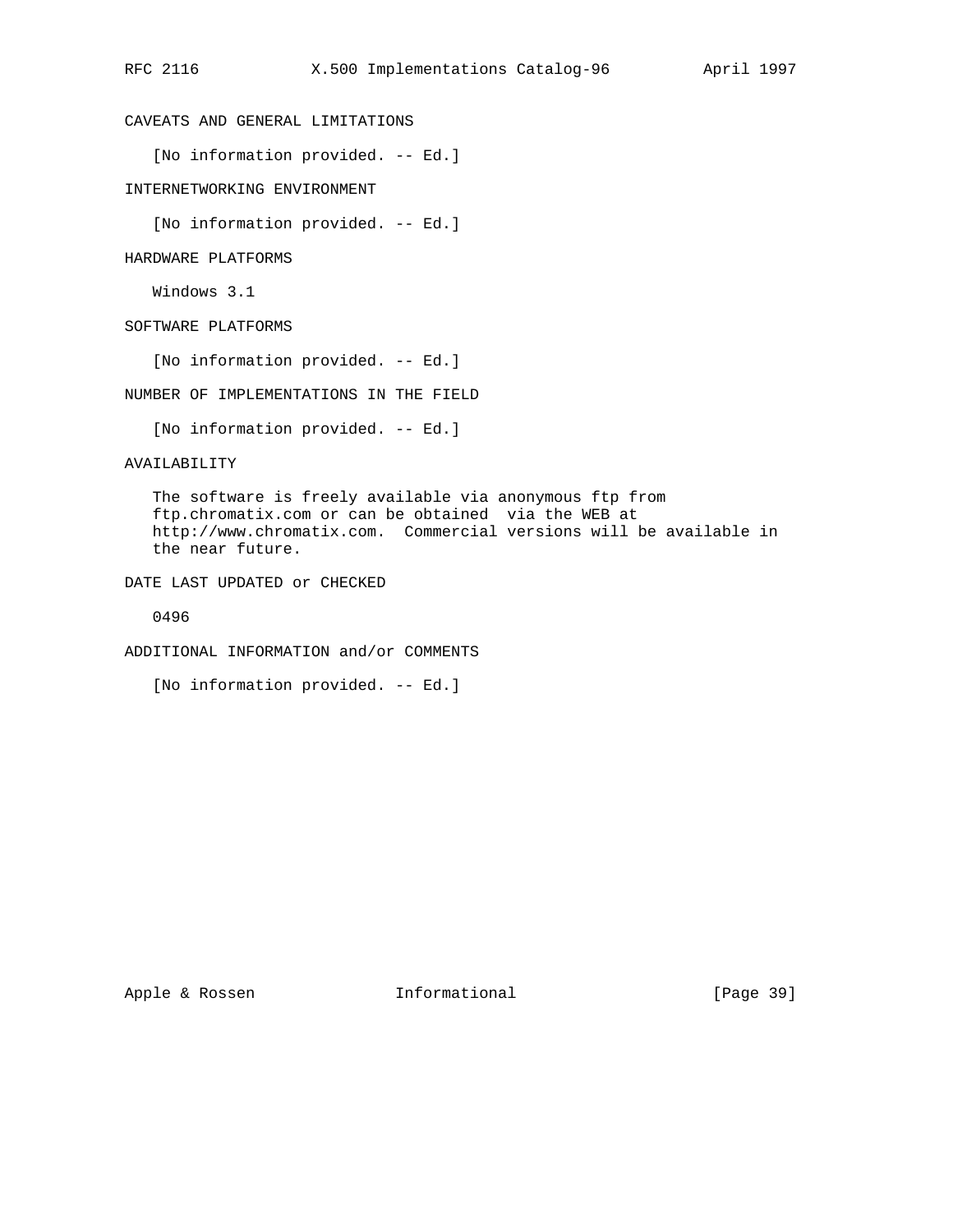Cycle (tm) LiveData (tm) (Cycle)

Cycle Software,Inc.

# ABSTRACT

A component of the Cycle Virtual Data Highway.

 Network software product used to break down barriers between isolated systems. Available separatly as Cycle LiveNet (DUA) and Cycle LiveNet Directory (DUA & DSA)

COMPLIANCE with X.500-1988 (applicable only for DSAs and DUAs)

 Cycle LiveData is compliant with the 1988 NIST OIW Stable Agreements to the extent that implementations based on the more recent stable agreements are compliant.

COMPLIANCE with X.500-1993 (applicable only for DSAs and DUAs)

Cycle LiveData is compliant with the 1993 NIST OIW Stable Agreements.

CONFORMANCE WITH PROPOSED INTERNET STANDARDS

Unknown

CONSISTENCE WITH INFORMATIONAL AND EXPERIMENTAL RFCs

Unknown

INTEROPERABILITY

Not tested

PILOT CONNECTIVITY

Not tested

BUGS

No known bugs

CAVEATS AND GENERAL LIMITATIONS

 Current release supports objects of the Application Entity Object Class only. This limitation is being relaxed in the next release.

Apple & Rossen **Informational** [Page 40]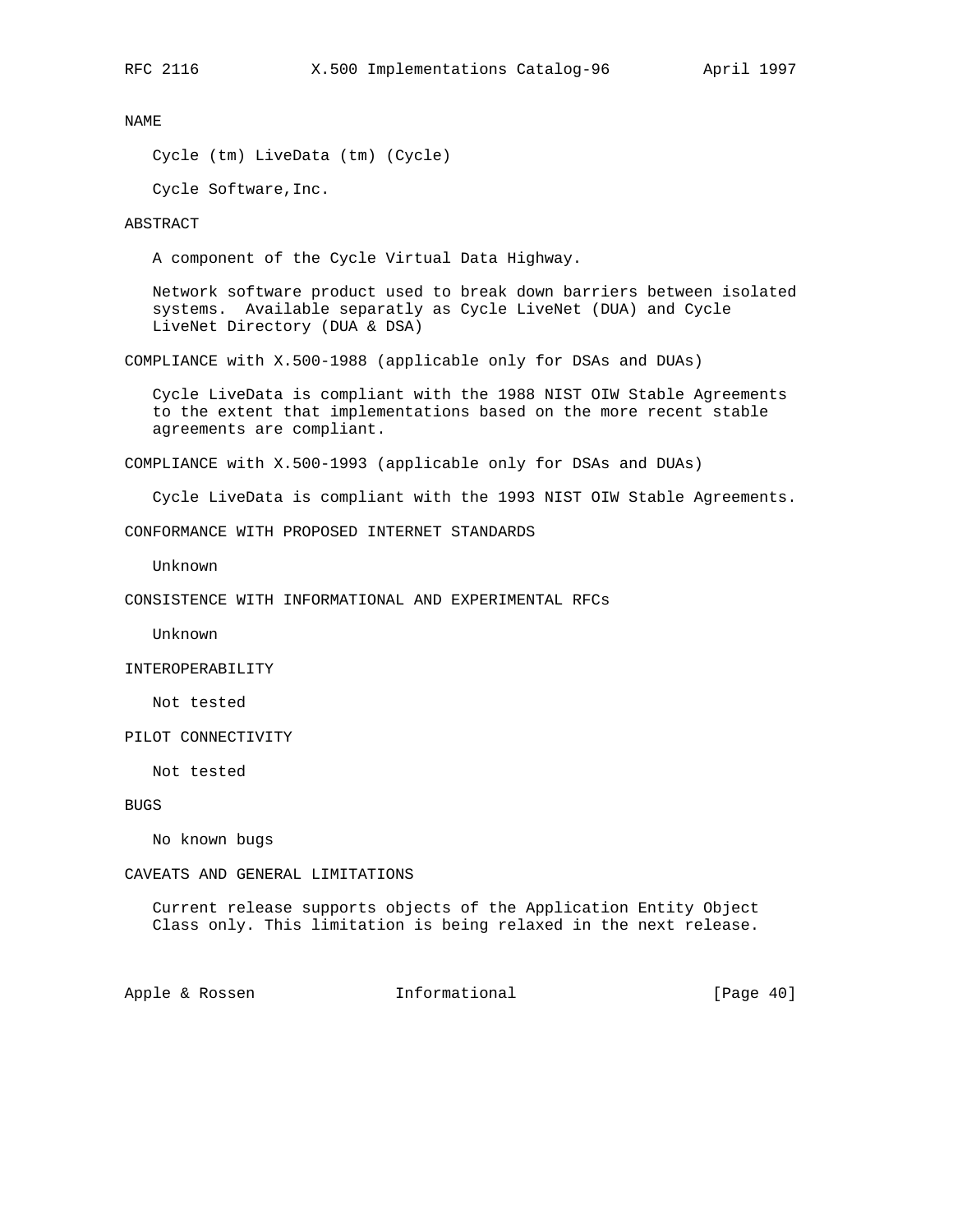# INTERNETWORKING ENVIRONMENT

[RFC 1006] with TCP/IP,TP4, [RFC-1070] with IP,IPX, and NetBEUI.

HARDWARE PLATFORMS

Runs on Microsoft Windows hardware platforms.

SOFTWARE PLATFORMS

Windows 95, Windows NT, Windows for Workgroups

NUMBER OF IMPLEMENTATIONS IN THE FIELD

 $> 1,000$ 

AVAILABILITY

Commercially Available.

Contact:

 Cycle Software,Inc. 1212 Hancock St. Quincy, MA 02169

 Voice- 617-770-9594 Fax- 617-770-9903 E-mail cycle@livedata.com.

DATE LAST UPDATED or CHECKED

1/96

ADDITIONAL INFORMATION and/or COMMENTS

[No information provided. -- Ed.]

Apple & Rossen **Informational** [Page 41]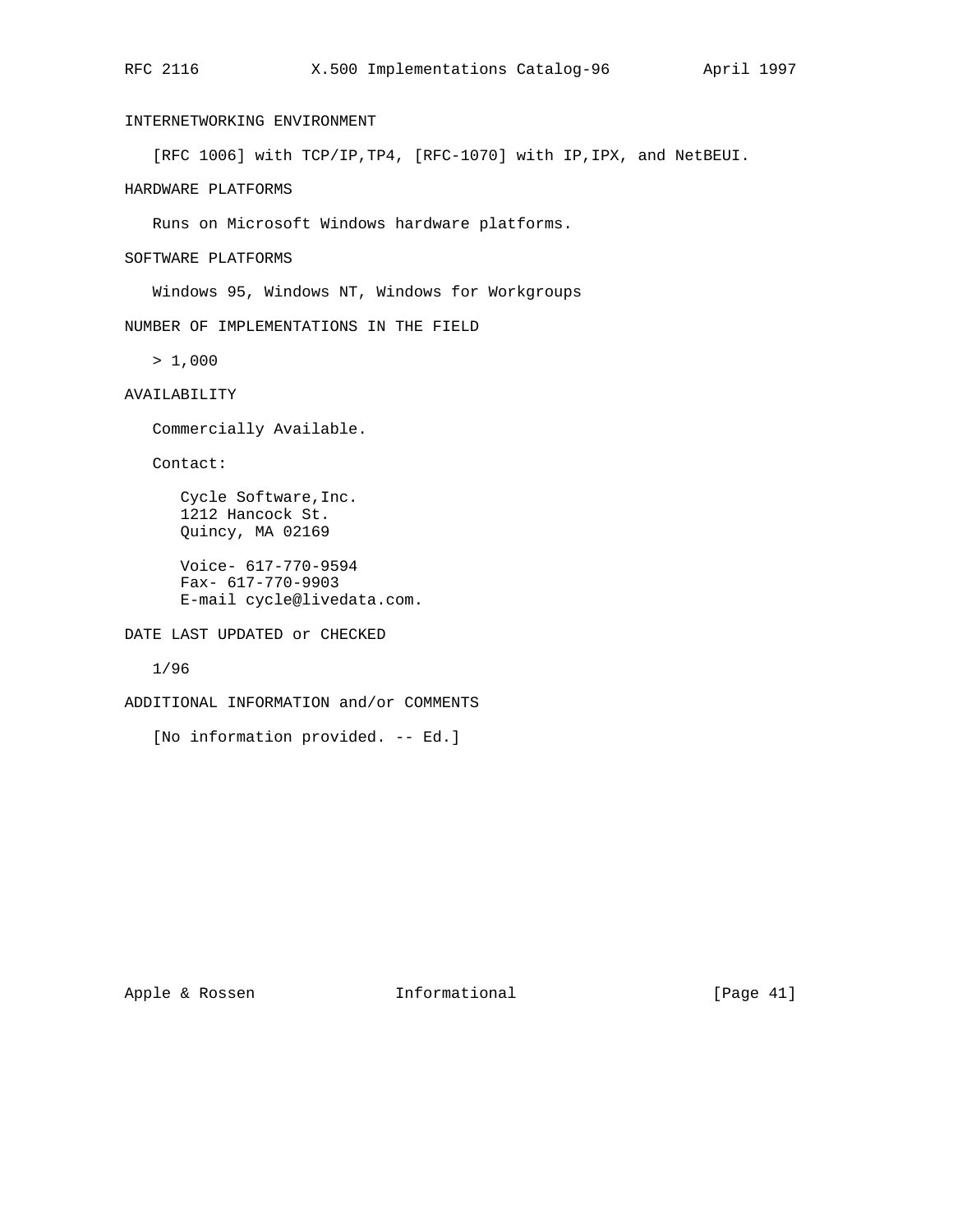DC X500

```
 Data Connection Ltd
 100 Church Street
 Enfield
 Middlesex
 EN2 6BQ
 UK
```
# ABSTRACT

 DC X500 provides a truly scalable X.500 based enterprise directory server with the necessary architectural flexibility to enable integration with existing database and directory technologies.

 From a pure X.500 standpoint, DC X500 provides a full function state-of-the-art DSA implementation.

- \* Architected from scratch according to the 1993 X.500 standards (i.e. not a 1988 DSA with 1993 features grafted on)
- \* Support for all the key X.500 OSI protocols:
	- \* Directory Access Protocol (DAP) for user access
	- \* Directory System Protocol (DSP) for distributed DSA comunications
	- \* Directory Information Shadowing Protocol (DISP) to support replication between servers to give improved performance in a distributed network
- \* Support of the 1993 Basic Access Control and Simplified Access Control models
- \* Support for the key Internet X.500 related standards:
	- \* integrated Lightweight DAP (LDAP)for DUA access
	- \* Madman MIBs for easy integration with SNMP

 The DC X500 architecture is based on Data Connection's underlying product architecture which has evolved since 1987 and includes:

\* genuine multi-threaded implementation

Apple & Rossen **Informational** [Page 42]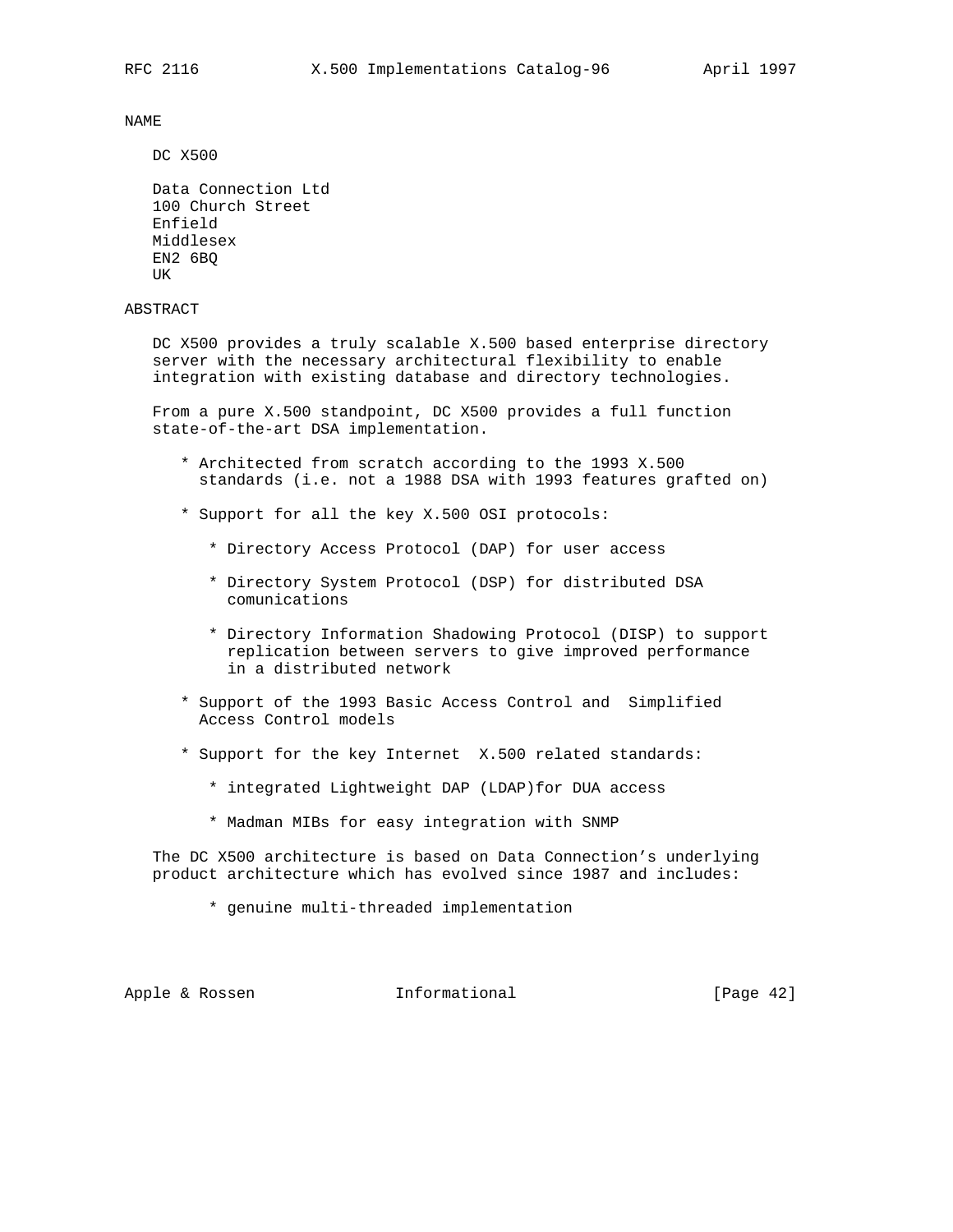- \* true portability (the product is available on a range of operating systems e.g Windows NT, AIX, HP-UX. OS/2 etc and it is possible to port the core technology to any hardware/software platform)
- \* secure service recording for operation tracking and billing
- \* support for system monitoring (both alarms and statistics)

Key product features include:

- \* Name resolution and integrated use of Search Indices based on 2-3 trees leads to high performance operation evaluation (subsecond response times on million entry DSAs)
- \* Generic schema support based on 1993 concepts that allows customers to tailor the schema to meet their precise data structuing requirements
- \* System recycle time is minimised (e.g. DC X500 can be backed up while running and search indices are dynamically updated), helping achieve the goal of continuous (24x7) availability and high reliability.
- \* No artificial software constraints are imposed resulting in a truly scalable product - assuming the availability of the necessary hardware DC X500 can be configured to support millions of entries in a single DSA.

 DC X500 is certified for used within the Paradise Pilot project. The product has also undergone interoperability testing at the EuroSInet interoperability workshops in Europe.

COMPLIANCE with X.500-1988 (applicable only for DSAs and DUAs)

From 1988 X.519

- 9.2 Conformance by DSAs
- 9.2.1 Statement Requirements
	- a) directoryAccessAC and directorySystemAC are both supported
	- b) the DSA can act as a first level DSA
	- c) the chained mode of ooperation is supported.

Apple & Rossen **Informational** [Page 43]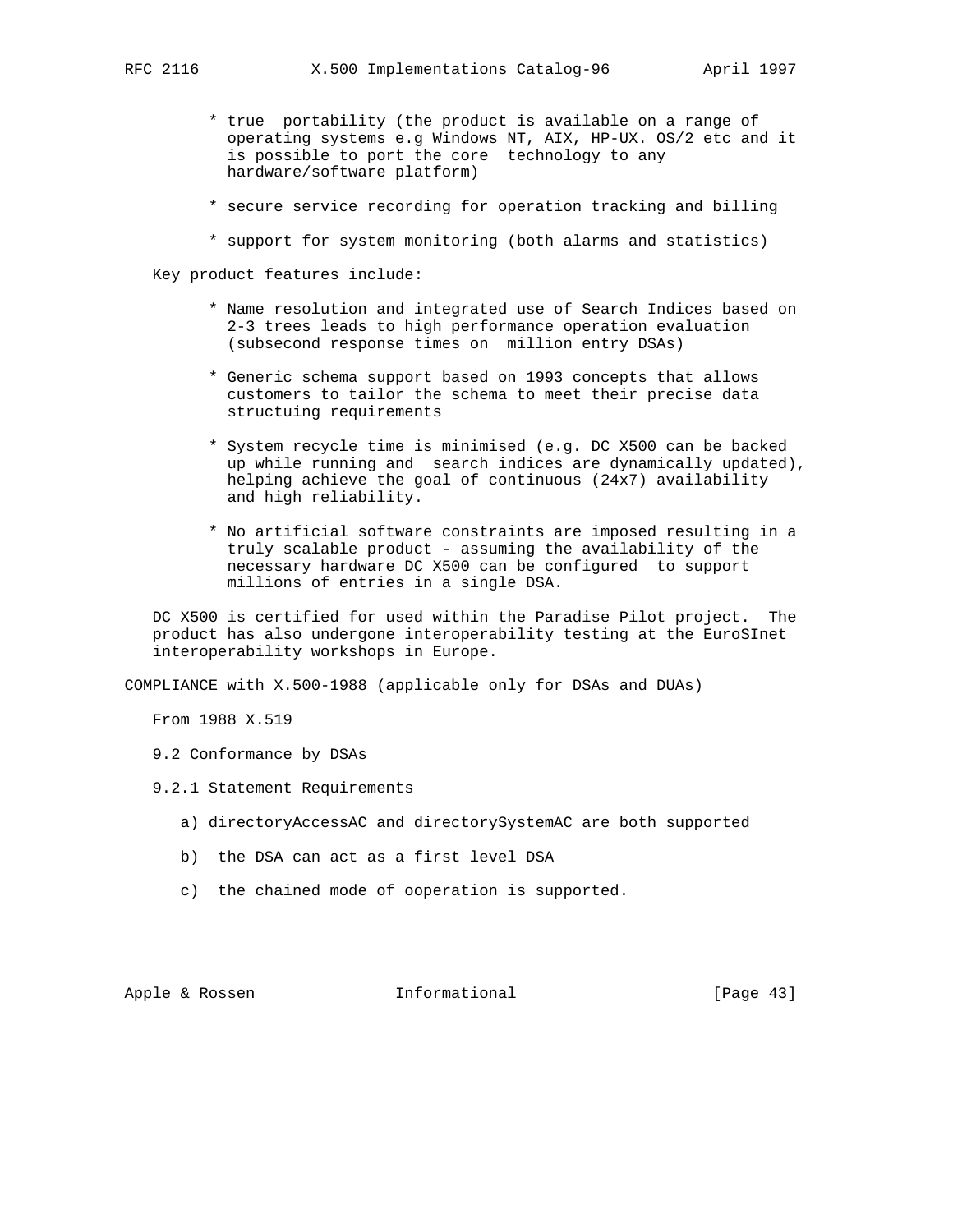- - d) security levels none and simple as supported with the delivered product. However, the product is architectured to interface to an external security module to support strong authentication.
	- e) DC X500 supports the selected attribute types defined in X.520.
	- f) DC X500 supports the selected object classes defined in X.521.

9.2.2 Static Requirements

 DC X500 supports the static requirements implied by the above statement.

9.2.3 Dynamic Requirements

 DC X500 supports the dynamic requirements implied by the above statement.

COMPLIANCE with X.500-1993 (applicable only for DSAs and DUAs)

From 1993 X.519

- 9.2 Conformance by DSAs
- 9.2.1 Statement Requirements
- a) directoryAccessAC and directorySystemAC are both supported
- b) n/a
- c) the DSA can act as a first level DSA
- d) the chained mode of ooperation is supported.
- e) security levels none and simple as supported with the delivered product. However, the product is architectured to interface to an external security module to support strong authentication.
- f) DC X500 supports the selected attribute types defined in X.520. Attributes based on the syntax DirectoryString using the UNIVERSAL STRING choice can be stored however the UNIVERSAL STRING choice cannot be used for matching rules.
- g) DC X500 supports the selected object classes defined in X.521.

Apple & Rossen **Informational** [Page 44]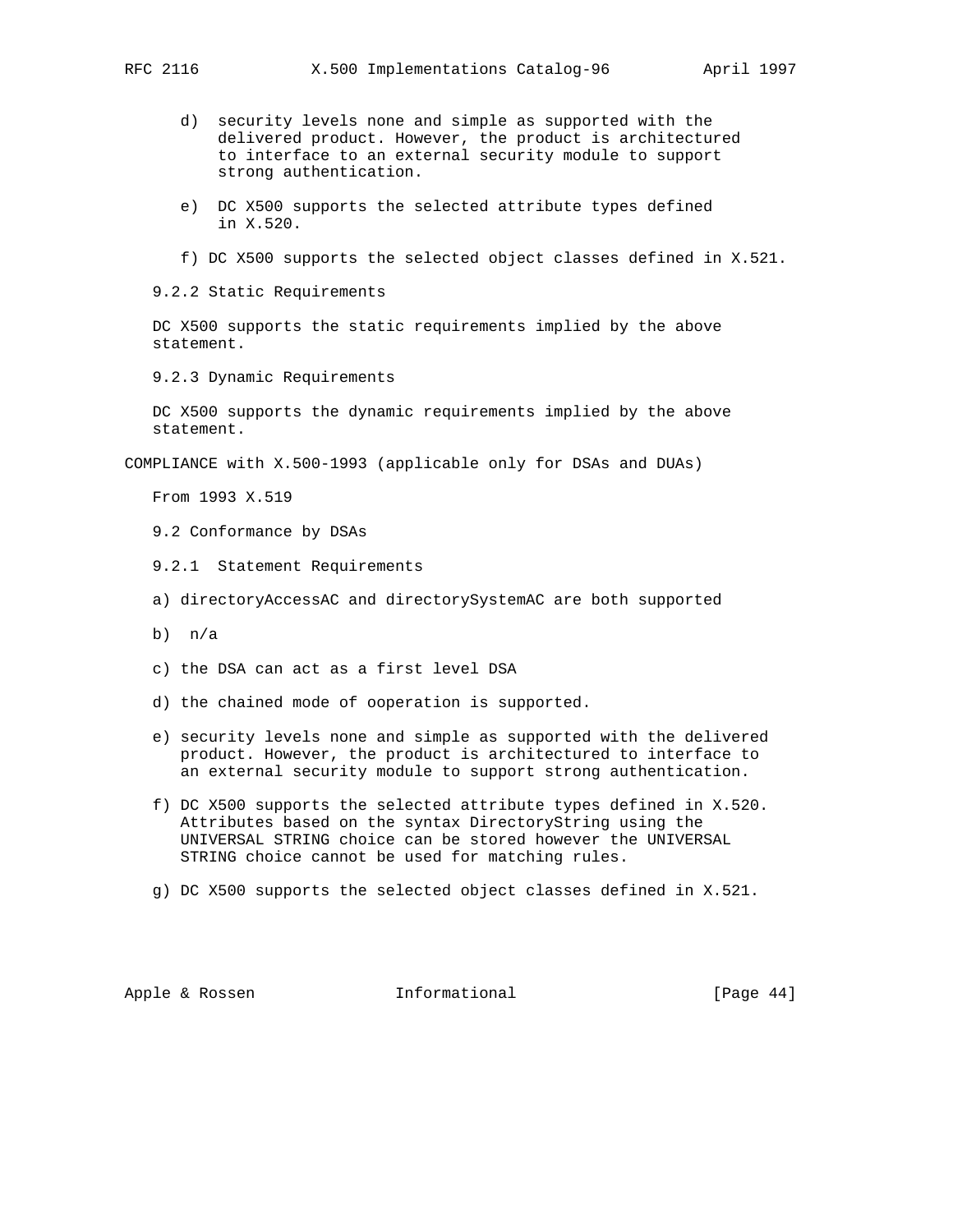h) DC X500 supports the following extensions

| subentries          |   |
|---------------------|---|
| copyShallDo         |   |
| attributeSizeLimit  | Y |
| extraAttributes     | Υ |
| modifyRightsRequest | N |
| pagedResultsRequest | N |
| matchedValuesOnly   | N |
| extendedFilter      | Ν |
| targetSystem        | N |
| useAliasOnUpdate    | Y |
| newSuperior         |   |

- i) DC X500 does not support collective attributes
- j) DC X500 does not support hierarchical attributes
- k) DC X500 supports the following operational attributes

Directory Operational Attributes:

 structural object class governing structural rule create timestamp modify timestamp creators name modifiers name

 prescriptive ACI entry ACI subentry ACI

DSA Operational Attributes:

 myAccessPoint superiorKnowledge supplierKnowledge (\*) consumerKnowledge(\*) secondaryShadows (\*)

\* - supported using local proprietary extension

Distributed Operation Attributes (dsa-shared):

 specificKnowledge nonSpecificKnowledge

Apple & Rossen **Informational** [Page 45]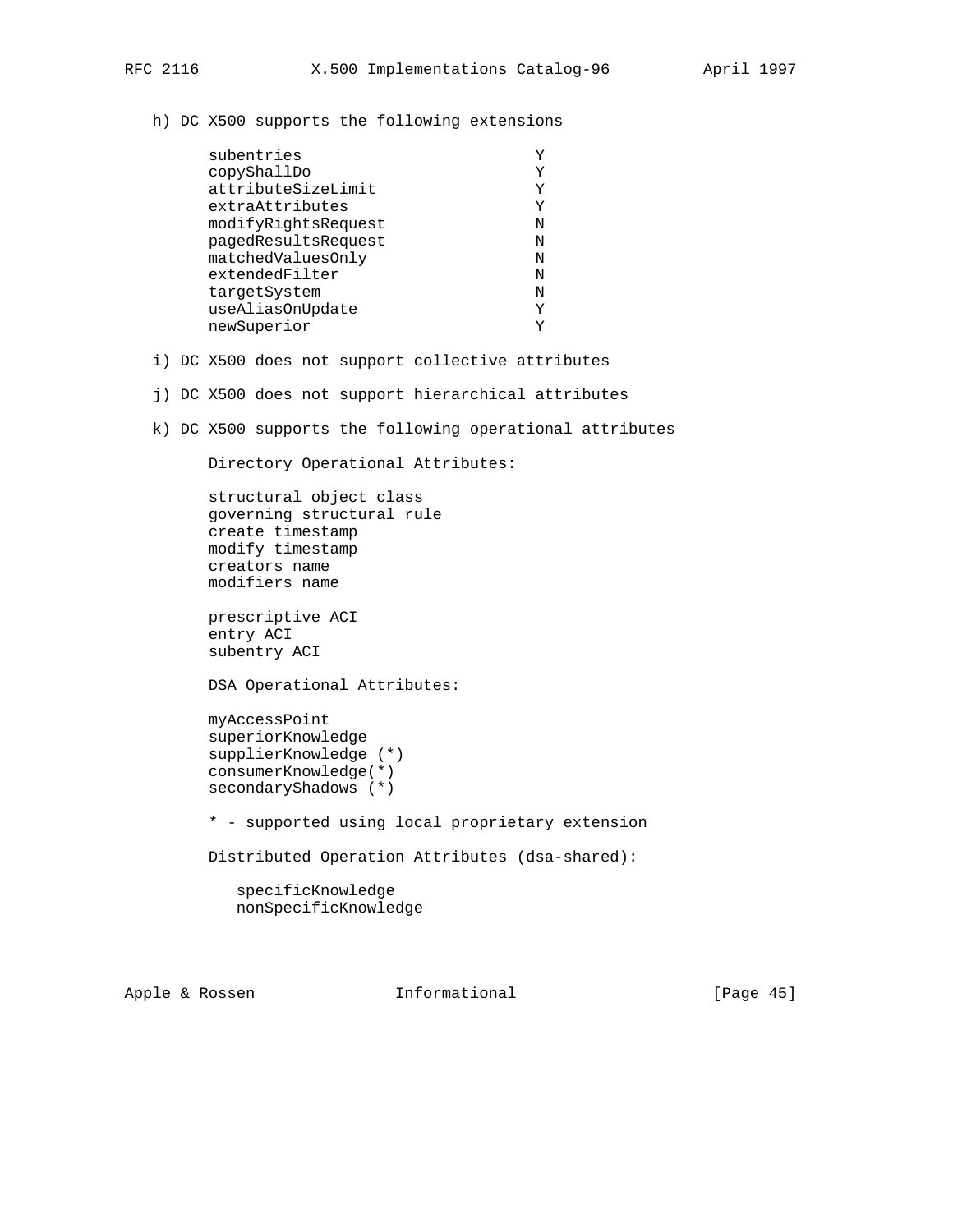- l) DC X500 supports return of alias names
- m) DC X500 supports indicating that returned entry information is complete
- n) DC X500 supports modifying the object class attribute to add and/or remove values identifying auxiliary object classes
- o) DC X500 supports Basic Access Control
- p) DC X500 supports Simplified Access Control
- q) DC X500 does not support subschema administration as defined in X.501.
- r) DC X500 supports the name binding defined in X.521
- s) DC X500 cannot administer collective attributes.
- 9.2.2 Static Requirements

 DC X500 supports the static requirements implied by the above statement.

9.2.3 Dynamic Requirements

 DC X500 supports the dynamic requirements implied by the above statement.

- 9.3 Conformance By Shadow Supplier
- 9.3.1 Statement Requirements
- a) shadowSupplierInitiatedAC and shadowConsumerInitiatedAC are supported.
- b) security levels none and simple as supported with the delivered product. However, the product is architectured to interface to an external security module to support strong authentication.
- c) DC X500 supports the following UnitOfReplication:
	- \* Entry filtering on object class is supported
	- \* Selection/Exclusion of attributes via a AttributeSelection is not supported

Apple & Rossen **Informational** [Page 46]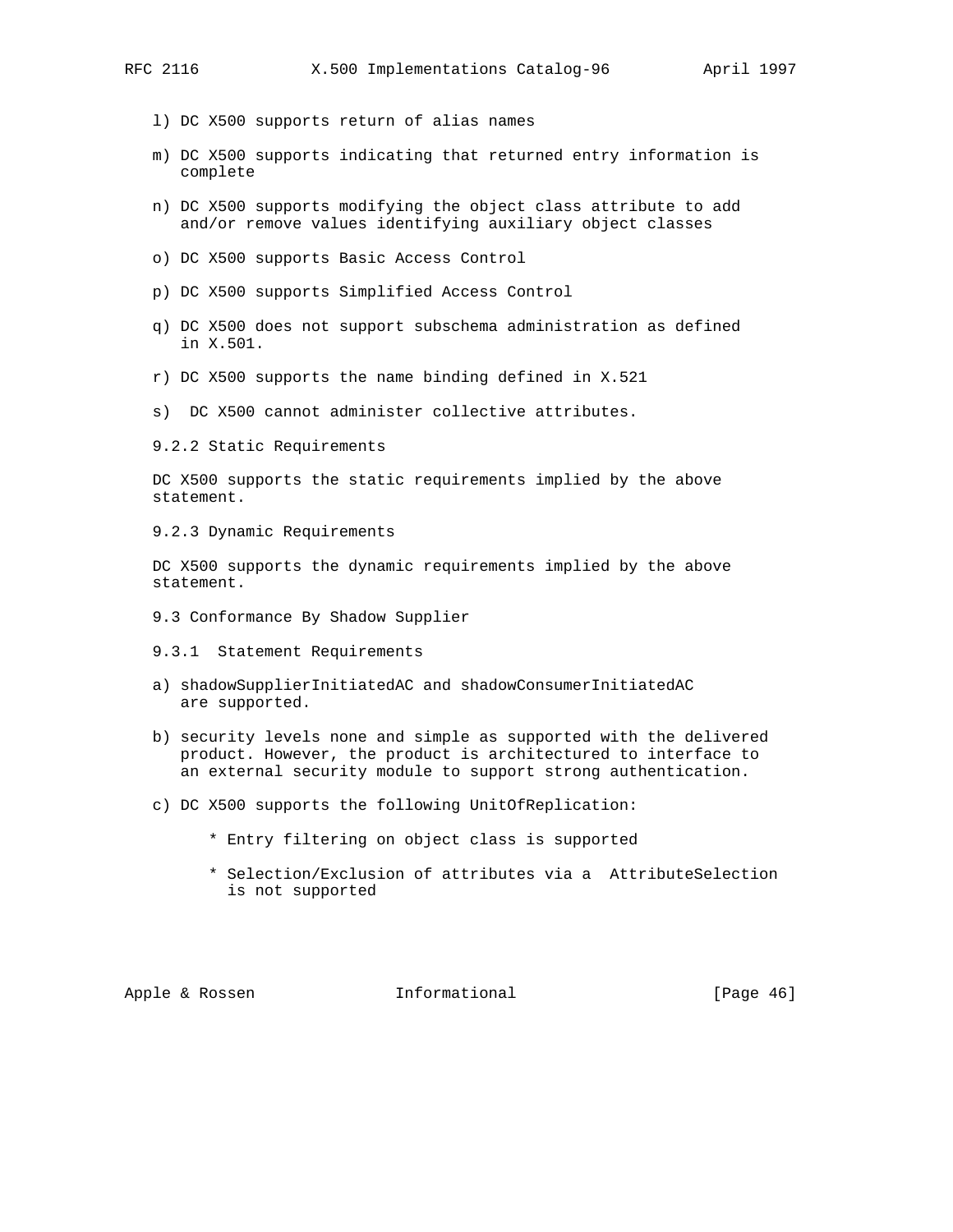- \* Inclusion of subordinate knowledge in the replicated area is supported
- \* Inclusion of extended knowledge in addition to subordinate knowledge is supported
- 9.3.2 Static Requirements
- a) DC X500 supports the shadowSupplierInitiatedAC and shadowConsumerInitiatedAC
- b) DC X500 provides support for modifyTimestamp and createTimestamp operational attributes
- 9.3.3 Dynamic Requirements
- a) DC X500 conforms to the mapping onto used services defined in clause 8
- b) DC X500 conforms to the procedures of X.525 as they relate to DISP.
- 9.4 Conformance by a Shadow Consumer
- 9.4.1 Statement Requirements
- a) shadowSupplierInitiatedAC and shadowConsumerInitiatedAC are supported.
- b) security levels none and simple as supported with the delivered product. However, the product is architectured to interface to an external security module to support strong authentication.
- c) DC X500 can act as a secondary supplier.
- d) DC X500 does not support shadowing o overlapping units of replication. (Overlapping Administration Points are supported though).
- 9.4.2 Static Requirements
- a) DC X500 supports both shadowSupplierInitiatedAC and shadowConsumerInitiatedAC.
- b) DC X500 supports the modifyTimestamp and createTimestamp operational attributes.

Apple & Rossen **Informational** [Page 47]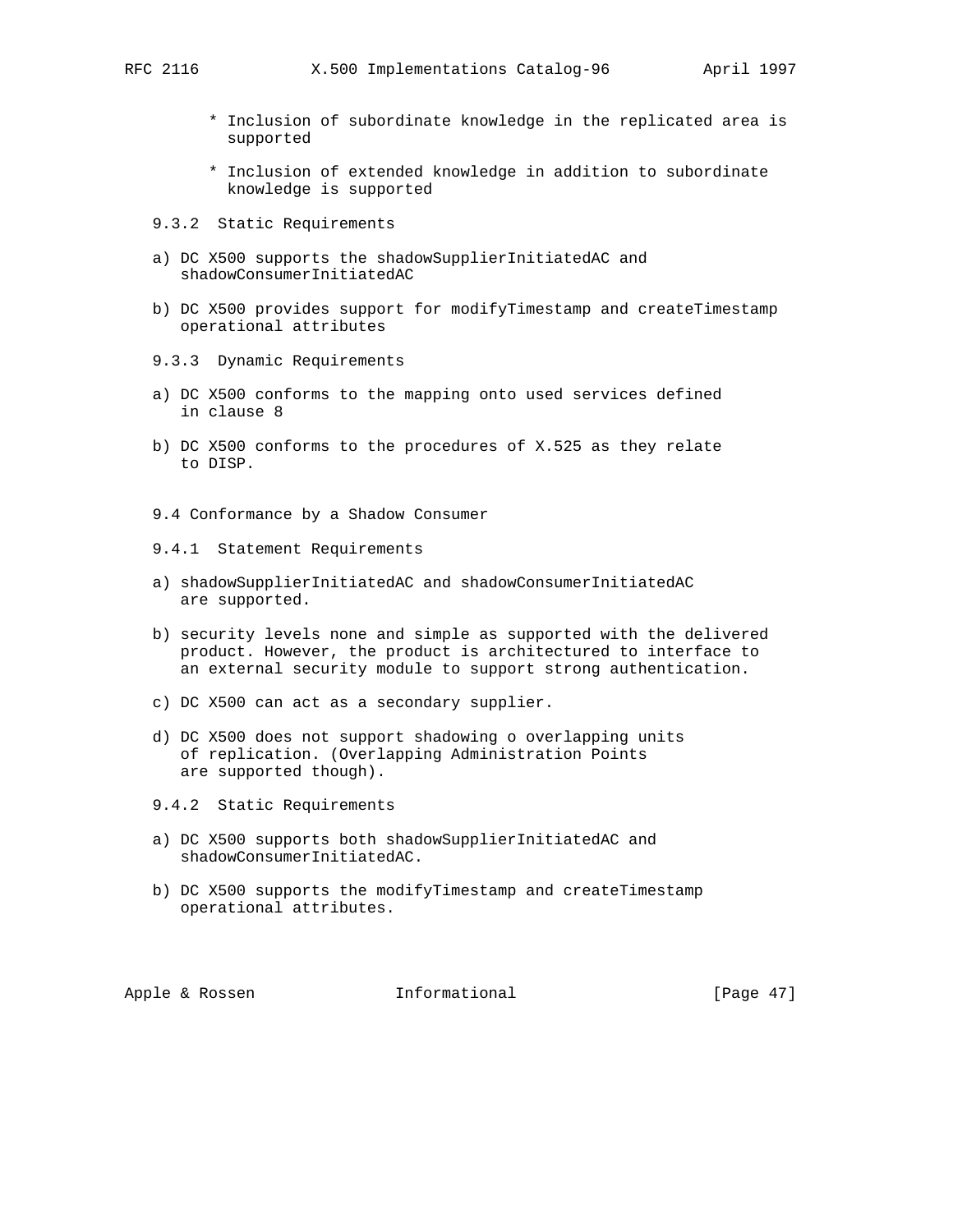c) DC X500 supports the copyShallDo service element

- 9.4.3 Dynamic Requirements
- a) DC X500 conforms to the mapping onto used services defined in clause 8
- b) DC X500 conforms to the procedures of X.525 as they relate to DISP.

CONFORMANCE WITH PROPOSED INTERNET STANDARDS

[No information provided. -- Ed.]

CONSISTENCE WITH INFORMATIONAL AND EXPERIMENTAL RFCs

[No information provided. -- Ed.]

# INTEROPERABILITY

DC X500 has interoperated with the following implementations:

DUAs:

 ICL SNI Net-tel Bull AT&T CDC Digital ICL Nexor

DSAs:

 SNI ICL AT&T CDC Digital ICL Net-tel Nexor

Apple & Rossen **Informational** [Page 48]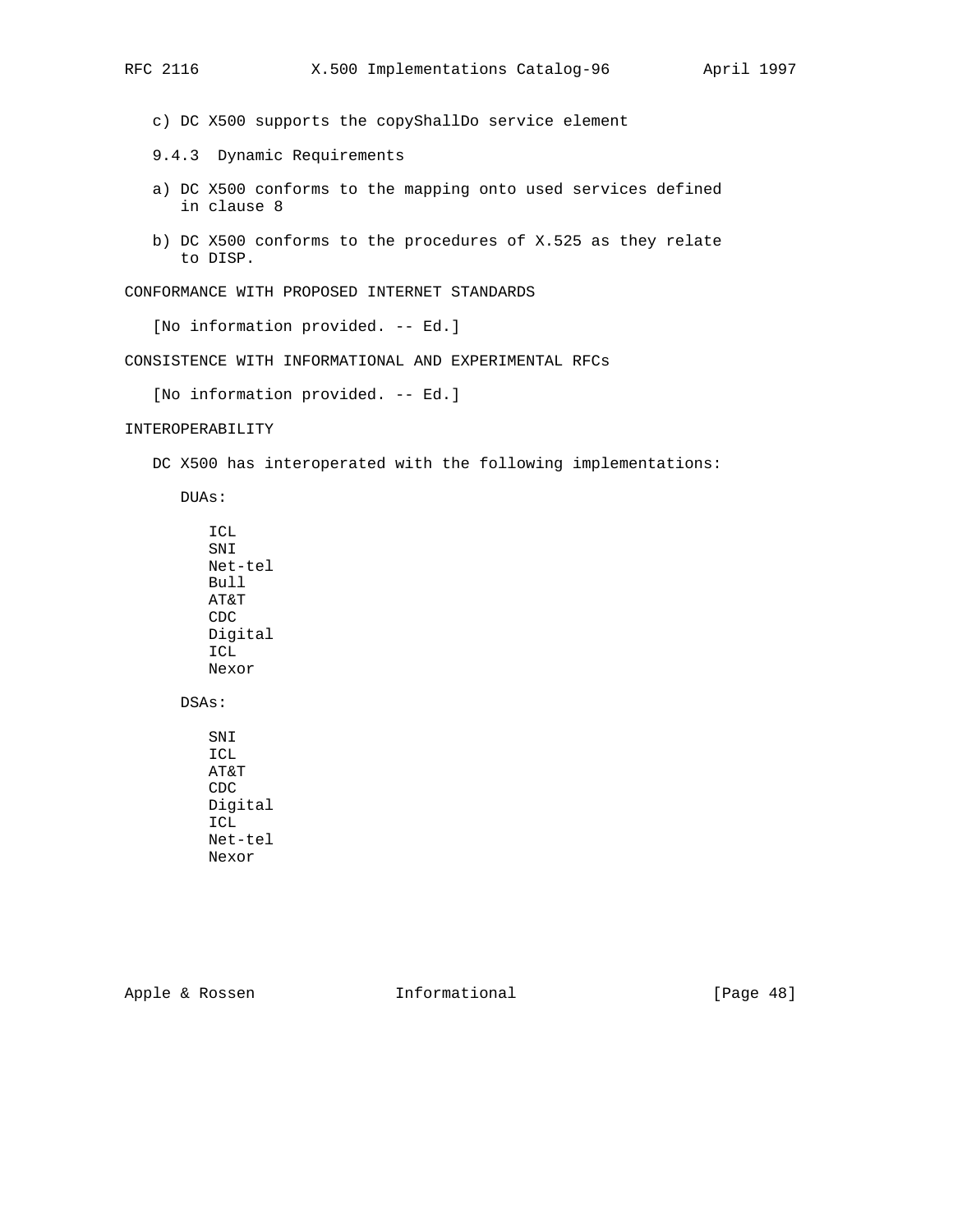# PILOT CONNECTIVITY

 DC X500 has been tested and approved for connectivity to the PARADISE pilot project.

BUGS

[No information provided. -- Ed.]

CAVEATS AND GENERAL LIMITATIONS

[No information provided. -- Ed.]

# INTERNETWORKING ENVIRONMENT

DC X500 supports the following network connectivity:

- \* [RFC 1006] with TCP/IP
- \* TP0 with X.25

# HARDWARE PLATFORMS

DC X500 is a portable product

SOFTWARE PLATFORMS

 DC X500 is a portable product. It is available on the following plaforms:

- \* UNIX, including
	- \* IBM AIX
	- \* HP UX
	- \* Sun Solaris
	- \* Windows NT
	- $*$  OS/2.

 Porting to further UNIX platforms is very straightforward, in particular where existing transport services are available. Other proprietary systems (such as Novell's Netware, Digital's VMS or fault tolerant or mainframe environments) can also be supported if required.

Apple & Rossen **Informational** [Page 49]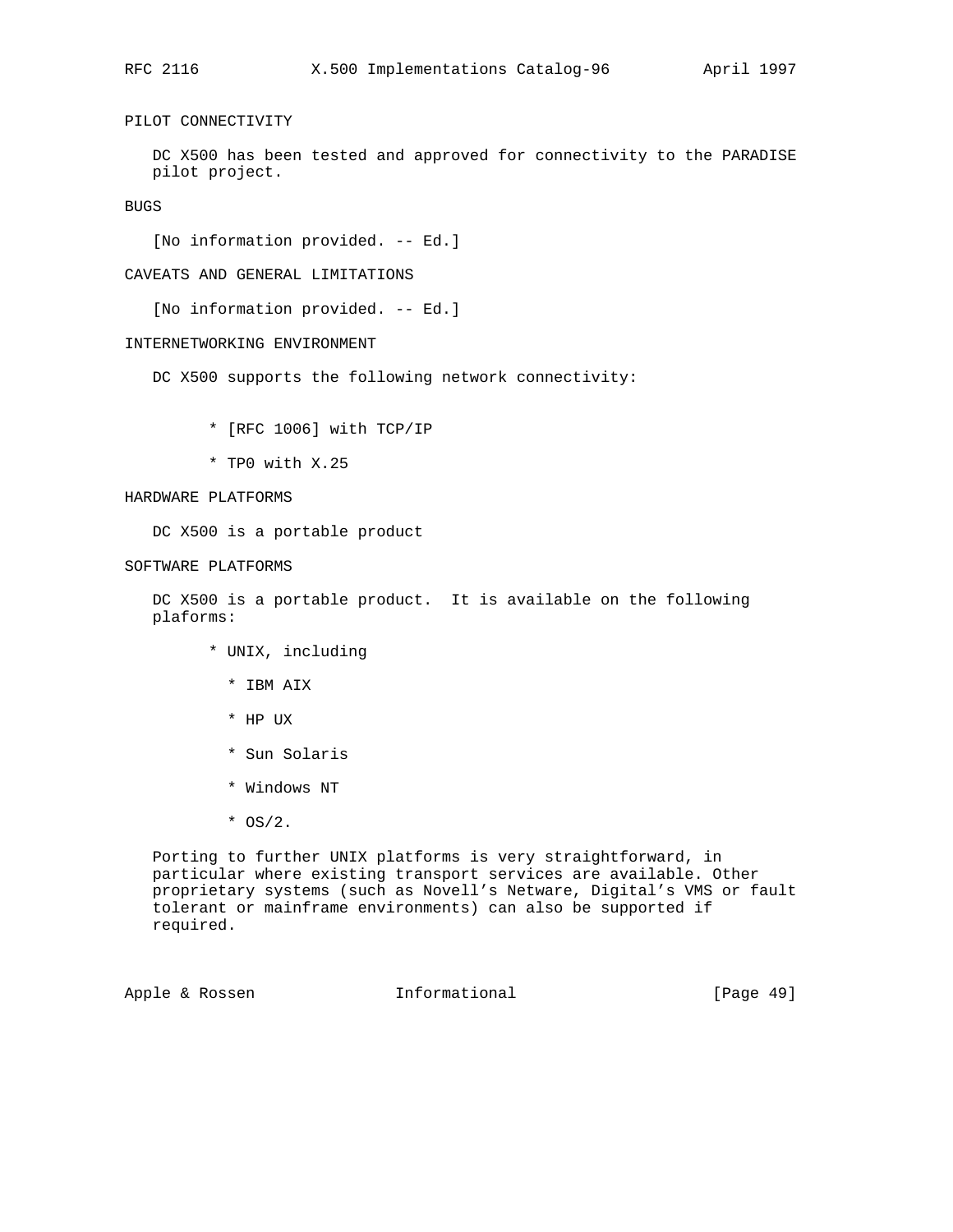NUMBER OF IMPLEMENTATIONS IN THE FIELD

[No information provided. -- Ed.]

# AVAILABILITY

DC X500 is commercially available.

For further details, please contact:

 Nigel Ratcliffe Data Connection Ltd 100 Church Street Enfield Middlesex EN2 6BQ UK

Tel: +44 181 366 1177

E-mail: nr@datcon.co.uk

DATE LAST UPDATED or CHECKED

February 1996

## ADDITIONAL INFORMATION and/or COMMENTS

 Data Connection provides a whole series of directory applications, including a corporate telephone directory, e-mail synchronisation, security services, groupware directory integration and a directory publishing application. These can be accessed by Windows applications or standard web browsers.

Further information can be found at http://www.datcon.co.uk.

Apple & Rossen **Informational** [Page 50]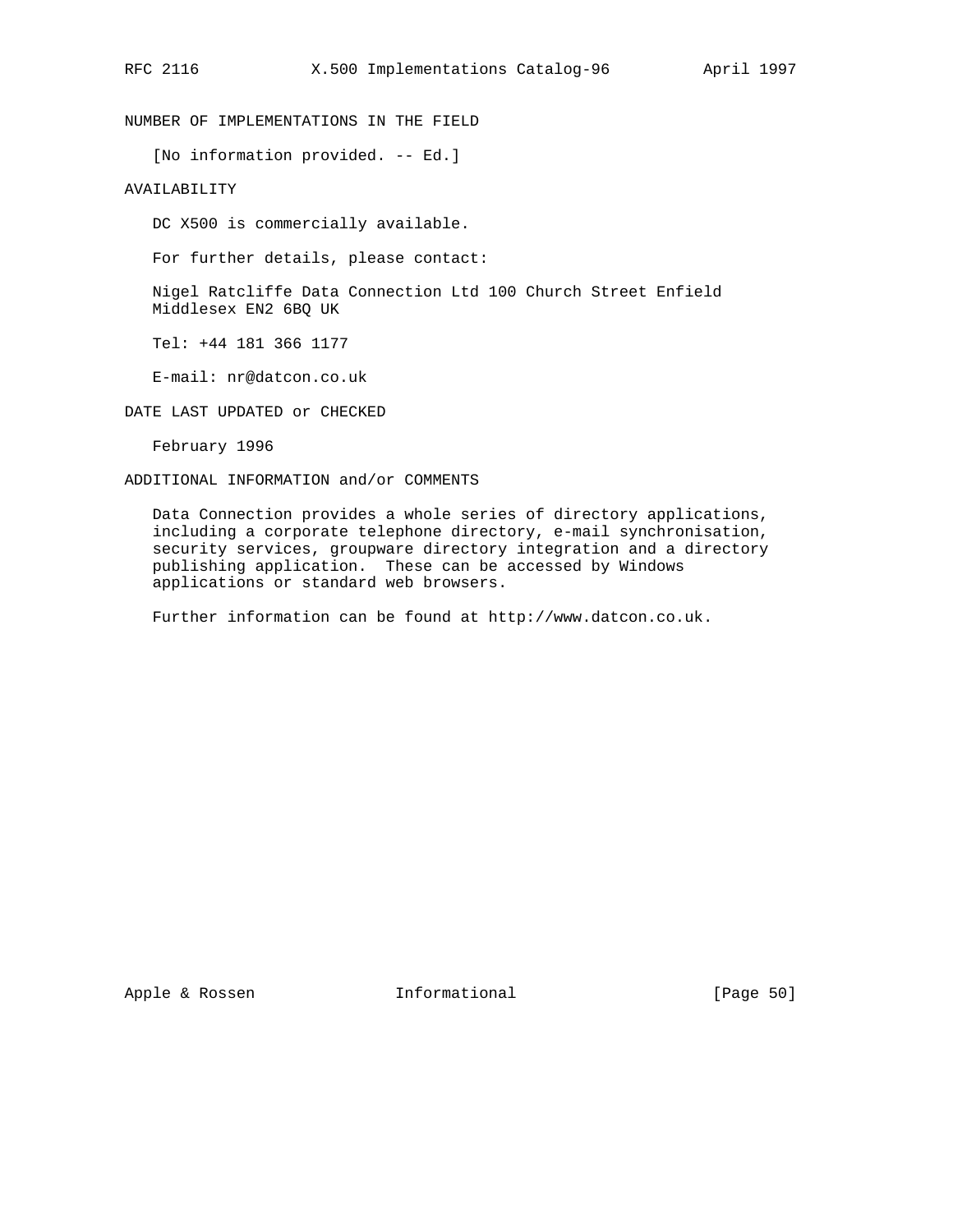DE

## ABSTRACT

 DE (Directory Enquiries) is intended to be a simple-to-use DUA interface, suitable for the naive user, and suitable for running as a public access dua. it will work on any terminal. The user is presented with a series of (verbose) prompts asking for person's name department organization country. There is extensive on-line help. The matching algorithms are such that near matches are presented to the user before less good matches.

 There have been a few minor enhancements since the description in [RFC 1632]. The power searching feature still sets DE apart from most other DUAs - this allows a user to search for an entry even when they do not know the name of the organisation in which the person works - you still have to specify the country. DE also allows UFN style searching. DE uses slightly different search algorithms depending on whether it is accessing part of the Directory mastered by a Quipu DSA - Quipu DSAs tend to use lots of replication and so encourage searching. DE incorporates a QOS feature where it maintains a database of past information availability and DSA responsiveness. Translations exist into at least 4 different languages.

 DE runs over ISODE DAP and University of Michigan LDAP. There is a version of DE, called DOS-DE, which has been ported to DOS, and this uses LDAP.

 DE was funded by the COSINE PARADISE project, and DE is used as the PARADISE public access dua. You can test the software by telnet to directory.ja.net and logging in as dua -- no password required.

COMPLIANCE with X.500-1988 (applicable only for DSAs and DUAs)

N/A

COMPLIANCE with X.500-1993 (applicable only for DSAs and DUAs)

[No information provided -- Ed.]

CONFORMANCE WITH PROPOSED INTERNET STANDARDS

[RFC 1274] and [RFC 1487] Yes and yes

Apple & Rossen **Informational** [Page 51]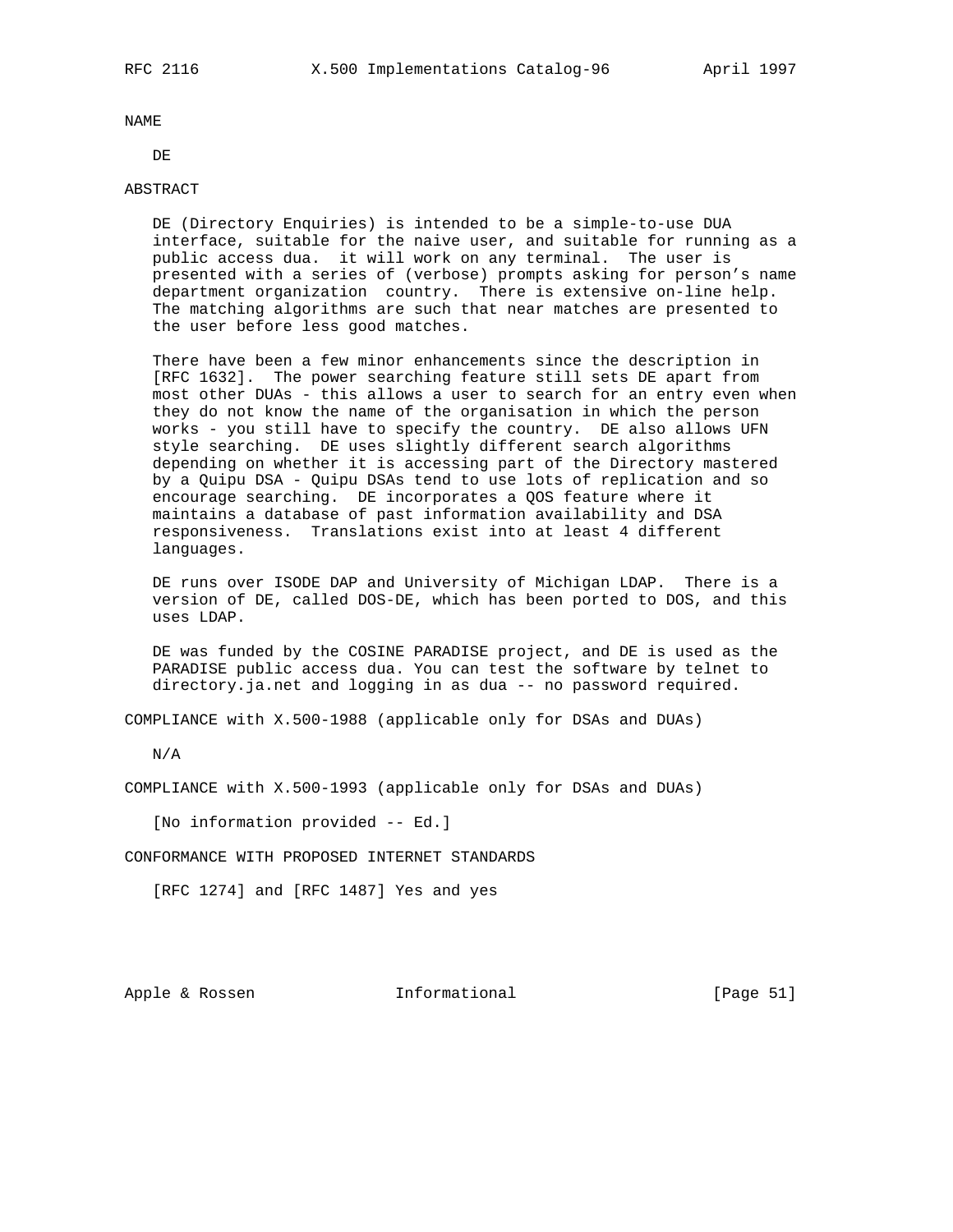# CONSISTENCE WITH INFORMATIONAL AND EXPERIMENTAL RFCs

[RFC 1484]. yes

INTEROPERABILITY

N/A

PILOT CONNECTIVITY

 The interface is widely used in the publicly accessible PARADISE directory.

## BUGS

Doesn't handle aliases well when power searching.

Send bug reports to:

p.barker@cs.ucl.ac.uk

## CAVEATS AND GENERAL LIMITATIONS

 DE tries to cater well for the general case, at the expense of not dealing with the less typical. The main manifestation of this is that the current version does not handle searching under localities very well.

 It can handle photographs and reproduce sound attributes if these are dealt with by ancillary programs.

#### INTERNETWORKING ENVIRONMENT

[RFC 1006] with TCP/IP, TP0 or TP4 with X.25, and LDAP.

# HARDWARE PLATFORMS

UNIX + DOS platforms

SOFTWARE PLATFORMS

UNIX + DOS

NUMBER OF IMPLEMENTATIONS IN THE FIELD

[No information provided. -- Ed.]

# Apple & Rossen **Informational** [Page 52]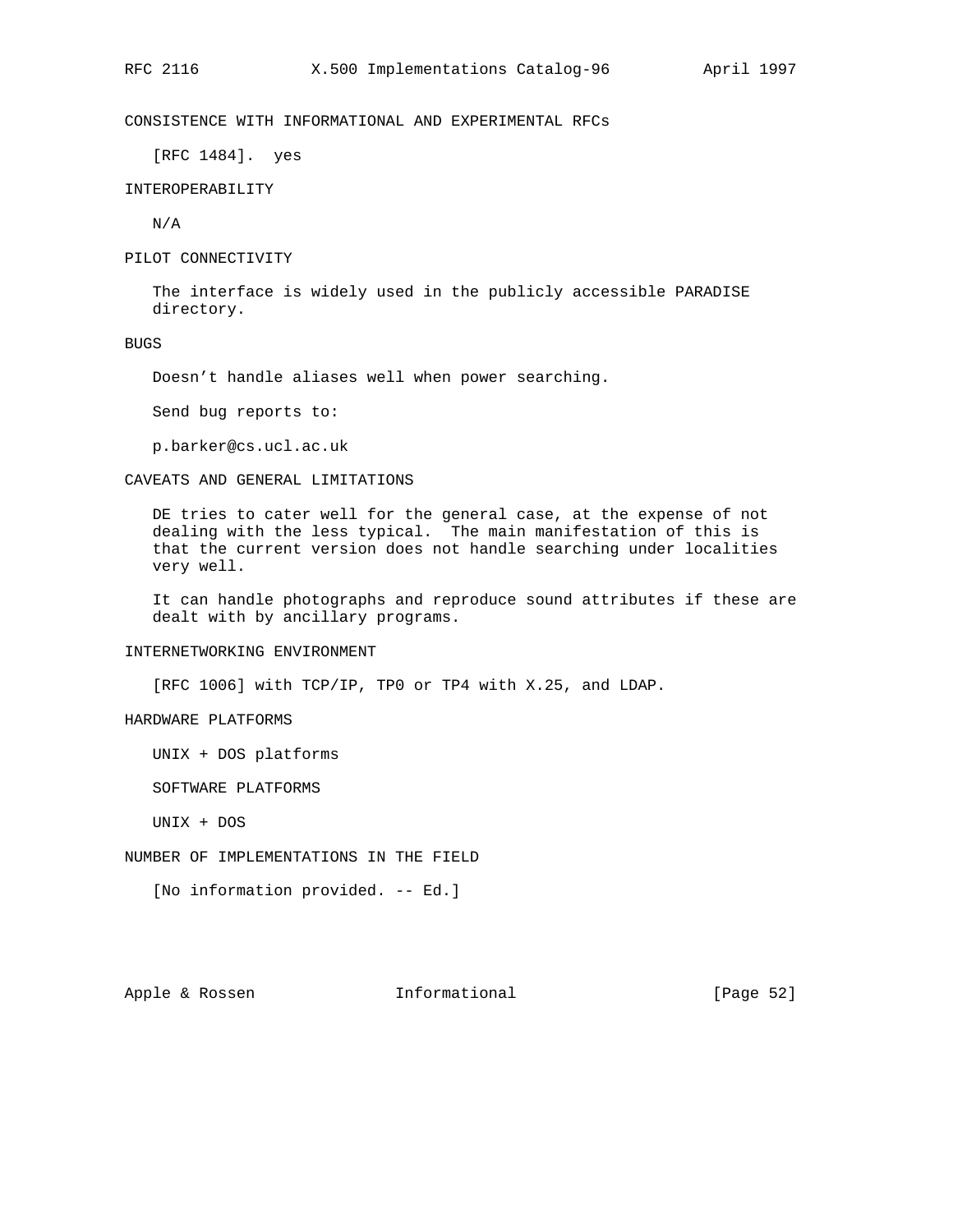AVAILABILITY

The software is freely available from

ftp://cs.ucl.ac.uk/dirpilot/de-7.0.tar.Z

 The DOS version is freely available. Look in the following directory:

ftp://ftp.bath.ac.uk/pub/x500/dosde7/

DATE LAST UPDATED or CHECKED

March 96

ADDITIONAL INFORMATION and/or COMMENTS

[No Information Provided -- Ed.]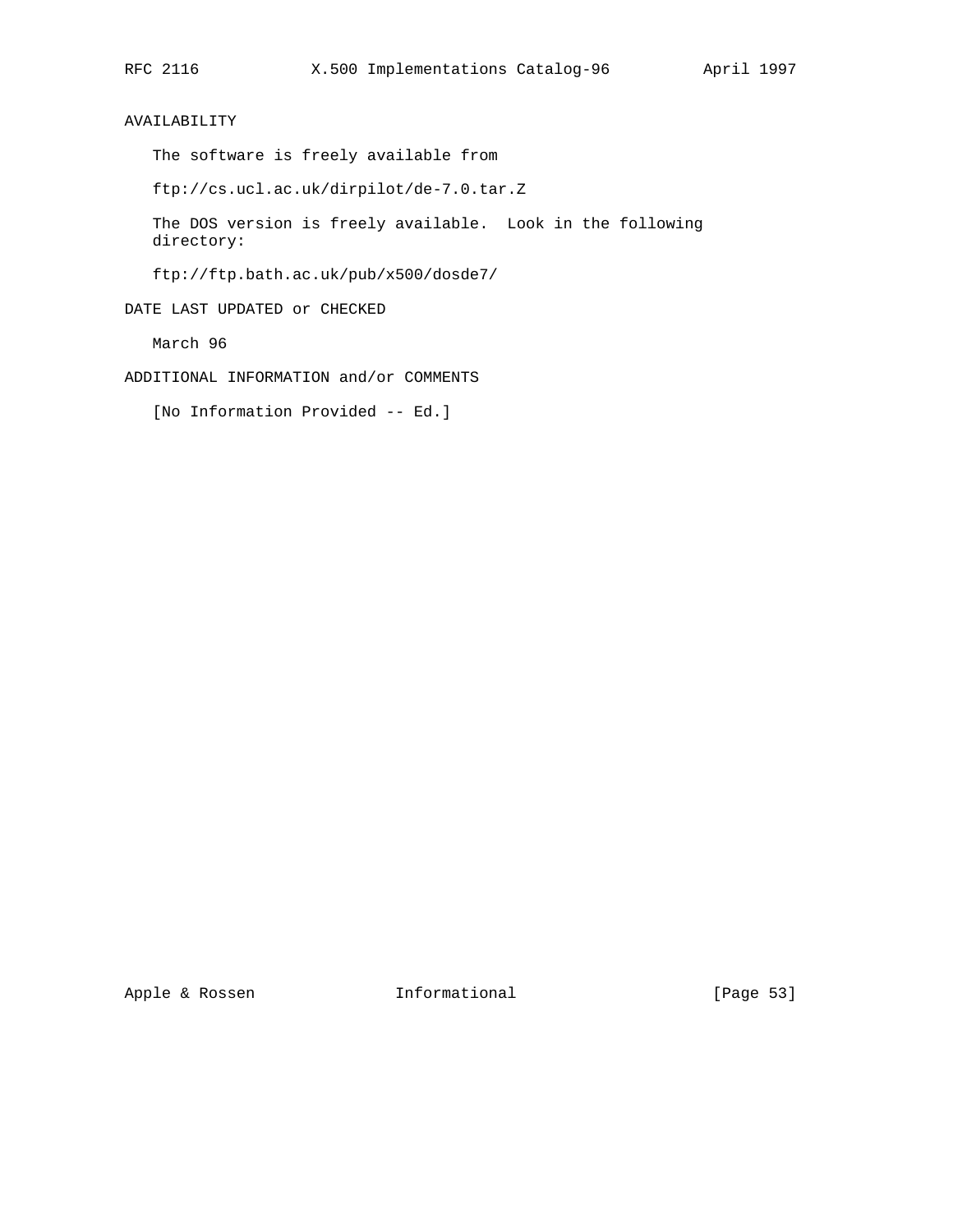Digital X.500 Directory Server Digital Equipment Corporation

This single entry covers a number of different products

ABSTRACT

 The Digital X.500 Directory Services product set includes a directory server product and a variety directory user agents, as well as a directory synchronizer utility.

 The Digital X.500 Directory Server product provides a high performance DSA implemented according to the 1993 edition of the standard. The InfoBroker Server product extends this to provide the server component for LDAP and WWW user agents. Features of these servers include:

- \* Integrated multi-protocol support allowing concurrent DAP, DSP, DISP and DOP access over OSI and TCP/IP (using [RFC 1006]) protocols.
- \* Indexed database (DIB) to support high-performance searching and sophisticated matching including approximate match.
- \* A DIB based on the 1993 edition Extended Information Models.
- \* Support for chaining and referrals in support of a distributed DIB
- \* Support for the 1993 edition Basic Access Control scheme.
- \* Configurable schema based on the 1993 edition (including attributes, object classes, structure rules, name forms).
- \* Support for 1993 edition Shadowing using the DISP and DOP protocol, including both incremental and on-change features for high performance.
- \* Remote management to control DSAs and log significant events.
- \* Support for the LDAP protocols using the InfoBroker Server product across either TCP/IP or DECnet transport protocols.
- \* A Look-up Daemon that accepts requests from Web Browsers, allowing access to the directory from any web browser.
- \* Both X/OPEN XDS/XOM and LDAP APIs.

Apple & Rossen **Informational** [Page 54]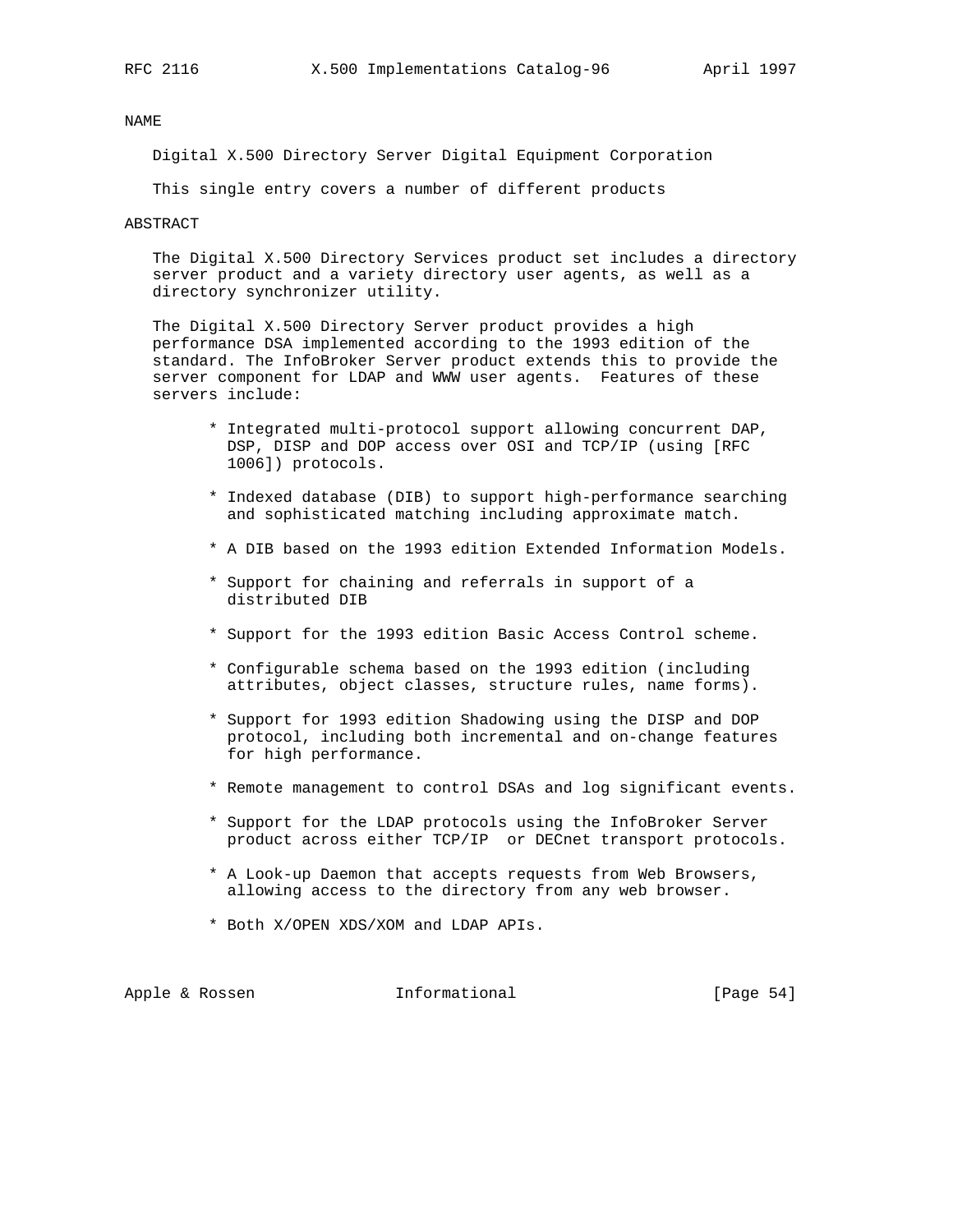\* An award winning documentation set.

 The Digital X.500 Administration Facility, X.500 Information Manager and InfoBroker Client products provide MS-Windows, Motif and command line interfaces to access and manage the information stored in the X.500 directory, including:

- \* Support for different ways of accessing the directory, either by browsing or searching based on an extensible set of filters.
- \* Support for bulk load, unload and reload of entries.
- \* Driven off the same configurable schema information as the DSA allowing extensibility of window layouts and text to support customer-defined object classes and attributes.

The Synchronizer-500 is an X.500 DUA which:

- \* Enables bi-directional synchronization between X.500 and virtually ANY other non-X.500 directory facilitating common management.
- \* Maps incoming data into X.500 using flexible configuration files
- \* Facilitates creation of a multivendor electronic mail database, creating addresses in the appropriate syntax for any mail system.
- \* Provides uniqueness checking on mnemonic O/R addresses, preventing address duplication

COMPLIANCE with X.500-1988 (applicable only for DSAs and DUAs)

 The Digital X.500 Directory Services products are based on the 1993 edition standard. They are compatible with, and interwork with, 1988 edition DUAs and DSAs, and are implemented to conform to relevant NIST OIW and EWOS agreements and the X.500 Implementors Guide.

 OSTC conformance testing (1988 DUA/DAP, DSA/DAP) has been completed and registered successfully.

The X.500 Directory Server is registered as conformant to US-GOSIP.

Apple & Rossen **Informational** [Page 55]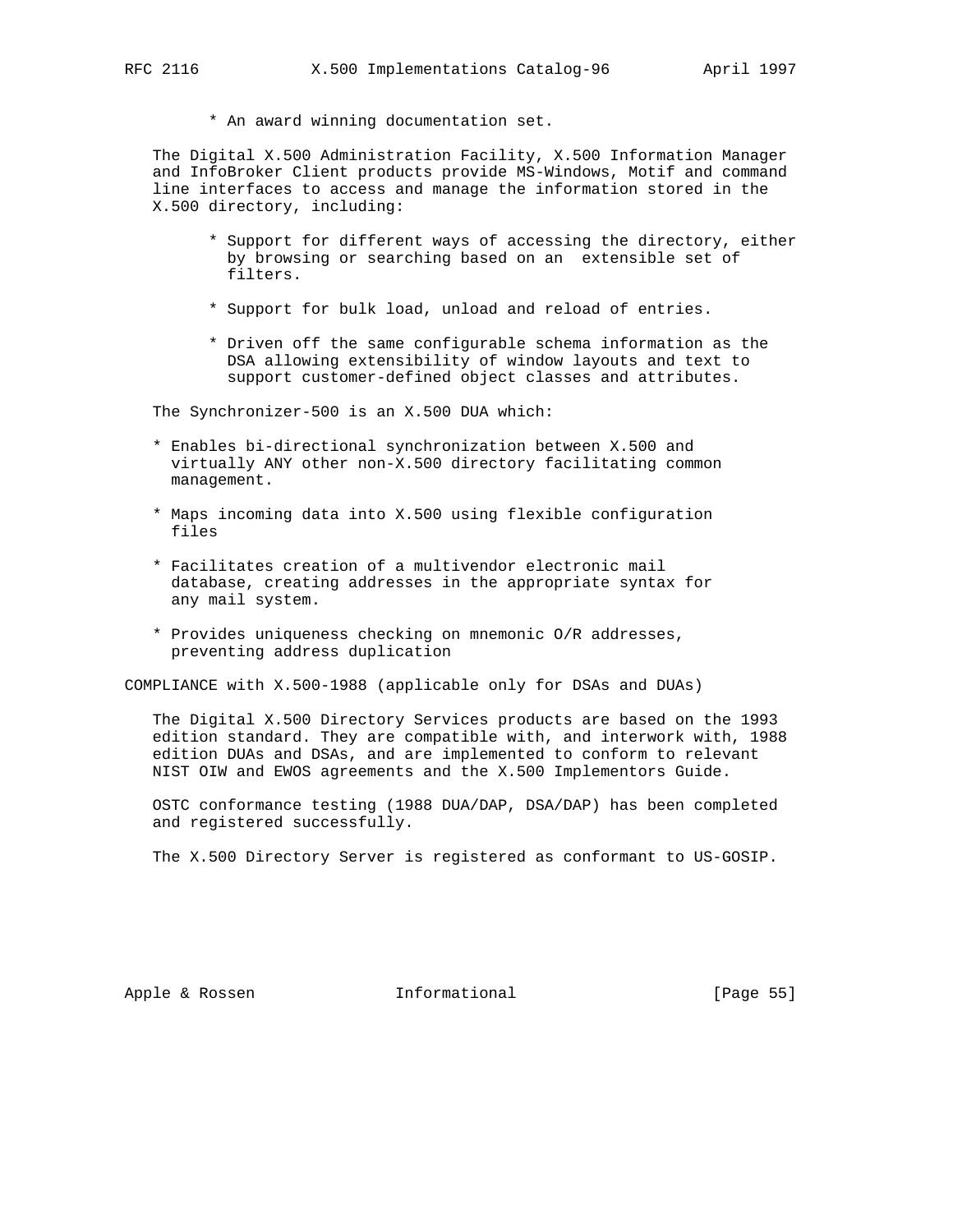COMPLIANCE with X.500-1993 (applicable only for DSAs and DUAs)

Conformance with respect to clause 9.2 of ISO/IEC 9594-5:1993:

- \* Supports the directoryAccessAC (DAP) and directorySystemAC (DSP) application contexts.
- \* The DSA is capable of acting as a first-level DSA.
- \* Chaining is supported.
- \* Bind security levels of simple (unprotected password) and none are supported.
- \* Supports the shadowSupplierInitiatedAC and shadowConsumerInitiatedAC in both synchronous and asynchronous variants (DISP protocol) and the directoryOperationalBindingManagementAC (DOP protocol) for shadowing
- \* All attribute types defined in ISO/IEC 9594-6:1993 are supported except for 1993 edition supertypes and collective attributes and EnhancedSearchGuide. Customers can define new attribute types. UNIVERSAL STRING is not supported for attributes based on DirectoryString.
- \* All object classes defined in ISO/IEC 9594-7:1993 are supported. Customers can define new object classes.
- \* The following operational attributes are supported:

| qoverningStructureRule | myAccessPoint     |
|------------------------|-------------------|
| modifyTimestamp        | supplierKnowledge |
| superiorKnowledge      | specificKnowledge |
| consumerKnowledge      | prescriptiveACI   |
| dseType                | entryACI          |
| createTimestamp        |                   |

- \* Dynamic modification of object class is permitted
- \* Basic Access Control is supported with some restrictions.
- \* All name forms defined in ISO/IEC 9594-7:1993 are supported. Customers can defined new name forms and structure rules.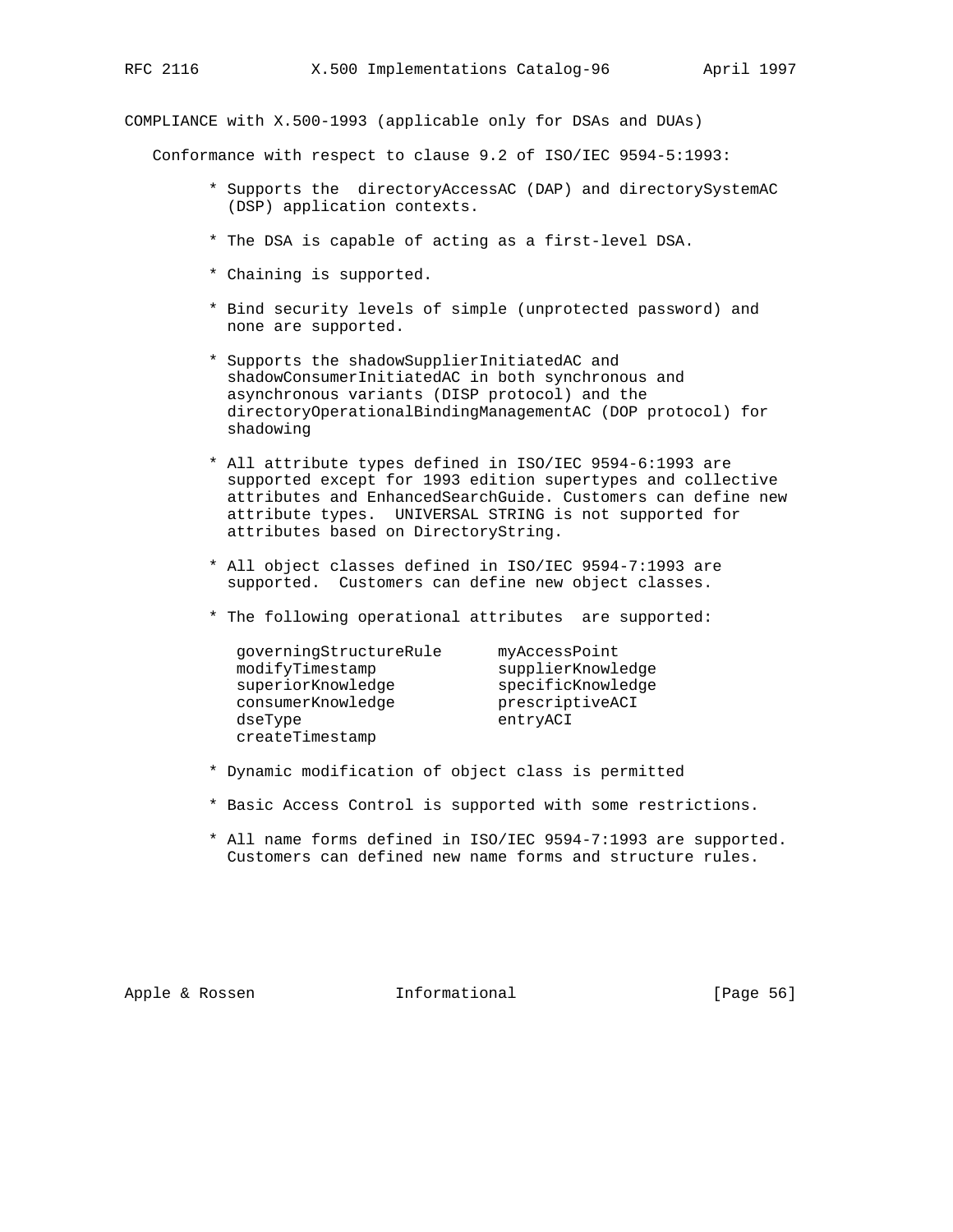CONFORMANCE WITH PROPOSED INTERNET STANDARDS

 The InfoBroker products support the V1 and V2 LDAP protocols for easy integration into LDAP-compliant client and server environments.

 Standards supported include [RFC 1006], [RFC 1274], [RFC 1277], [RFC 1777], [RFC 1779].

CONSISTENCE WITH INFORMATIONAL AND EXPERIMENTAL RFCs

RFCs supported include [RFC 1278], [RFC 1558]

INTEROPERABILITY

 Digital has performed X.500 interoperability testing at various Eurosinet and OSInet events, during the COS Pilot activity and in house. In addition, Digital's products were part of the EEMA Interoperability Demonstration in Amsterdam 1995.

 Digital has achieved successful DAP and DSP interworking with a number of vendors. In the a recent Eurosinet Interoperability event, tests were performed against:

| AT&T                      | ISOCOR                       |
|---------------------------|------------------------------|
| Control Data Systems      | NET-TEL Computer Systems Ltd |
| DCL (Data Connection Ltd) | NEXOR                        |
| TCL.                      | SNI (Siemens Nixdorf)        |

 In addition, previous interoperability tests have been performed against:

> Hewlett Packard Telstra ISODE Consortium UNISYS QUIPU

 Digital has performed limited successful 1993 DISP (Replication) interworking with two vendors at a Eurosinet Interoperability event. These were:

#### ICL NEXOR

 All interoperability test results will be available on request from Digital.

PILOT CONNECTIVITY

 Digital is actively involved in both public and private pilots of X.500.

Apple & Rossen **Informational** [Page 57]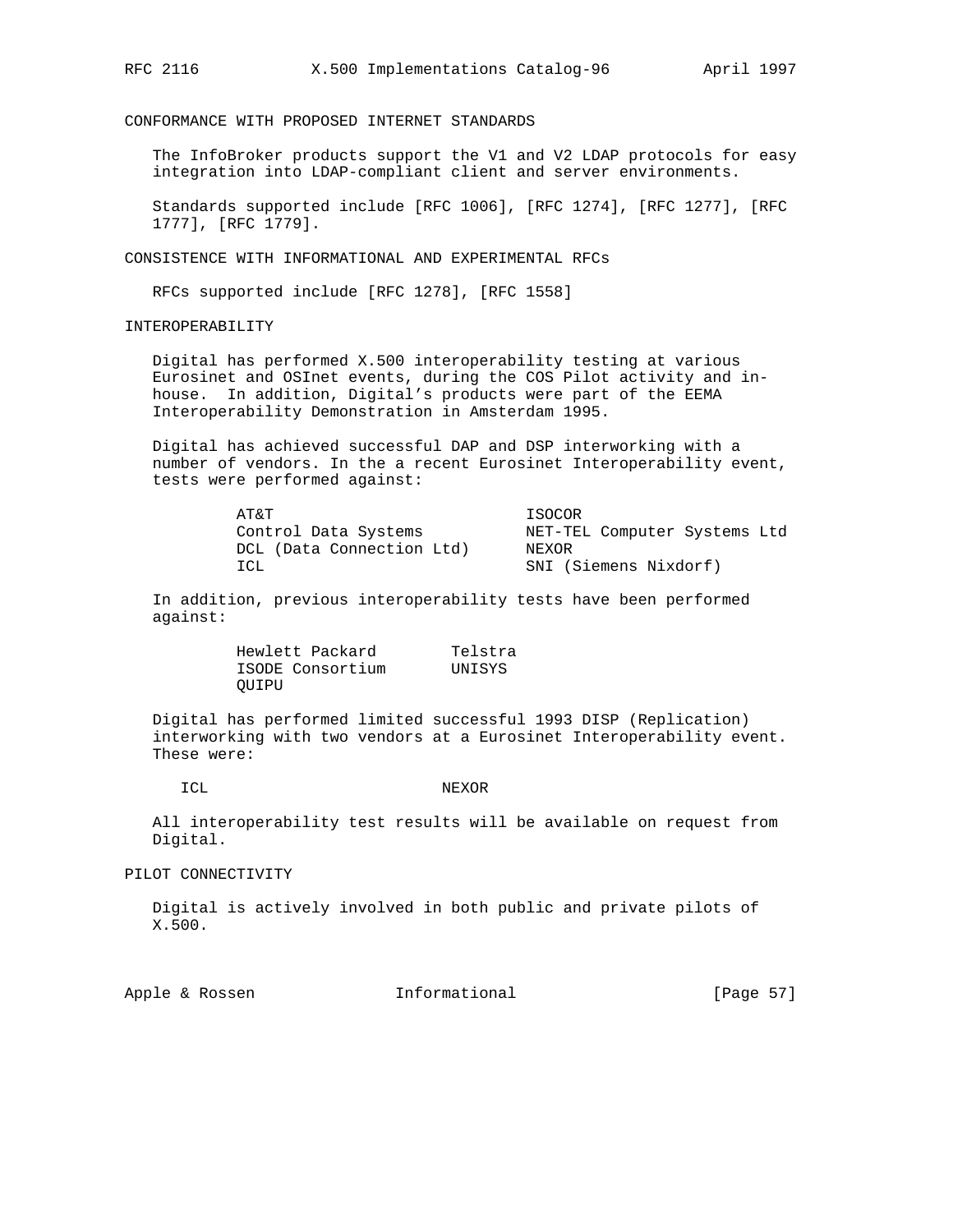# BUGS

 Digital provides complete software maintenance services with products on a worldwide basis.

CAVEATS AND GENERAL LIMITATIONS

None

## INTERNETWORKING ENVIRONMENT

The Digital X.500 Services products operate over:

- \* [RFC 1006] over TCP/IP
- \* OSI TP0, TP2 and TP4 over CLNS and CONS as appropriate
- \* TCP/IP or DECnet transport protocols to communicate with an LDAP server.

## HARDWARE PLATFORMS

The Digital X.500 Directory Service products run on:

- \* Alpha processors supported by Digital UNIX
- \* Alpha and VAX processors supported by OpenVMS

# SOFTWARE PLATFORMS

The Digital X.500 Directory Service products currently run on:

- \* Digital UNIX running DECnet/OSI
- \* OpenVMS/AXP running DECnet/OSI
- \* OpenVMS/VAX running DECnet/OSI

 For the latest availability on these and other other hardware and software platforms please contact Digital.

NUMBER OF IMPLEMENTATIONS IN THE FIELD

[No information provided. -- Ed.]

# Apple & Rossen **Informational** [Page 58]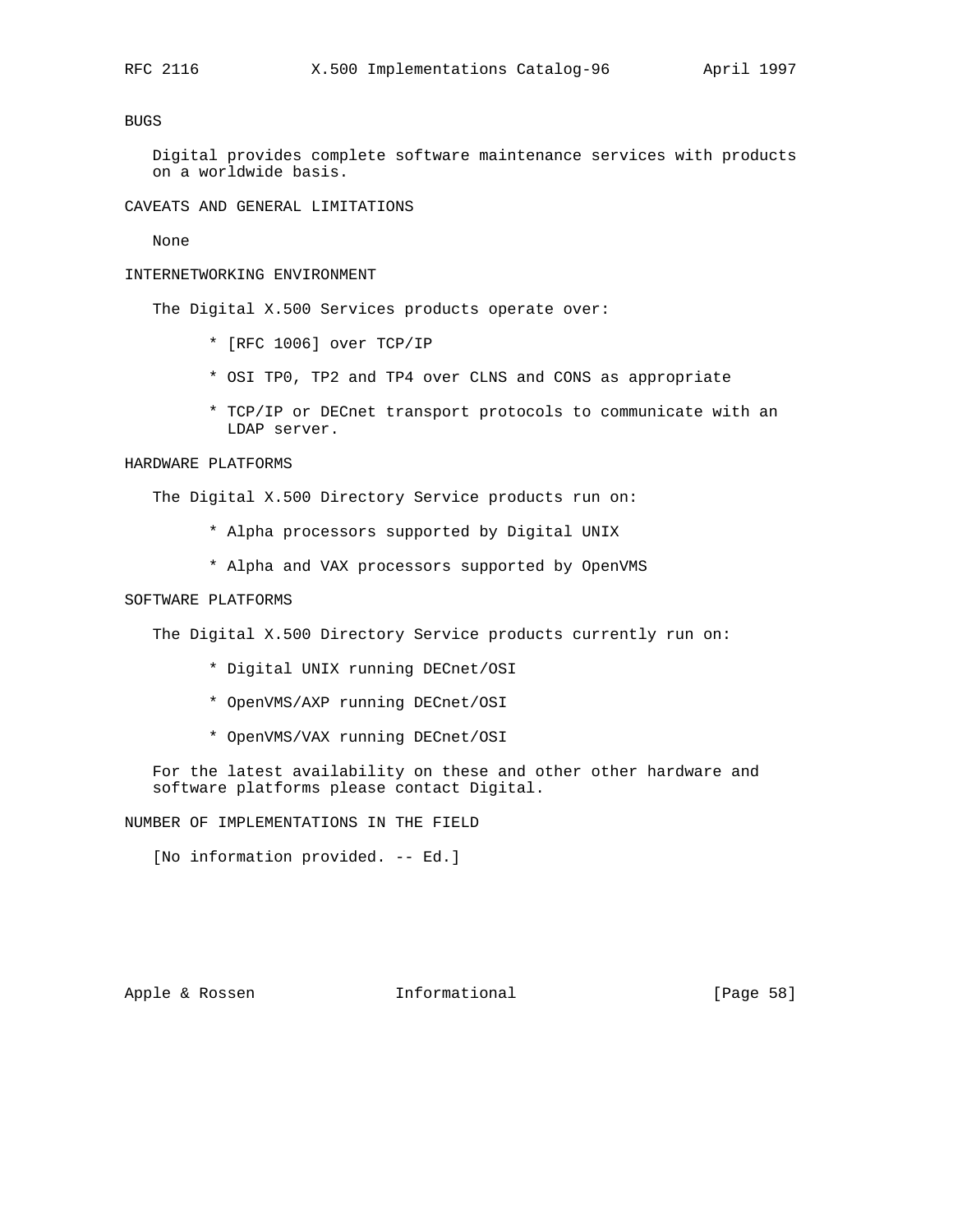# AVAILABILITY

 The Digital X.500 Directory Service products are commercially available from Digital Equipment Corporation. For further information please contact your local Digital office and quote SPD numbers 40.77.XX, 53.32.XX, 53.33.XX and 60.43.XX, or contact one of:

Ian Gunn, Product Manager: Nick Tatham, Engineering Manager: Tel: +1 603 881 0762<br>Email: ian.gunn@zko.mts.dec.com Email: Tensil: Tensil: Tensil: Email: ian.gunn@zko.mts.dec.com nick.tatham@reo.mts.dec.com<br>Digital Equipment Corporation Digital Equipment Corporation Digital Equipment Co. Ltd Corporate Software Engineering Corporate Software Engineering 110 Spit Brook Road<br>
Nashua, NH. 03062-2698 Reading, RG2 0TU Nashua, NH. 03062-2698 Reading, RG2 0TU USA UKA UKA UKA MWAKA WA 1959 NA WAKA WA 1959 NA WAKA WA 1959 NA WAKA WA 2012 NA WAKA WA 2012 NA WAKA 2013 NA W

DATE LAST UPDATED or CHECKED

13th November 1995

ADDITIONAL INFORMATION and/or COMMENTS

None

Apple & Rossen **Informational** [Page 59]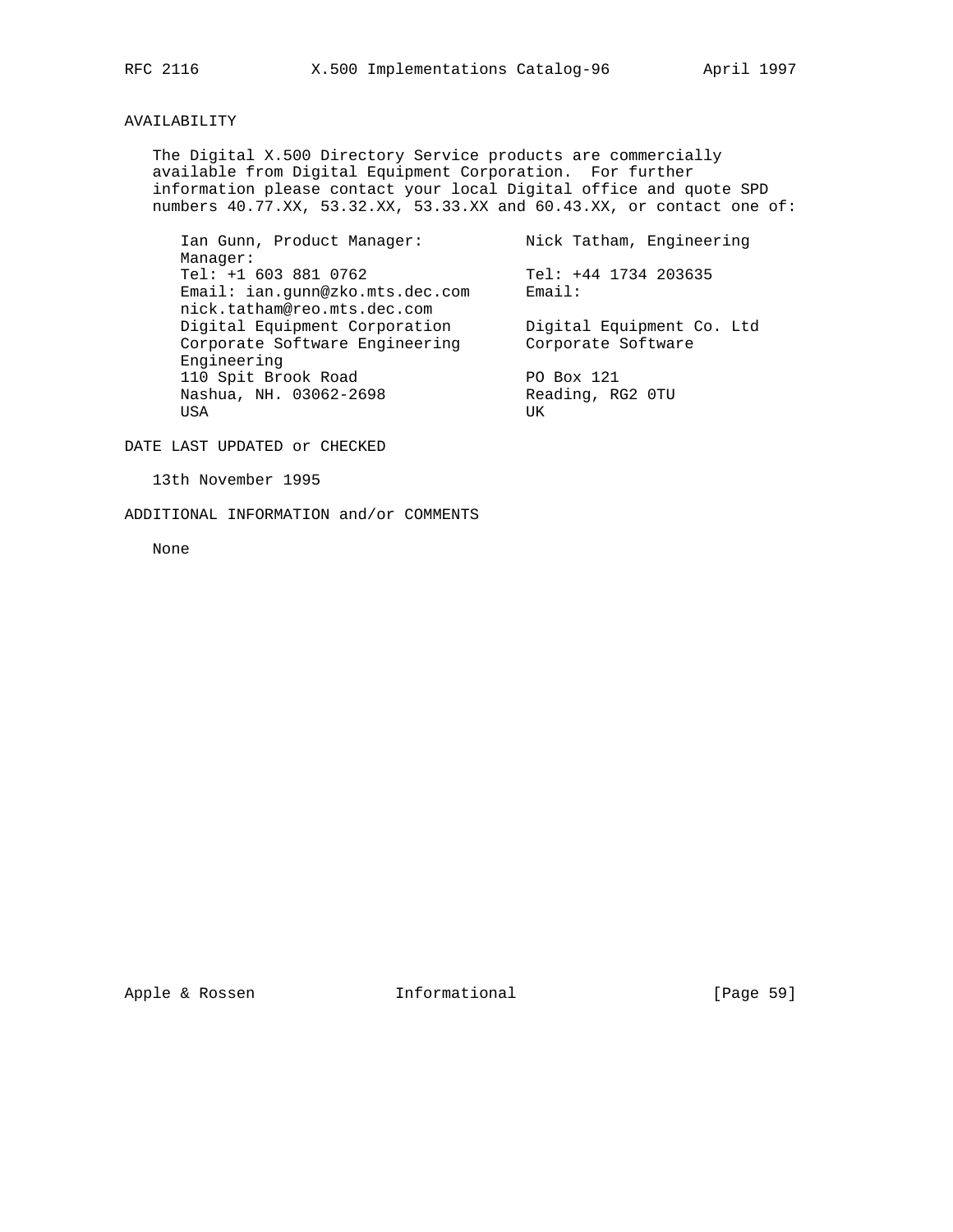DIR.D(tm) V2.6 Siemens Nixdorf Informationssysteme AG

#### ABSTRACT

 DIR.D V2.6 is Siemens Nixdorf's directory browser product. Through its file manager like user interface only retrieval operations are supported. The DDE interface also allows for modification operations. DIR.D is an MS-Windows application acting as an LDAP client.

Among others, DIR.D has the following features:

- \* Graphical representation of the DIT
- \* Tree browsing
- \* Simple and complex searches, including approximate search
- \* Adaptable to any directory schema
- \* Configurable user interface
- \* Automatic unbind after idle time
- \* Anonymous and simple unprotected bind
- \* Tight integration with SNI's X.400 user agent MAIL.D and CIT

product ComfoPhone

 \* Data transfer to Windows applications via clipboard, file, Drag&Drop, and DDE

COMPLIANCE with X.500-1988 (applicable only for DSAs and DUAs)

DIR.D V2.6 is an LDAP client.

COMPLIANCE with X.500-1993 (applicable only for DSAs and DUAs)

DIR.D V2.6 is an LDAP client.

CONFORMANCE WITH PROPOSED INTERNET STANDARDS

 DIR.D V2.6 is compliant with the following RFCs: [RFC 1777], [RFC 1778], [RFC 1779].

Apple & Rossen **Informational** [Page 60]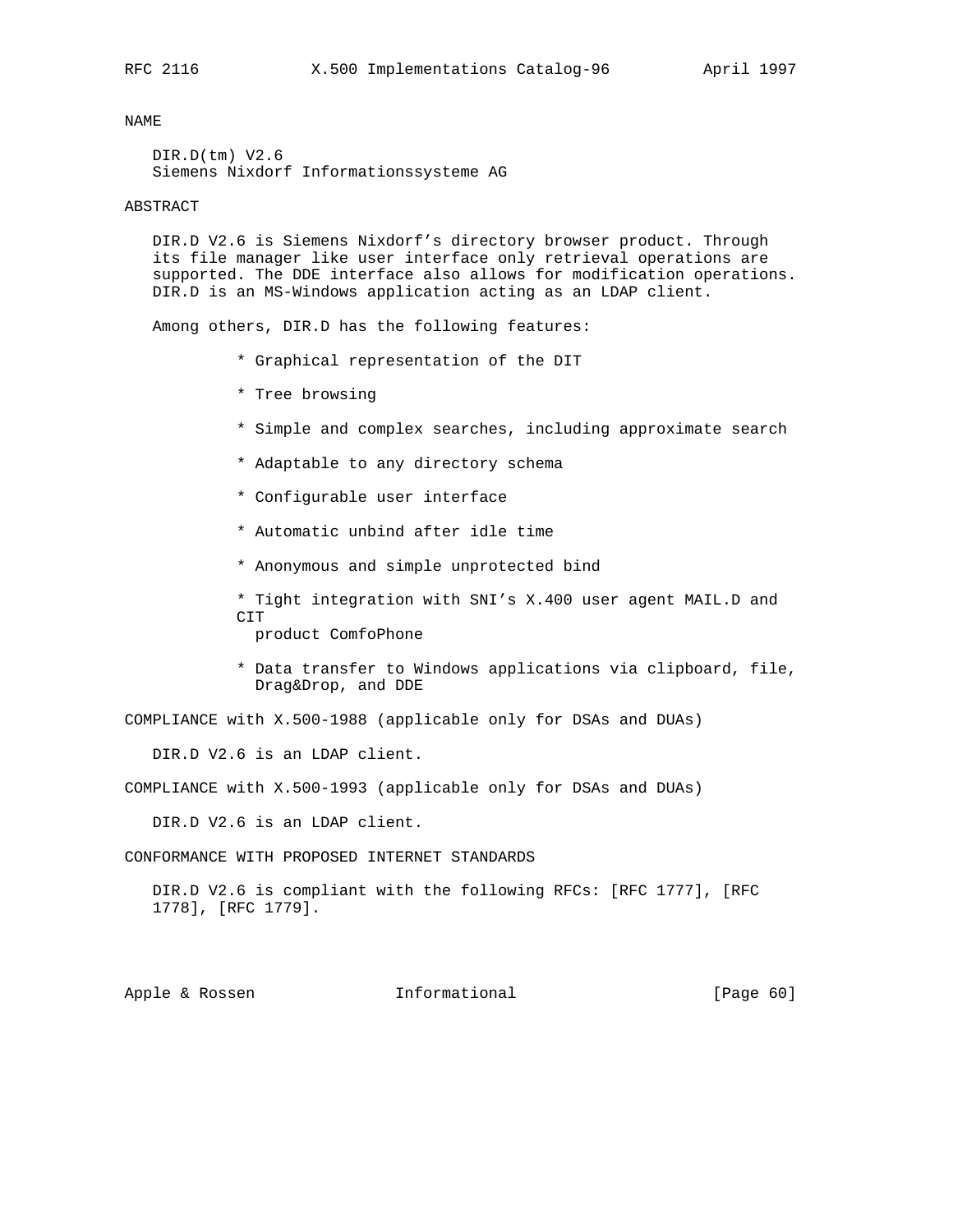CONSISTENCE WITH INFORMATIONAL AND EXPERIMENTAL RFCs

 DIR.D V2.6 is compliant with the following RFCs: [RFC 1278], [RFC 1558].

INTEROPERABILITY

 DIR.D V2.6 is based on University of Michigan's LDAP implementation V3.0. It can interoperate with any LDAP server.

PILOT CONNECTIVITY

 DIR.D V2.6 is used to browse in the European NameFLOW-PARADISE pilot network.

BUGS

 To report bugs and/or to retrieve additional information on SNI's directory products please send mail to infoline com@s41.mch1.x400scn.sni.de.

CAVEATS AND GENERAL LIMITATIONS

DIR.D V2.6 was designed for information retrieval.

## INTERNETWORKING ENVIRONMENT

LDAP with TCP/IP

HARDWARE PLATFORMS

PC (Intel)

SOFTWARE PLATFORMS

 Windows 3.1 + Winsockets Windows for Workgroups 3.11 + Winsockets Windows 95 Windows NT 3.5 OS/2 3.0 + Windows for OS/2 + Winsockets

NUMBER OF IMPLEMENTATIONS IN THE FIELD

 $> 10,000$ 

Apple & Rossen **Informational** [Page 61]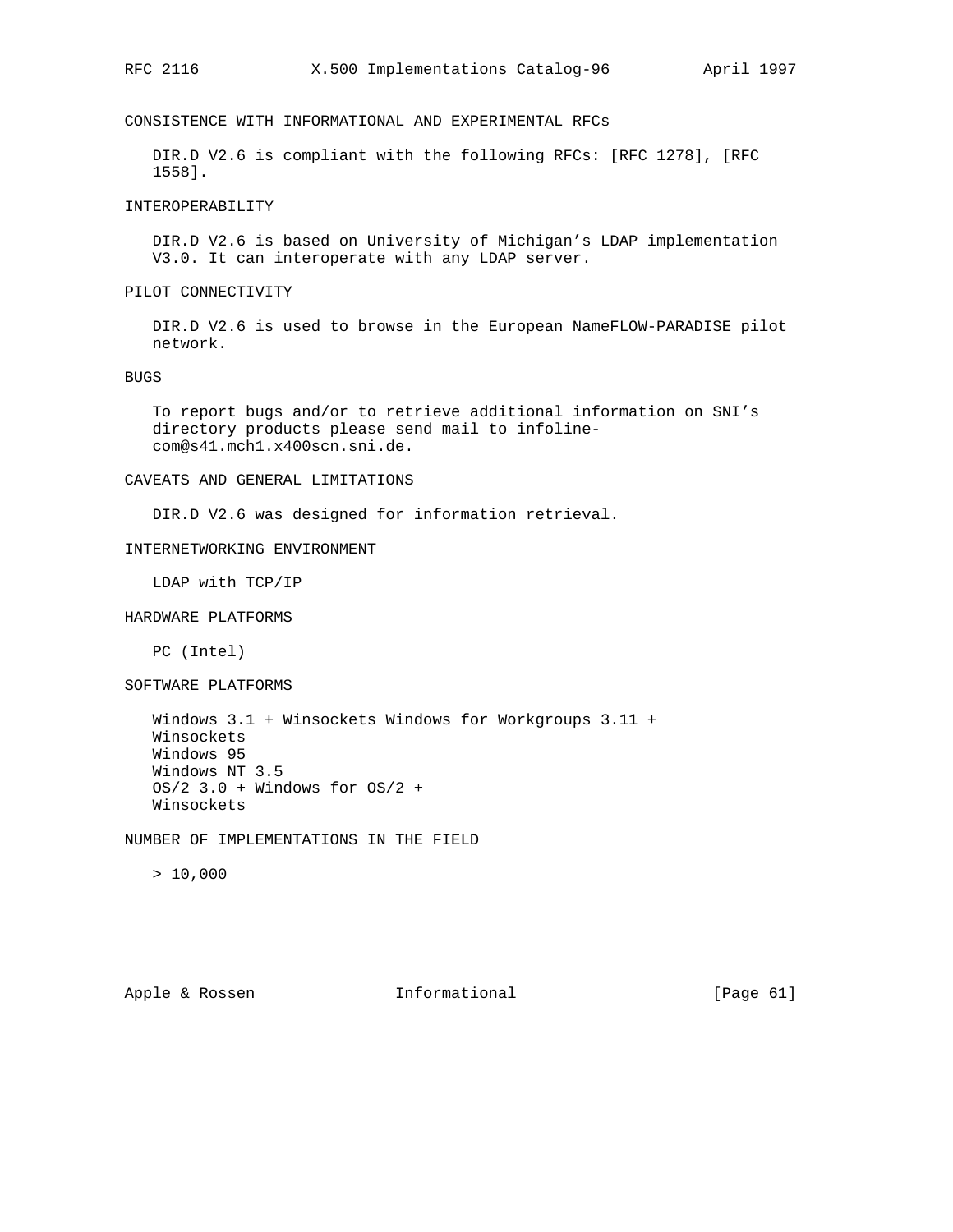AVAILABILITY

 DIR.D V2.6 can be delivered as a binary product. It is commercially available from:

> Siemens Nixdorf Informationssysteme AG ASW BA COM 1 D-81730 Munich Germany

Please contact

 Giovanni Rabaioli Voice: +49/89-636-41095 Fax: +49/89-636-42552 Mail: Giovanni.Rabaioli@mch.sni.de

DATE LAST UPDATED or CHECKED

April 1996

ADDITIONAL INFORMATION and/or COMMENTS

 The following X.500 products are also part of SNI's X.500 product family:

| DIR.X V4.0 | 1993 X.500 Directory Service     |
|------------|----------------------------------|
| DIR.X V3.1 | 1988 X.500 Directory Service     |
| ORG.D V2.1 | Full administrative LDAP browser |
| DIR.X-SYNC | V2.0 Directory synchronization   |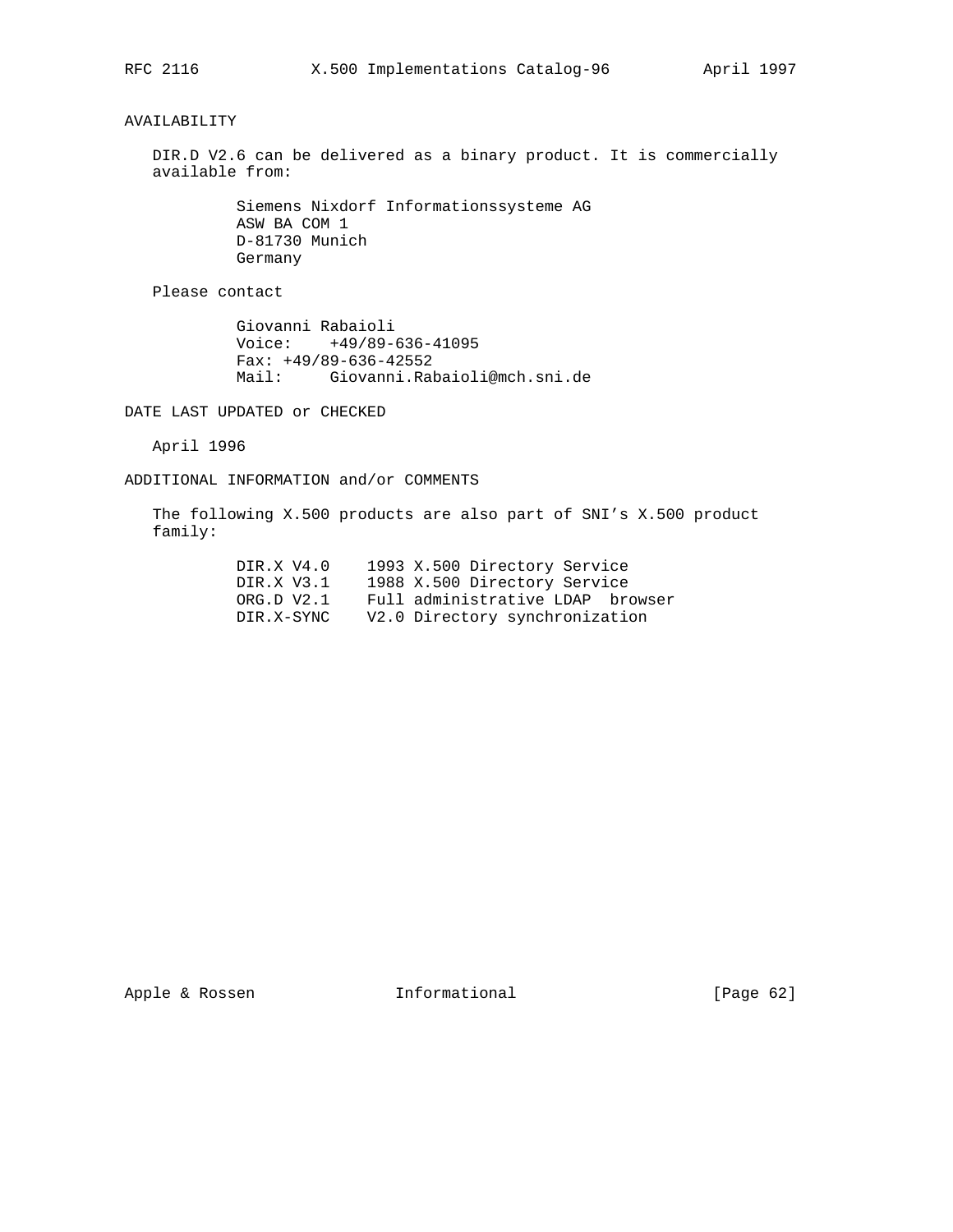DIR.X (tm) V3.1 Siemens Nixdorf Informationssysteme AG

## ABSTRACT

 DIR.X V3.1 is Siemens Nixdorf's Directory Service product compliant with the 1988 ITU-T X.500 recommendations. Siemens Nixdorf has supplied its Directory Service product as the GDS (Global Directory Service) component to OSF DCE. However, DIR.X V3.1 has a number of features and enhancements which are not available in the GDS component of OSF DCE.

 DIR.X V3.1 is a distributed, replicated Directory Service. It consists of DSA, DUA and a tools package including comfortable administration and management utilities. DIR.X implements the protocol stack ranging from LDAP, DAP, DSP over ACSE, ROSE, Presentation, Session down to [RFC 1006]. On transport layer it supports TCP/IP and OSI LAN/WAN protocols.

Data stored by DIR.X can be accessed via

- \* the MS-Windows user interfaces DIR.D/ORG.D which are available as separate products from Siemens Nixdorf
- \* any third-party LDAP or DAP browser
- \* directory applications using the standardized X/Open XDS/XOM APIs (Directory Service / OSI Abstract Data Manipulation). The Siemens Nixdorf implementation was the first to gain XPG4-certification.
- \* a command-line administration program
- \* a menu-driven administration program
- \* WWW
- \* a shell interface
- \* the Query-by-mail interface of SNI's directory synchronization product DIR.X-SYNC

DIR.X enables

 \* The storage of globally-unique, tree-like name structures which can be mapped onto organizations.

Apple & Rossen **Informational** [Page 63]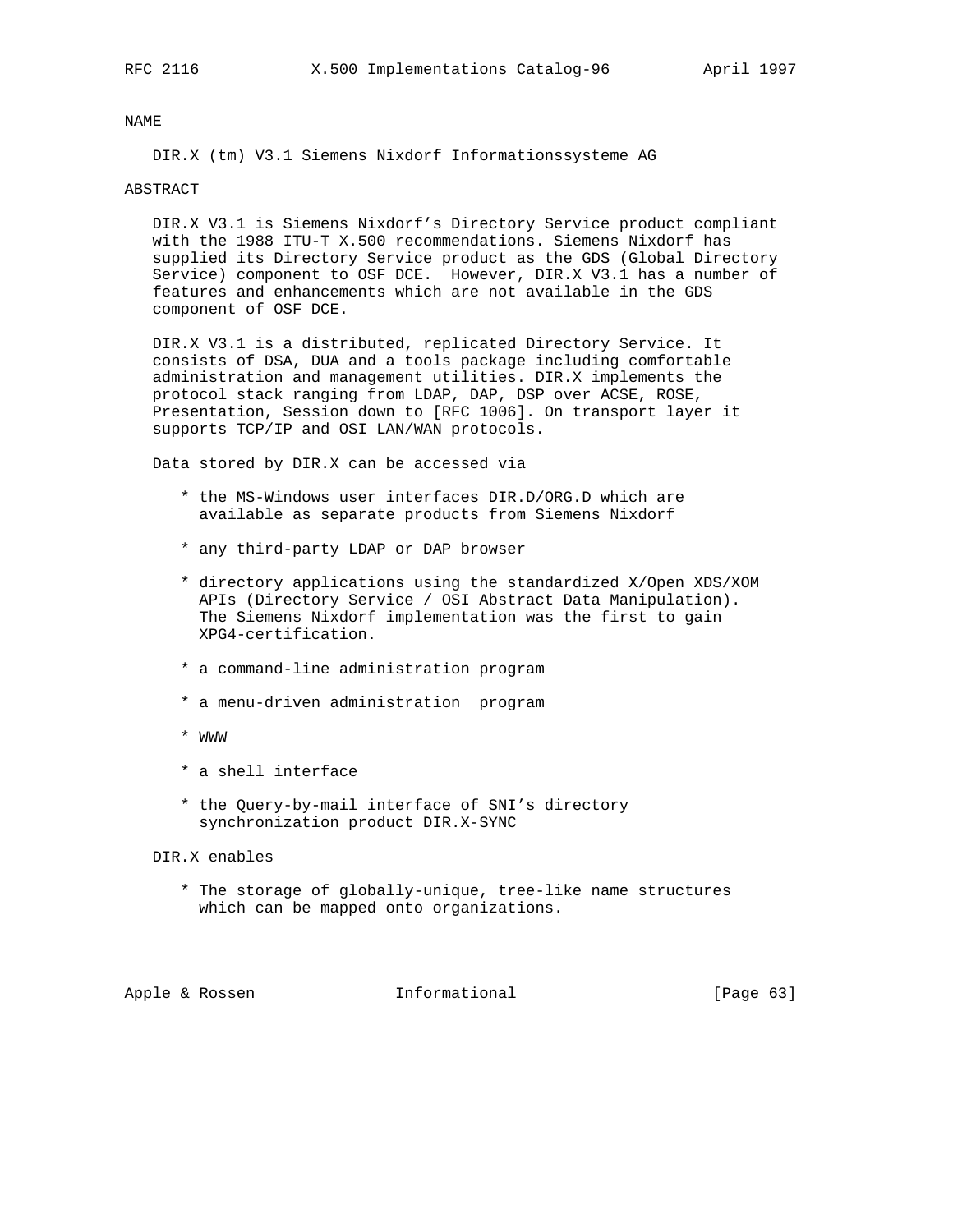- \* The use of several alternative names (aliases) for one and the same directory entry.
- \* Search queries that allow the user to select objects on the basis of specific attributes and their values, as with a "Yellow Pages" telephone directory
- \* Treemanagement functions which can cover entire subtrees.
- \* The creation and automatic updating of copies ("shadows") from remote computers.
- \* Access protection at attribute level, which regulates access on an object-specific basis.
- \* The storage of unstructured attributes (graphics, pixels).

The tools package of DIR.X V3.1 includes:

- \* gdssetup: A simple-to-use tool for the generation and initialization of a directory configuration.
- \* gdshdsch: Enables the directory administrator to modify the directory schema off-line.
- \* X.500 MIB access via SNMP
- \* gdscp: A TCL based administration tool for UNIX clients with full XDS functionality
- \* gdshd: A powerful import/export tool

Additional features include:

- \* support for ISO 8859-1 characters
- \* dynamic schema modifications
- \* caching.

Apple & Rossen **Informational** [Page 64]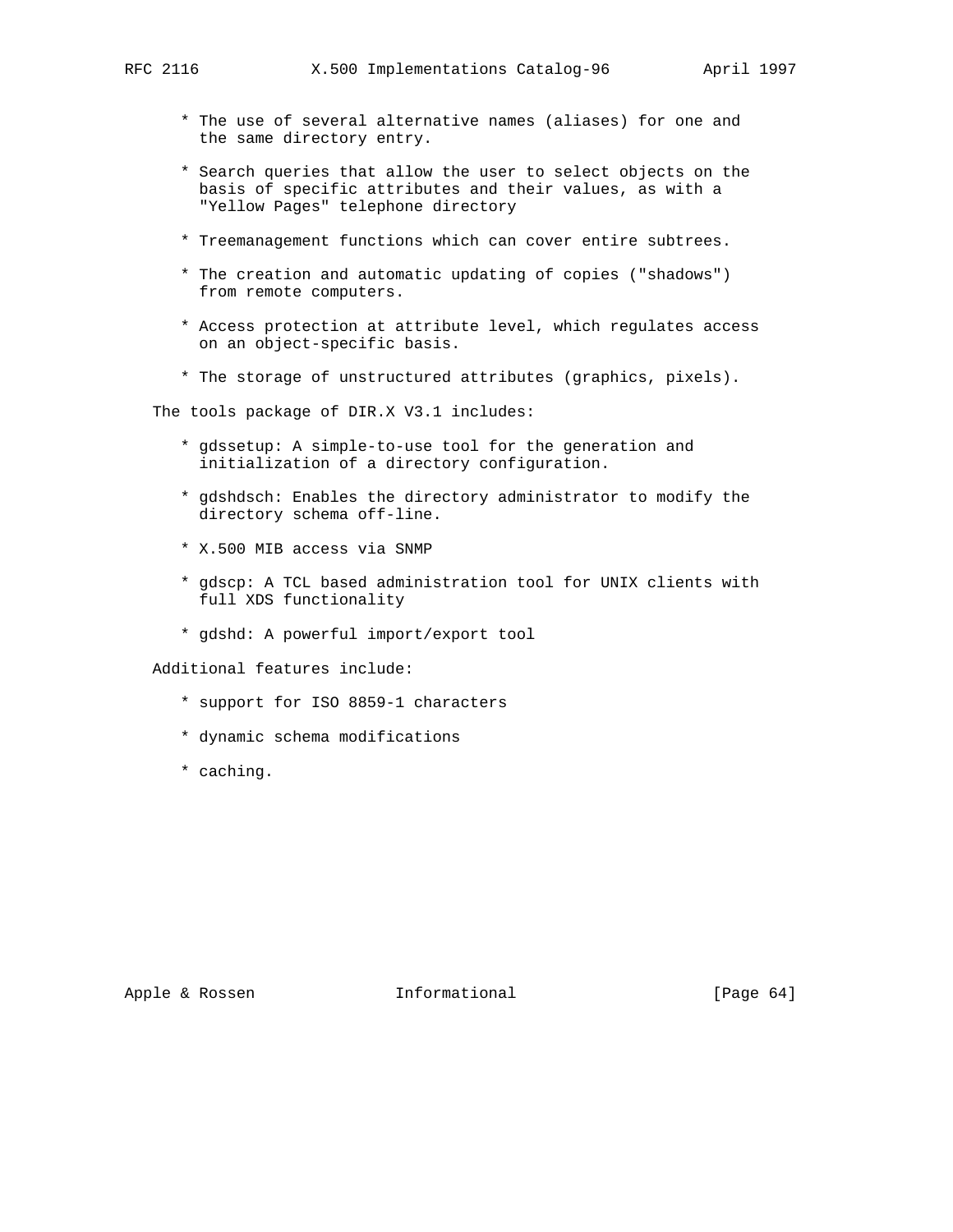COMPLIANCE with X.500-1988 (applicable only for DSAs and DUAs)

 DIR.X V3.1 fully complies with the following ITU-T recommendations and ISO/IEC standards:

> ITU-T ISO/IEC Title X.500 9594-1 Overview of Concepts, Models, and Services X.501 9594-2 Models X.511 9594-3 Abstract Service Definition X.518 9594-4 Procedures for Distributed Operations X.519 9594-5 Protocol Specifications X.520 9594-6 Selected Attribute Types 9594-7 Selected Object Classes X.509 9594-8 Authentication Framework

 DIR.X V3.1 was successfully conformance tested by the OSI Test Laboratory of Siemens Nixdorf. The OSI Test Laboratory is accredited by BAPT/DEKITZ (registration number TTI-P-G055/92-40). Test reports, PICS per X.581/X.582 and PIXITs are available for all tested protocols: DSA/DAP, DUA/DAP, Presentation, ACSE, and Session embedded in X.500.

COMPLIANCE with X.500-1993 (applicable only for DSAs and DUAs)

 DIR.X V3.1 is not compliant with the 1993 ITU-T recommendations. Please refer to the DIR.X V4.0 implementation description.

CONFORMANCE WITH PROPOSED INTERNET STANDARDS

 DIR.X V3.1 is compliant with the following RFCs: [RFC 1274], [RFC 1277], [RFC 1565], [RFC 1567], [RFC 1777], [RFC 1778], [RFC 1779].

CONSISTENCE WITH INFORMATIONAL AND EXPERIMENTAL RFCs

 DIR.X V3.1 is compliant with the following RFCs: [RFC 1278], [RFC 1558], [RFC 1801].

INTEROPERABILITY

DIR.X V3.1 can interoperate with:

- \* OSF DCE Global Directory Service (GDS)
- \* ISODE Consortium Quipu V8.0
- \* ISODE Consortium 93 DSA R3.0
- \* AT&T OpenDirectory 2.0.1

Apple & Rossen **Informational** [Page 65]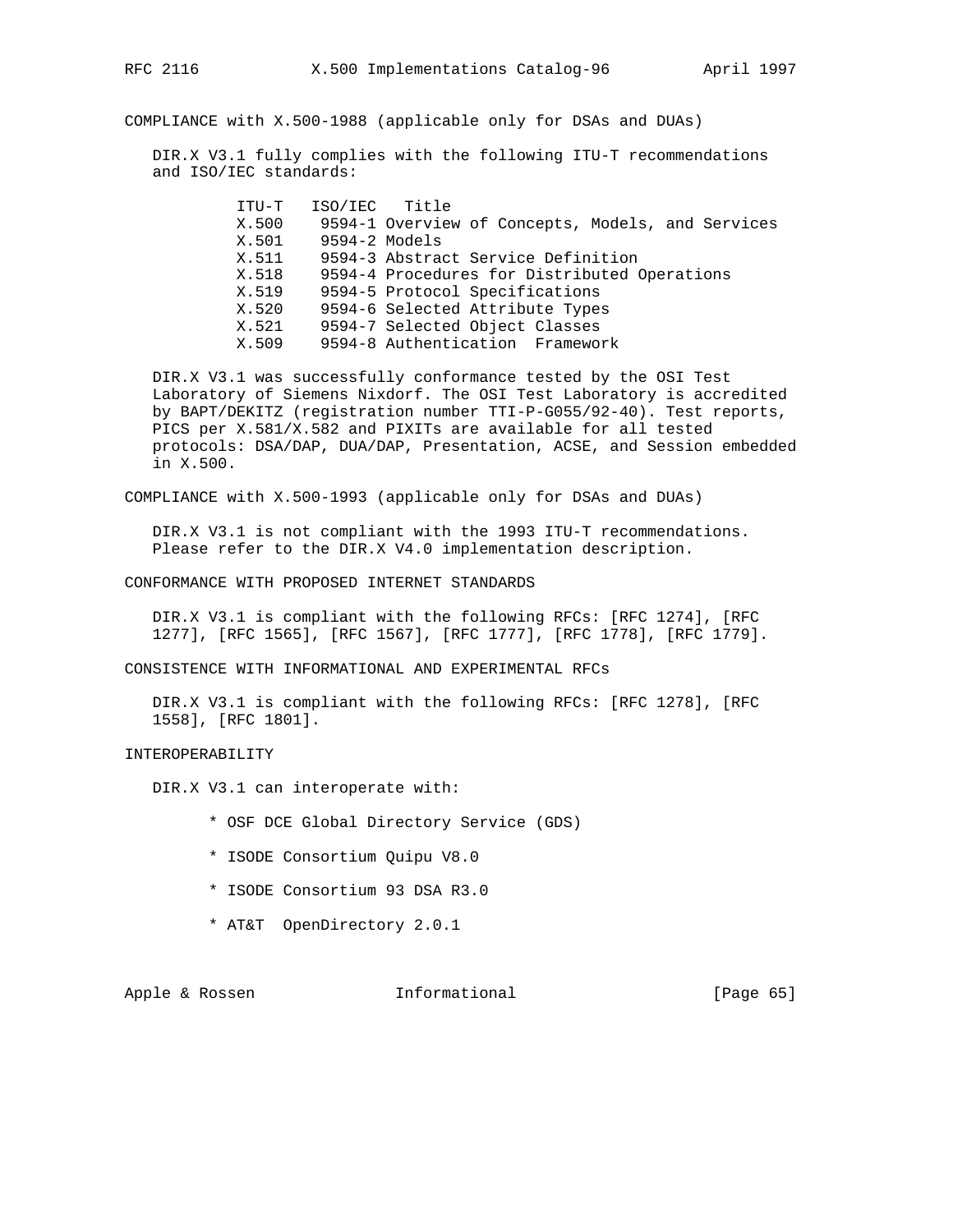- \* Bull X.500-DS and X.500-DUA
- \* Control Data MailHub 2.4
- \* Data Connection DC X500 V1
- \* Digital DEC X.500 Directory Services V2.0
- \* ICL I500 DSA V5.2
- \* ISOCOR ISOPLEX DS V1.00
- \* NET-TEL RouteFinder 500 DSA 1.0
- \* NEXOR Messageware Directory Server V0.9
- \* Olivetti UX\_X500 V1.1
- \* Unisys TransIT X.500 V7.1

## PILOT CONNECTIVITY

 Several DIR.X V3.1 DSAs and DUAs are connected to the European NameFLOW- PARADISE pilot network.

## BUGS

 To report bugs and/or to retrieve additional information on SNI's directory products please send mail to infoline com@s41.mch1.x400scn.sni.de.

#### CAVEATS AND GENERAL LIMITATIONS

 DIR.X V3.1 is highly portable and without any general limitation. SNMP support is available for SNI platforms only.

# INTERNETWORKING ENVIRONMENT

 [RFC 1006] with TCP/IP OSI TP0, TP2 with X.25 OSI TP4 with CLNP OSI TP4 with CONS (LAN)

HARDWARE PLATFORMS

 SNI platforms (RM200/300/400/600, Pyramid Nile 100/150, MX300i/500i) for X.25: X.25 board needed

Apple & Rossen **Informational** [Page 66]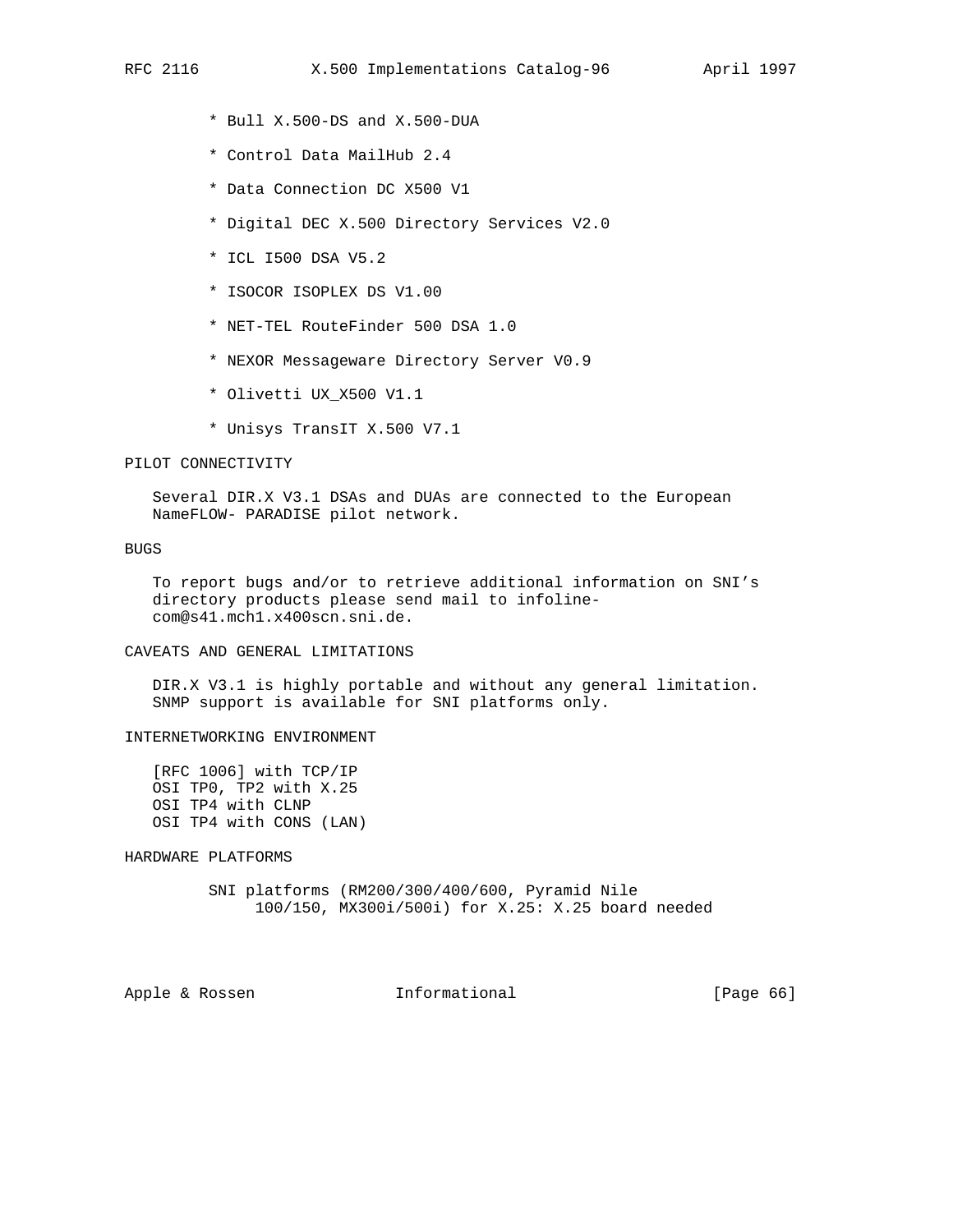IBM RS/6000 for X.25: X.25 board needed HP 9000 for X.25: X.25 board needed Sun Sparc no X.25 board needed (X.25 can use the serial line) PC (Intel) for X.25: X.25 board needed SOFTWARE PLATFORMS SINIX 5.42 + CMX + XTI for X.25: WAN-CCP needed Pyramid Nile 100/150 DC/OSx1.1 Unixware AIX 3.2 for X.25: OSI/6000 needed HP-UX 9.01 for X.25: OTS 9000 needed Solaris 2.3 for X.25: SunLink X.25 and SunLink OSI needed NUMBER OF IMPLEMENTATIONS IN THE FIELD 100 and growing AVAILABILITY DIR.X V3.1 can be delivered as a binary product or as source to OEM customers. It is commercially available from: Siemens Nixdorf Informationssysteme AG ASW BA COM 1 D- 81730 Munich Germany Please contact Giovanni Rabaioli

| ATOAQHIIT VANATOTT |                              |
|--------------------|------------------------------|
| Voice:             | $+49/89-636-41095$           |
| Fax:               | $+49/89-636-42552$           |
| Mail:              | Giovanni.Rabaioli@mch.sni.de |

Apple & Rossen **Informational** [Page 67]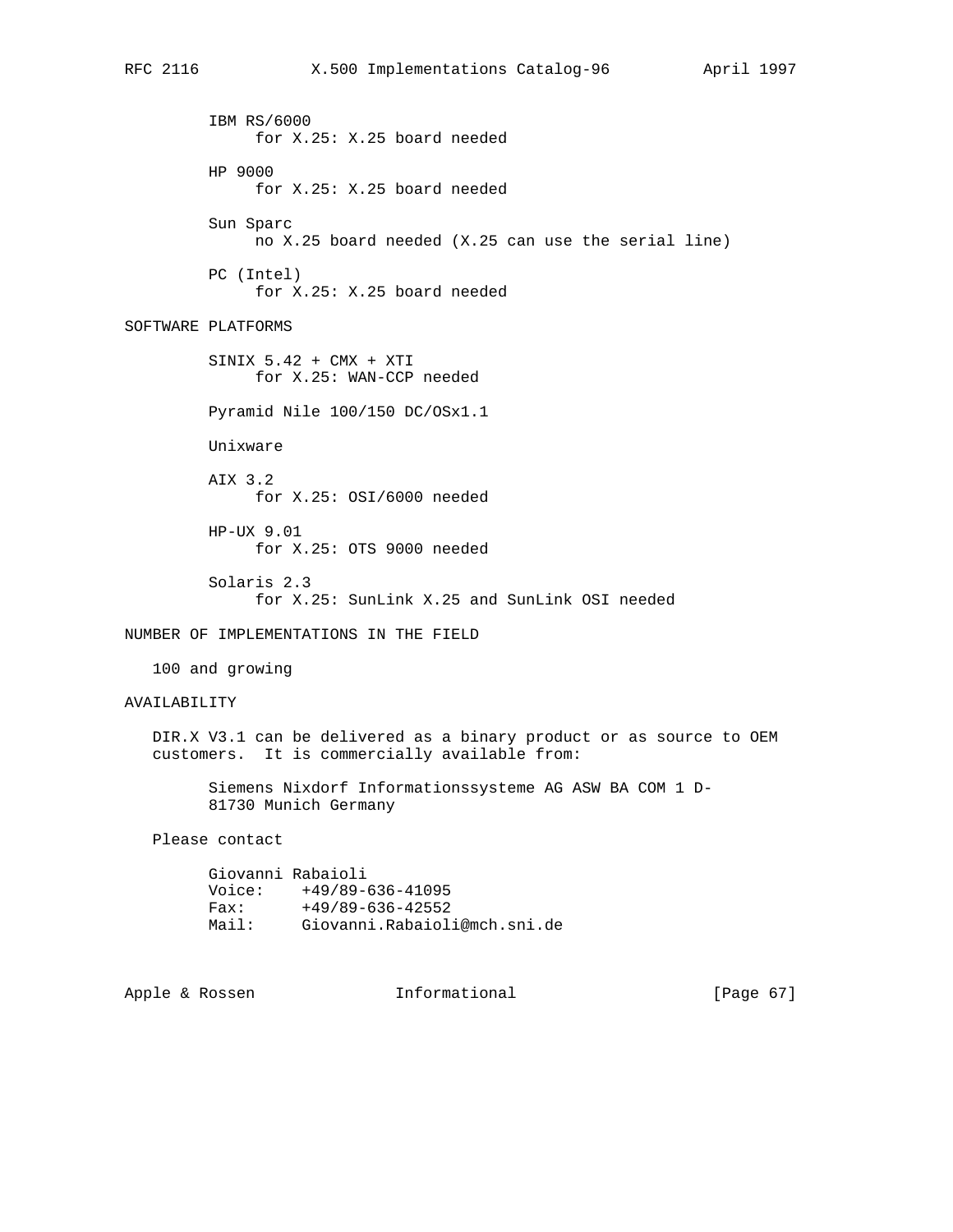DATE LAST UPDATED or CHECKED

April 1996

ADDITIONAL INFORMATION and/or COMMENTS

 The following X.500 products are also part of SNI's X.500 product family:

 DIR.X V4.0 1993X.500 Directory Service DIR.D V2.6 LDAP browser for information retrieval ORG.D V2.1 Full administrative LDAP browser DIR.X-SYNC V2.0 Directory synchronization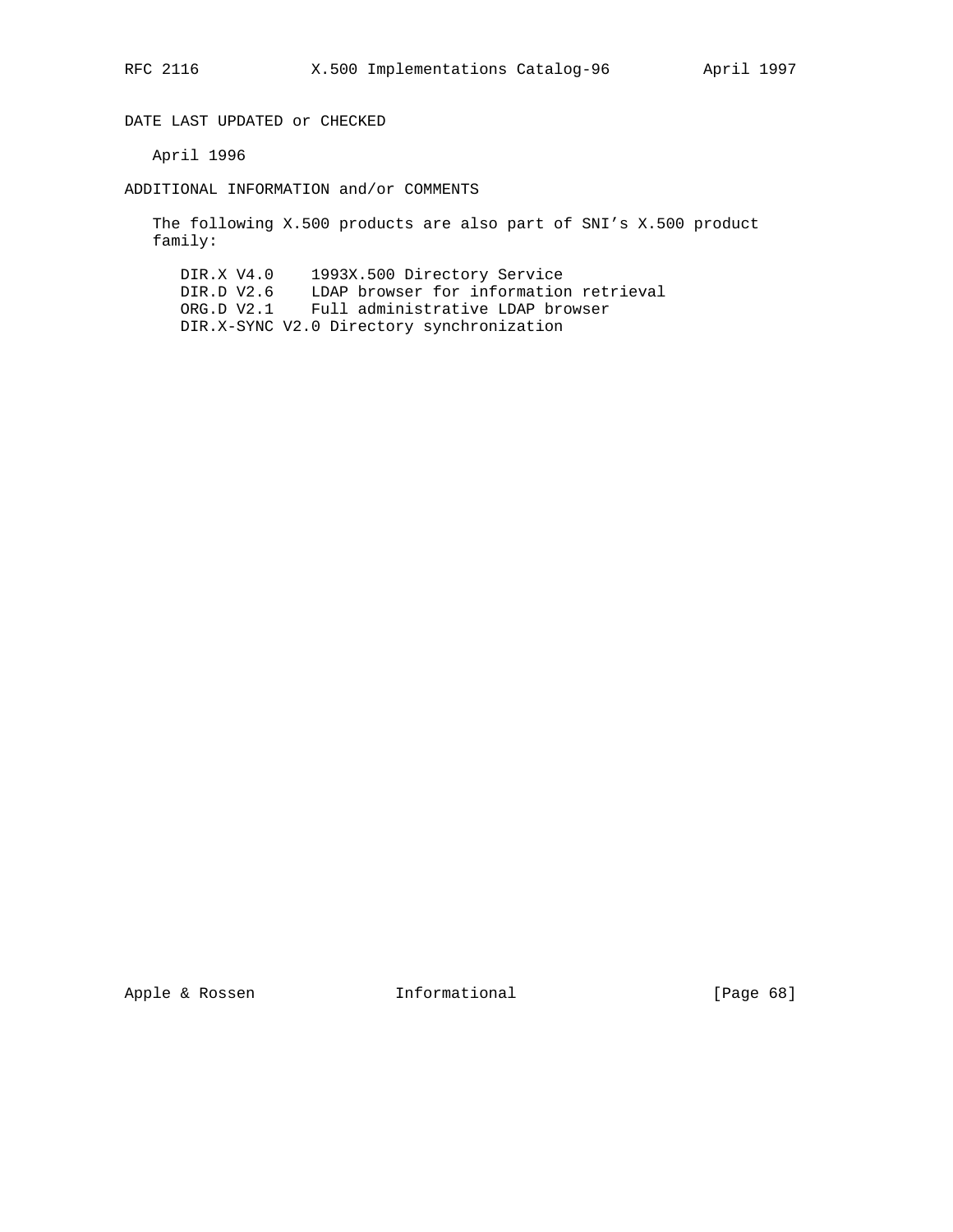DIR.X (tm) V4.0 Siemens Nixdorf Informationssysteme AG

#### ABSTRACT

 DIR.X V4.0 is Siemens Nixdorf's Directory Service product compliant with the 1993 ITU-T X.500 recommendations. The implementation incorporates SNI's experience of 10 years development, support and maintenance of the DIR.X products conformant to the 1988 Directory Standards, and has the following main features:

- \* It conforms to the 1993 Directory standards, with particular emphasis on the requirements for interoperability with other X.500 implementations
- \* The implementation is scaleable: it handles small-scale workgroup directories as well as very large directories for backbone solutions in large organisations
- \* The implementation is extensible: new functionality can easily be incorporated
- \* Existing databases and proprietary directory services can be accessed or integrated with the implementation.
- \* Particular emphasis is placed on ease of administration of the Directory Service a service based on DIR.X V4.0 can be administered effectively from a central site, including the management of configuration and monitoring options
- \* The implementation has a high throughput performing well not only on small systems, but also on high-performance backend servers, handling hundreds of requests in parallel on a multiprocessor machine.

 DIR.X V4.0 is a distributed, replicated Directory Service. It consists of:

- \* DSA
- \* DUA
- \* Command-line DUA using a TCL (Tool Control Language) shell interface (dirxcp)
- \* Management centre (dirxadm)

Apple & Rossen **Informational** [Page 69]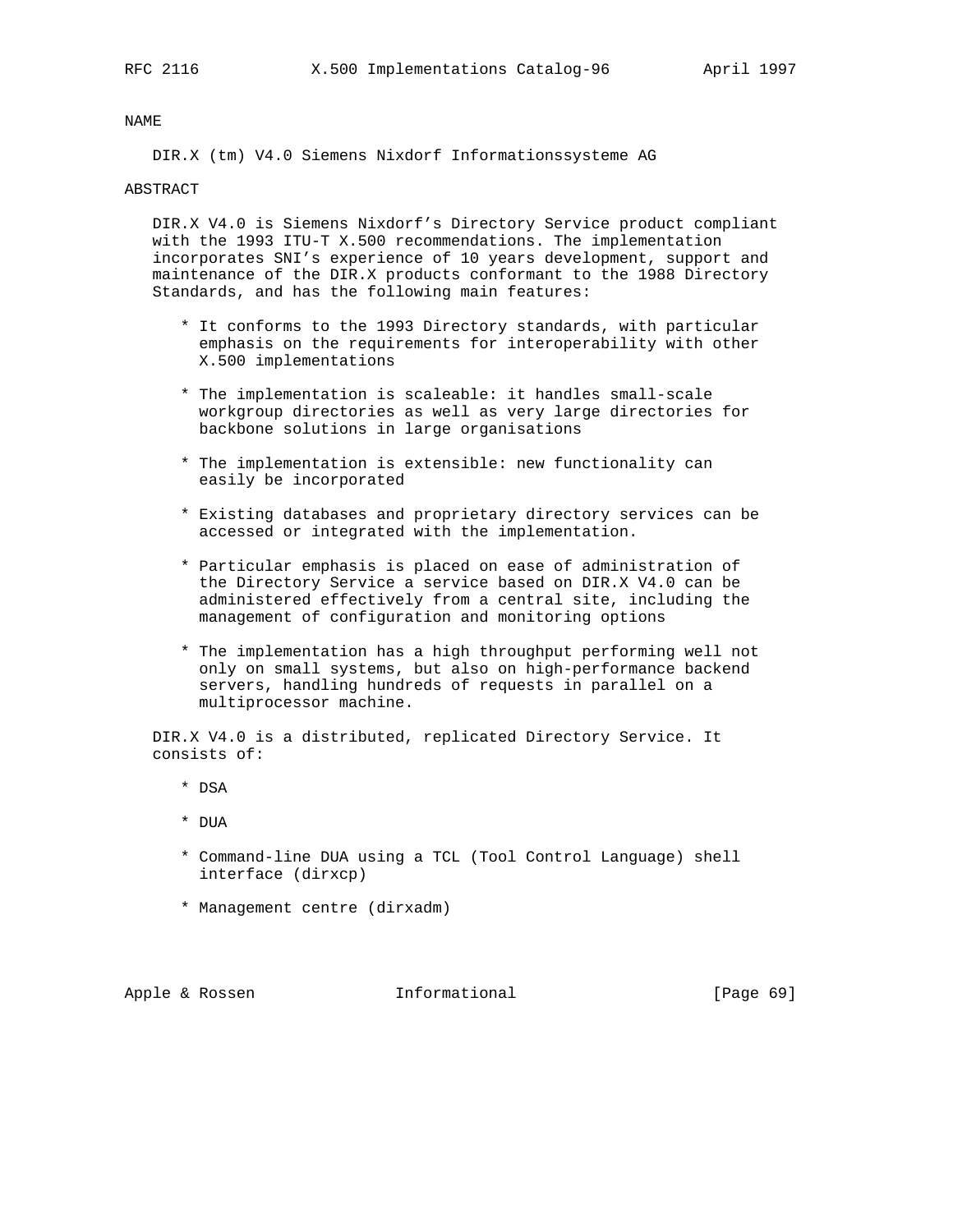\* Toolkit for application development

Data stored by DIR.X can be accessed via

- \* the MS-Windows user interfaces DIR.D/ORG.D which are available as separate products from Siemens Nixdorf
- \* any third-party LDAP or DAP browser
- \* directory applications using the standardized X/Open XDS/XOM APIs (Directory Service / OSI Abstract Data Manipulation). The Siemens Nixdorf implementation was the first to gain XPG4-certification.
- \* a command-line administration program
- \* a menu-driven administration program
- \* WWW
- \* a shell interface
- \* the Query-by-mail interface of SNI's directory synchronization product DIR.X-SYNC

DIR.X V4.0 is fully backwards compatible with 1988 DSAs and DUAs.

COMPLIANCE with X.500-1988 (applicable only for DSAs and DUAs)

 DIR.X V4.0 is fully backwards compatible with the following ITU-T recommendations and ISO/IEC standards:

| ITU-T | ISO/IEC Title                                     |
|-------|---------------------------------------------------|
| X.500 | 9594-1 Overview of Concepts, Models, and Services |
| X.501 | 9594-2 Models                                     |
| X.511 | 9594-3 Abstract Service Definition                |
| X.518 | 9594-4 Procedures for Distributed Operations      |
| X.519 | 9594-5 Protocol Specifications                    |
| X.520 | 9594-6 Selected Attribute Types                   |
| X.521 | 9594-7 Selected Object Classes                    |
| X.509 | 9594-8 Authentication Framework                   |
|       |                                                   |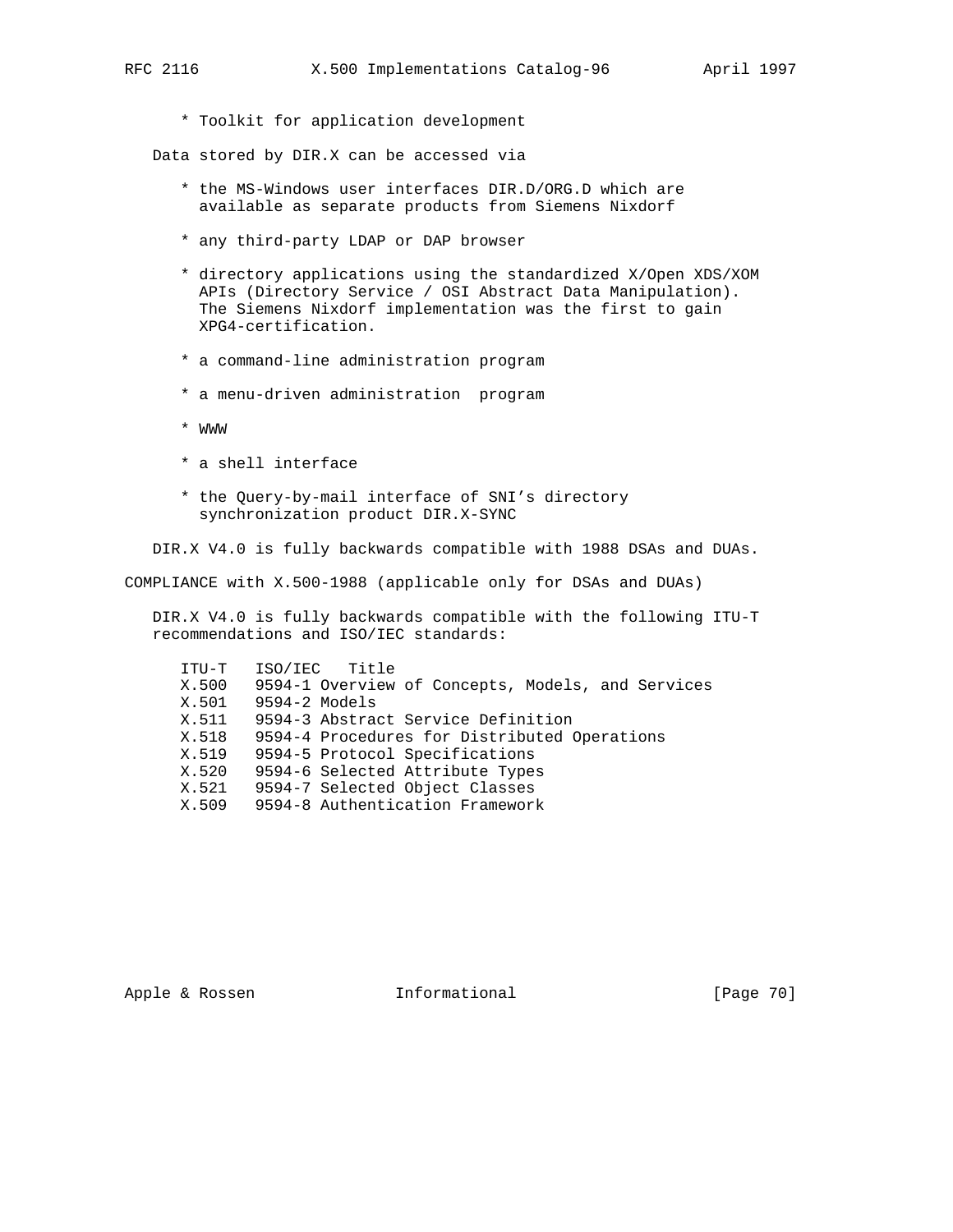COMPLIANCE with X.500-1993 (applicable only for DSAs and DUAs)

 DIR.X V4.0 fully complies with the following ITU-T recommendations and ISO/IEC standards:

| ITU-T<br>X.500<br>X.501 | ISO/IEC Title<br>9594-1 Overview of Concepts, Models, and Services<br>$9594-2$ Models |
|-------------------------|---------------------------------------------------------------------------------------|
| X.511                   | 9594-3 Abstract Service Definition                                                    |
| X.518                   | 9594-4 Procedures for Distributed Operations                                          |
| X.519                   | 9594-5 Protocol Specifications                                                        |
| X.520                   | 9594-6 Selected Attribute Types                                                       |
| X.521                   | 9594-7 Selected Object Classes                                                        |
| X.509                   | 9594-8 Authentication Framework                                                       |
| X.525                   | 9594-9 Replication                                                                    |
|                         |                                                                                       |

CONFORMANCE WITH PROPOSED INTERNET STANDARDS

 DIR.X V4.0 is compliant with the following RFCs: [RFC 1274], [RFC 1277], [RFC 1565], [RFC 1567], [RFC 1777], [RFC 1778], [RFC 1779].

CONSISTENCE WITH INFORMATIONAL AND EXPERIMENTAL RFCs

 DIR.X V4.0 is compliant with the following RFCs: [RFC 1278], [RFC 1558], [RFC 1801].

INTEROPERABILITY

Interoperability tests have not been completed yet.

# PILOT CONNECTIVITY

[No information provided. -- Ed.]

BUGS

 To report bugs and/or to retrieve additional information on SNI's directory products please send mail to infoline com@s41.mch1.x400scn.sni.de.

CAVEATS AND GENERAL LIMITATIONS

DIR.X V4.0 is highly portable and without any general limitation.

Apple & Rossen **Informational** [Page 71]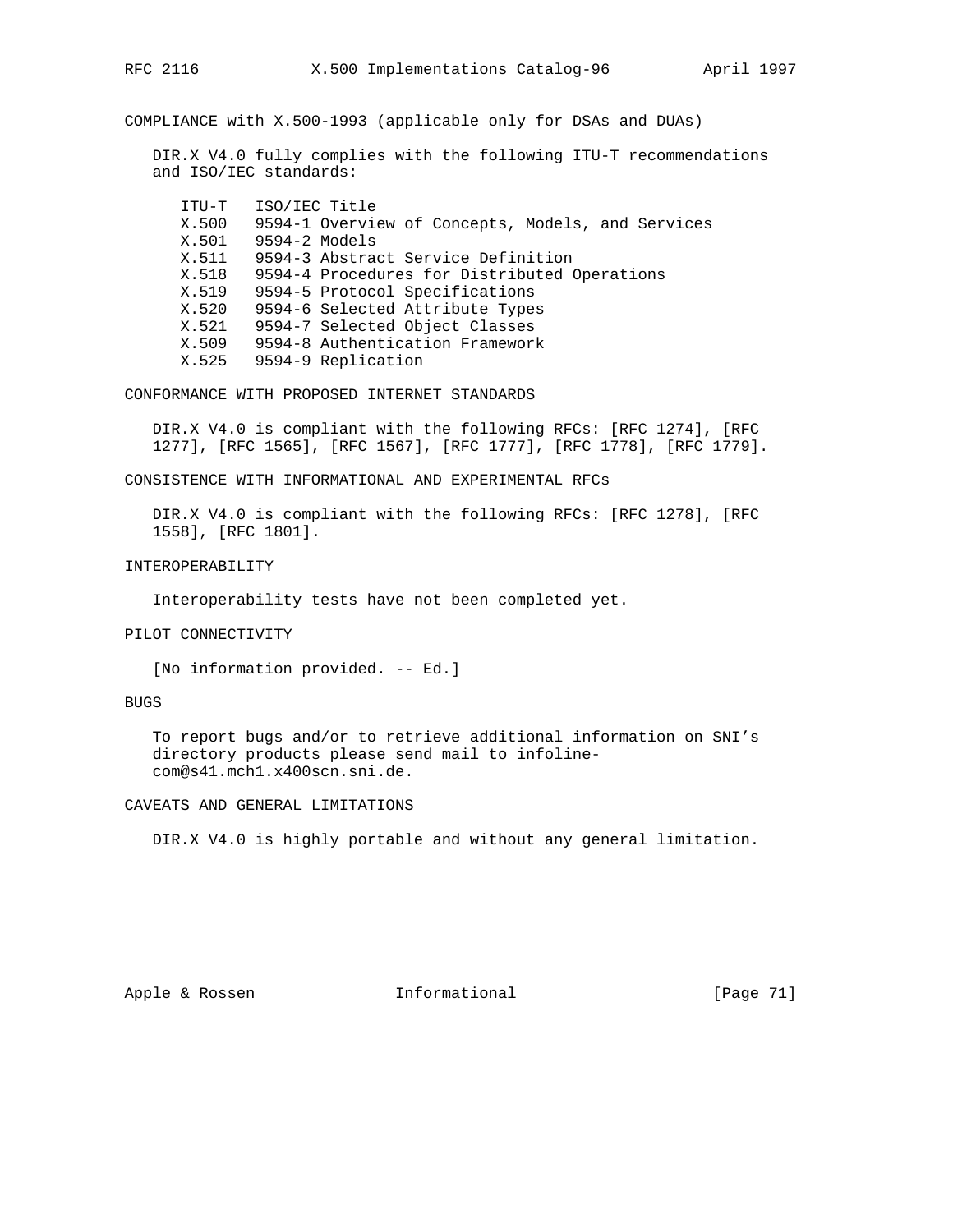INTERNETWORKING ENVIRONMENT [RFC-1006] with TCP/IP OSI TP0, TP2 with X.25 OSI TP4 with CLNP OSI TP4 with CONS (LAN) HARDWARE PLATFORMS SNI platforms (RM200/300/400/600, Pyramid Nile 100/150) for X.25: X.25 board needed IBM RS/6000 for X.25: X.25 board needed HP 9000 for X.25: X.25 board needed Sun Sparc no X.25 board needed (X.25 can use the serial line) PC (Intel) for X.25: X.25 board needed SOFTWARE PLATFORMS SINIX 5.42 + CMX + XTI for X.25: WAN-CCP needed Pyramid Nile 100/150 DC/OSx1.1 Windows NT 3.51 AIX 4.1 for X.25: OSI/6000 needed HP-UX 10.0 for X.25: OTS 9000 needed Solaris 2.5 for X.25: SunLink X.25 and SunLink OSI needed NUMBER OF IMPLEMENTATIONS IN THE FIELD Field testing to be started in Summer 1996.

Apple & Rossen **Informational** [Page 72]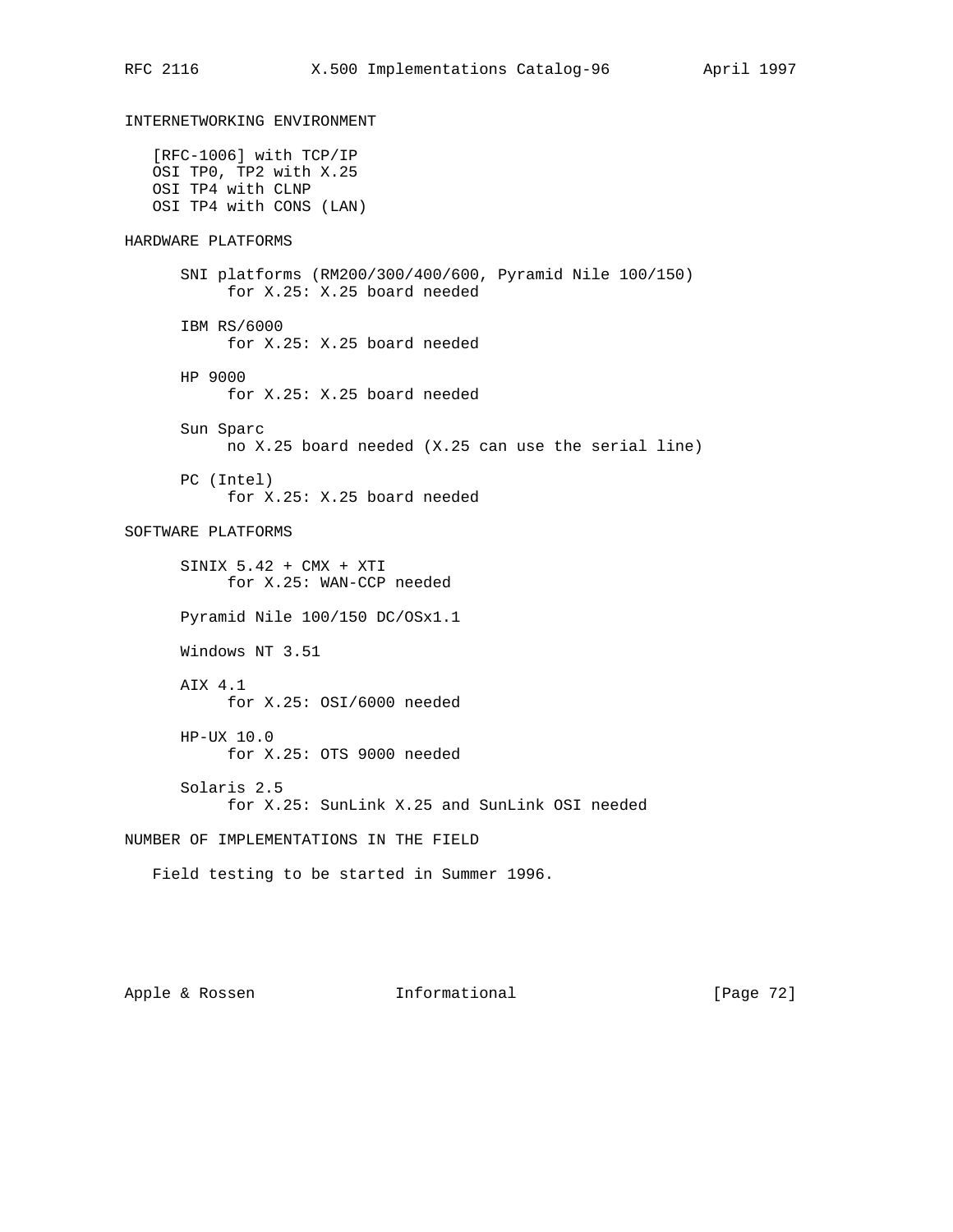# AVAILABILITY

 DIR.X V4.0 can be delivered as a binary product or as source to OEM customers. It is commercially available from:

 Siemens Nixdorf Informationssysteme AG ASW BA COM 1 D-81730 Munich Germany

Please contact

| Giovanni Rabaioli |                              |
|-------------------|------------------------------|
| Voice:            | $+49/89-636-41095$           |
| Fax:              | $+49/89-636-42552$           |
| Mail:             | Giovanni.Rabaioli@mch.sni.de |

DATE LAST UPDATED or CHECKED

April 1996

ADDITIONAL INFORMATION and/or COMMENTS

 The following X.500 products are also part of SNI's X.500 product family:

|            | DIR.X V3.1 1988 X.500 Directory Service   |
|------------|-------------------------------------------|
| DIR.D V2.6 | LDAP browser for information retrieval    |
| ORG.D V2.1 | Full administrative LDAP browser          |
|            | DIR.X-SYNC V2.0 Directory synchronization |

Apple & Rossen **Informational** [Page 73]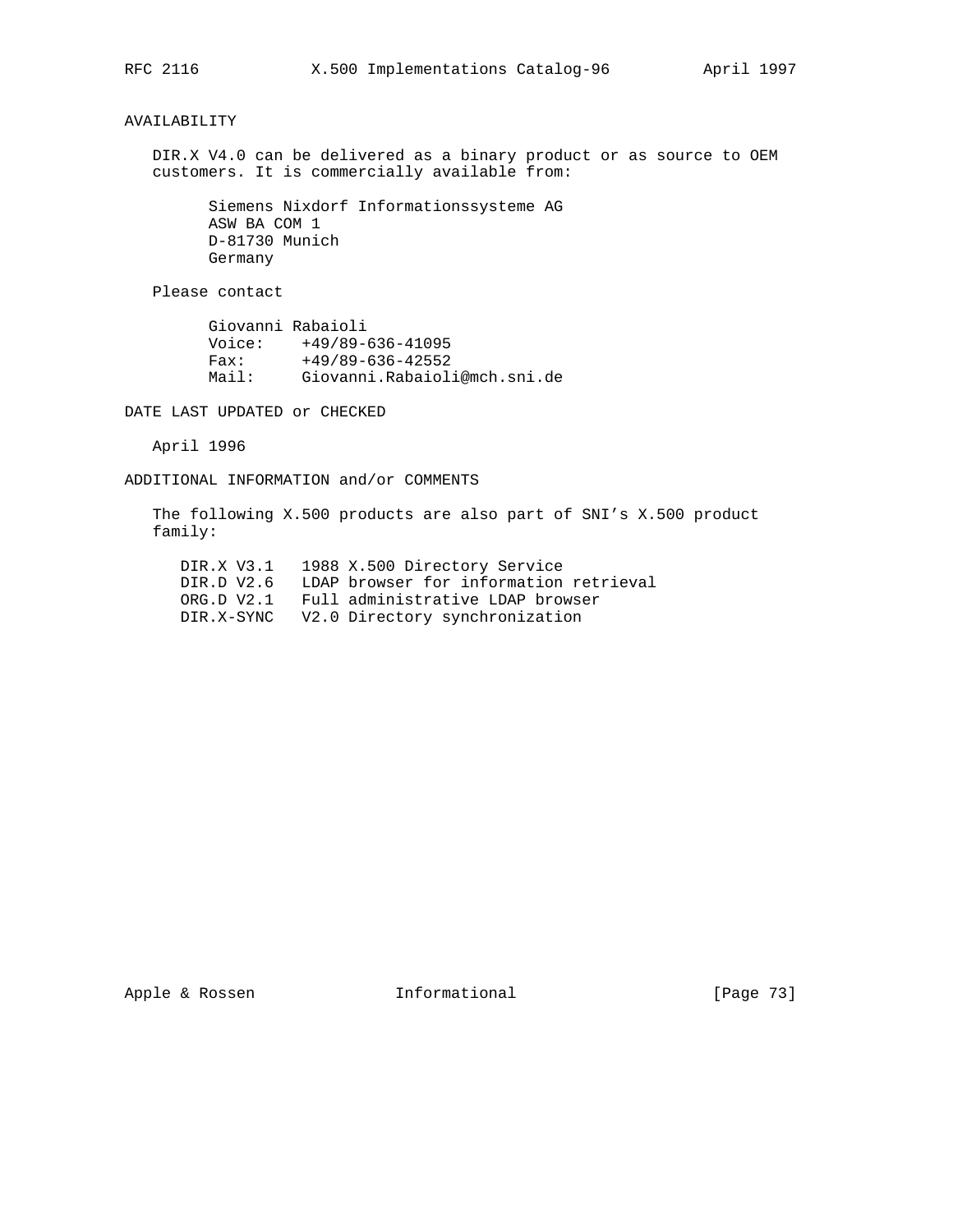DIR.X-SYNC (tm) V2.0 Siemens Nixdorf Informationssysteme AG

## ABSTRACT

 DIR.X-SYNC V2.0 enables the synchronization of existing e-mail address directories in the X.500-based DIR.X directory service. The standard DIR.X, DIR.X-SYNC and DIR.D (all available from Siemens Nixdorf) products are the foundations on which the corporate directory solutions can be tailored to meet the customer's needs. The corporate directory then becomes the universal information system within the company.

 The user can access corporate directory information in different ways:

- \* Using DIR.D, SNI's Windows client for the X.500 service, PC users can gain easy access to the DIR.X server containing the corporate directory data. The data found can be transferred to other applications by means of DDE, drag and drop or cut and paste. (See DIR.D V2.6 for further information).
- \* Query by mail: Authorized users can access data stored in the central or distributed directory system over their own mail system. DIR.X-SYNC retrieves the inquiry transmitted by mail and directs it on to the X.500 service. The search results are then delivered back to the user by mail. Using a WWW interface based on TCL scripts

 Query by mail does not require additional software on the end system. Each mail system connected to the X.400 backbone (e.g. MS-Mail, cc:Mail etc.) can use this function. DIR.X-SYNC currently supports the address formats of the following e-mail systems:

- \* MAIL.X-OD V2.3
- \* MAIL.2000 V1.2, AKOM
- \* MS-Mail
- \* cc:Mail
- \* Intelligent Messaging Mail (Banyan)

Apple & Rossen **Informational** [Page 74]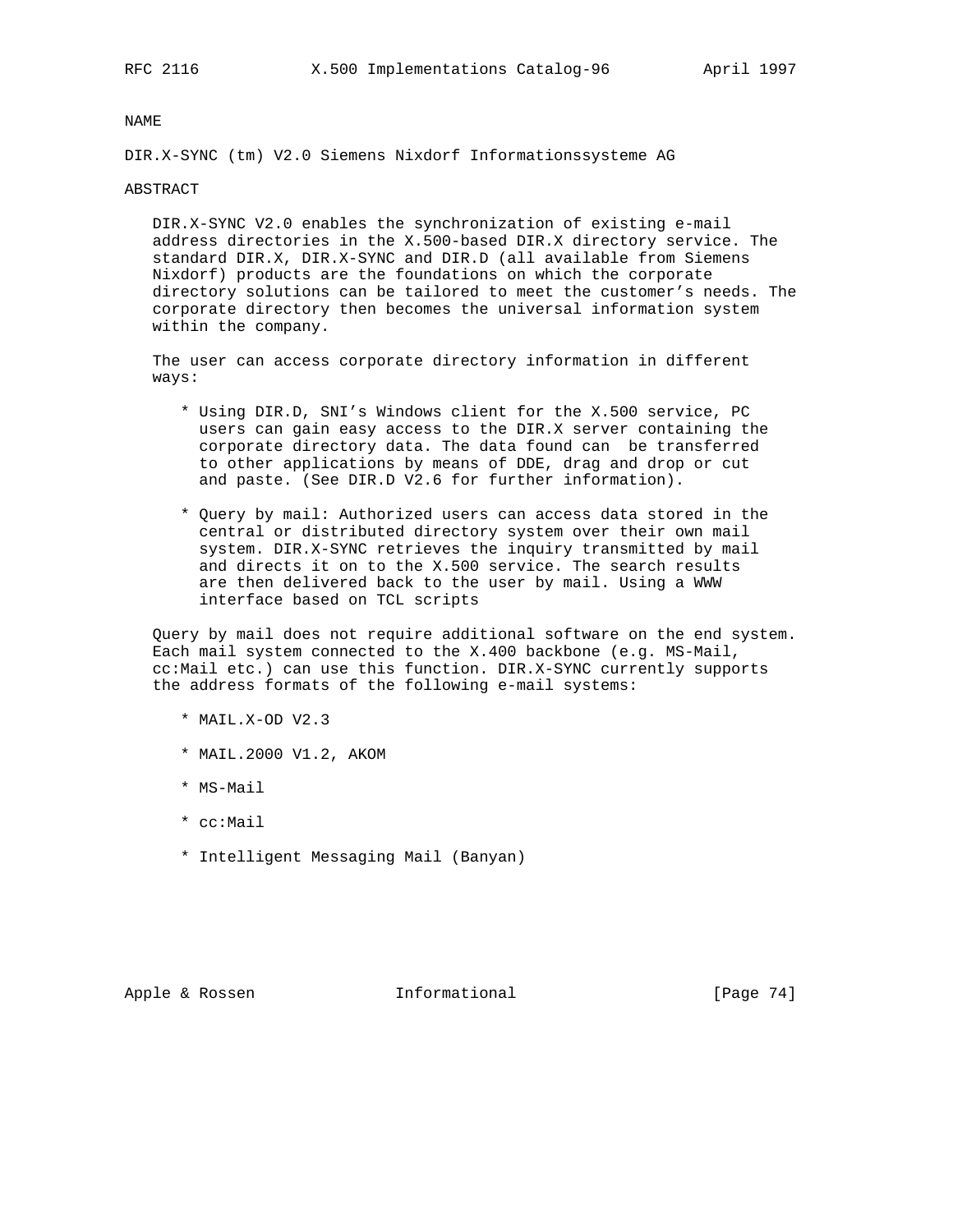The standardized ISO-10021 interface for X.400 addresses is supported, enabling need for extension. This means that any type of system capable of generating this format (e.g. WordPerfect, Lotus Notes) can be connected. Address acknowledgment is carried out in ISO format.

Functions for the administrator:

- \* Export: Addresses can be exported from local directories. They are delivered as mail messages in ASCII format to the DIR.X-SYNC server.
- \* Upload: The upload server stores the exported local addresses in DIR.X as globally valid X.400 addresses.
- \* Query by Mail: DIR.X-SYNC enables mail members to send a search to the DIR.X-SYNC server by e-mail. Using this function, authorized administrators of the synchronized directories can acquire copies of the corporate directory data.
- \* Administration of the DIR.X-SYNC server with an administration tool which can be used via command line or a command file.

Other features include:

- \* Replication and distribution: In addition to the central solution with a single corporate directory server, DIR.X-SYNC also supports replicated or distributed data storage in DIR.X-SYNC server.
- \* Authentication/Authorization: To prevent unauthorized use of the corporate directory system, the O/R addresses of the authorized administrators and users are configured by the DIR.X-SYNC administrator. When a query by mail or an update arrives, the sender address is compared with this address.
- \* Logging: In the case of error, e.g. incorrect file format, the sender (and the administrator configurable) are informed of the fault by mail. At the same time, the error message is saved in a log file for the DIR.X-SYNC administrator. In addition, a "history file" enables the monitoring of the uploads that have run or are currently running

COMPLIANCE with X.500-1988 (applicable only for DSAs and DUAs)

DIR.X-SYNC is a directory application.

Apple & Rossen **Informational** [Page 75]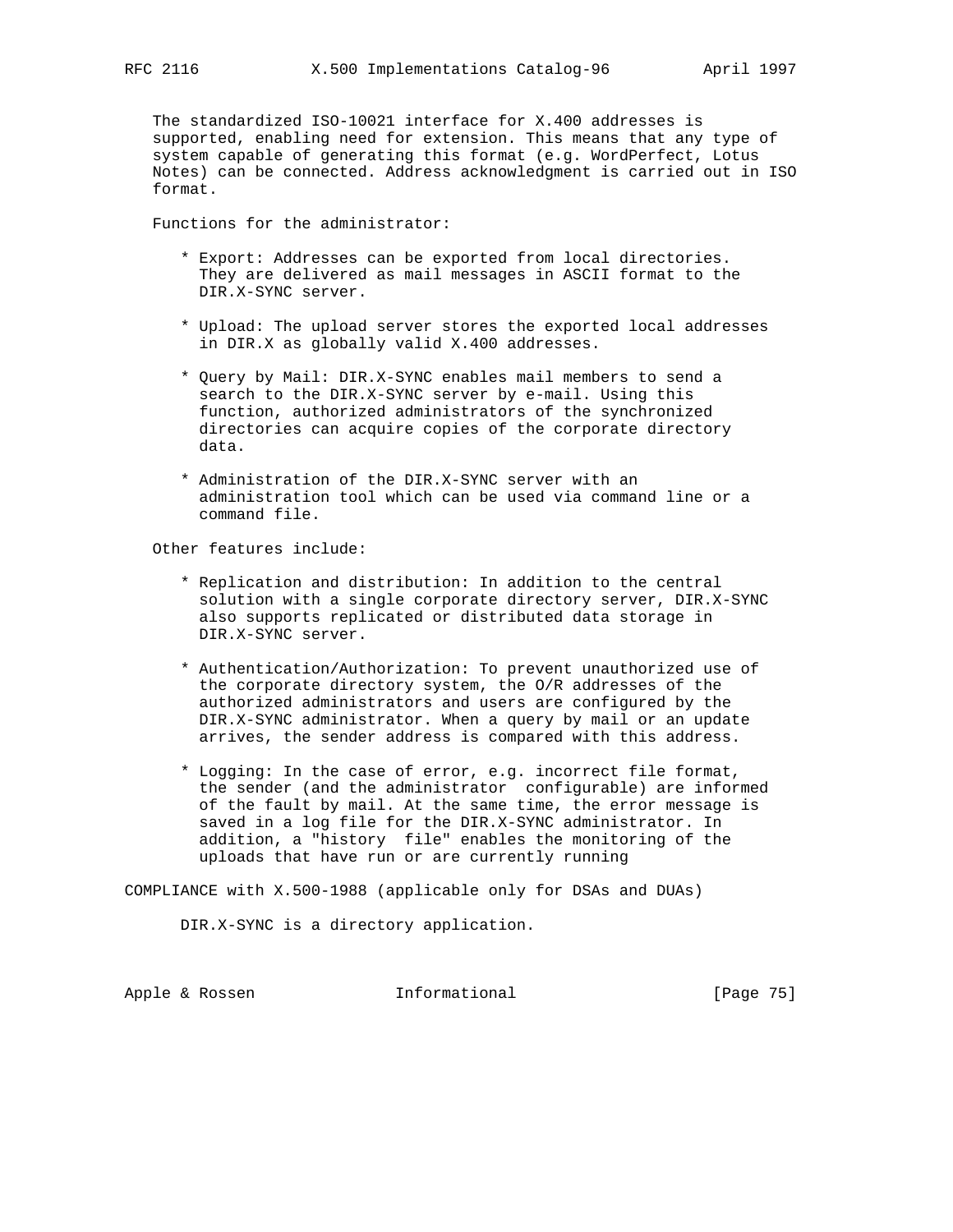COMPLIANCE with X.500-1993 (applicable only for DSAs and DUAs)

DIR.X-SYNC is a directory application.

CONFORMANCE WITH PROPOSED INTERNET STANDARDS

[No information provided. -- Ed.]

CONSISTENCE WITH INFORMATIONAL AND EXPERIMENTAL RFCs

[No information provided. -- Ed.]

## INTEROPERABILITY

[No information provided. -- Ed.]

## PILOT CONNECTIVITY

[No information provided. -- Ed.]

#### BUGS

 To report bugs and/or to retrieve additional information on SNI's directory products please send mail to infoline com@s41.mch1.x400scn.sni.de.

## CAVEATS AND GENERAL LIMITATIONS

 The DIR.X-SYNC server runs with SNI's mail service products MAIL.X V2.3 or MAIL.X V3.0.

# INTERNETWORKING ENVIRONMENT

[No information provided. -- Ed.]

## HARDWARE PLATFORMS

SNI platforms (RM200/300/400/600, MX300i/500i)

HP 9000

SOFTWARE PLATFORMS

SINIX 5.42

HP-UX 10.0

Apple & Rossen **Informational** [Page 76]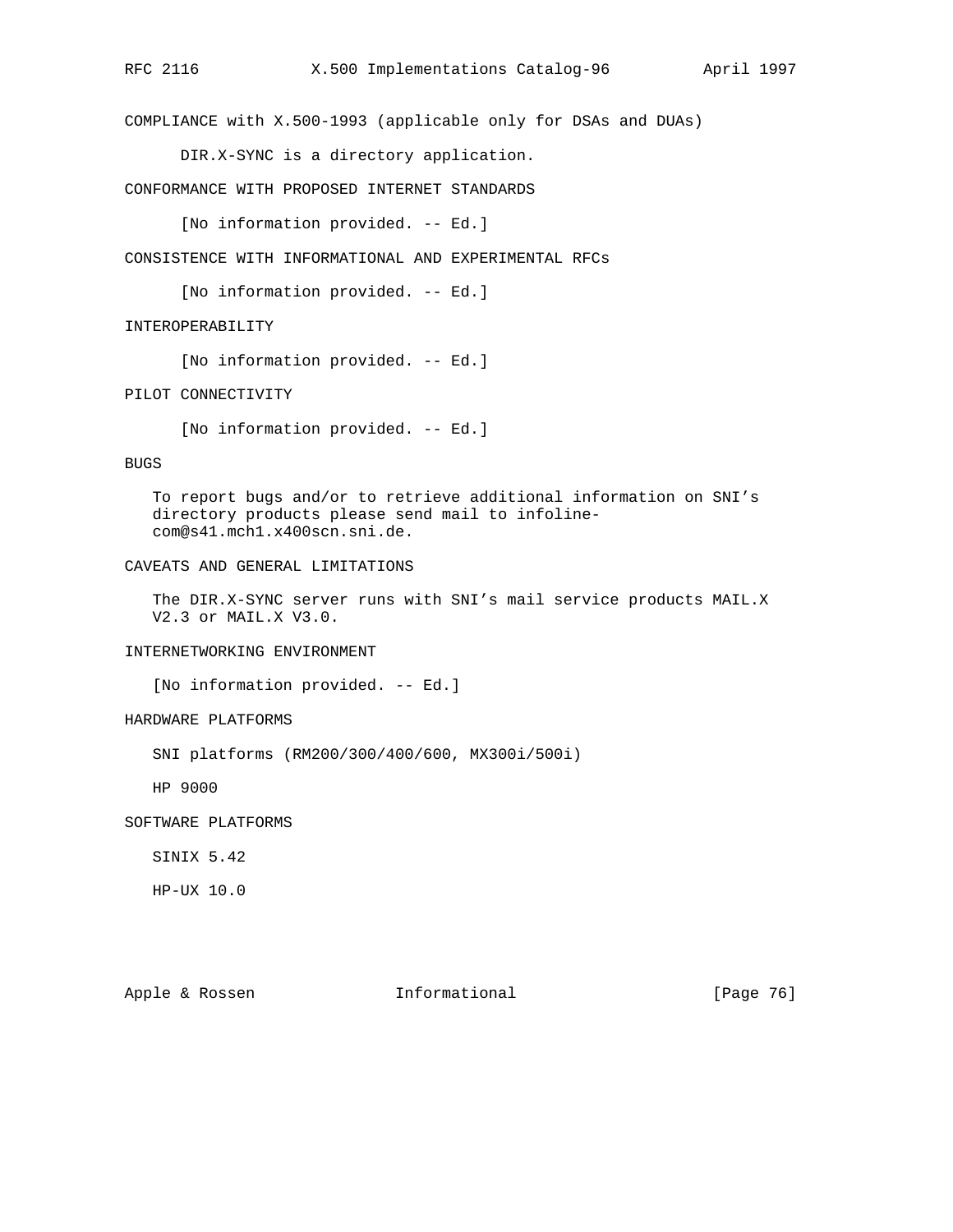NUMBER OF IMPLEMENTATIONS IN THE FIELD

100

# AVAILABILITY

 DIR.X-SYNC V2.0 can be delivered as a binary product. It is commercially available from:

> Siemens Nixdorf Informationssysteme AG ASW BA COM 1 D- 81730 Munich Germany

Please contact

 Giovanni Rabaioli Voice: +49/89-636-41095 Fax: +49/89-636-42552 Mail: Giovanni.Rabaioli@mch.sni.de

DATE LAST UPDATED or CHECKED

April 1996

ADDITIONAL INFORMATION and/or COMMENTS

 The following X.500 products are also part of SNI's X.500 product family:

 DIR.X V4.0 1993 X.500 Directory Service DIR.X V3.1 1988 X.500 Directory Service DIR.D V2.6 LDAP browser for information retrieval ORG.D V2.1 Full administrative LDAP browser

Apple & Rossen **Informational** [Page 77]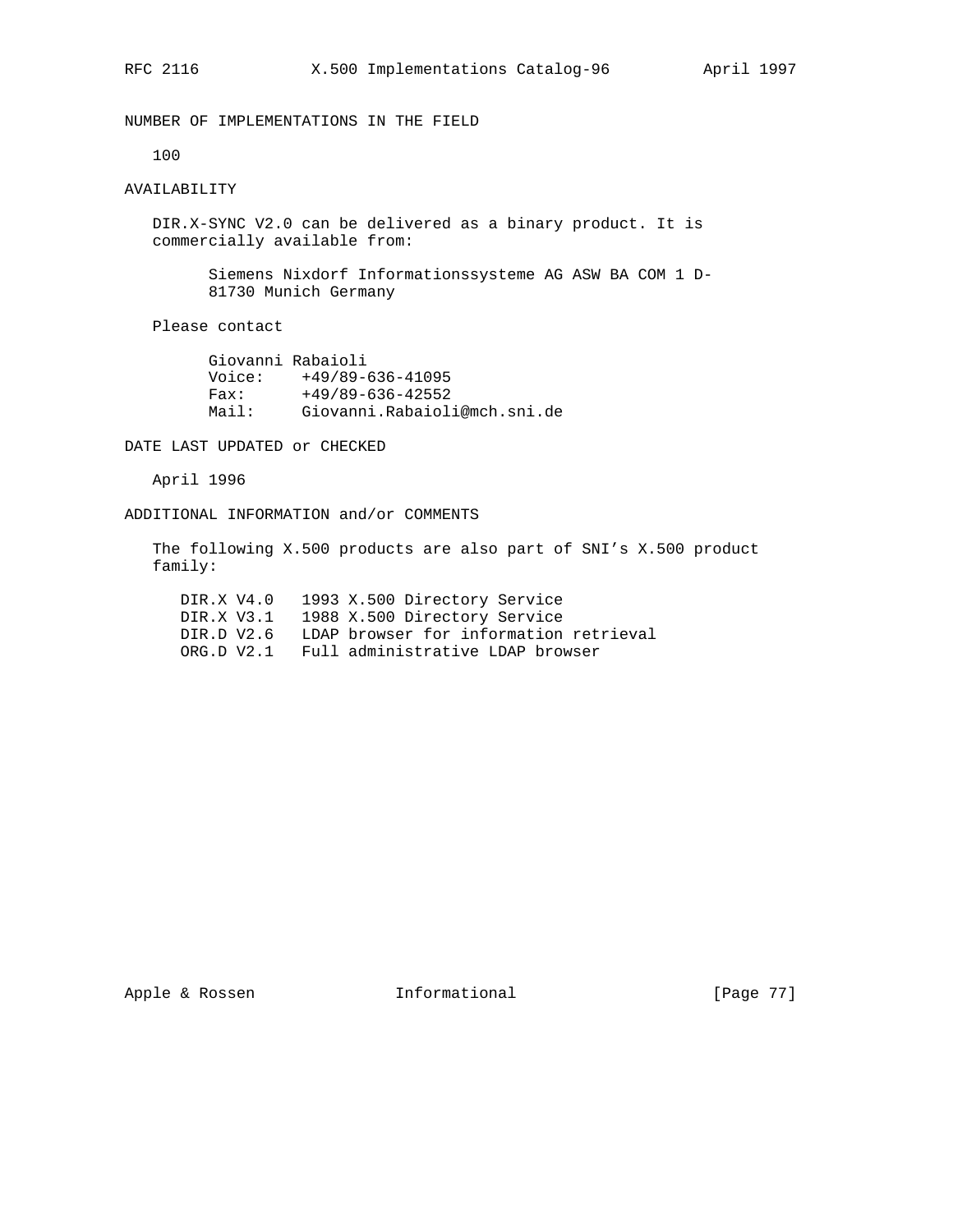DX500 OpenDirectory(tm)

Datacraft Australia Pty Ltd

ABSTRACT

 DX500 OpenDirectory is a family of carrier grade, version 1993 X.500 conformant products

COMPLIANCE with X.500-1988 (applicable only for DSAs and DUAs)

[No information provided. -- Ed.]

COMPLIANCE with X.500-1993 (applicable only for DSAs and DUAs)

 See WEB page: http://www.datacraft.com.au/dx500ovr.html for up to date details.

PICS are available upon request.

CONFORMANCE WITH PROPOSED INTERNET STANDARDS

[No information provided. -- Ed.]

CONSISTENCE WITH INFORMATIONAL AND EXPERIMENTAL RFCs

[No information provided. -- Ed.]

## INTEROPERABILITY

OpenDirectory DSA supports:

- \* DX-plorer, 93 full DAP stack, [RFC 1006] client over Winsock
- \* ISOPRO 1.5+ messaging clients
- \* ISOPRO for MAPI messaging clients
- \* ISOPLEX Navigator
- \* ISOPLEX Management Centre
- \* ISOPLEX DS
- \* ISOPLEX Web Gateway
- \* Uni of Mich. WAX500
- \* Quipu emulation mode

Apple & Rossen **Informational** [Page 78]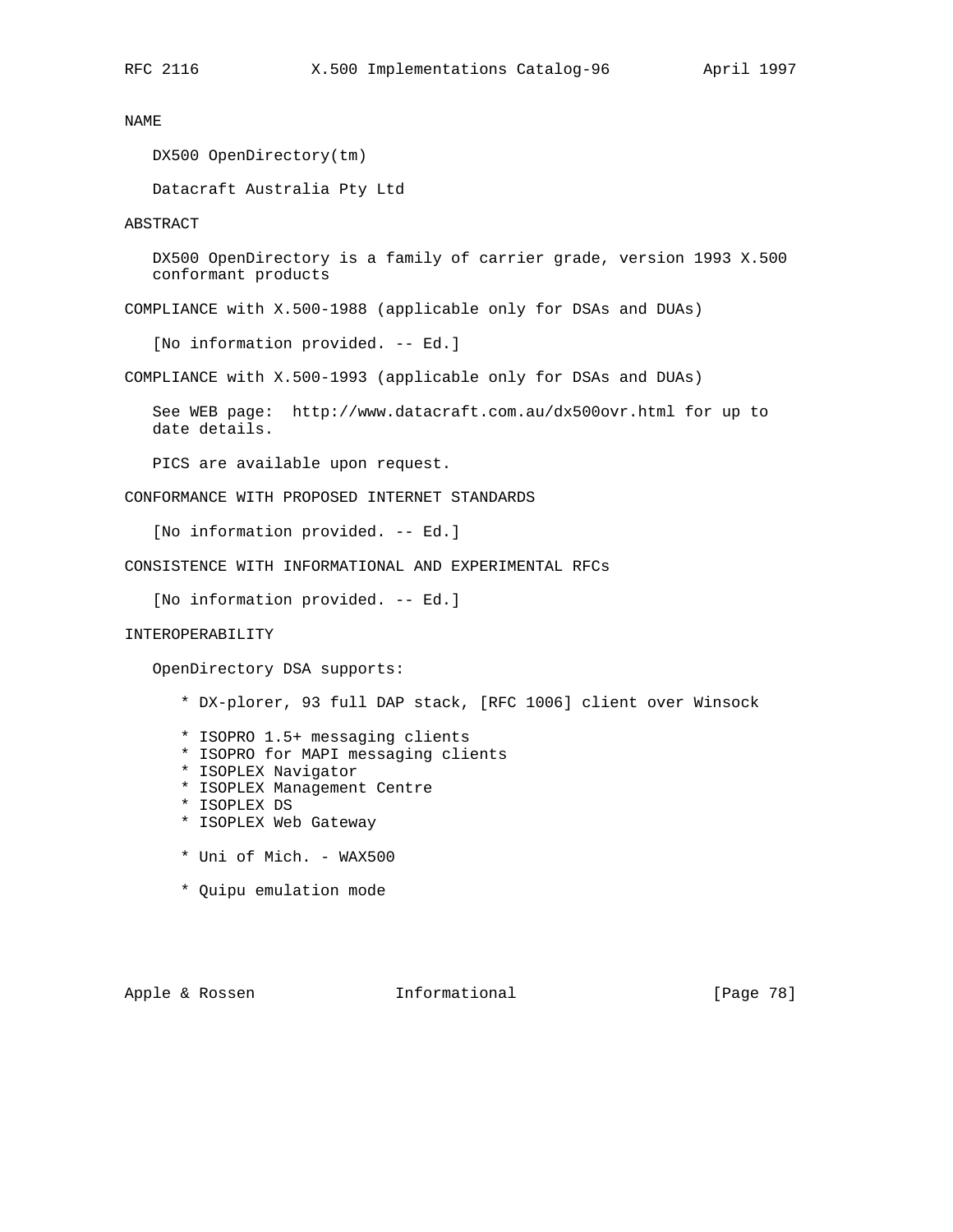PILOT CONNECTIVITY

[No information provided. -- Ed.]

BUGS

[No information provided. -- Ed.]

CAVEATS AND GENERAL LIMITATIONS

[No information provided. -- Ed.]

INTERNETWORKING ENVIRONMENT

[No information provided. -- Ed.]

HARDWARE PLATFORMS

[No information provided. -- Ed.]

SOFTWARE PLATFORMS

[No information provided. -- Ed.]

NUMBER OF IMPLEMENTATIONS IN THE FIELD

[No information provided. -- Ed.]

AVAILABILITY

 The software is commercially available from Datacraft, or its distributors.

DATE LAST UPDATED or CHECKED

March, 96

ADDITIONAL INFORMATION and/or COMMENTS

 Capable of supporting a million entries, with subsecond response time, on small Unix, with 32 mgbytes of ram, due to a unique patented meta-data design.

Apple & Rossen **Informational** [Page 79]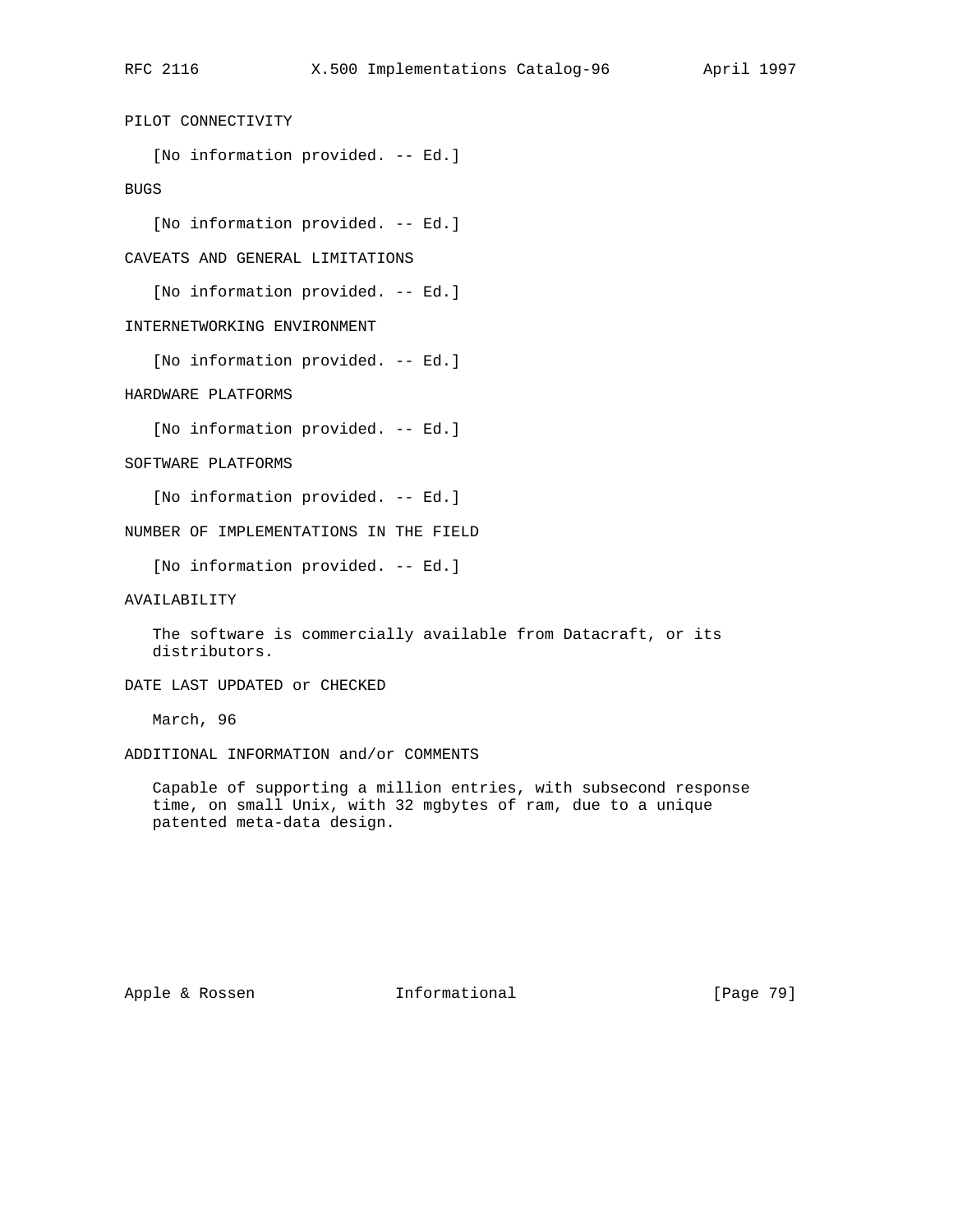Forum LOOK'UP (tm)

Telis Systemes & Communications

#### ABSTRACT

 Forum LOOK'UP (tm) is a Corporate directory solution based on the X.500 recommendations. It includes:

- \* a Directory System Agent (DSA),
- \* Directory User Agents (DUAs).
- \* local network connections
- \* remote workstation access
- \* a WEB and videotex access
- \* data updating tools
- \* a directory editing tool

 Forum LOOK'UP is a product based on PIZARRO, the research prototype developed at INRIA by Christian Huitema's team, and commercialized by Telis, a member of the France Telecom group.

Characteristics of the DSA are:

- \* The DAP and DSP protocols are provided conformant with X.500 (88).
- \* The DIB is maintained in ASN.1 encoded format in the Unix file system.
- \* Utilities are provided to load and dump the DIB from and to ASCII text files.
- \* As an option, an ORACLE V7 database can also be used.
- \* The DIT structure is held in main memory. Frequently used attributes may be held in inverted tables in memory to speed up searches.
- \* Knowledge management: knowledge on managed domains is stored in Forum LOOK'UP specific attributes of the DSA entries.

Apple & Rossen **Informational** [Page 80]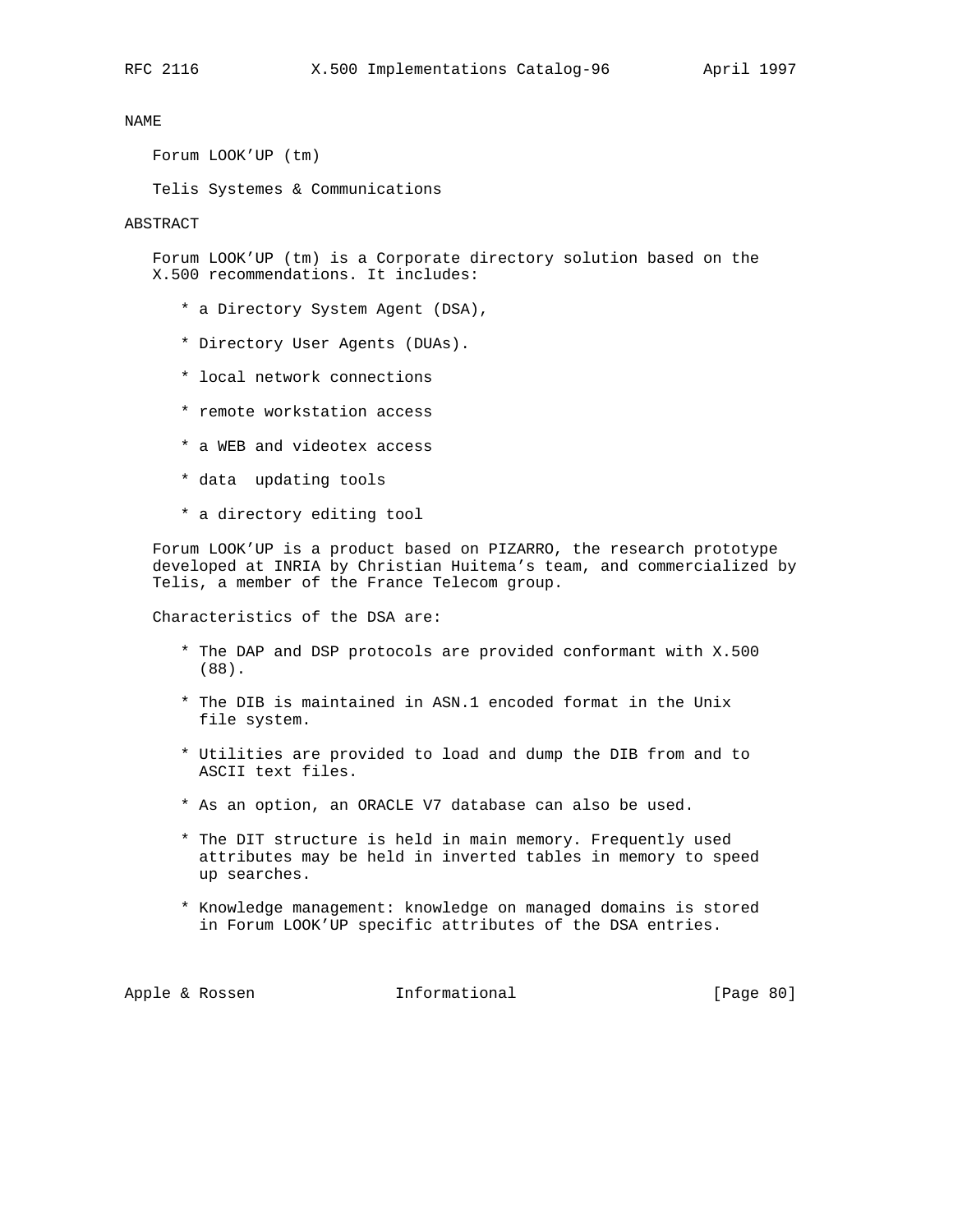- \* Schema: The X.500 (88), X.400 (88) and most of the Cosine and Internet Schema are supported. Object class and attribute definitions are enforced. Users may define their own.
- \* Simple authentication is provided strong authentication and signed operations have been tested operationally through Telis's participation in PASSWORD, a VALUE project with aim to pilot a European security infrastructure for network applications.
- \* Access control : the DSA offers a mechanism defined by Telis that is functionally equivalent to a profile of the X500 '93 access control mechanism. The mechanism is based on the notion of administrative domains (autonomous and semi autonomous). A domain defines the user groups (categories) and their access rights (consult, modify) to specified attribute types. The access rights are defined in prescriptive and entry ACI attributes.
- \* Phonetic searches : administrators may specify a language (English, French, ...) for a subtree of the DIT. Approximate (phonetic) searches will then be carried out in the given language. The software loads a rule database to which new languages and new rules may be added easily.
- \* Management: a Forum LOOK'UP DSA object has been defined to allow operational parameters of the DSA to be managed via DAP. Forum LOOK'UP conforms to X.500 (88) as specified in poaragraph 9 of X.519 Administration tools are provided :
- \* to generate usage statistics automatically and distribute these by mail to administrators
- \* to replicate subtrees of the DIT to other FORUM LOOK'UP DSAs and automatically update shadow copies,
- \* to extract hardcopy listings from the database in an Excel compatible format for "paper" directories, all the management tasks are performed through a GUI (X/Motif).
- \* The GUI includes a "dashboard" for monitoring of servers and the hardware they are installed on.
- \* The DUAs include a graphical directory browser with powerful search functionality for PCs and Macintosh.

Apple & Rossen **Informational** [Page 81]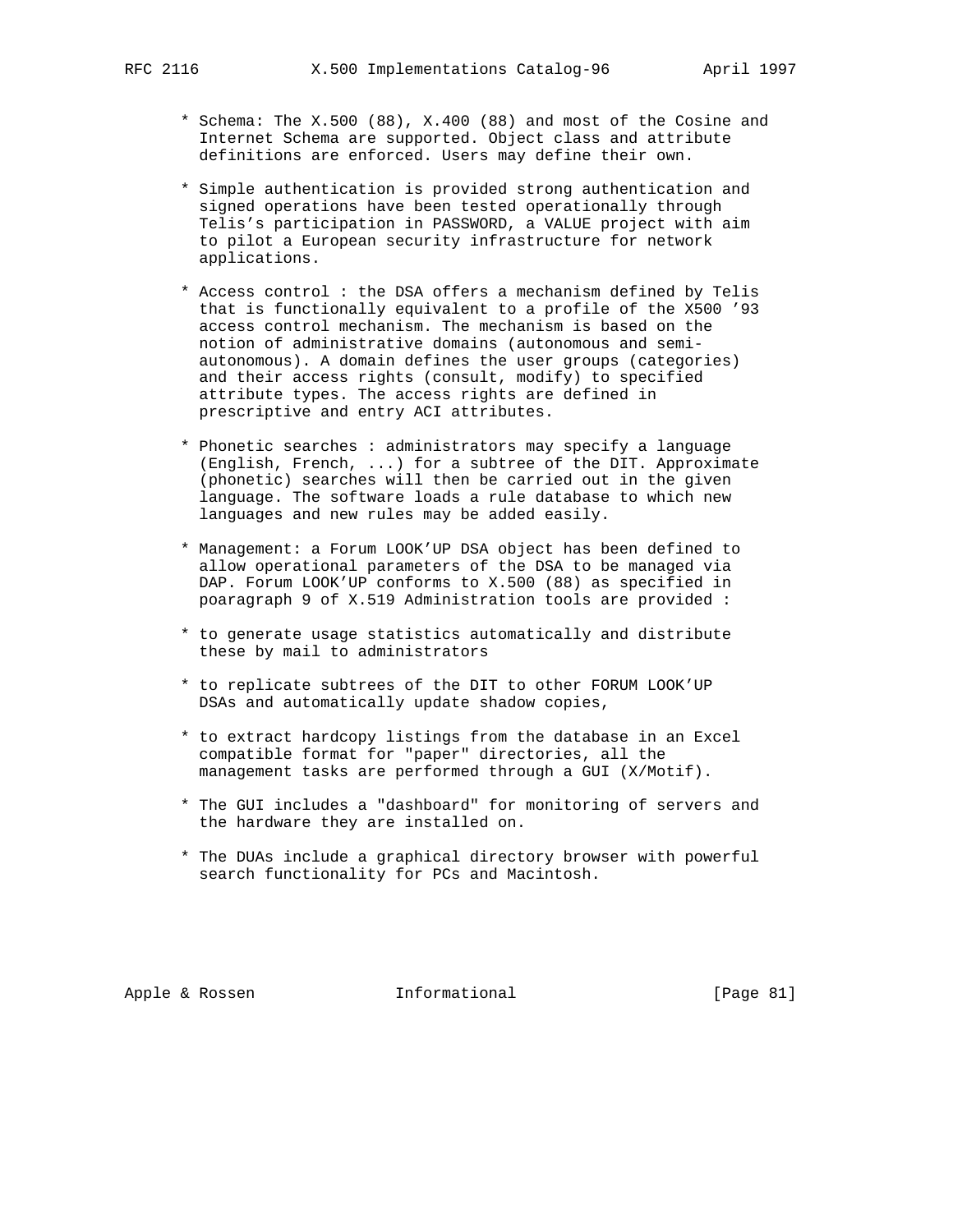COMPLIANCE with X.500-1988 (applicable only for DSAs and DUAs)

 Forum LOOK'UP conforms to X.500 (88) as specified in paragraph 9 of X.519

COMPLIANCE with X.500-1993 (applicable only for DSAs and DUAs)

[No information provided. -- Ed.]

CONFORMANCE WITH PROPOSED INTERNET STANDARDS

[RFC 1274], [RFC 1277], [RFC 1778], [RFC 1779] are supported

CONSISTENCE WITH INFORMATIONAL AND EXPERIMENTAL RFCs

[RFC 1278], [RFC 1279] are supported

INTEROPERABILITY

 Through the use of Forum LOOK'UP in the French Paradise pilot, interoperability has been informally but extensively tested with Quipu, Marben, SNI DIR/X.

PILOT CONNECTIVITY

DSA connectivity to the PARADISE pilot.

BUGS

 Forum LOOK'UP is a commercial product. As such, it is supported and bugs are fixed when detected.

Bug reports can be sent to our support team via electronic mail.

CAVEATS AND GENERAL LIMITATIONS

- \* The DIT structure and inverted attribute tables are stored in main memory.
- \* The recommended main memory size for a DSA is 1kb per node, i.e., 10 Mb for a database of 10,000 objects.
- \* The current recommended maximum for the proprietary database (based on the Unix file system) is a database size of the order of 100,000 objects.
- \* For a larger database one unique server (up to 300,000 objects), the use of the Oracle database is recommended

Apple & Rossen **Informational** [Page 82]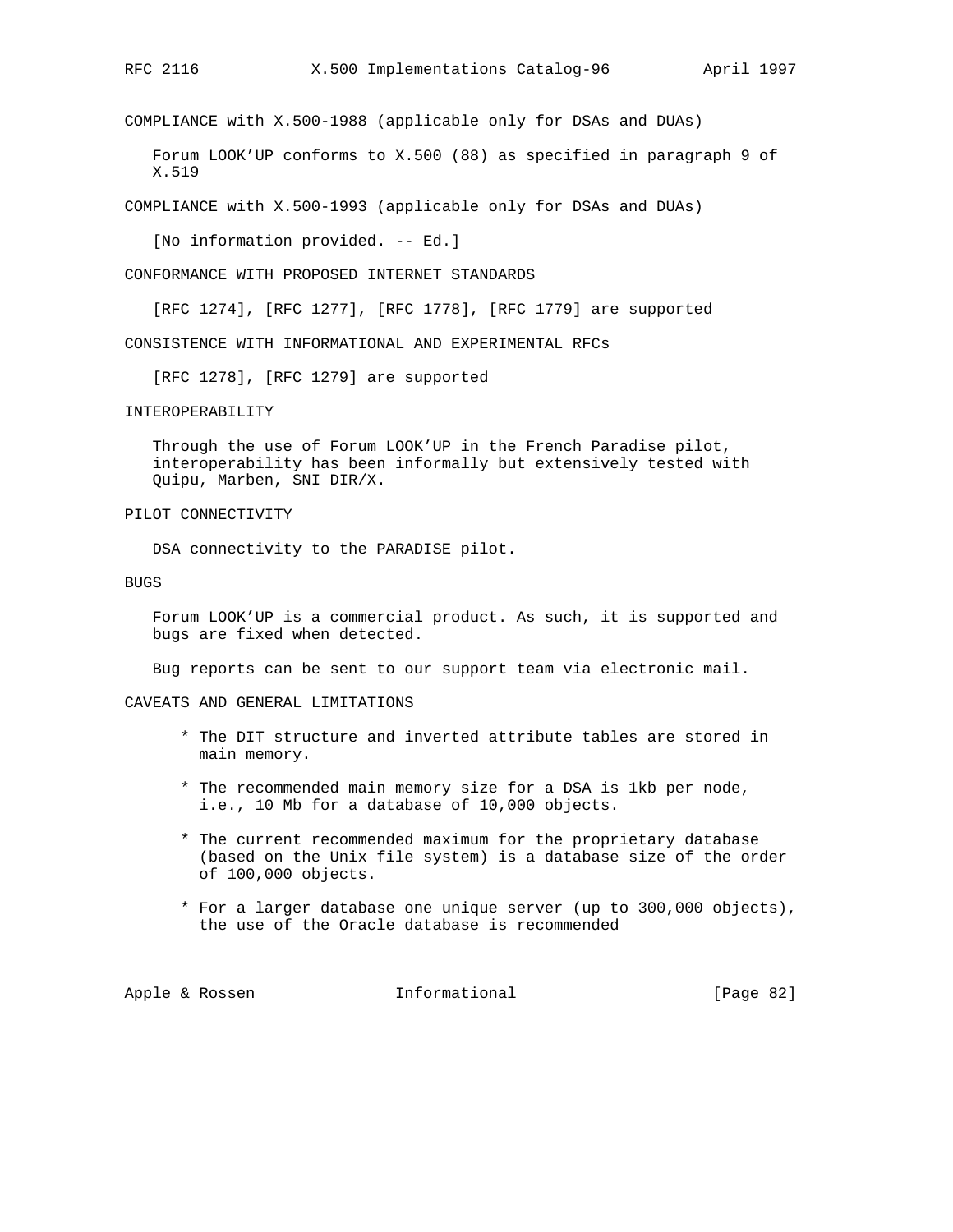- \* Of the selected attribute types defined in X.500 (88), the searchGuide attribute is not supported
- \* neither are the following attributes from the Cosine and Internet Schema [RFC 1274]: OtherMailbox, MailPreferenceOption and the various quality attributes.

### INTERNETWORKING ENVIRONMENT

 Forum LOOK'UP includes a transport stack for TP0 with TCP/IP [RFC 1006] and X.25. The stack has been ported to SunNet OSI for TP4 with CLNP.

 DUAs on a LAN (Novell Netware, Microsoft Lan Manager, IBM Lan Server) can access the DSA without the need for IP on every Workstation. A module (called SOLO server) available on Novell, OS/2 and UNIX allows to have an IP or X.25 stack only on the file server. It is in charge of forwarding the request to a DSA.

 A direct access (DUA / DSA) through IP, X.25, PSTN or ISDN is also available.

## HARDWARE PLATFORMS

Forum LOOK'UP can easily be ported to any UNIX machine.

It currently runs on: Sun Solaris and Hewlett Packard.

A port on IBM AIX is to be completed.

## SOFTWARE PLATFORMS

 The Forum LOOK'UP server is portable to any UNIX-like operating system. X/Motif is the interface used for management.

The DUAs are available on Windows and Macintosh.

ORACLE V7 can be used as a database (option).

NUMBER OF IMPLEMENTATIONS IN THE FIELD

30 servers

Apple & Rossen **Informational** [Page 83]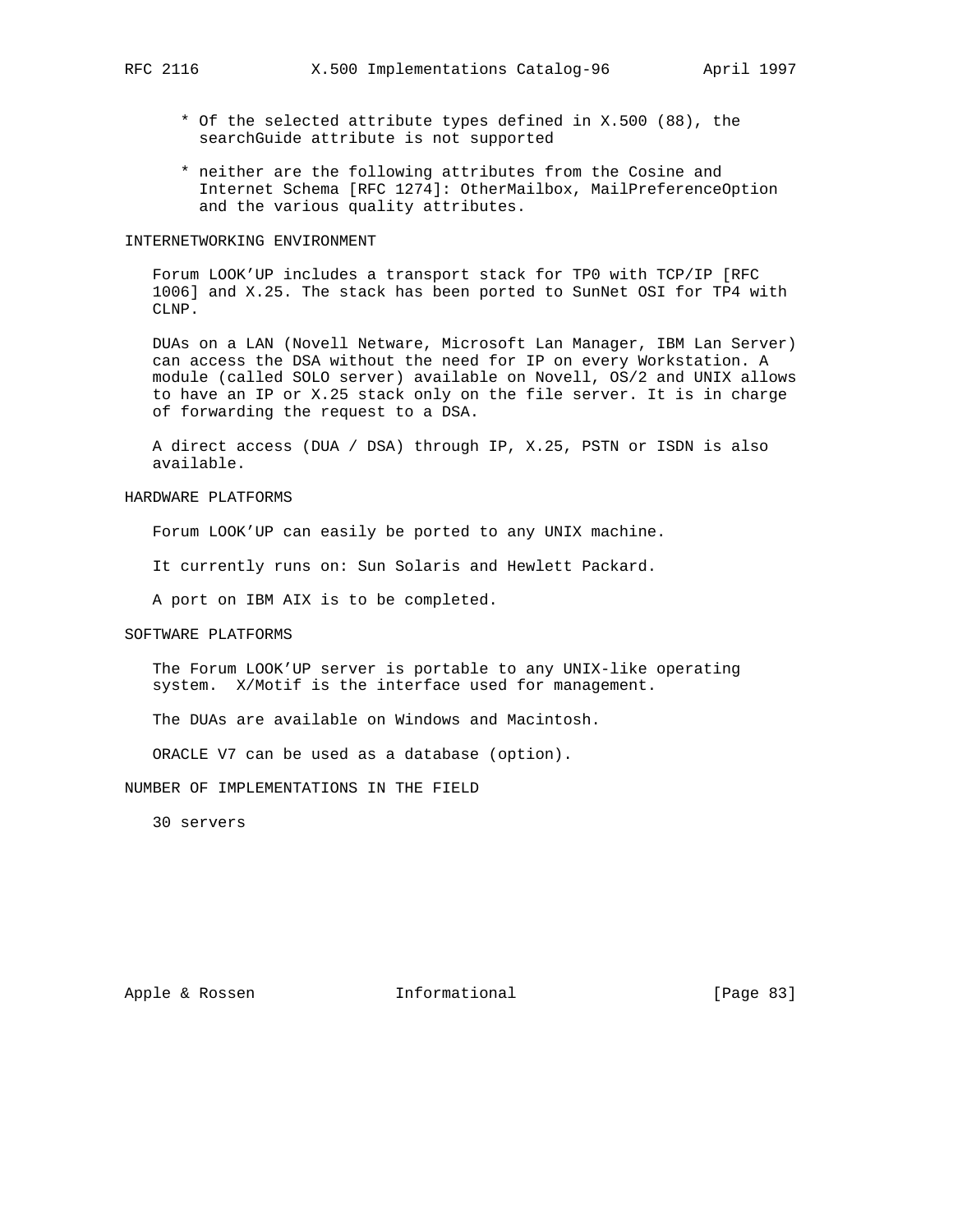# AVAILABILITY

 Forum LOOK'UP is commercially available. For further information contact:

 Laurence Puvilland, Product manager Email: C=fr A=atlas P=telis-sc O=telis-sc OU1=paris S=puvilland laurence.puvilland@paris.telis-sc.fr

or:

 Ascan Woermann, X.500 development manager Email: C=fr A=atlas P=telis-sc O=telis-sc OU1=sophia S=Woermann ascan.woermann@sophia.telis-sc.fr

DATE LAST UPDATED or CHECKED

April 1996

ADDITIONAL INFORMATION and/or COMMENTS

[No information provided. -- Ed.]

Apple & Rossen **Informational** [Page 84]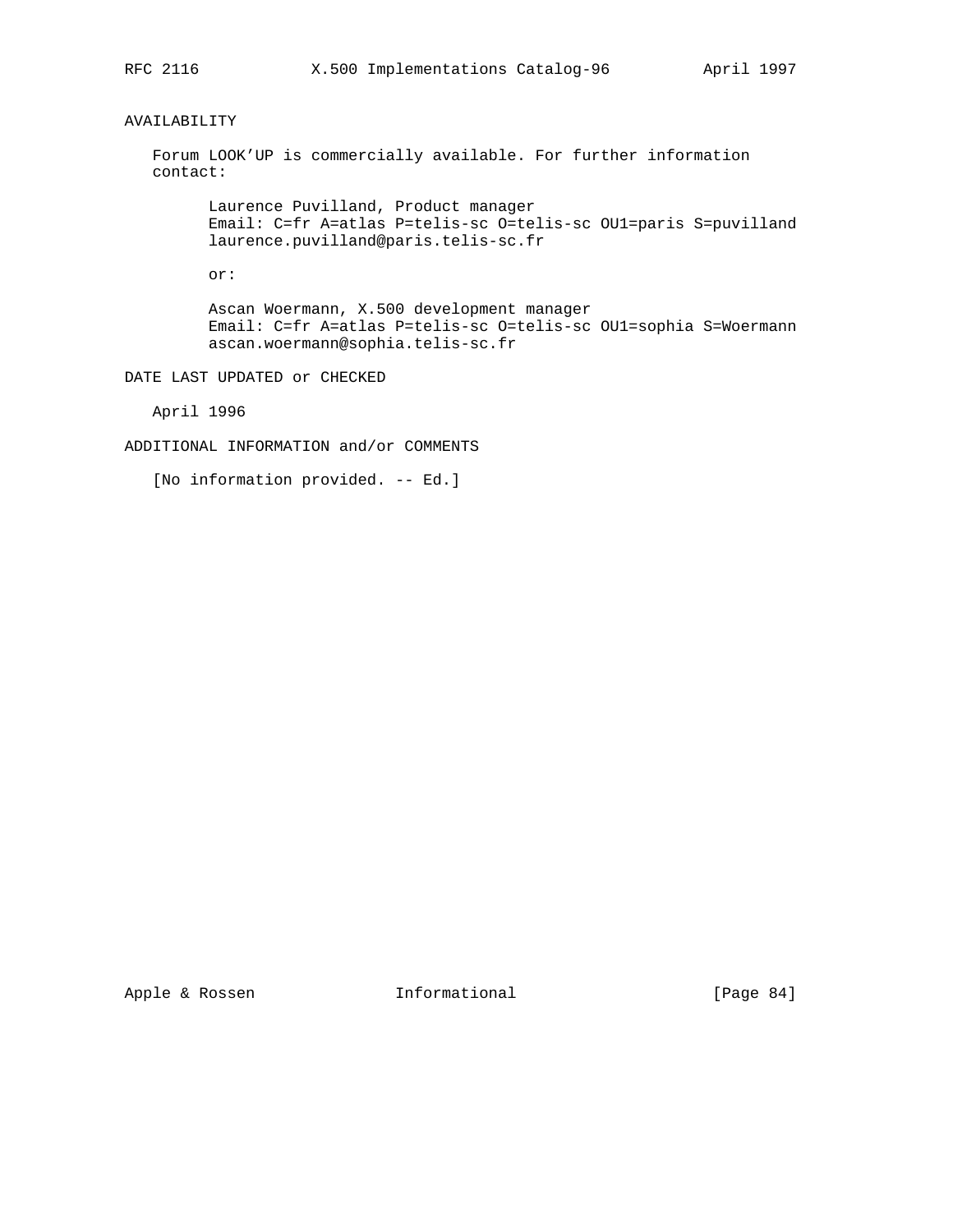## FX\*500

Firefox International Limited

ABSTRACT

 FX\*500 is a core component of Firefoxs product suite for mail, messaging and directories.

 FX\*500 provides a Directory System Agent (DSA) which adheres to the latest 1993 X.500 standards.

 FX\*500 may be used in conjunction with the Firefox FX\*400 messaging products or may be combined with a range of Directory User Agent and Gateway products in order to satisfy a broad range of directory requirements.

 FX\*500 affords unique integration opportunities with Novell's NetWare Directory Service (NDS) by offering the option of true dynamic directory integration between NDS and X.500.

 FX\*500 provides support for key features of the X.500 1993 standard while continuing to support interworking with 1988 based directory user agents and system agents. The main 1993 features of X.500 supported by FX\*500 are:

- \* Basic Access Control
- \* The 1993 DSA Information Model
- \* Replication and Shadowing

In summary, FX\*500 supports:

- \* 1988 and 1993 X.500 Directory Access Protocol (DAP)
- \* 1988 and 1993 X.500 Directory System Protocol (DSP)
- \* 1993 X.500 Directory Information Shadowing Protocol (DISP)
- \* 1993 Basic (or Simplified) Access Control
- \* the Lightweight Directory Access Protocol (LDAP), as defined by [RFC 1777]

Apple & Rossen **Informational** [Page 85]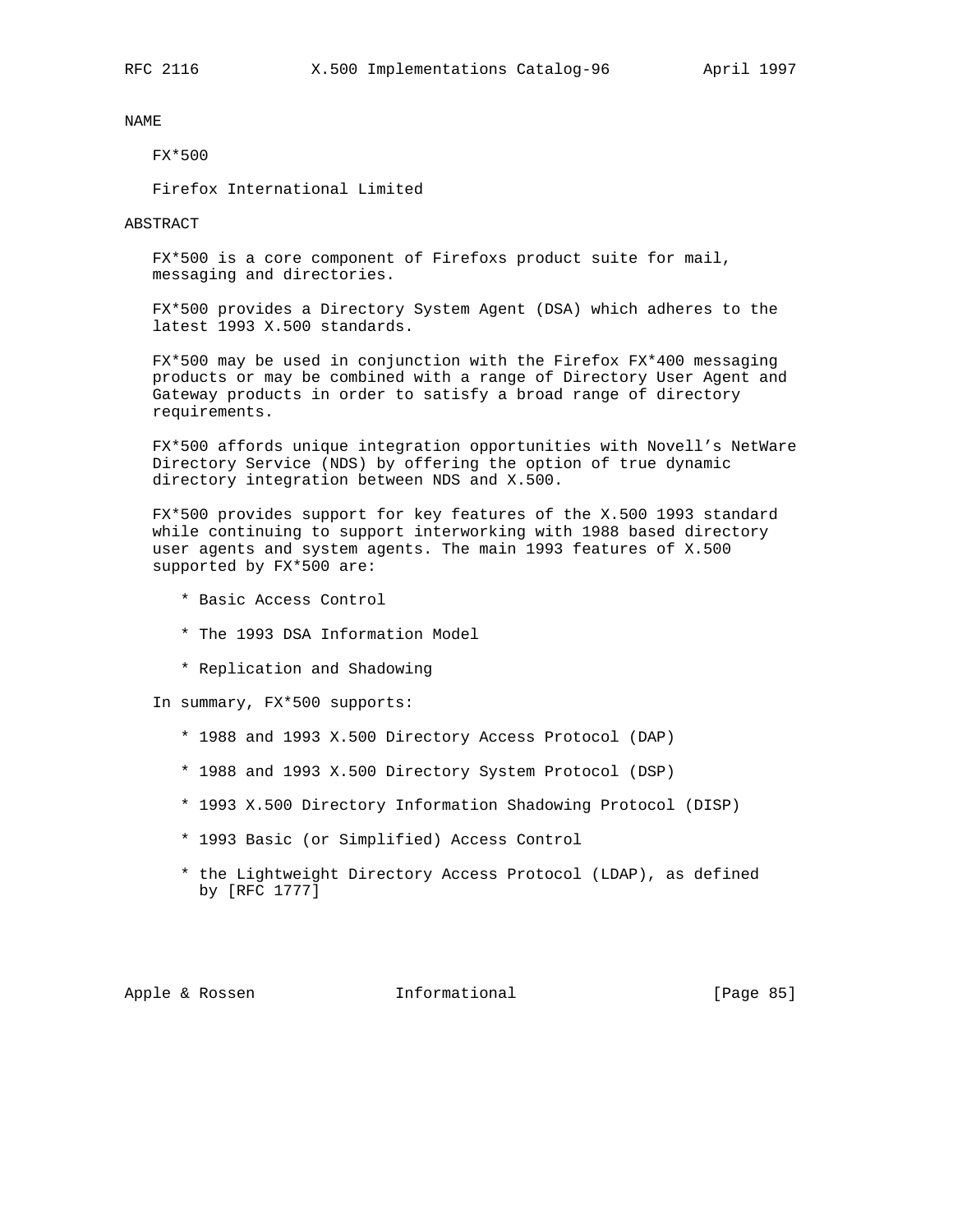- \* configuration of knowledge information for distributed operation using 1993 operational attributes
- \* local management services, including a knowledge configuration application and extensive diagnostic facilities
- \* an extended set of management applications
- \* operation in a wide variety of network environments including connectivity over X.25, TCP/IP [RFC 1006] and OSI LANs.
- \* an application developer's toolkit

The optional application developer's toolkit includes:

- \* the X/Open Directory Services (XDS) API to support directory user agent applications
- \* a Gateway (G-XDS) API which is based on a simplified version of the XDS API syntax and allows developers to implement gateways to existing/ proprietary directory databases
- \* a Network Management Interface (NMI) to support management applications and integration with management services.

 FX\*500 is delivered with a schema defined to support the Common Use and MHS (X.402) Schemas defined by UK GOSIP V4. The subschema for FX\*500 can be modified by the customer and updated dynamically.

 FX\*500 provides for search optimisation by supporting keyed search whereby specific attributes can be identified as 'keyed' through local configuration data. This optimisation avoids the need to do a "brute force" search which requires a traversal of all the nodes of a subtree. Approximate match search filters are also supported by using a phonetic search based on the "Soundex" algorithm.

COMPLIANCE with X.500-1988 (applicable only for DSAs and DUAs)

 FX\*500 meets both the static and dynamic requirements implied by section 9.2 of X.519 1988.

From section 9.2 of X.519 1988 regarding DSA conformance:

- \* FX\*500 supports both the directoryAccessAC and directorySystemAC application contexts.
- \* The FX\*500 DSA can act as a first level DSA

Apple & Rossen **Informational** [Page 86]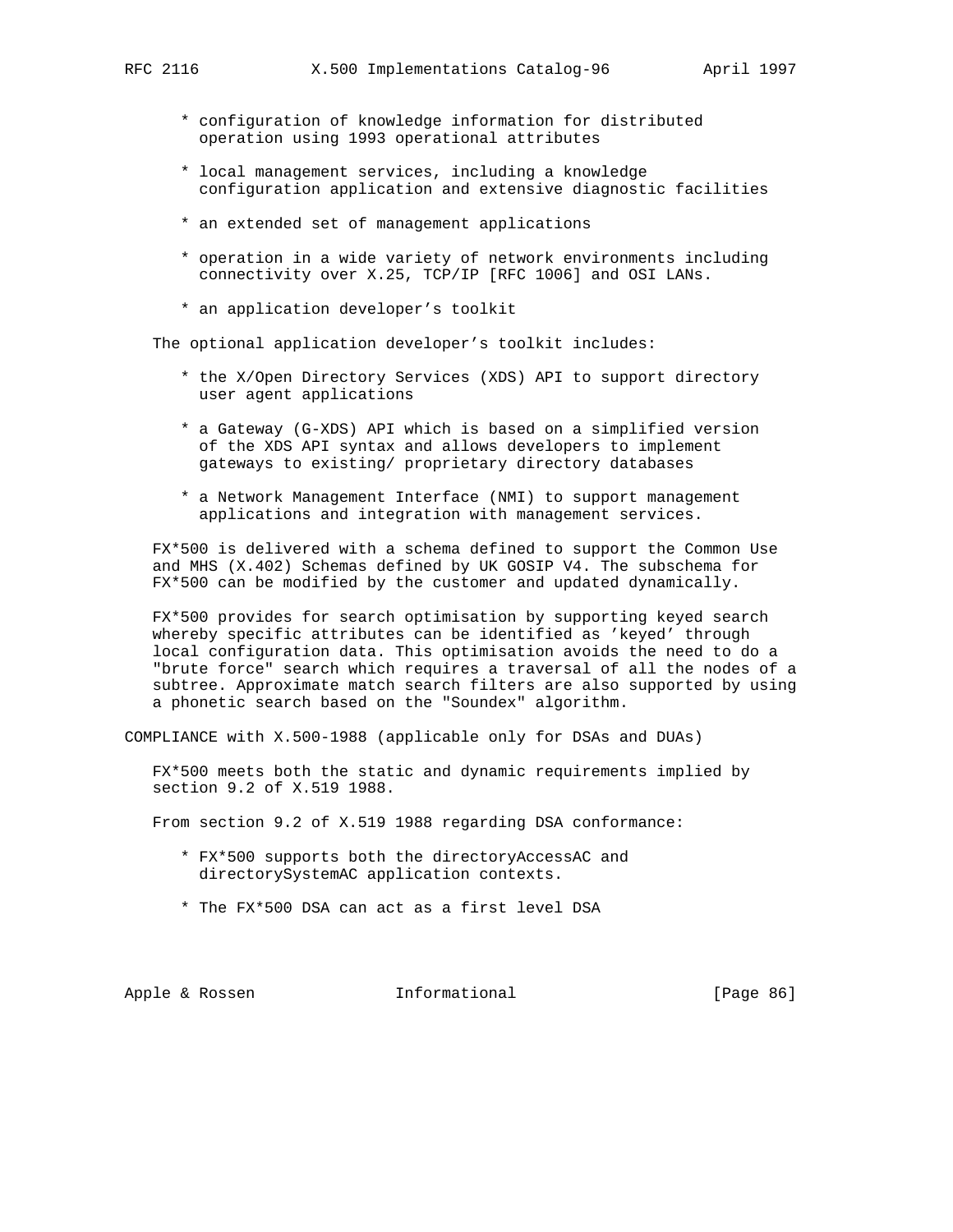- - \* The chained mode of operation is supported.
	- \* The security levels "none" and "simple" are supported, the "strong" security level can be supported with the addition of an appropriate security module.
	- \* The attribute types defined in X.520 and the object classes defined in X.521 are supported.

COMPLIANCE with X.500-1993 (applicable only for DSAs and DUAs)

 FX\*500 meets both the static and dynamic requirements implied by sections 9.2, 9.3 and 9.4 of X.519 1993 regarding the conformance of DSA, Shadow Supplier and Shadow Consumer.

From section 9.2 of X.519 1993 regarding DSA conformance:

- \* FX\*500 supports both the directoryAccessAC and directorySystemAC application contexts
- \* the FX\*500 DSA can act as a first level DSA
- \* the chained mode of operation is supported.
- \* the security levels "none" and "simple" are supported, the "strong" security level can be supported with the addition of an appropriate security module.
- \* the selected attribute types defined in X.520 are supported. The UNIVERSAL STRING choice for DirectoryString is supported but cannot be used for matching rules.
- \* the selected object classes defined in X.521 are supported.
- \* FX\*500 supports the following 1993 extensions to the DAP and DSP protocols:
	- \* subentries
	- \* copyShallDo
	- \* attributeSizeLimit
	- \* extraAttributes
	- \* useAliasOnUpdate
	- \* newSuperior

Apple & Rossen **Informational** [Page 87]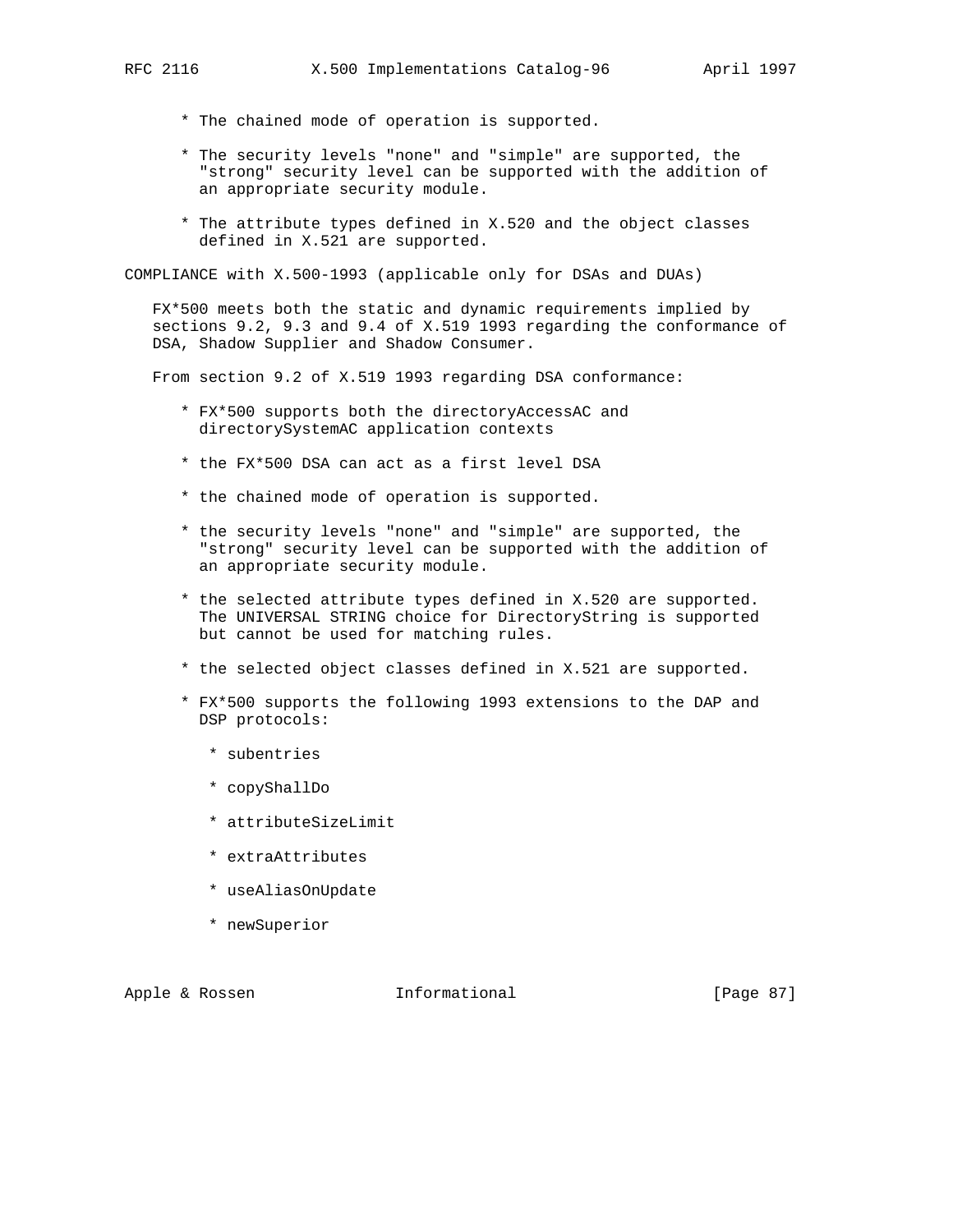- \* FX\*500 supports the following operational attributes:
	- \* structural object class
	- \* governing structural rule
	- \* create timestamp
	- \* modify timestamp
	- \* creators name
	- \* modifiers name
	- \* prescriptive ACI
	- \* entry ACI
	- \* subentry ACI
	- \* myAccessPoint
	- \* superiorKnowledge
	- \* supplierKnowledge (supported by local mechanism)
	- \* consumerKnowledge (supported by local mechanism)
	- \* secondaryShadows (supported by local mechanism)
	- \* specificKnowledge
	- \* nonSpecificKnowledge
- \* FX\*500 supports return of alias names and indication that returned entry information is complete
- \* support is given to modifying the object class attribute to add and/or remove values identifying auxiliary object classes
- \* FX\*500 supports both Basic Access Control and Simplified Access Control
- \* FX\*500 supports the name bindings defined in X.521

Apple & Rossen **Informational** [Page 88]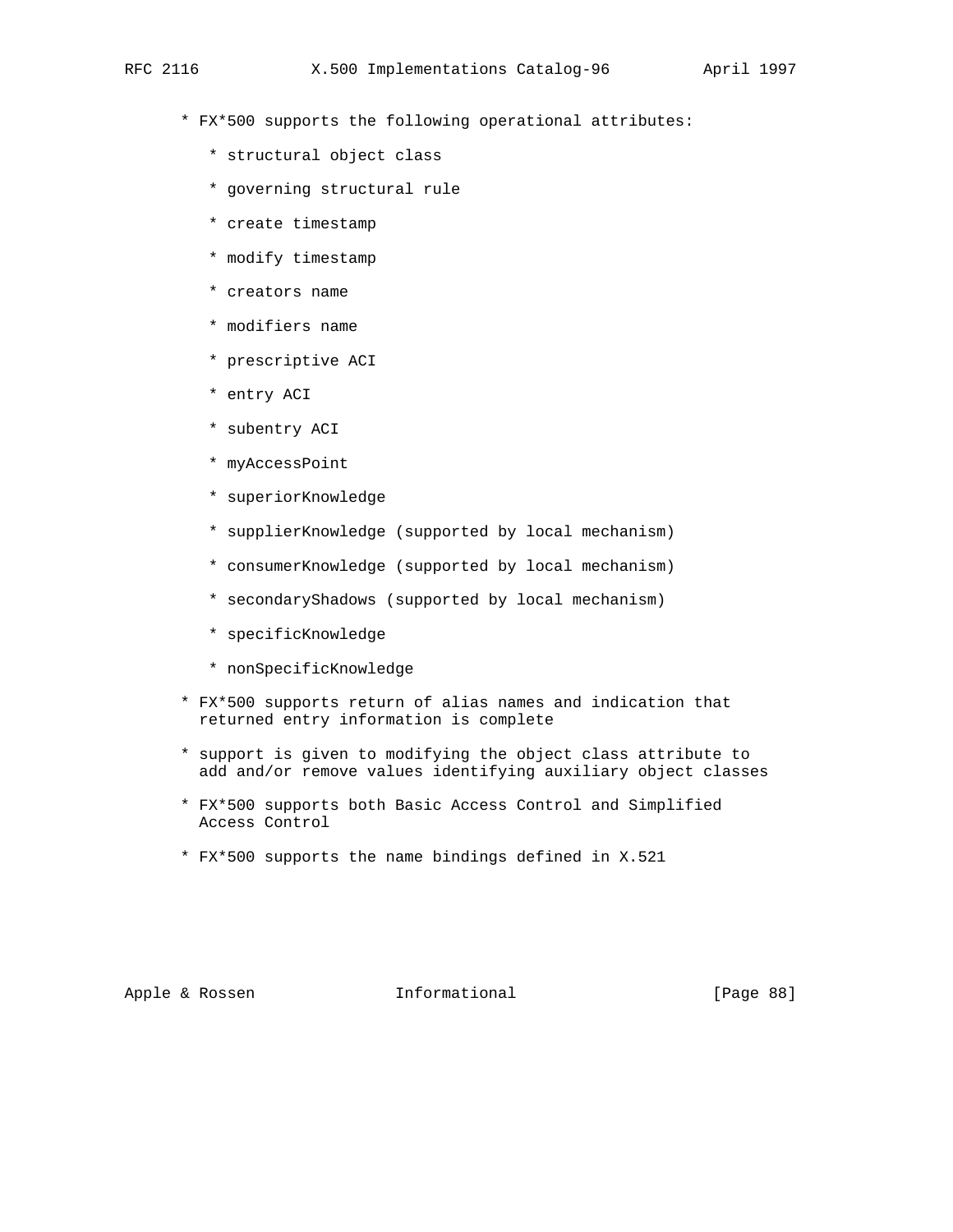From section 9.3 and 9.4 of X.519 1993 regarding conformance of a Shadow Supplier and Shadow Consumer respectively:

- \* FX\*500 supports the shadowSupplierInitiatedAC and shadowConsumerInitiatedAC application contexts
- \* the security levels "none" and "simple" are supported, the "strong" security level can be supported with the addition of an appropriate security module.
- \* FX\*500 supports the following UnitOfReplication:
	- \* Entry filtering on object class
	- \* Inclusion of subordinate knowledge in the replicated area
	- \* Inclusion of extended knowledge in addition to subordinate knowledge
- \* FX\*500 can act as a secondary shadow supplier.

CONFORMANCE WITH PROPOSED INTERNET STANDARDS

Supports [RFC 1274], [RFC 1567],[RFC 1777],[RFC 1778],[RFC 1779]

 FX\*500 maintains statistics that are a superset of those defined by [RFC 1567] "X.500 Directory Monitoring MIB".

CONSISTENCE WITH INFORMATIONAL AND EXPERIMENTAL RFCs

[No information provided. -- Ed.]

### INTEROPERABILITY

 Firefox are members of EurOSInet and test FX\*500 by direct links with other members and at interoperability workshops.

## PILOT CONNECTIVITY

 Firefox are participating in the NameFLOW-Paradise project, which is the successor to the Paradise European X.500 directory pilot.

## BUGS

[No information provided. -- Ed.]

Apple & Rossen **Informational** [Page 89]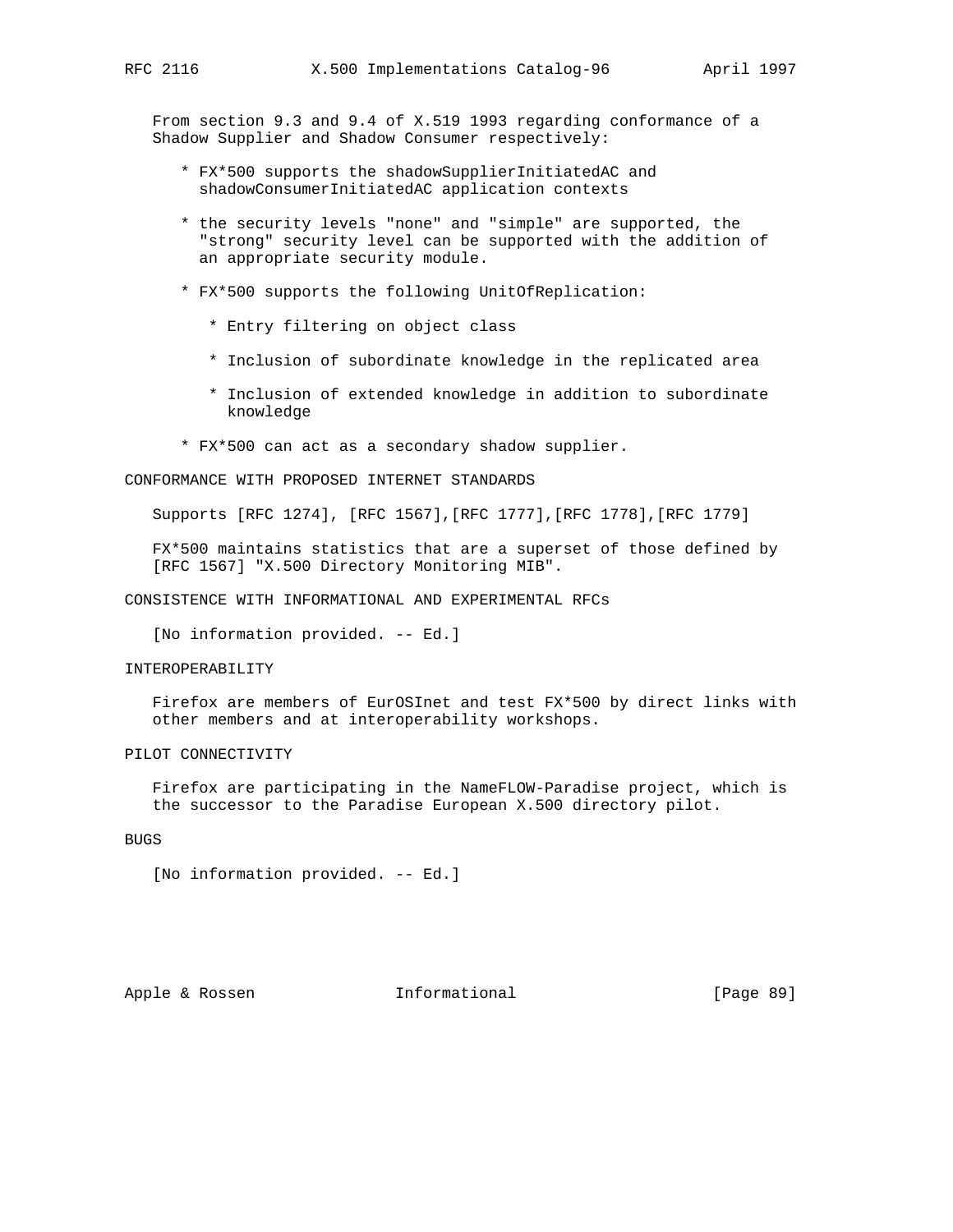CAVEATS AND GENERAL LIMITATIONS

[No information provided. -- Ed.]

INTERNETWORKING ENVIRONMENT

 FX\*500 utilises the Firefox FX\*STACK product to provide an OSI stack for use over local or wide-area networks. This enables the X.500 DAP, DSP and DISP protocols operate over a range of different network types. The current network options are:

- \* OSI LANs are supported by Transport Class 4 over CLNP (ISO 8473), including the ES-IS routing protocol.
- \* X.25 networks are supported in either a Connection-Oriented Network Service (CONS) or a Connection-Less Network Service (CLNS) environment.
	- \* For CONS, Transport Classes 0, 2 and 4 are supported over X.25(1984).
	- \* For CLNS, Transport Class 4 is supported over CLNP (ISO 8473) utilising X.25 as a subnetwork.
- \* TCP/IP networks are supported by an implementation of [RFC 1006], which supports Transport Class 0 over TCP/IP.

### HARDWARE PLATFORMS

Intel 386, 486, Pentium

#### SOFTWARE PLATFORMS

FX\*500 is available on NetWare 3.12 and 4.1, UnixWare 1.1.

NUMBER OF IMPLEMENTATIONS IN THE FIELD

[No information provided. -- Ed.]

### AVAILABILITY

FX\*500 is commercially available.

Apple & Rossen **Informational** [Page 90]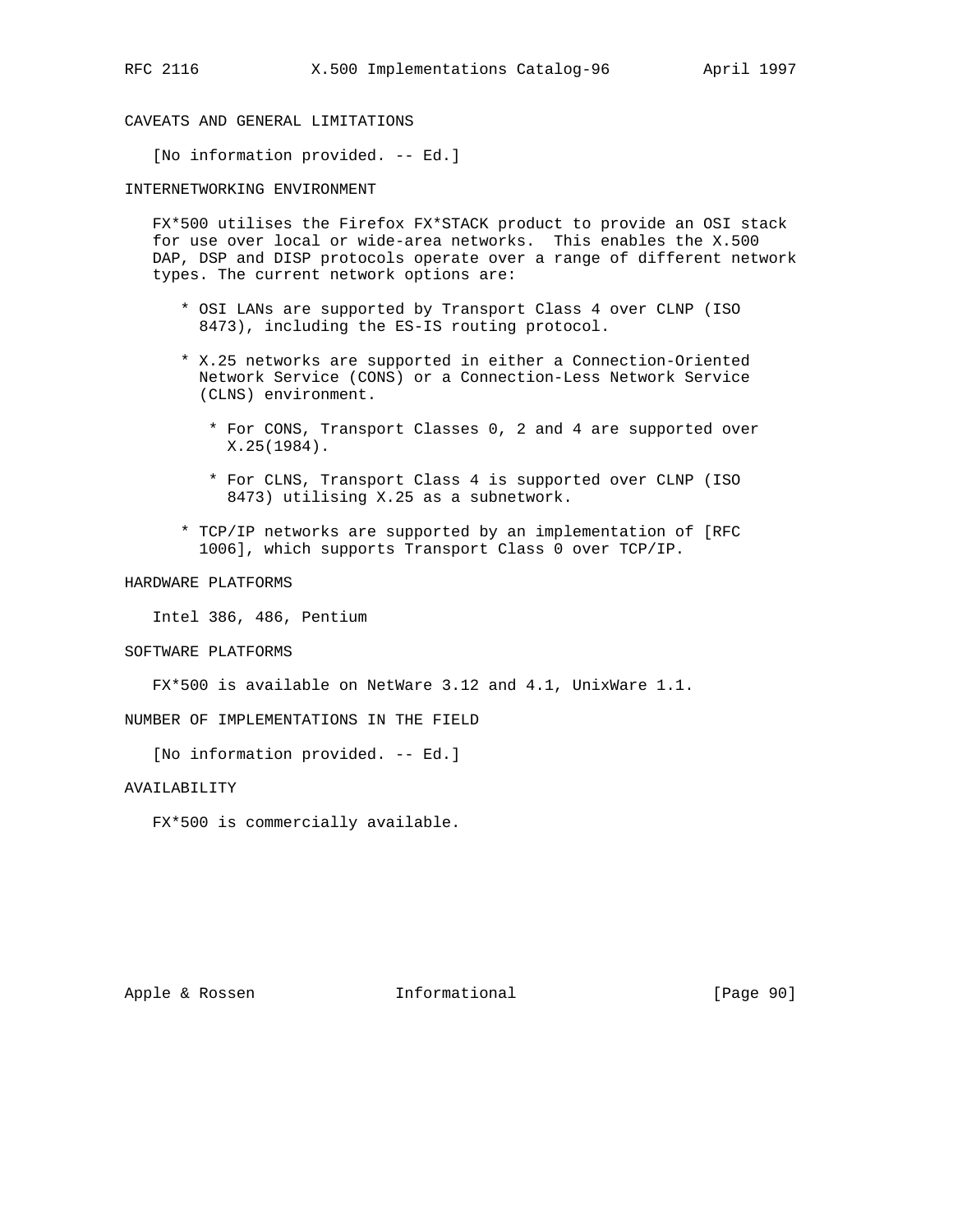For further details please contact:

 Keith Vallance Product Manager Firefox International Limited 668 Hitchin Road Stopsley Bedfordshire LU2 7UH UK

 Tel: +44 (0)1582 29007 Fax: +44 (0)1582 29107 email: keithv@firefox.co.uk

> Ken Sanofsky Firefox (U.S.) Inc. Seventh Floor 2099 Gateway Place San Jose CA 95110-1017

 Tel: +1 408 321 8344 Fax: +1 408 321 8311 email: kens@firefox.com

DATE LAST UPDATED or CHECKED

April 1996

ADDITIONAL INFORMATION and/or COMMENTS

[No information provided. -- Ed.]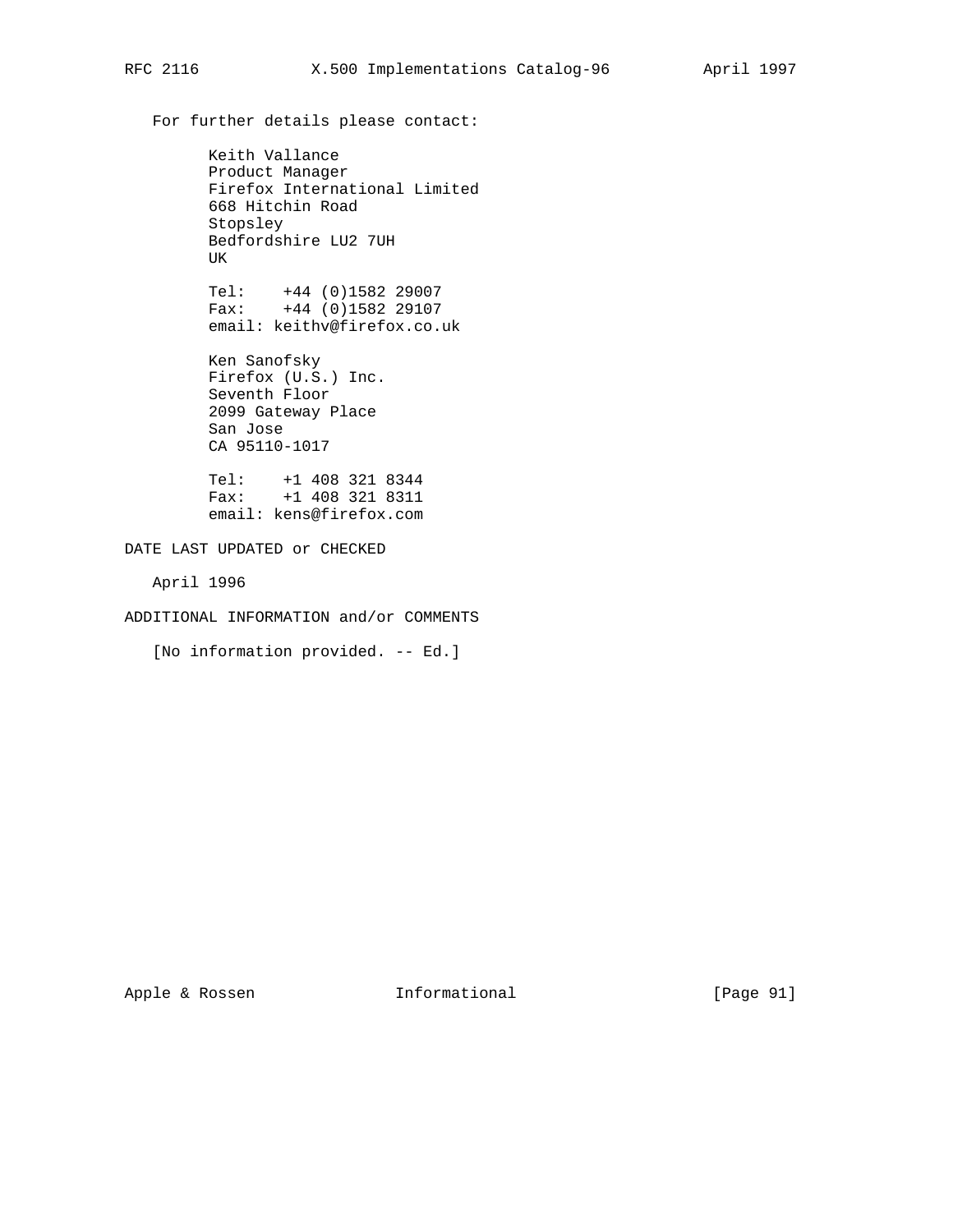Global Directory Server

Control Data Systems, Inc.

# ABSTRACT

 Control Data's X.500 implementation, called the Global Directory Server, is compliant with the 1993 ITU-T Recommendations X.500-X.521, except for DOP, schema publication, and non-specific subordinate references. Features include:

- \* 1993 administrative framework
	- \* 1993 operational attributes
	- \* 1993 reference structure
	- \* 1993 distributed operations
	- \* 1993 incremental and full replication including:
		- \* Supplier or consumer initiated
		- \* Periodic (by update interval) or onchange replication
		- \* Complete subtree specification to select replicated area
		- \* Reference replication
	- \* 1993 basic access control including:
		- \* Prescriptive, entry and subentry ACI supported
		- \* Item first and user first specification
		- \* All user classes supported including users by subtree specification
		- \* Access control by entry, attribute, and attribute value
		- \* All priority levels supported
	- \* 1993 collective attributes
	- \* 1993 hierarchical attributes

Apple & Rossen **Informational** [Page 92]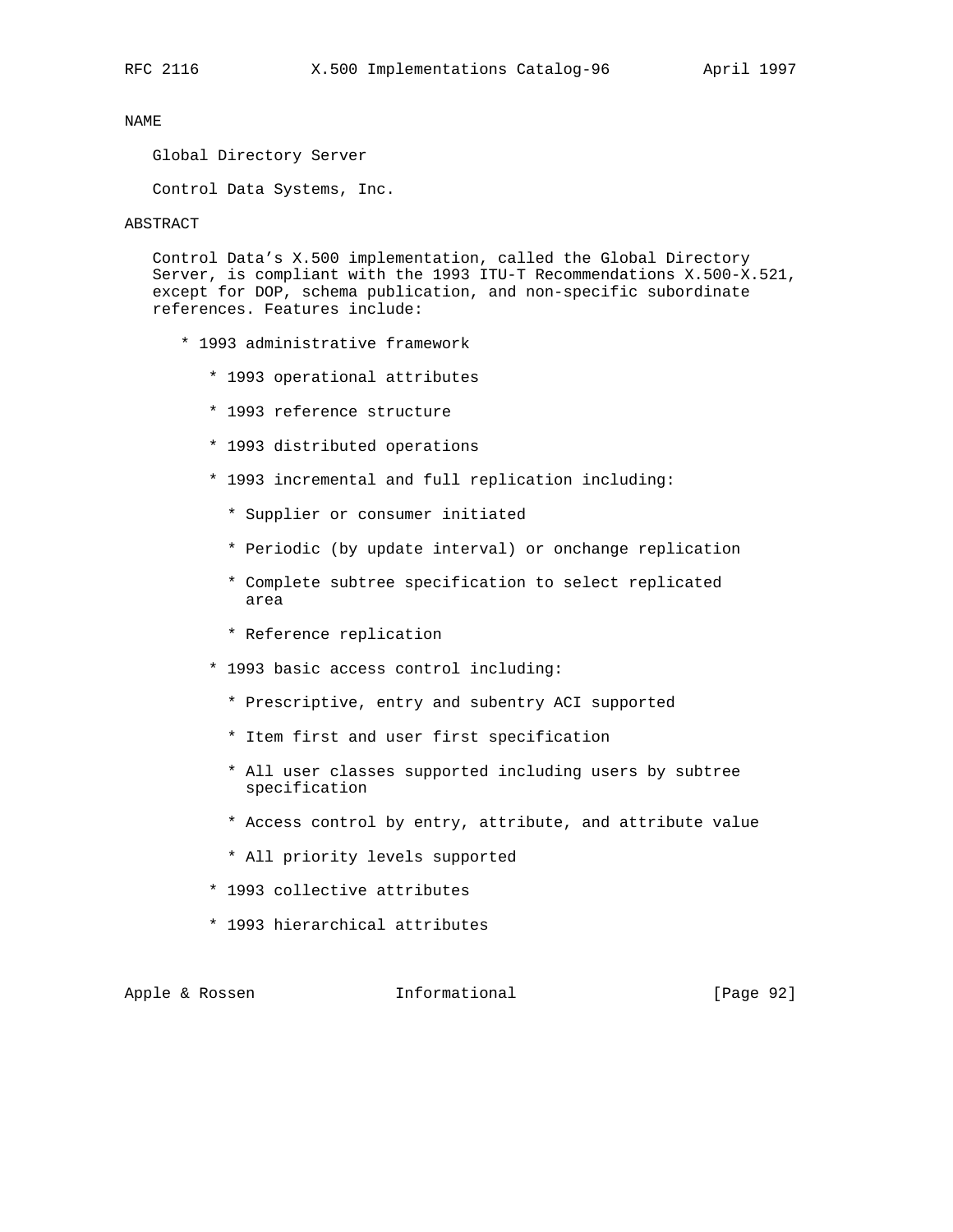- \* 1993 operational extensions
- \* 1993 modifyDN operation
- \* Full interoperability with "quipu" implementations including:
	- \* quipu replication for designated portions of DIT
	- \* quipu reference model for designated portions of DIT
	- \* enhanced quipu access controls (ACLs)
	- \* quipu operational attributes for designated portions of DIT
	- \* Can "automatically" migrate quipu DIT to 1993 DIT:
	- \* Migration process is dynamic, can occur while DSA is operating
	- \* Process preserves quipu attributes if desired

#### Also:

- \* Directory API based on the X.400 API
- \* Support for X.400 objects including those to support MHS use of directory to support MHS routing
- \* Integration with Control Data's Mail\*Hub standards-based E mail and directory integration products
- \* DUA interfaces that support the full set of directory operations
- \* A DUA daemon that provides directory access for applications
- \* Directory synchronization tools for synchronizing PC/Mac/DEC/IBM mail directories and other sources of information, such as human resources databases, with X.500
- \* Hash indexing for fast string search
- \* dixie, dad, finger, whois, and ph.x500 support
- \* SNMP based monitoring and management of DSAs
- \* Support for DAP, LDAP, DSP, and DISP

| Informational<br>Apple & Rossen | [Page 93] |
|---------------------------------|-----------|
|---------------------------------|-----------|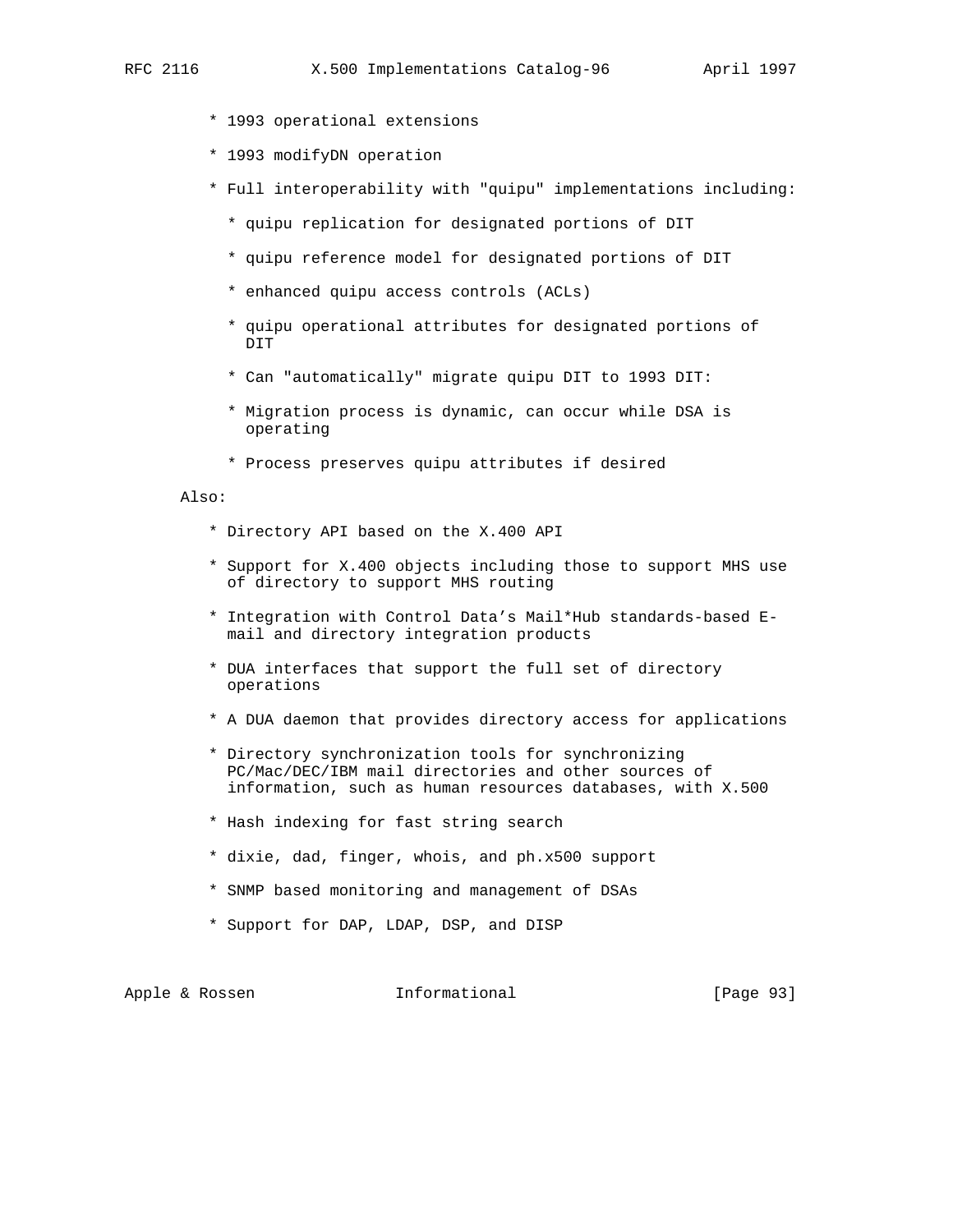\* Can be browsed via standard World Wide Web browsers

 Control Data Systems offers complete integration services to design, plan, install, configure, tailor and maintain X.500 services. These services may include the preparation of customer unique DUAs and tools for X.500 integration, synchronization, operational control and management.

COMPLIANCE with X.500-1988 (applicable only for DSAs and DUAs)

 The Global Directory Server complies with the 1988 CCITT Recommendations X.500-X.521 [CCITT-88] and the 1988 NIST OIW Stable Implementation Agreements [NIST-88]. It also complies with all static and dynamic requirements of X.519.

The Global Directory Server also provides:

- \* Full interoperability with "quipu" implementations including:
	- \* quipu replication for designated portions of DIT
	- \* quipu reference model for designated portions of DIT
	- \* enhanced quipu access controls (ACLs)
	- \* quipu operational attributes for designated portions of DIT
- \* Can "automatically" migrate quipu DIT to 1993 DIT:
	- \* Migration process is dynamic, can occur while DSA is operating
	- \* Process preserves quipu attributes if desired

COMPLIANCE with X.500-1993 (applicable only for DSAs and DUAs)

 The Global Directory Server complies with the 1993 ITU-T Recommendations X.500-X.521, except for DOP, schema publication, and non-specific subordinate references. It also complies with the 1994 NIST OIW Stable Implementation Agreements. And it complies with all static and dynamic requirements of X.519. Compliance features:

- \* 1993 administrative framework
- \* 1993 operational attributes
- \* 1993 reference structure

Apple & Rossen **Informational** [Page 94]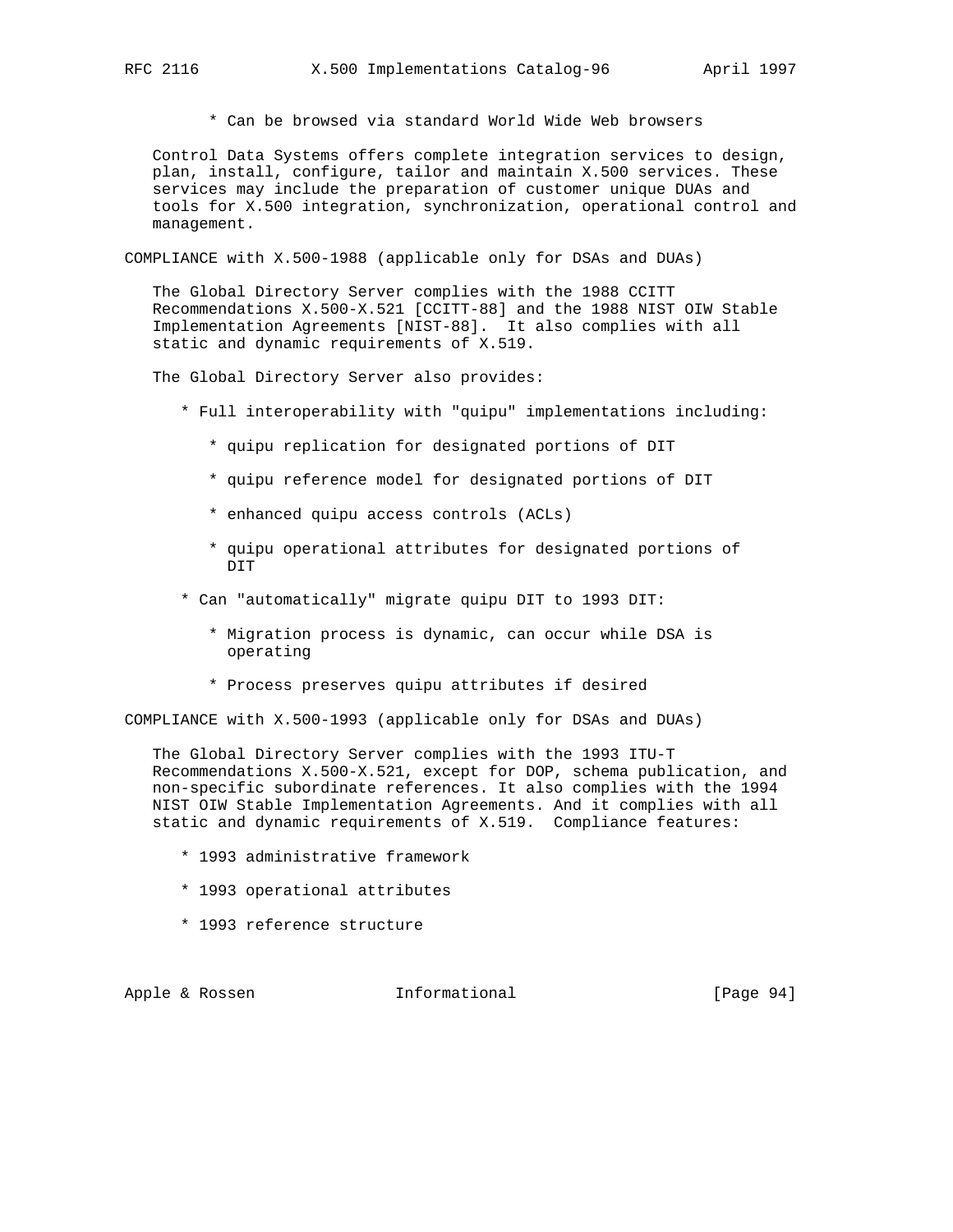- - \* 1993 distributed operations
	- \* 1993 incremental and full replication including:
		- \* Supplier or consumer initiated
		- \* Periodic (by update interval) or onchange replication
		- \* Complete subtree specification to select replicated area
		- \* Reference replication
	- \* 1993 basic access control including:
		- \* Prescriptive, entry and subentry ACI supported
		- \* Item first and user first specification
		- \* All user classes supported including users by subtree specification
		- \* Access control by entry, attribute and attribute value
		- \* All priority levels supported
	- \* 1993 collective attributes
	- \* 1993 hierarchical attributes
	- \* 1993 operational extensions
	- \* 1993 modifyDN operation

CONFORMANCE WITH PROPOSED INTERNET STANDARDS

 Global Directory Server is compliant with the following RFCs: [RFC 1274], [RFC 1276], [RFC 1277], [RFC 1567], [RFC 1778], [RFC 1777], [RFC 1779]

CONSISTENCE WITH INFORMATIONAL AND EXPERIMENTAL RFCs

 Global Directory Server is compliant with the following RFCs: [RFC 1202], [RFC 1249], [RFC 1275], [RFC 1278], [RFC 1279], [RFC 1558], [RFC 1562], [RFC 1617], [RFC 1781], [RFC 1801], [RFC 1802], [RFC 1803], [RFC 1836], [RFC 1837], [RFC 1838]

Apple & Rossen **Informational** [Page 95]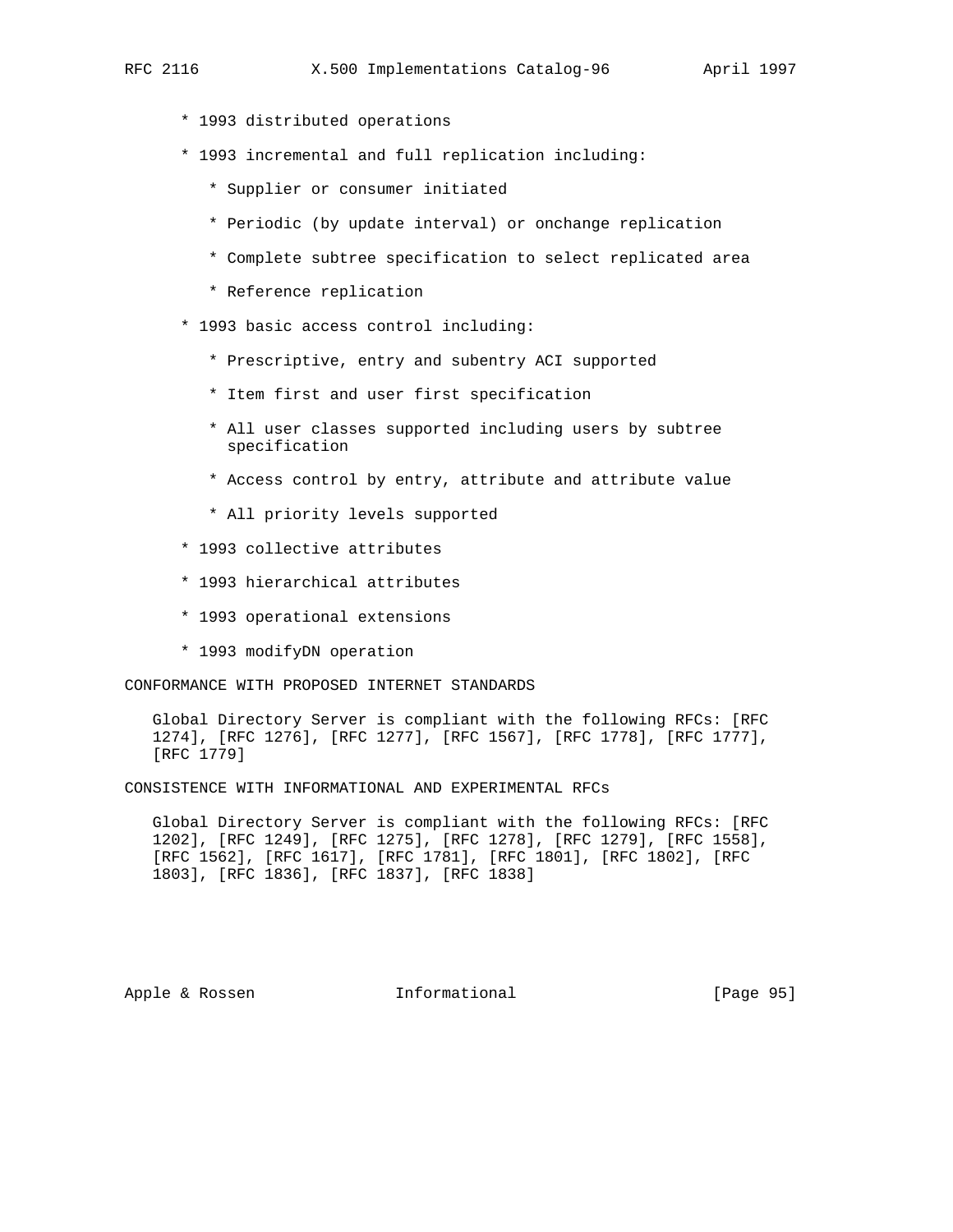## INTEROPERABILITY

 Control Data X.500 has successfully interoperated with other X.500 implementations including those from HP, DEC, ESL, ISODE Consortium, Telstra, ICL, Marben (HP), Nexor, Unisys, and Siemens.

## PILOT CONNECTIVITY

 Control Data's X,500 implementation interoperates with other implementations in the Internet X.500 pilots. It also provides the base routing tree for the MHS Use of the Directory pilot (Longbud) on the Internet.

#### BUGS

 Control Data provides complete software maintenance services with products.

## CAVEATS AND GENERAL LIMITATIONS

None.

## INTERNETWORKING ENVIRONMENT

[RFC 1006] with TCP/IP, TP4 with CLNS, TP0 with X.25.

#### HARDWARE PLATFORMS

 Global Directory Server is supported on UNIX for SUN SPARC, HP 9000, and IBM RS/6000 platforms, and on Windows NT for Intel platforms. Other platforms are pending.

### SOFTWARE PLATFORMS

 Distributed and supported for SUN Solaris 2.x, HP-UX 10.x, IBM AIX 4.x, and Windows NT.

### NUMBER OF IMPLEMENTATIONS IN THE FIELD

 Product was introduced in December 1995. 5 implementations in the field to date.

Apple & Rossen **Informational** [Page 96]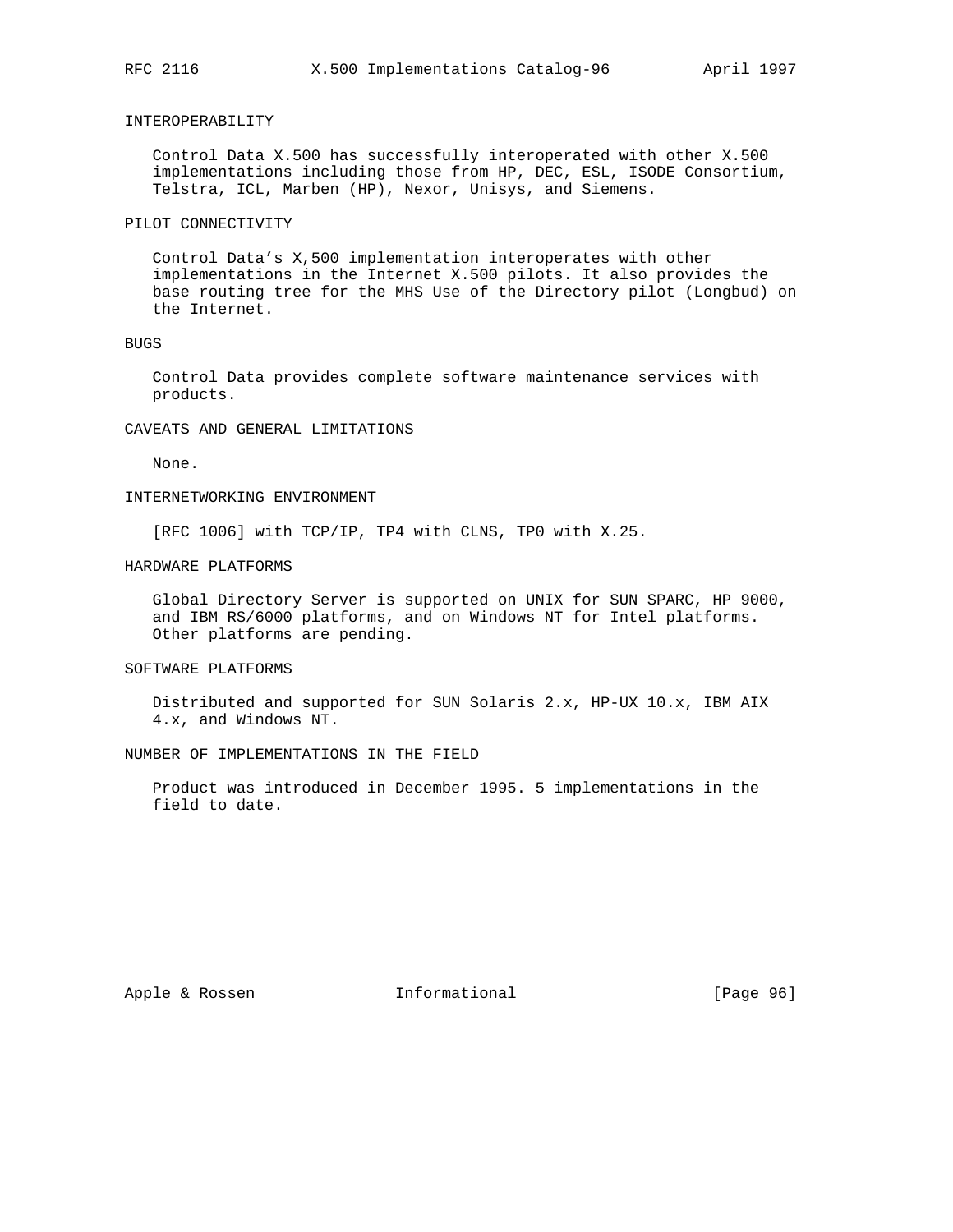AVAILABILITY Commercially available from:

> Control Data Systems Inc. Electronic Commerce Solutions, ARH290 4201 Lexington Avenue North Arden Hills, MN 55126-6198 U.S.A.

 1-800-257-OPEN (U.S. and Canada) 1-612-482-6736 (worldwide) FAX: 1-612-482-2000 (worldwide) EMAIL: info@cdc.com or s=info p=cdc a=attmail c=us

DATE LAST UPDATED or CHECKED

July 1996

ADDITIONAL INFORMATION and/or COMMENTS

[No information provided. -- Ed.]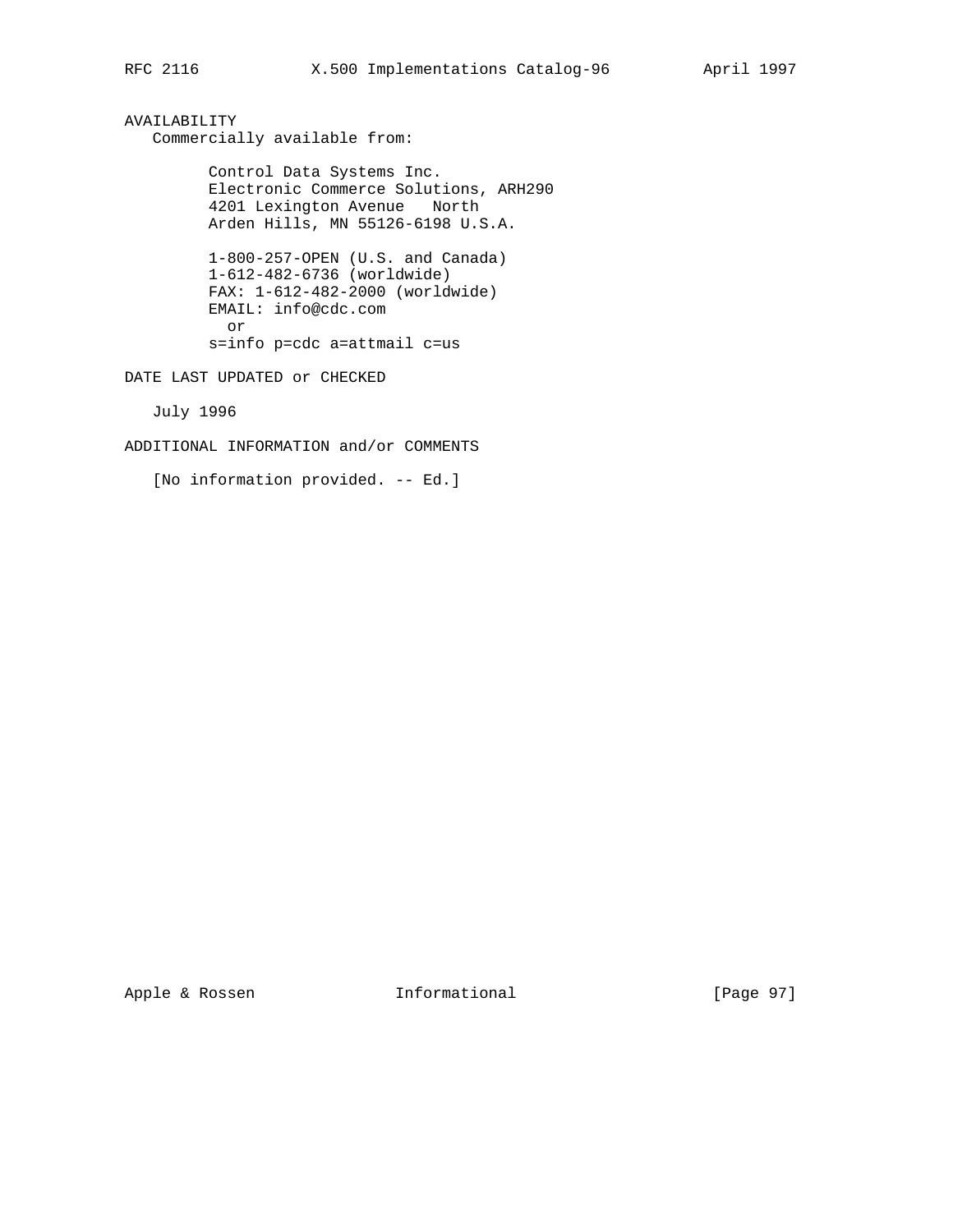i500 Enterprise Directory Server

ICL

## ABSTRACT

 ICL's i500 Enterprise Directory Server (simply termed "i500") is a high performance X.500 distributed Directory system providing features such as:

- \* multi-protocol support covering 1993-edition DAP, DSP and DISP plus LDAP and WWW client access
- \* dynamically configurable schema (object classes, attributes, structure rules etc.) including support for user-defined schema items and auxiliary object classes
- \* a scalable, disk-based database incorporating configurable indexing facilities to enable rapid, large-scale searching, including approximate matching
- \* storage of a variety of information types including text, image and sound
- \* the capabaility to operate as a "first-level" DSA
- \* 1993-edition replication of information (both primary and secondary shadowing using DISP and supporting total refresh, incremental or on-change updates)
- \* information security, using X.509 authentication techniques together with either 1993-edition Basic or Simplified Access Controls
- \* gateway facilities to enable X.500, LDAP and WWW client access to non-X.500 based information
- \* a variety of APIs and associated development toolkits including LDAP and X/Open XDS/XOM Directory access APIs
- \* support of the [RFC 1567] "MADMAN" systems management MIB
- \* a Windows (3.11, 95 or NT) based management station

Apple & Rossen **Informational** [Page 98]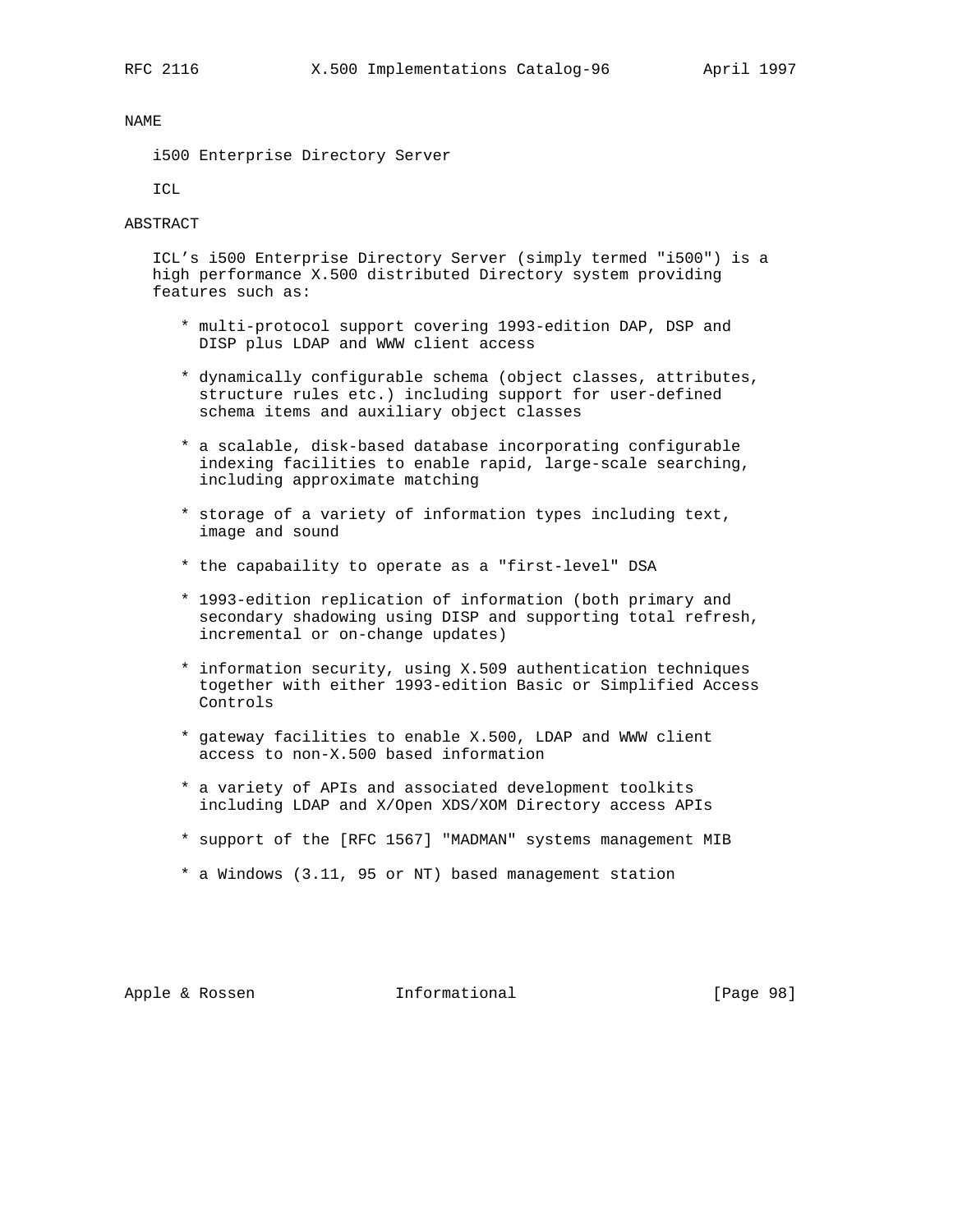COMPLIANCE withX.500-1988 (applicable only forDSAs and DUAs)

 i500 is compliant with the 1993-edition of X.500 and interoperates with 1988-edition DUAs and DSAs.

COMPLIANCE withX.500-1993 (applicable only forDSAs and DUAs)

 i500 is compliant with the 1993-edition of X.500 and is implemented in-line with the ISO/ITU-T Directory Implementor's Guide and the emerging 1993 International Standardized Profiles (ISPs) being produced by the NIST OIW, EWOS and AOW workshops.

 Full Protocol Implementation Conformance Statements (PICS) are available on request to either:

i500@reston.icl.com or k.richardson@man0523.wins.icl.co.uk

CONFORMANCE WITH PROPOSED INTERNET STANDARDS

 i500 supports a variety of proposed Internet standards and in particular, [RFC 1274] (schema), [RFC 1567] (MIB) and [RFC 1777] (LDAP).

CONSISTENCE WITH INFORMATIONAL AND EXPERIMENTAL RFCs

 i500 is developed in-line with any necessary informational and experimental RFCs, e.g.[RFC 1278] and [RFC 1558] are supported.

# INTEROPERABILITY

 ICL are members of EuroSInet and EEMA. As such, i500 is regularly tested for interoperability at EuroSInet workshops and has also been included in public demonstrations of X.500 interoperability at EEMA annual exhibitions. Other X.500 products with which i500 has been proven to interoperate include those from the following vendors:

- \* Boldon-James
- \* Control Data
- \* DCL
- \* Digital
- \* ISOCOR
- \* ISODE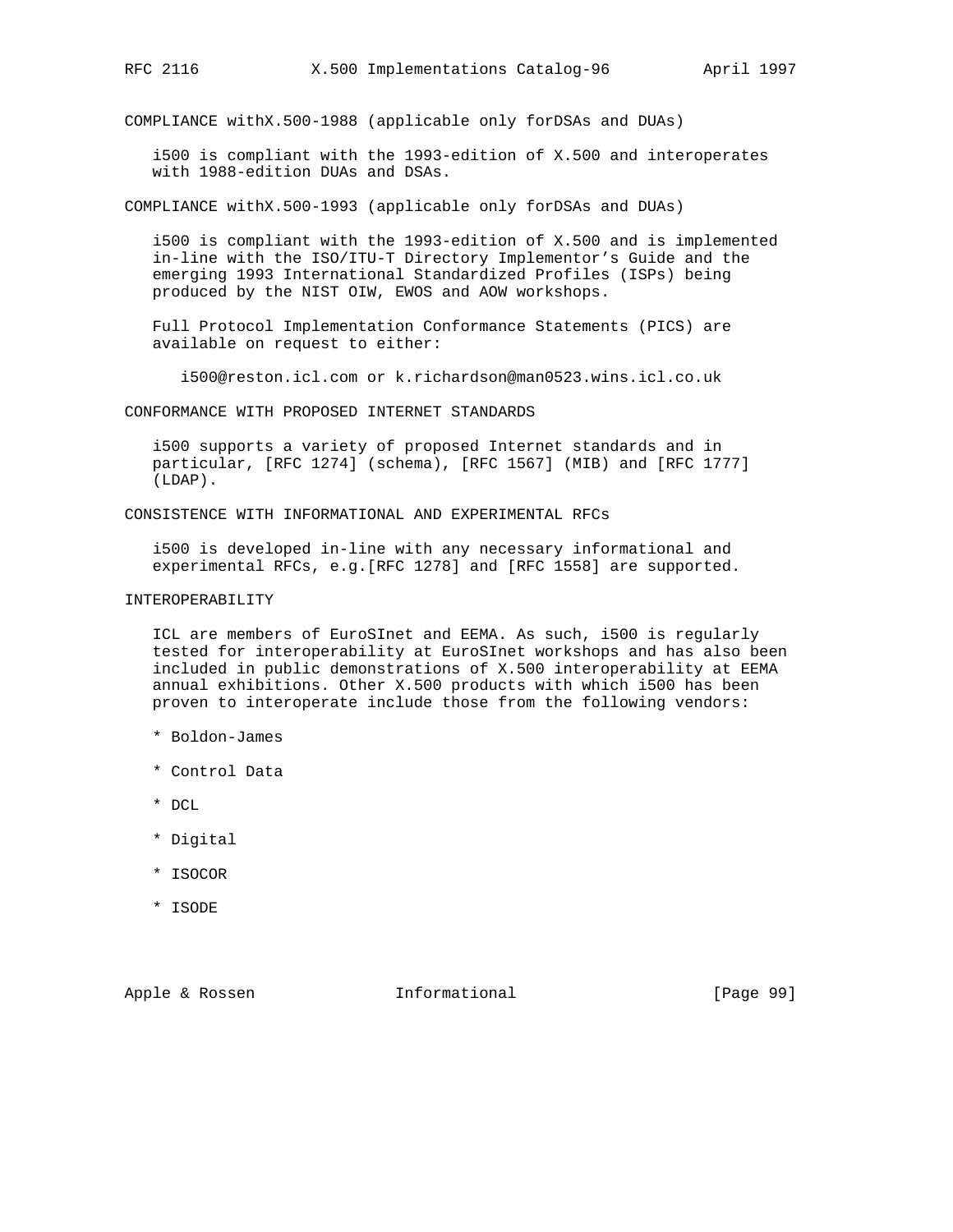- \* Net-Tel
- \* NeXor
- \* SNI
- \* Unisys
- \* WorldTalk

## PILOT CONNECTIVITY

 i500 operates within the Internet PARADISE network controlled by DANTE.

BUGS

 No known bugs. World-wide software maintenance services are provided with primary support desks based in North America and Europe.

## CAVEATSAND GENERAL LIMITATIONS

None.

## INTERNETWORKING ENVIRONMENT

 TCP/IP for LDAP and WWW client (HTTP) access TCP/IP with [RFC 1006] OSI TP0, TP2, TP3, (X.25, CONS) and TP4 (CLNP)

## HARDWARE PLATFORMS

 HP, Intel PC, ICL, SUN, Pyramid and platforms which support UNIXWARE 2.0

## SOFTWARE PLATFORMS

 HP UX-9.04 and 10.0, Windows NT 3.51, ICL DRS/NX 7, SUN Solaris 2.4 and 2.5, Pyramid OSx, UNIXWARE 2.0

NUMBER OF IMPLEMENTATIONS IN THE FIELD

[No information provided. -- Ed.]

Apple & Rossen **Informational** [Page 100]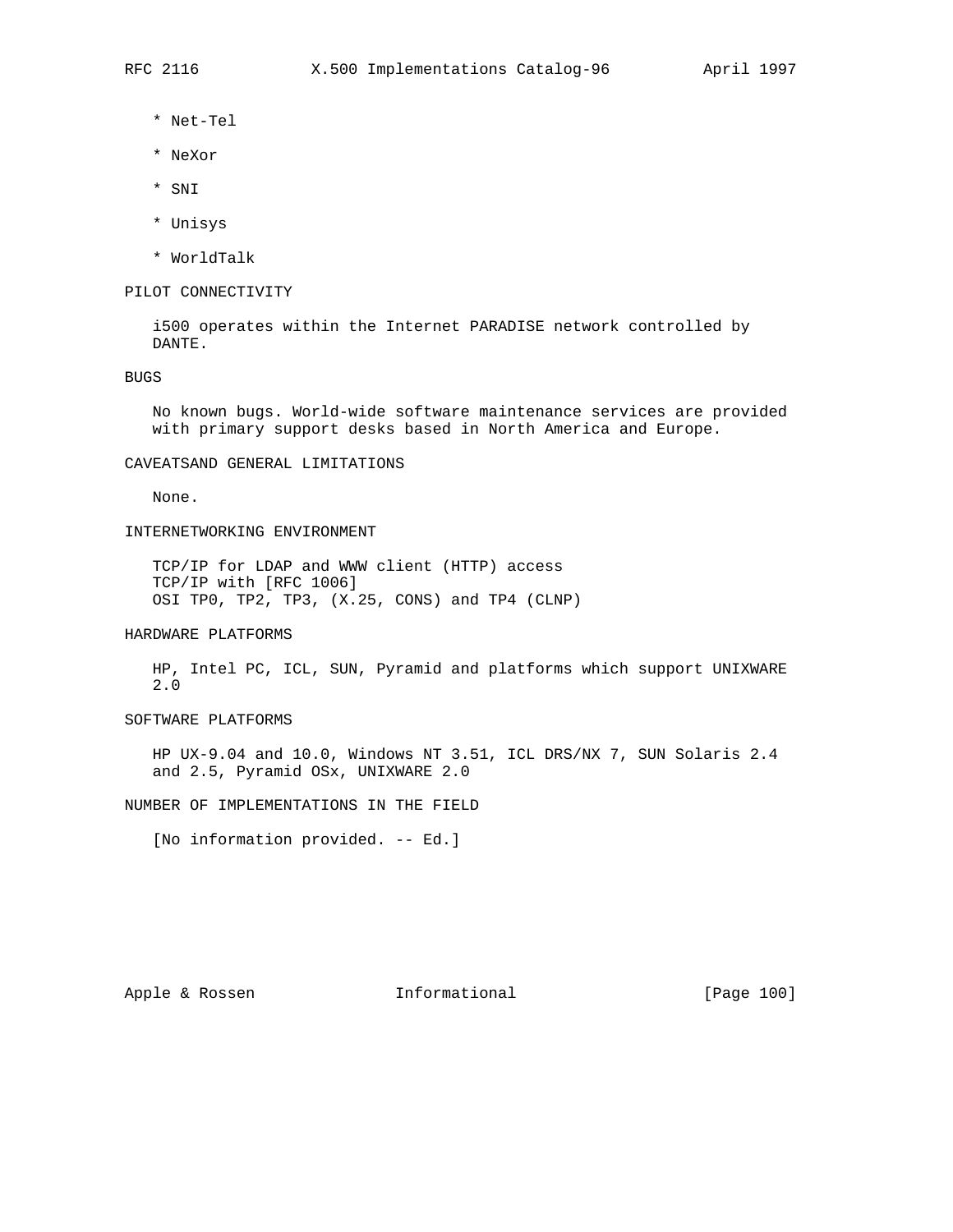## AVAILABILITY

 i500 is commercially available from ICL High Performance Systems. For further information please contact either:

 i500 Marketing Manager, or David Longley (i500 Business Manager), ICL Inc., ICL, 11490 Commerce Park Drive, Wenlock Way, Suite 500, West Gorton, Reston, **Manchester**, VA 22091-1532 USA M12 5DR, UK Tel. +1 703 648 3300 Tel. +44 (0)161 223 1301 ext.2832 Fax. +1 703 648 3350 Fax. +44 (0)161 223 0482 I/net. i500@reston.icl.com I/net. d.c.longley@man0505.wins.icl.co.uk

 Information on i500 is also provided at http://www.icl.com/hps/i500.html.

DATE LAST UPDATED or CHECKED

July 29, 1996

ADDITIONAL INFORMATION and/or COMMENTS

None.

Apple & Rossen **Informational** [Page 101]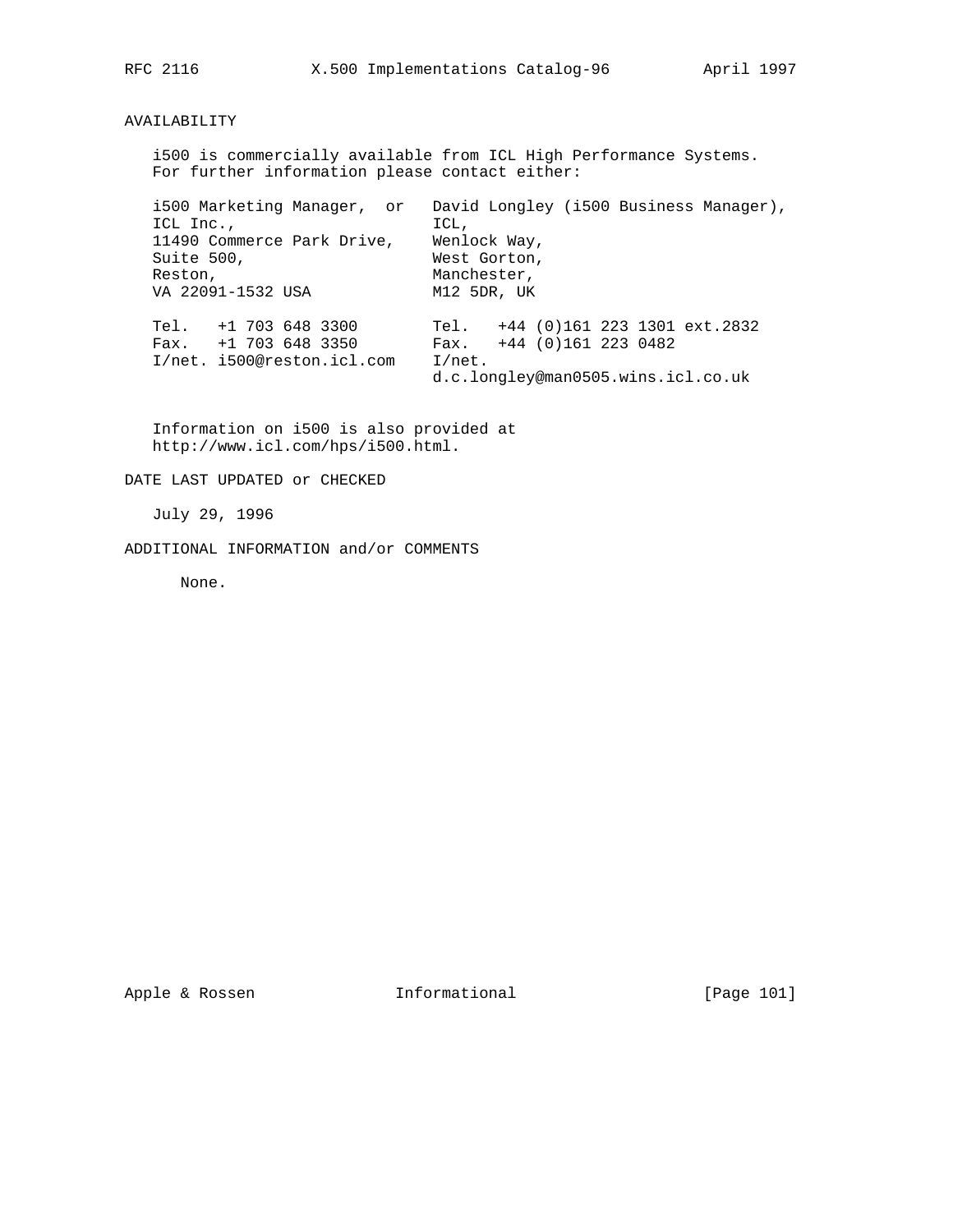ISODE Consortium Release 3.0 X.500(1993) Directory ISODE Consortium Ltd.

#### ABSTRACT

 This implementation is a source release of an X.500(1993) Directory System Agent (DSA). It has been designed an implemented as an X.500 1993 DSA not as a 1988 DSA with '93 extensions. Emphasis has been placed on providing support for a flexible information model, access control, X.509 security features, and standard replication.

 The 1993 DSA offers a strong technical foundation on which to build an information and messaging infrastructure that relies on robust and scalable directory services. The implementation of this DSA incorporates the experience gained through the development, support, and maintenance of the earlier QUIPU, as well as operational experience and standards support.

COMPLIANCE with X.500-1988 (applicable only for DSAs and DUAs)

 The DSA is aligned to the 1988 ISO IS and the NIST OIW Directory Implementors Guide Version 1. X.500(1993) features such as replication, access control, as well as X.509 certification are also available. Interoperability testing with other DSAs has been performed.

COMPLIANCE with X.500-1993 (applicable only for DSAs and DUAs)

 Please contact the ISODE Consortium if you wish to obtain our protocol information conformance statements. PICS may also be available from member organizations for their binary products.

CONFORMANCE WITH PROPOSED INTERNET STANDARDS

[RFC 1781],[RFC 1779],[RFC 1778],[RFC 1777], [RFC 1274], [RFC 1277].

CONSISTENCE WITH INFORMATIONAL AND EXPERIMENTAL RFCs

 [RFC 1838], [RFC 1837], [RFC 1836],[RFC 1801], [RFC 1275], [RFC 1278], [RFC 1279].

Apple & Rossen **Informational** [Page 102]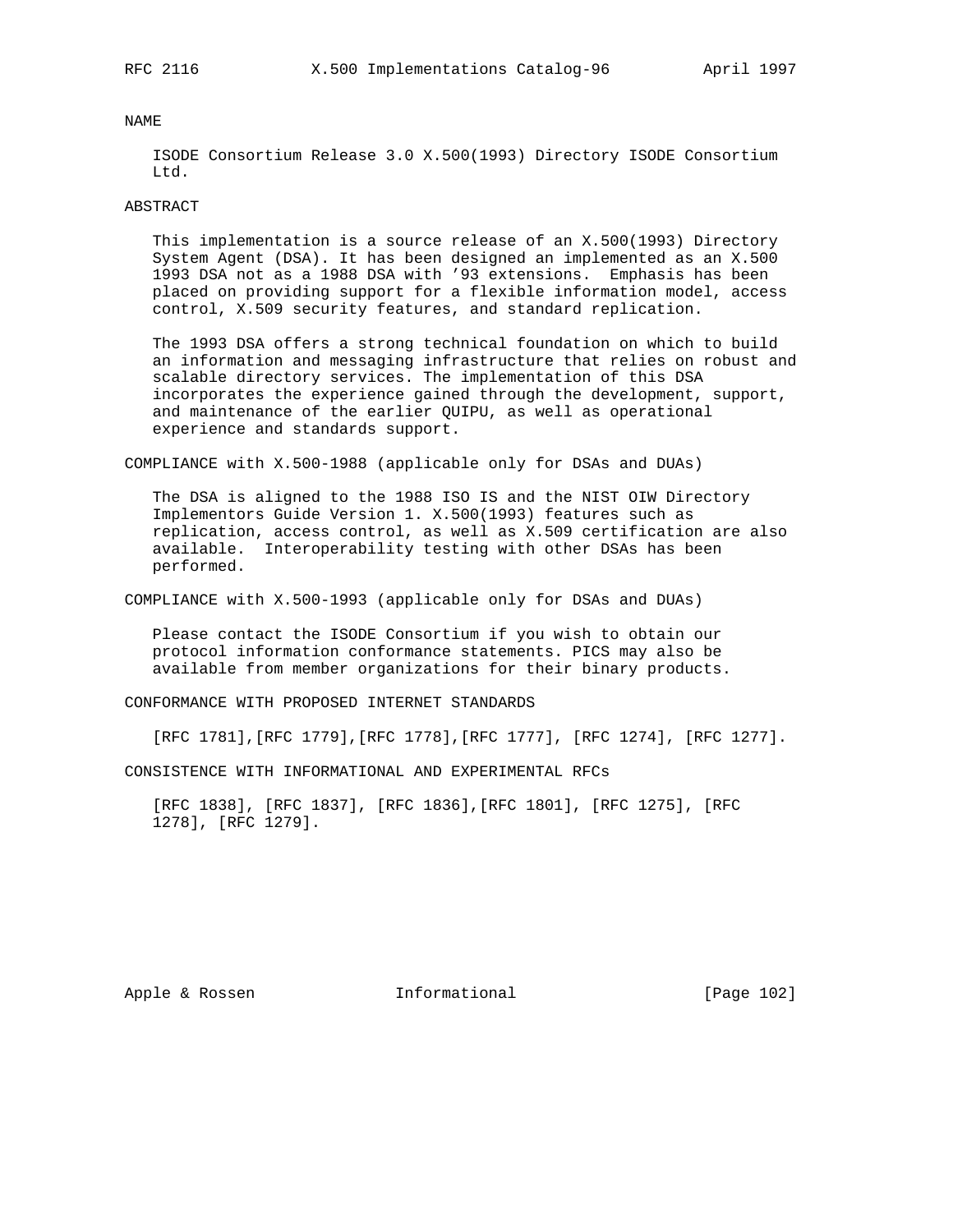### INTEROPERABILITY

 Interoperability with several other DSAs has been demonstrated in pilot operation and at Eurosinet in October 1995.

 At Eurosinet, X.500 interoperability testing used the X.500 DAP (Directory Access) and DSP (Directory System) protocols. Successful testing was done between the ISODE Consortium X.500(1993) DSA and DSAs from four other vendors including Siemens-Nixdorf and Bull. The ISODE Consortium was the only vendor to bring an X.500(93) compliant DSA to the workshop for the scheduled X.500(93) testing.

### PILOT CONNECTIVITY

 Connectivity to the global research pilots (PARADISE etc.) has been demonstrated. It is expected that this system will be used extensively in a wide range of pilot activities. DUA Connectivity, and DSA Connectivity.

#### BUGS

Bugs should be reported to the ISODE Consortium via email.

CAVEATS AND GENERAL LIMITATIONS

None

### INTERNETWORKING ENVIRONMENT

 The IC R3.0 release is application level code, and assumes vendor provided lower layers. It provides the following modules with support for a range of APIs to handle associated lower layers:

- \* [RFC 1006] (vendor supplied TCP/IP using sockets or TLI)
- \* Transport service (vendor supplied transport, which may be any class and use any network service. TLI, XTI and various vendor-specific APIs).
- \* TP0 (Vendor supplied X.25 or CONS using NTI and various vendor specific APIs).

## HARDWARE PLATFORMS

 Reference platform is SUN SPARC Solaris 2. The software has been ported to various other platforms by the IC and by member organizations. Contact the ISODE Consortium for a complete member product list.

Apple & Rossen **Informational** [Page 103]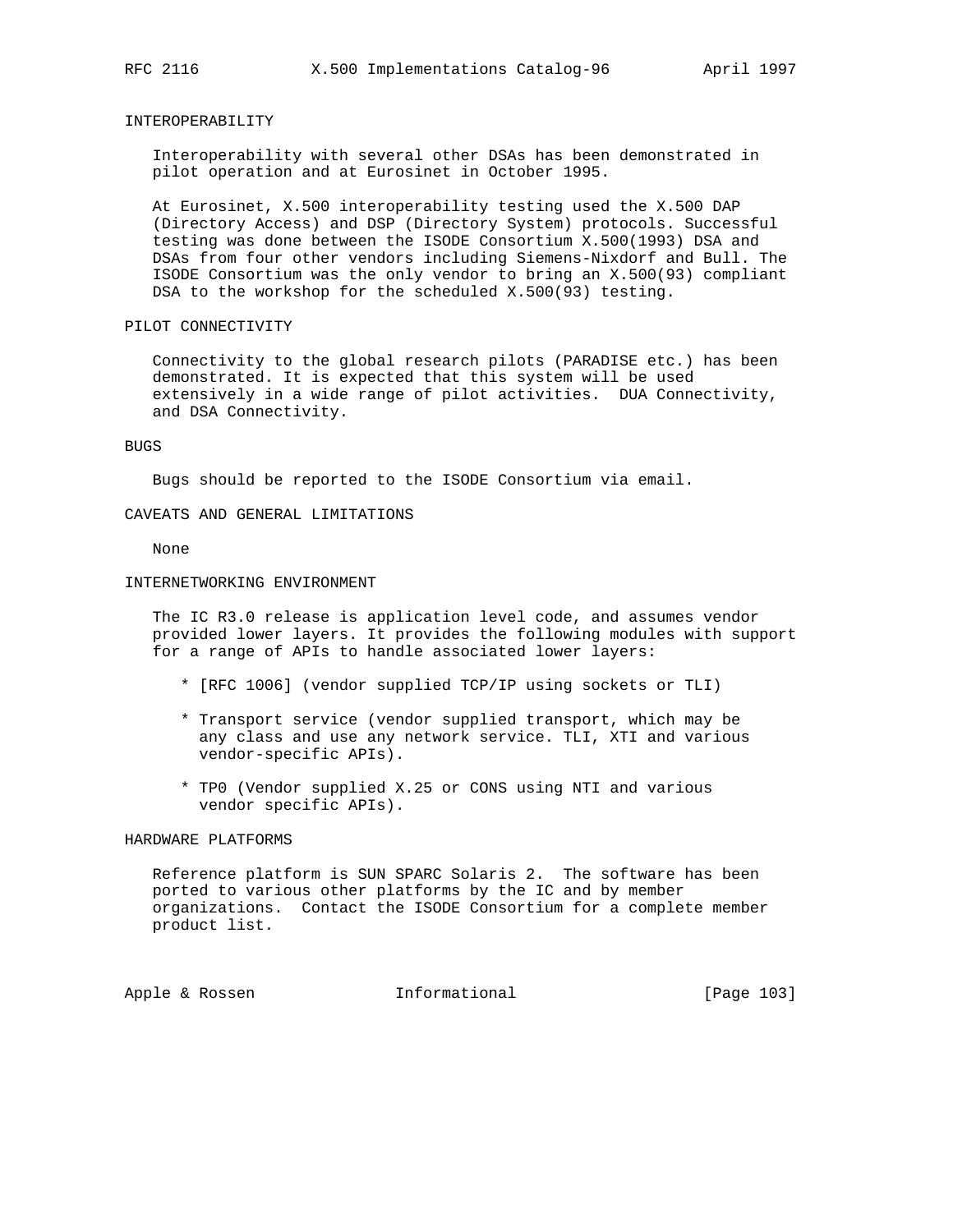SOFTWARE PLATFORMS

 Reference OS is Solaris 2.3/2.4. It is also known to run on various other UNIX platforms. Contact the ISODE Consortium for a complete member product list.

NUMBER OF IMPLEMENTATIONS IN THE FIELD

[No information provided. -- Ed.]

AVAILABILITY

 Available to members of the ISODE Consortium. Membership is open to any organisation. An earlier version of the source release is available under licence (zero cost) to universities and equivalent educational institutions.

Contact:

|          | ISODE Consortium     |                           |
|----------|----------------------|---------------------------|
|          | The Dome, The Square |                           |
| Richmond |                      |                           |
| TW9 1DT  |                      |                           |
| UΚ       |                      |                           |
|          |                      |                           |
|          |                      | Phone: $+44-181-332-9091$ |
| Fax:     |                      | $+44-181-332-9019$        |

Email: <ic-info@isode.com>

DATE LAST UPDATED or CHECKED

January 1996

ADDITIONAL INFORMATION and/or COMMENTS

 More information may be obtained by contacting the ISODE Consortium, or by visiting our WWW site, http://www.isode.com/

 Our X.400 address is s=ic-info; o=ISODE Consortium; p=ISODE; a=MAILNET; c=FI

Apple & Rossen **Informational** [Page 104]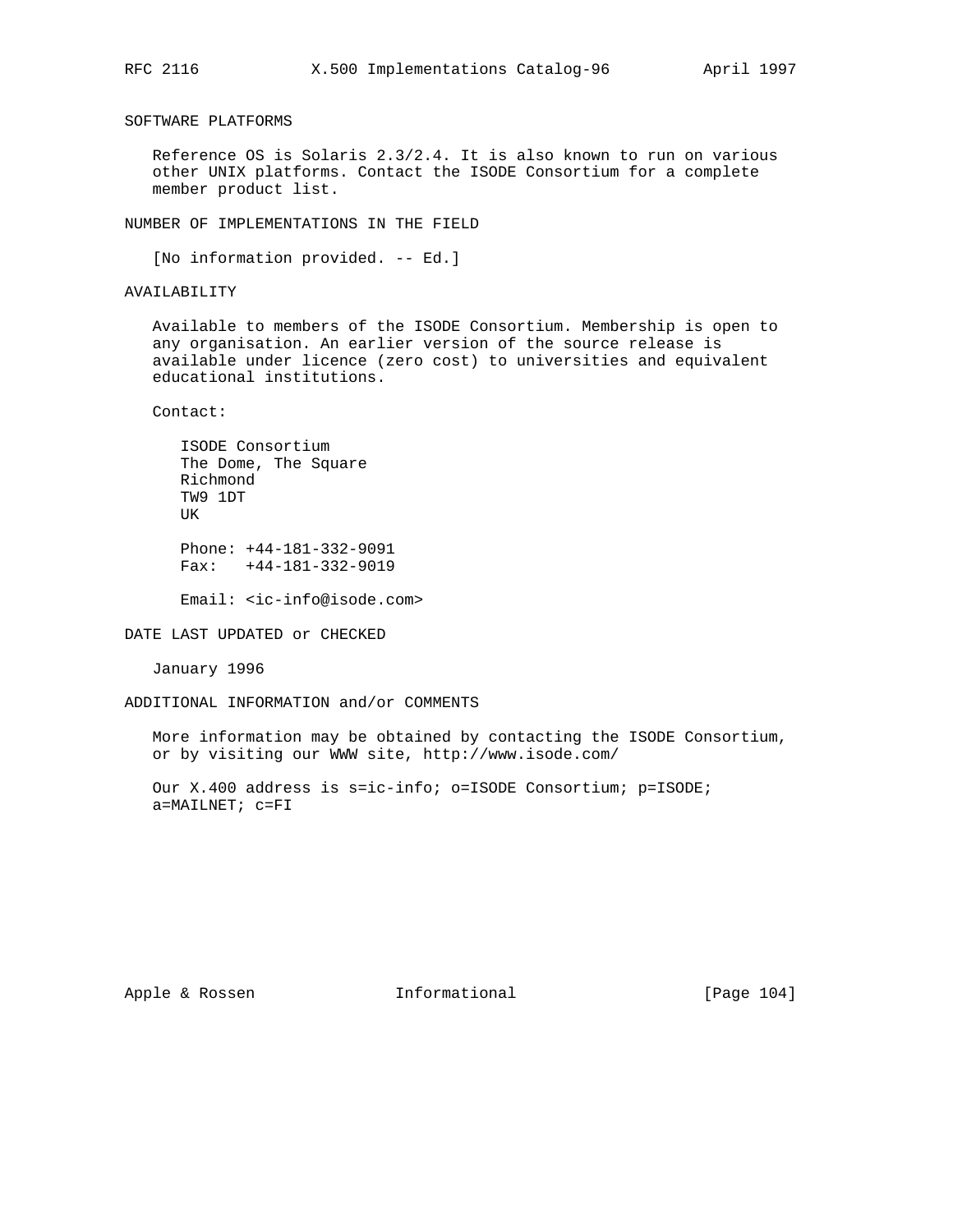ISOPLEX DS (tm) DSA

ISOCOR

## ABSTRACT

ISOCOR's ISOPLEX DS Directory Services Product Family also includes:

 ISOPLEX DS Import/Export Utility for Windows ISOPLEX DS Navigator ISOPLEX DS Directory Access XDS/XOM APIs ISOGATE DS (tm) Oracle

 The ISOPLEX DS provides a 1988 X.500 conformant Directory System Agent (DSA), a Lightweight Directory Access Protocol (LDAP) daemon to service Directory requests via LDAP, a UNIX Directory shell user agent (DISH), a Motif Directory Administrator interface to configure the first level and subordinate DSAs, and supporting utilities to handle bulk loading of the Directory, maintain statistics, and provide logging information.

 In addition to supporting memory-based Directory Information Bases (DIBs), the ISOPLEX DS includes the optional configuration of delegate DSA processes for storing selected subtrees of the Directory Information Tree (DIT) in disk-based index and data files.

 The ISOPLEX DS includes a set of utilities integrating it with key technology. The most important of these tools is the World Wide Web to X.500 gateway, which supports Hyper-Text Markup Language (HTML) based DUA bindings to the ISOPLEX DS DSA via the ISOPLEX DS LDAP daemon process.

 The ISOPLEX DS additionally provides Simple Network Management Protocol (SNMP) functionality that works in conjunction with an existing SNMP environment. The ISOPLEX DS functionality is specifically designed to monitor a DSA's DSP and DAP connections from a network managment system and uses the X.500 Directory monitoring Management Information Base (MIB), which is based on [RFC 1567].

COMPLIANCE with X.500-1988 (applicable only for DSAs and DUAs)

 The ISOPLEX DS conforms to the 1988 CCITT Recommendations X.500-X.521 as detailed in the Protocol Implementation Conformance Statements X.581 (1988) and X.582 (1988). It conforms in part to Version 7 of the NIST OIW Stable Implementation Agreements.

Apple & Rossen 1nformational [Page 105]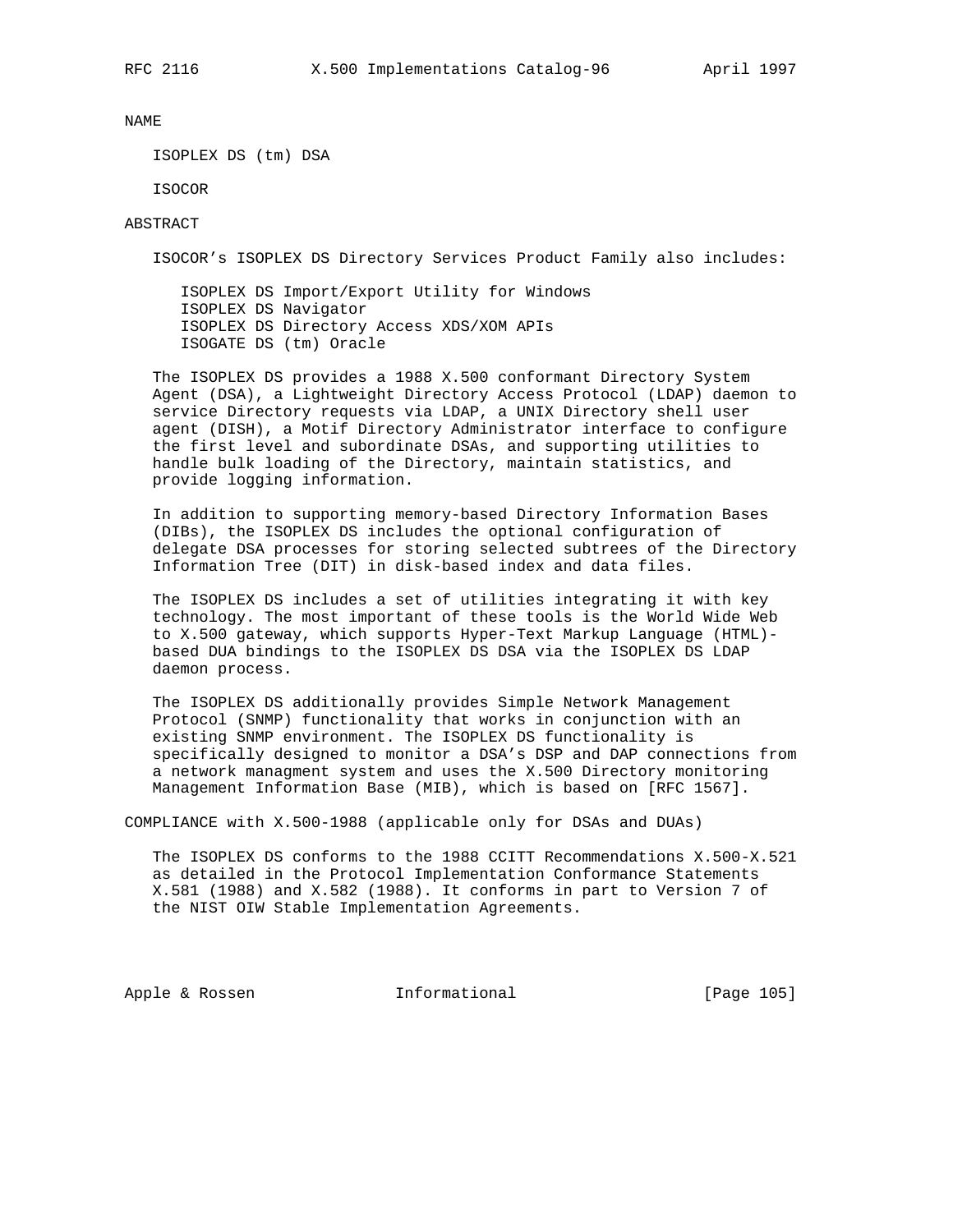COMPLIANCE with X.500-1993 (applicable only for DSAs and DUAs)

 The ISOPLEX DS does not conform to the 1993 ITU-T Recommendations X.500-X.521.

CONFORMANCE WITH PROPOSED INTERNET STANDARDS

 The ISOPLEX DS conforms with the following proposed Internet Standard RFCs: [RFC 1274], [RFC 1276], [RFC 1277], [RFC 1567], [RFC 1777], [RFC 1778], [RFC 1779], and [RFC 1798].

CONSISTENCE WITH INFORMATIONAL AND EXPERIMENTAL RFCs

 The ISOPLEX DS is consistent with the following informational and experimental RFCs: [RFC 1275], [RFC 1278], [RFC 1279], [RFC 1558], [RFC-1617], [RFC 1781], [RFC-1801], [RFC-1803], and [RFC-1804].

#### INTEROPERABILITY

 The ISOPLEX DS interoperates with the following systems: Control Data, Digital Equipment, Hewlett Packard, Marben, Nexor, The Wollongong Group, and Unisys.

### PILOT CONNECTIVITY

 The ISOPLEX DS provides DUA Connectivity and DSA Connectivity via the PARADISE project in Europe and via the Internet in North America.

#### BUGS

 If problems arise with the ISOPLEX DS, the customer can report these to the relevant ISOCOR reseller or contact ISOCOR Technical Support directly. ISOCOR Technical Support staffs are available in two locations: one in the US at +1 (310) 581-8100 (phone), +1 (310) 581- 8111 (fax), and helpdesk@isocor.com; the other in Ireland at +353 (1) 284-3802 (phone), +353 (1) 280-0365, and helpdesk.isocor.ie.

CAVEATS AND GENERAL LIMITATIONS

Not applicable.

### INTERNETWORKING ENVIRONMENT

 Though the internetworking capability of the product depends on the specific hardware/software platform, the ISOPLEX DS in general supports the following environments:

[RFC 1006] with TCP/IP

Apple & Rossen **Informational** [Page 106]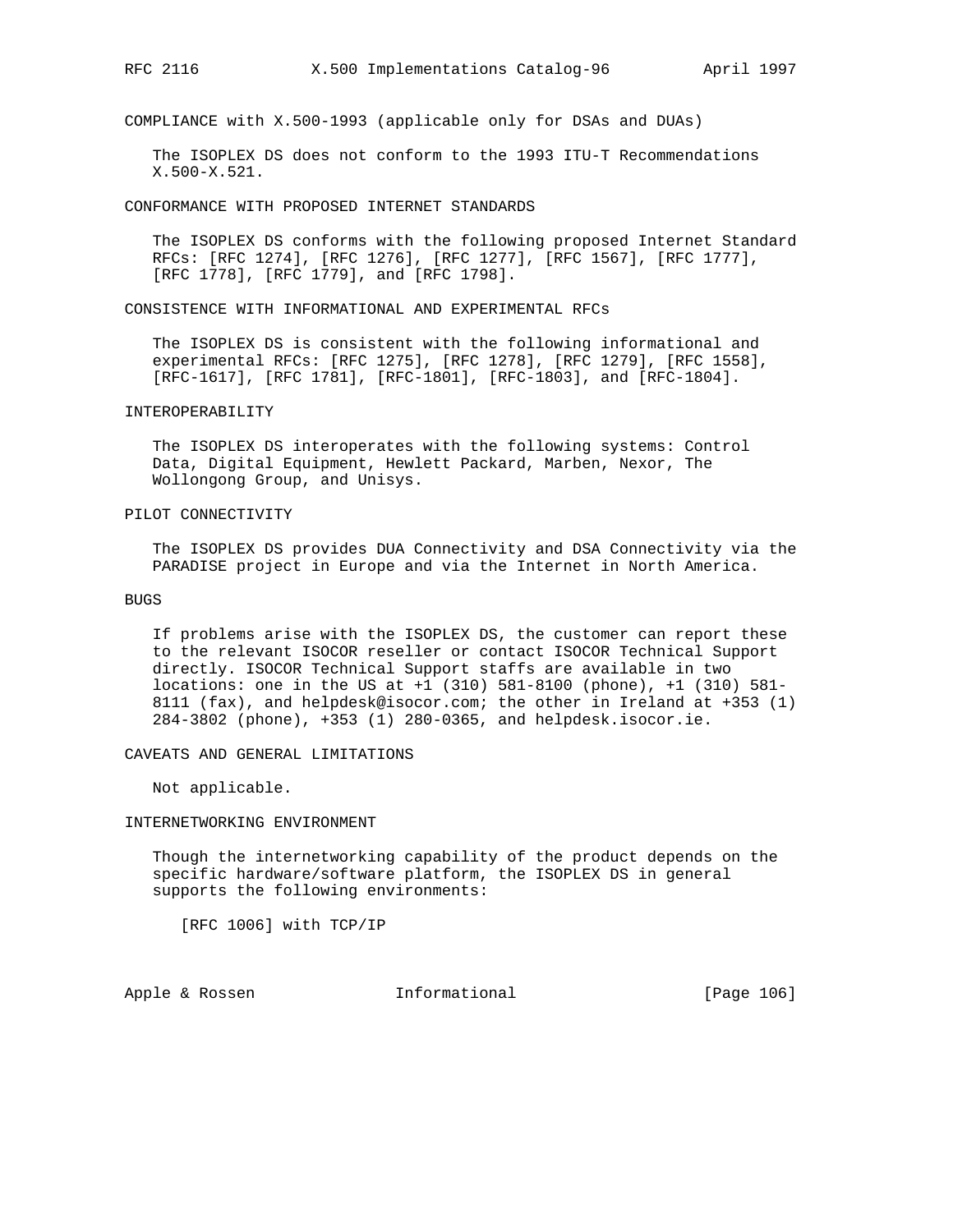TP2 over X.25, CONS (ISO 8878), APS on Async

TP4 over CLNS, PAD (X.29) Server

HARDWARE PLATFORMS

Hewlett Packard

Intel 486/Pentium

Sun

Stratus

SOFTWARE PLATFORMS

Hewlett Packard HP-UX v9.x/v10.x, HP OSI Transport Services 9000

 SCO v3.2.4, v3.2.5, SCO OpenDesktop, TCP/IP, IEEE 802.3, Eicon R3.1 for X.25 networking software and hardware

Solaris v2.4, Sunlink OSI 8.0.2, Sunlink X.25 8.0.2

 Stratus ftx v2.2, OSI Open Networking Platform (ONP), Stratus Window Manager 1.2 End User System, MIT X11R5 Graphics End User System, MIT X11R5 Graphics Fonts package, MIT X11R5 Graphics Openlook Software package

Motif/X11R5 runtime support

NUMBER OF IMPLEMENTATIONS IN THE FIELD

[No information provided. -- Ed.]

## AVAILABILITY

 The ISOPLEX DS is commercially available either directly from ISOCOR or from a licensed ISOCOR reseller.

DATE LAST UPDATED or CHECKED

December 31, 1995.

ADDITIONAL INFORMATION and/or COMMENTS

Not applicable.

Apple & Rossen **Informational** [Page 107]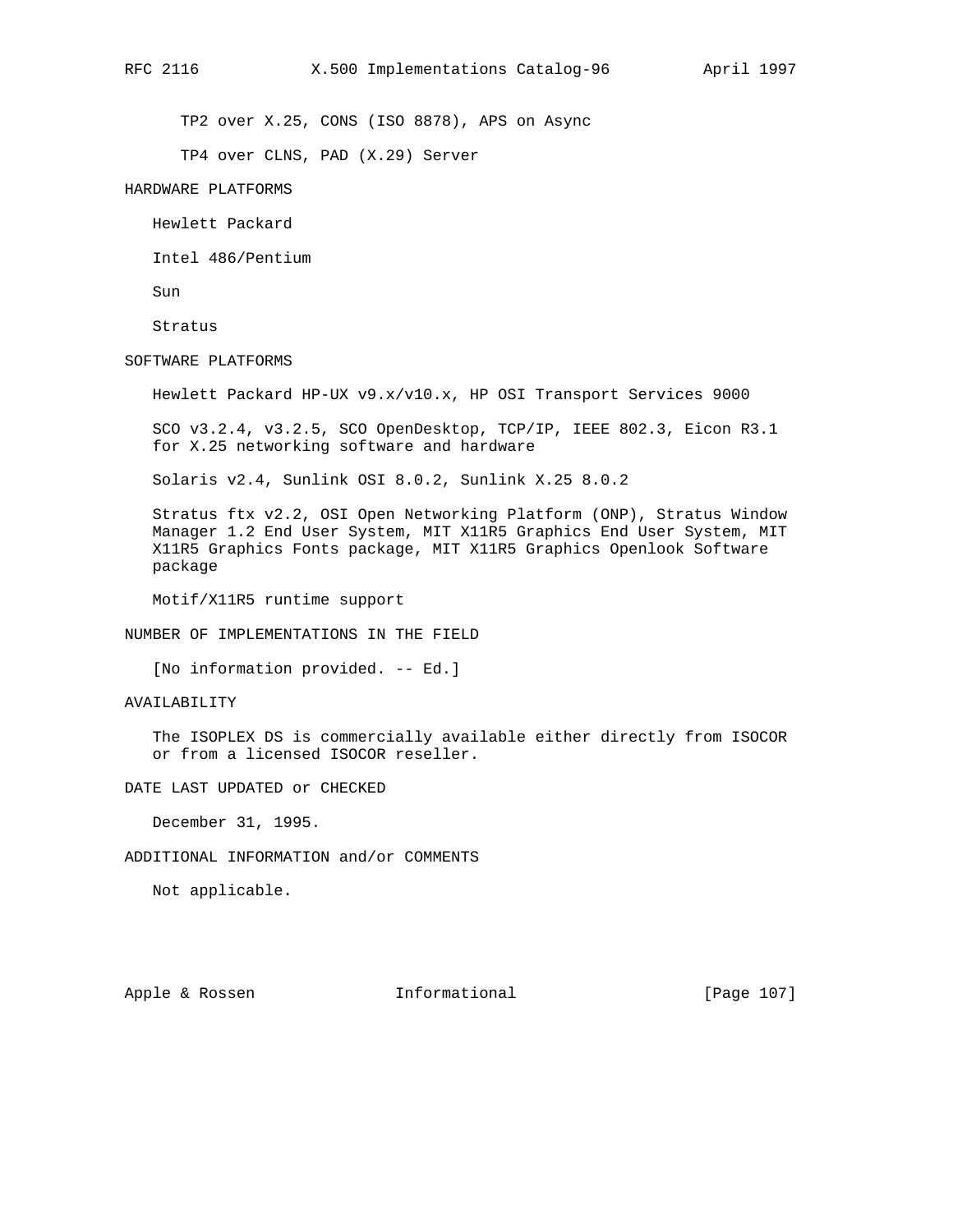## LDAP

University of Michigan

### ABSTRACT

 UM-LDAP is an implementation of the Lightweight Directory Access Protocol. LDAP is a draft Internet standard directory service protocol that runs over TCP/IP. It can be used to provide a stand alone directory service, or to provide lightweight access to the X.500 directory. LDAP is defined by [RFC 1777] and [RFC 1778].

The UM-LDAP package includes the following components:

- \* slapd a stand-alone LDAP directory server
- \* slurpd a stand-alone LDAP replication server
- \* ldapd an LDAP-to-X.500 gateway server
- \* centipede an LDAP centroid generation and maintenance program
- \* libldap an LDAP client library
- \* liblber a lightweight BER/DER encoding/decoding library
- \* ldif tools data conversion tools for use with slapd
- \* in.xfingerd a finger-to-LDAP gateway server
- \* go500 a gopher-to-LDAP gateway server for searching
- \* go500gw a gopher-to-LDAP gateway server for searching and browsing
- \* rcpt500 an email-to-LDAP query responder
- \* mail500 an LDAP-capable mailer
- \* fax500 an LDAP-capable mailer that supports remote printing
- \* LDAP tools A collection of shell-based LDAP utility programs

# Apple & Rossen **Informational** [Page 108]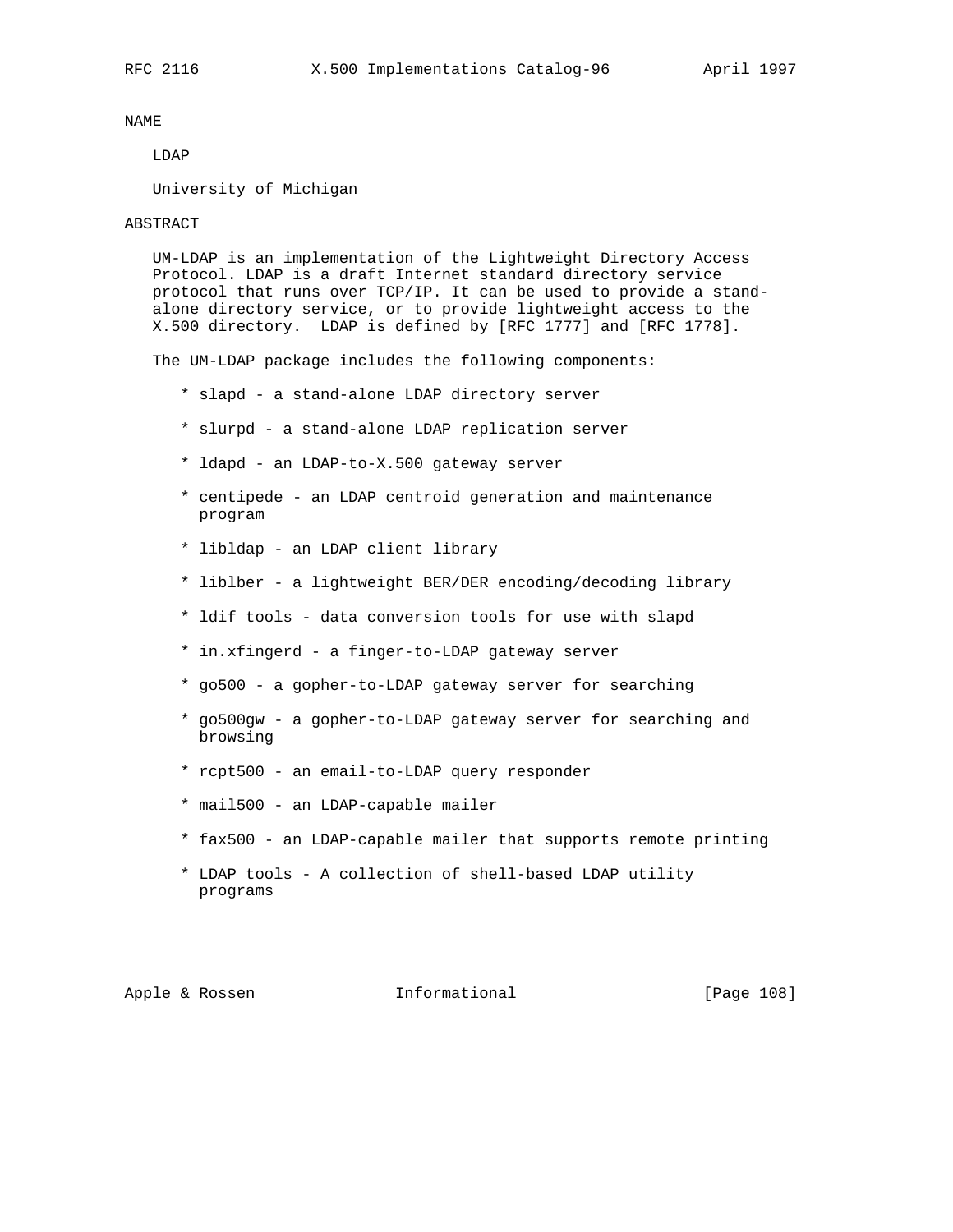In addition, there are some contributed components:

- \* web500 an HTTP-to-LDAP gateway
- \* whois++d a WHOIS++-to-LDAP gateway
- \* saucer a simple command-line oriented client program

 The latest information about LDAP can always be found on the LDAP Home Page at this URL:

http://www.umich.edu/˜rsug/ldap/

COMPLIANCE with X.500-1988 (applicable only for DSAs and DUAs)

 The U-M LDAP distribution is a complete implementation of the LDAP protocol. The LDAP protocol does not support access to all X.500 features and operations. The operations supported are bind, search, compare, add, delete, modify, modify RDN, and abandon. Note that read and list operations can be emulated using the search operation. Size and time limits may be specified, as may alias dereferencing and searching, but all X.500 service controls are not supported.

COMPLIANCE with X.500-1993 (applicable only for DSAs and DUAs)

 Since the LDAP protocol itself has not yet been updated to support any 1993-specific X.500 features, this implementation does support any 1993 features yet either.

CONFORMANCE WITH PROPOSED INTERNET STANDARDS

Believed to be compliant with:

[RFC 1274], [RFC 1777], [RFC 1778], [RFC 1779], [RFC 1781]

CONSISTENCE WITH INFORMATIONAL AND EXPERIMENTAL RFCs

 Includes an implementation of the LDAP API, as defined in [RFC 1823]. Search filters used within UM-LDAP comply with [RFC 1558].

## INTEROPERABILITY

 The current implementation of the X.500-backended LDAP server (ldapd) is known to work with ISODE-based DAP libraries and the QUIPU DSA.

#### PILOT CONNECTIVITY

DUA connectivity should be possible to all pilots.

Apple & Rossen **Informational** [Page 109]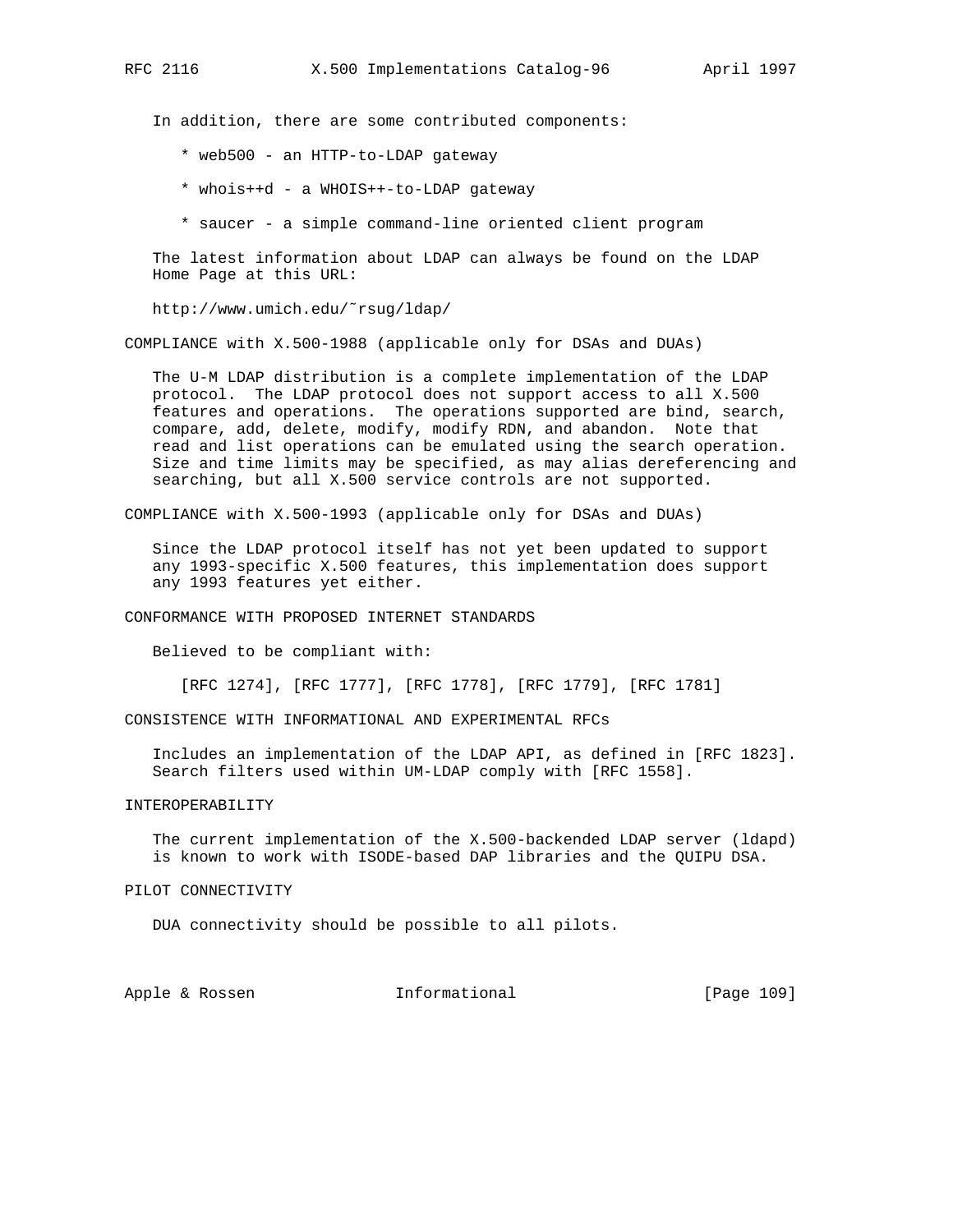#### BUGS

Bug reports should be sent to bug-ldap@umich.edu.

#### CAVEATS AND GENERAL LIMITATIONS

None, aside from those mentioned above under completeness.

#### INTERNETWORKING ENVIRONMENT

 LDAP clients use TCP to communicate with the LDAP server. The LDAP server normally uses [RFC 1006] with TCP/IP to communicate with the DSA, though any other transport mechanism for DSA communication supported by ISODE should be possible.

#### HARDWARE PLATFORMS

 The complete UM-LDAP package has been ported to a wide variety of UNIX systems, including: Sun3 and SPARCs running SunOS 4.1.x or Solaris 2.x, DECStations running Ultrix 4.3, HP 9000 series running HP-UX 9.05, IBM RS6000 running AIX 3.2.5, PCs running SCO, FreeBSD, NetBSD, or LINUX, DEC Alphas running OSF/1, and NeXTStatios running NeXTSTEP 3.2. The complete package has also been ported to VMS. In addition, the LDAP client libraries and some client programs have been ported to Apple Macintosh and PCs running MSDOS or Windows.

#### SOFTWARE PLATFORMS

 The complete UM-LDAP package has been ported to a wide variety of UNIX systems, including: SunOS 4.1.x, Solaris 2.x, Ultrix 4.3, HP-UX 9.05, AIX 3.2.5, SCO, FreeBSD, NetBSD, LINUX, OSF/1, and NeXTSTEP 3.2. It has also been ported to VMS. In addition, the LDAP client libraries and some clients have been ported to Macintosh (System 7), MSDOS (some TCP/IP stacks), and Microsoft Windows 3.1, 95, and NT.

NUMBER OF IMPLEMENTATIONS IN THE FIELD

Unknown; used by almost all Internet X.500 sites.

#### AVAILABILITY

 This software is openly available for all to use. It may be obtained by anonymous FTP from terminator.rs.itd.umich.edu in the /ldap/ directory (URL: ftp://terminator.rs.itd.umich.edu/ldap/). The latest information about LDAP can always be found on the LDAP Home Page at this URL:

http://www.umich.edu/˜rsug/ldap/

Apple & Rossen **Informational** [Page 110]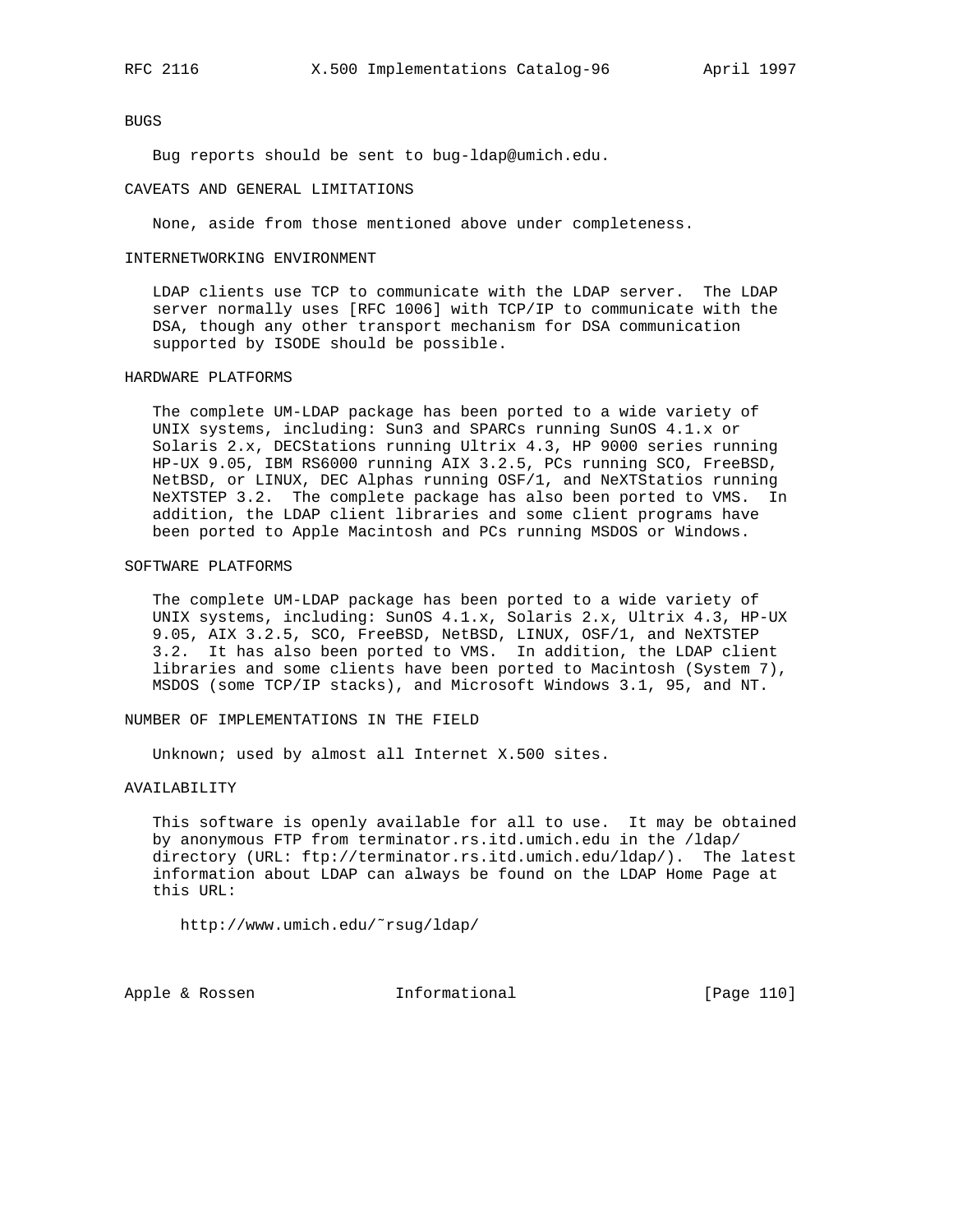Send e-mail to ldap-support@umich.edu for additional assistance.

 This software was developed at the University of Michigan by Tim Howes with help from Mark Smith, Bryan Beecher, Gordon Good, Steve Rothwell, Lance Sloan as well as many others around the Internet. It is subject to the following copyright:

 Copyright (c) 1992-1996 Regents of the University of Michigan. All rights reserved. Redistribution and use in source and binary forms are permitted provided that this notice is preserved and that due credit is given to the University of Michigan at Ann Arbor. The name of the University may not be used to endorse or promote products derived from this software without specific prior written permission. This software is provided ''as is'' without express or implied warranty.

DATE LAST UPDATED or CHECKED

December 1995

ADDITIONAL INFORMATION and/or COMMENTS

[No Information Provided -- Ed.]

Apple & Rossen **Informational** [Page 111]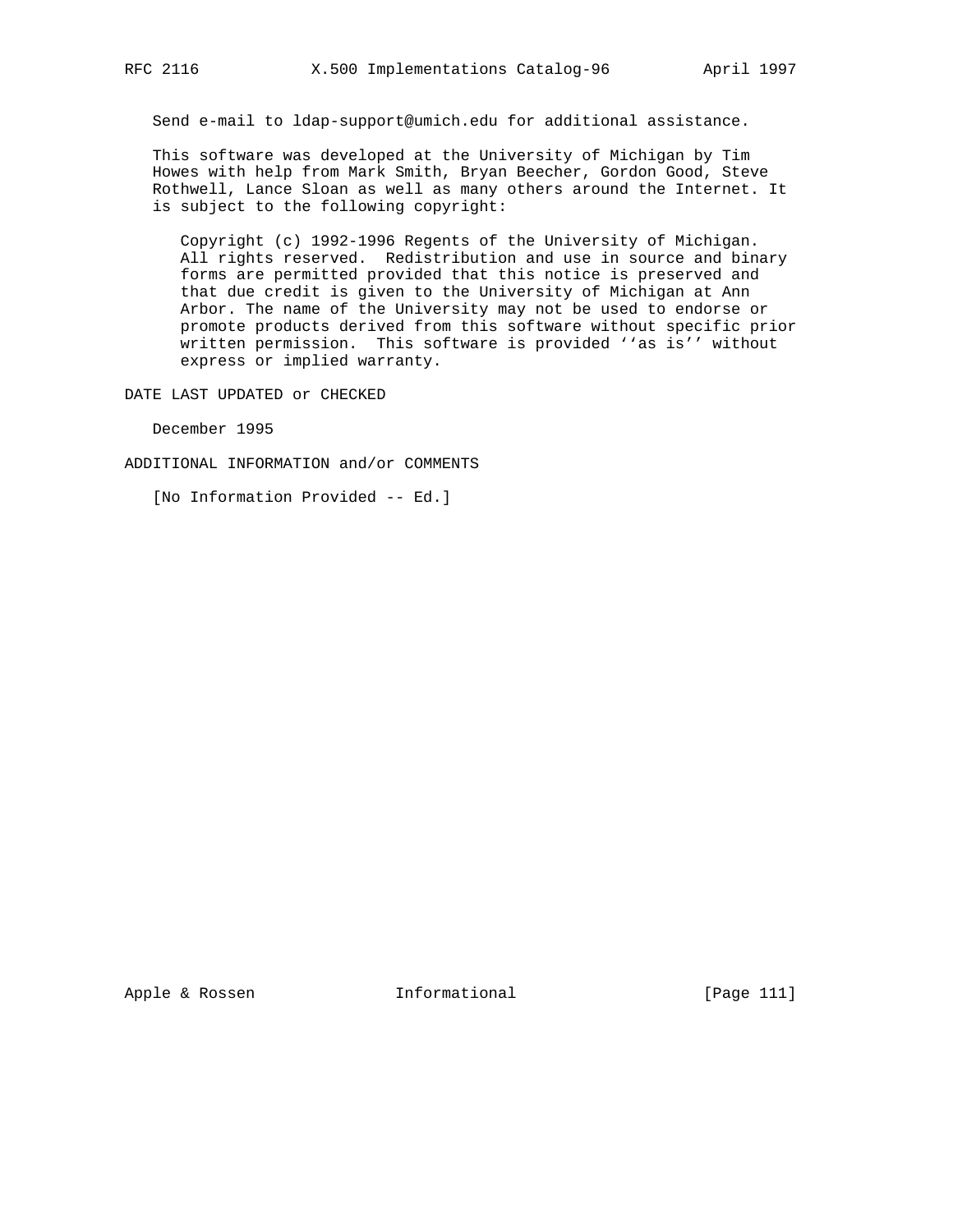maX.500 :: Macintosh DUA Interface

University of Michigan

#### ABSTRACT

 maX.500 is a Directory User Agent (client) for Apple Macintosh. It is widely used within Paradise and other Internet X.500 pilots. maX.500 supports searching, browsing, and modifying directory entries. Display of textual information, playing of audio, and viewing of both black-and-white (fax) and color (JPEG) images are supported. Communication with directory servers is via the Lightweight Directory Access Protocol (LDAP) over TCP/IP. maX.500 works both with standalone LDAP directory servers (such as slapd) and with X.500-backended LDAP servers (such as ldapd).

 maX.500 is a native Macintosh application, and has a friendly interface. It requires System Software version 6.0.5 or later and Apple's MacTCP or Open Transport TCP/IP networking. The current version of maX.500 is 2.0.2, although version 2.1 is in beta test.

 The latest information about maX.500 can always be found on the maX.500 Home Page at this URL: http://www.umich.edu/˜rsug/ldap/max500/

COMPLIANCE with X.500-1988 (applicable only for DSAs and DUAs)

 maX.500 works over LDAP, and is subject to LDAP's limitations. The bind, search, compare, add, delete, abandon, modify, and modifyrdn operations are all used by maX.500. Size and time limits may be specified, as may alias dereferencing control.

COMPLIANCE with X.500-1993 (applicable only for DSAs and DUAs)

 maX.500 currently uses LDAP as defined in [RFC 1777], which does not support any 1993-specific X.500 features.

CONFORMANCE WITH PROPOSED INTERNET STANDARDS

Believed to be compliant with:

[RFC 1274], [RFC 1777], [RFC 1778], [RFC 1779], [RFC 1781]

Apple & Rossen **Informational** [Page 112]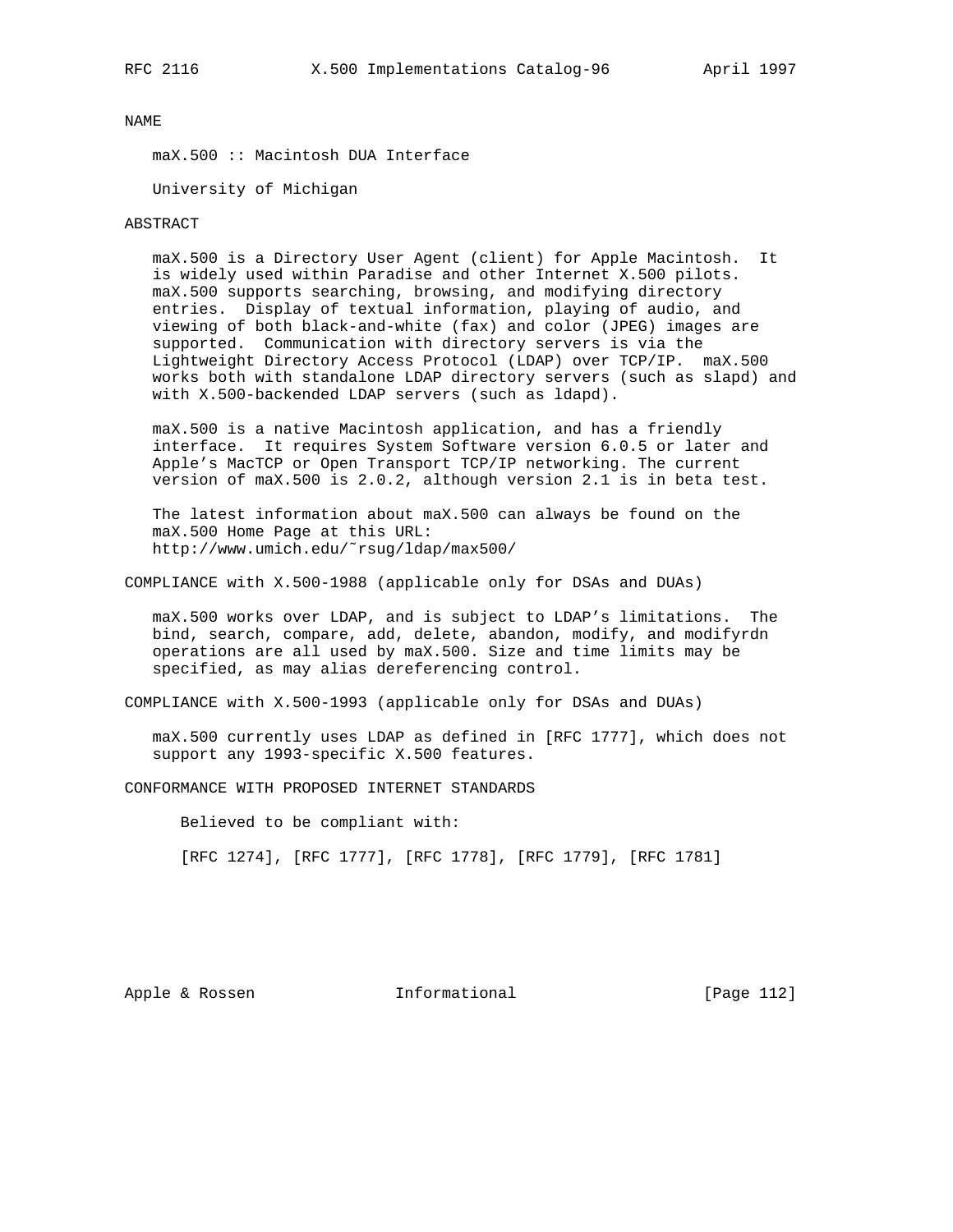# CONSISTENCE WITH INFORMATIONAL AND EXPERIMENTAL RFCs

Search filters comply with [RFC 1558].

Uses the LDAP API, as defined in [RFC 1823].

#### INTEROPERABILITY

 maX.500 is known to work with the U-M LDAP servers (ldapd and slapd). It has also been tested with other commerical LDAP servers, such as Control Data's server. maX.500 has been used with a wide variety of DSAs (always through an LDAP server).

#### PILOT CONNECTIVITY

DUA connectivity should be possible to all pilots.

#### BUGS

Bug reports should be sent to max500-bugs@umich.edu.

#### CAVEATS AND GENERAL LIMITATIONS

maX.500 does not support modification of "photo" (fax), "jpegPhoto", or "audio" attributes. Versions of maX.500 before 2.1 did not support a fully functional browse facility.

#### INTERNETWORKING ENVIRONMENT

 maX.500 is an LDAP client, and as such is uses TCP to communicate with the LDAP server. Apple's MacTCP control panel or Open Transport TCP/IP networking is required.

#### HARDWARE PLATFORMS

 maX.500 runs on Apple Macintosh Plus or later Macintosh computers, including PowerMacs. It requires 600K of free RAM.

## SOFTWARE PLATFORMS

 maX.500 requires Apple System Software 6.0.5 or later (System 7 preferred) and MacTCP 1.1 or later (2.0.6 preferred). maX.500 2.1, which is currently in beta test, will run natively on the PowerMac and use the native Open Transport networking interface if it is installed.

Apple & Rossen **Informational** [Page 113]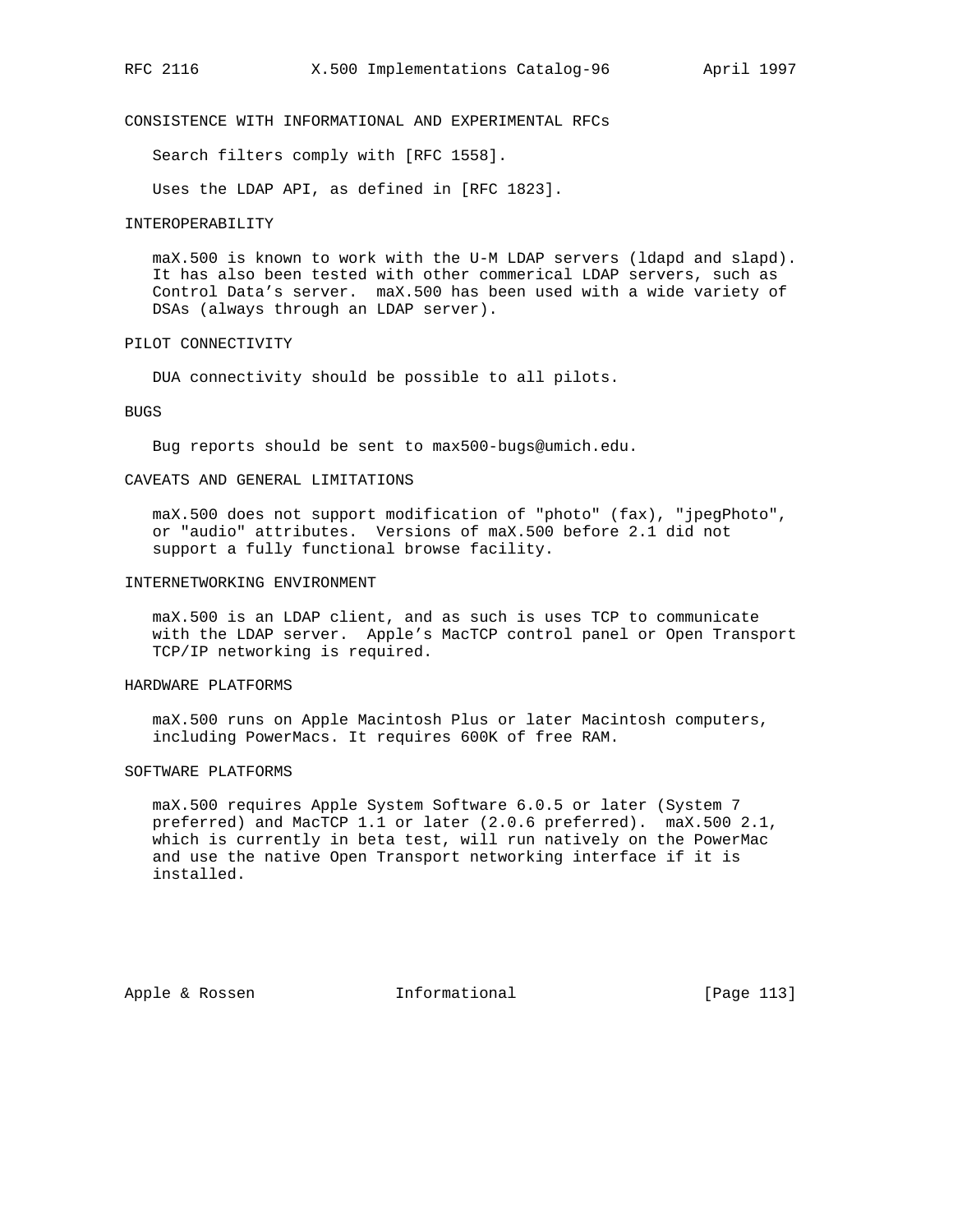NUMBER OF IMPLEMENTATIONS IN THE FIELD

[No information provided. -- Ed.]

## AVAILABILITY

 This software is openly available for all to use. It may be obtained by anonymous FTP from terminator.rs.itd.umich.edu in the /ldap/max500 directory (URL: ftp://terminator.rs.itd.umich.edu/ldap/max500). The latest information about maX.500 can always be found on the maX.500 Home Page at this URL:

http://www.umich.edu/˜rsug/ldap/max500/

Send e-mail to max500@umich.edu for additional assistance.

 This software was developed at the University of Michigan by Mark Smith with help from Tim Howes and many others around the Internet. It is subject to the following copyright:

 Copyright (c) 1995 Regents of the University of Michigan. All rights reserved. Redistribution and use in binary forms is permitted provided that this notice is preserved and that due credit is given to the University of Michigan at Ann Arbor. The name of the University may not be used to endorse or promote products derived from this] software without specific prior written permission. This software is provided ''as is'' without express or implied warranty.

DATE LAST UPDATED or CHECKED

December 1995

ADDITIONAL INFORMATION and/or COMMENTS

[No Information Provided -- Ed.]

Apple & Rossen **Informational** [Page 114]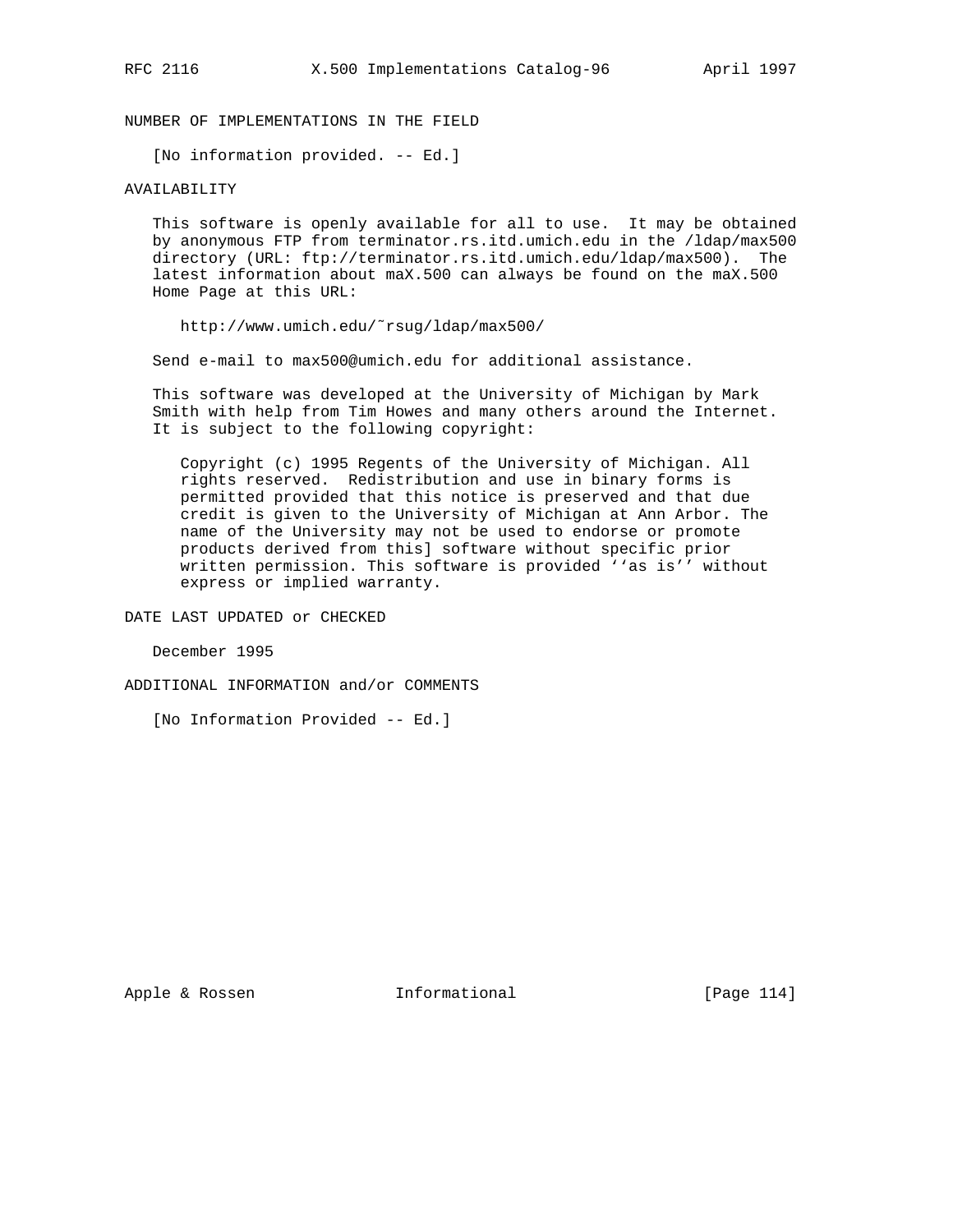Messageware DSA

NEXOR

#### ABSTRACT

 Messageware DSA is a high performance X.500(93) DSA. Characteristics of the DSA are:

- \* DAP access
- \* DISP for replication and shadowing information
- \* DSP access
- \* LDAP
- \* Full 1993 Basic and Simple Access Control
- \* Support for X.400, X.500, and [RFC 1274] attributes and object classes
- \* Approximate match based on Soundex.
- \* Flexible schema management
- \* Anti-trawling access control
- \* Knowledge management mapped onto DIT
- \* Attribute inheritance
- \* Remote management

COMPLIANCE with X.500-1988 (applicable only for DSAs and DUAs)

Messageware DSA is an X.500 1993 compliant DSA

 XT-QUIPU is a X.500 1988 compliant DSA conforming to NIST SIA version 2.

COMPLIANCE with X.500-1993 (applicable only for DSAs and DUAs)

 Messageware DSA isn X.500 1993 compliant DSA implementing standard access control, replication and shadowing, X.509, for a full conformance statement see the NEXOR web site(http://www.nexor.com).

Apple & Rossen **Informational** [Page 115]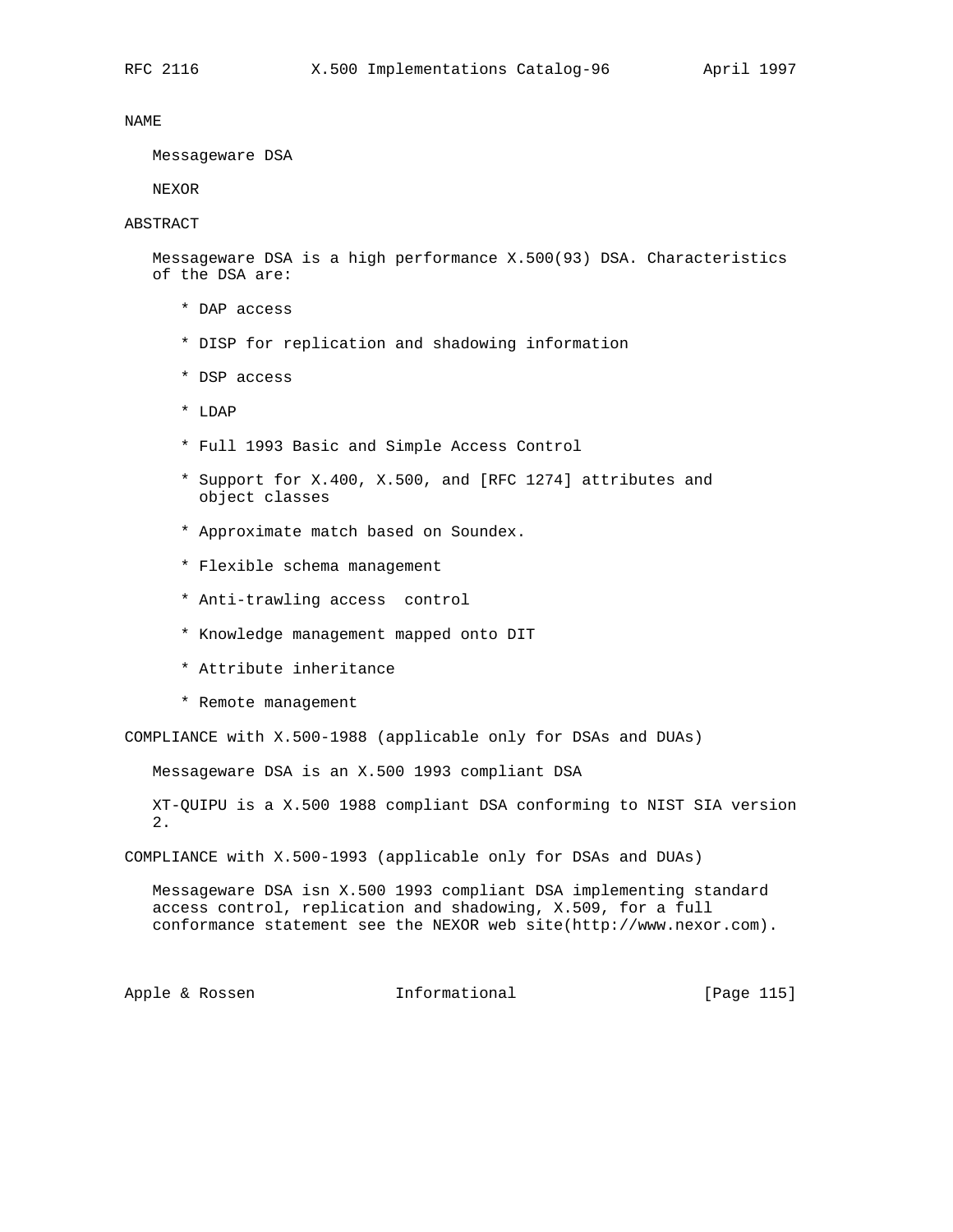CONFORMANCE WITH PROPOSED INTERNET STANDARDS

 The following are supported: String DN format [RFC 1485], [RFC 1274], [RFC 1276], and [RFC 1277].

CONSISTENCE WITH INFORMATIONAL AND EXPERIMENTAL RFCs

 The following are supported: UFN [RFC 1781], [RFC 1278], and [RFC 1279].

INTEROPERABILITY

 Messagware DSA has been extensively interoperability tested at Eurosinet workshops and at the EEMA X.500 demonstration. Other vendors DSAs/DUAs interoperated with include:

ICL, Control Data, Unisys, Digital, Isocor, DCL, SNI, Boldon James

 It is also in operation with DSAs used in the PARADISE and other pilot projects.

PILOT CONNECTIVITY

 Messageware DSA is fully connected to the PARADISE and PSI White Pages X.500 Pilots.

BUGS

 No known bugs. Support is given via phone or email to "support@nexor.co.uk"

CAVEATS AND GENERAL LIMITATIONS

None.

INTERNETWORKING ENVIRONMENT

 OSI TP4 wtih CLNP OSI TP0 with X.25 or CONS [RFC 1006] with TCP/IP

HARDWARE PLATFORMS

 Sun: SunOS Solaris X86 IBM RS/6000: AIX HP 9000

Apple & Rossen **Informational** [Page 116]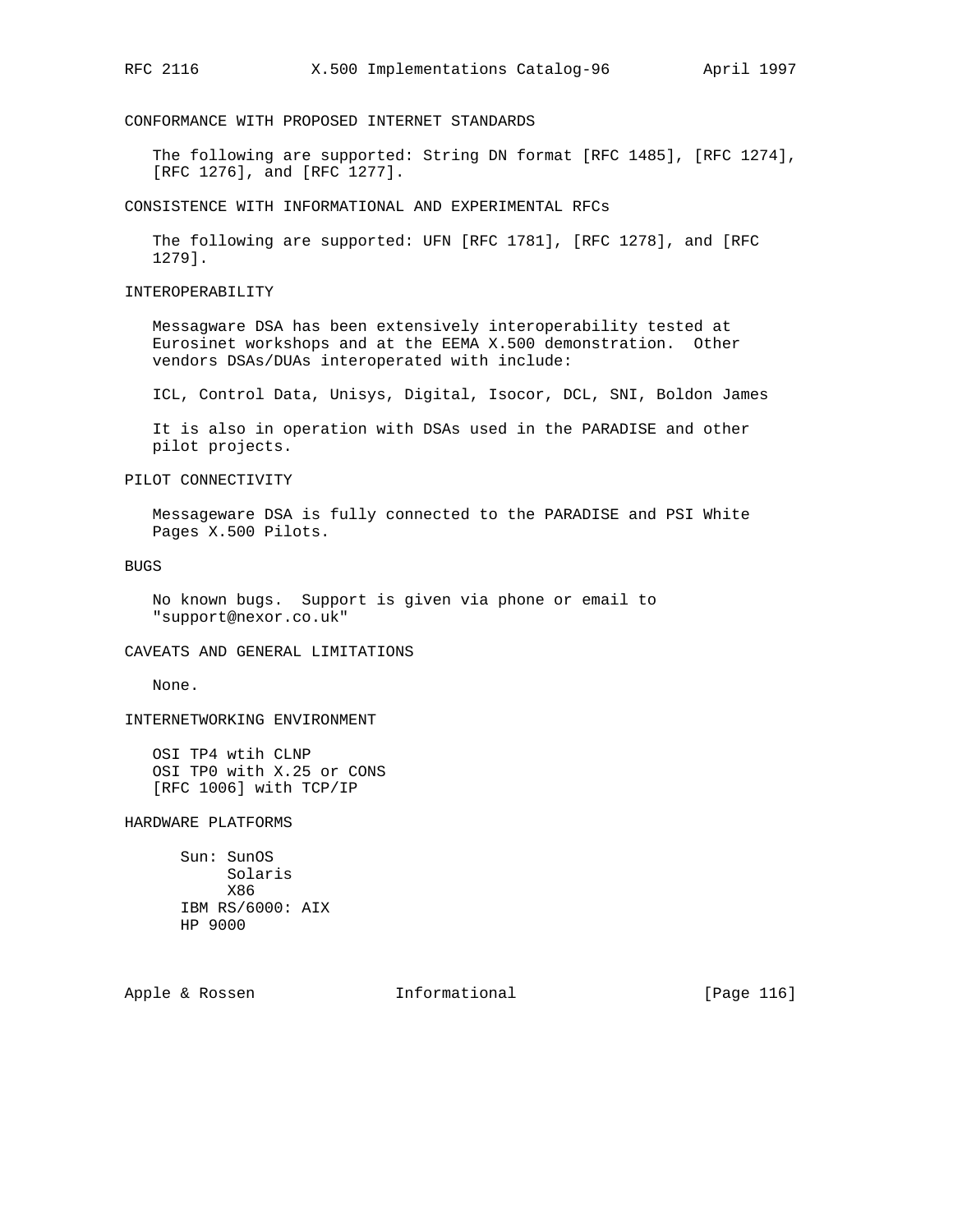It is available on a number of other UNIX platforms

SOFTWARE PLATFORMS

SunOs 4.1.3 Solaris 2.4 AIX 3.2 DRS/NX 6000 HP-UX 9.01

Other software platforms are available.

NUMBER OF IMPLEMENTATIONS IN THE FIELD

[No information provided. -- Ed.]

AVAILABILITY

 Messageware DSA is available from NEXOR and NEXOR partners. For more details contact:

 NEXOR PO Box 132 Nottingham NG7 2UU UK DN: c=GB@o=NEXOR Ltd

 Telephone: +44 115 952 0510 Fax: +44 115 952 0519 E-Mail: info@nexor.co.uk

DATE LAST UPDATED or CHECKED

Dec 95

ADDITIONAL INFORMATION and/or COMMENTS

[No Information Provided--Ed.]

Apple & Rossen **Informational** [Page 117]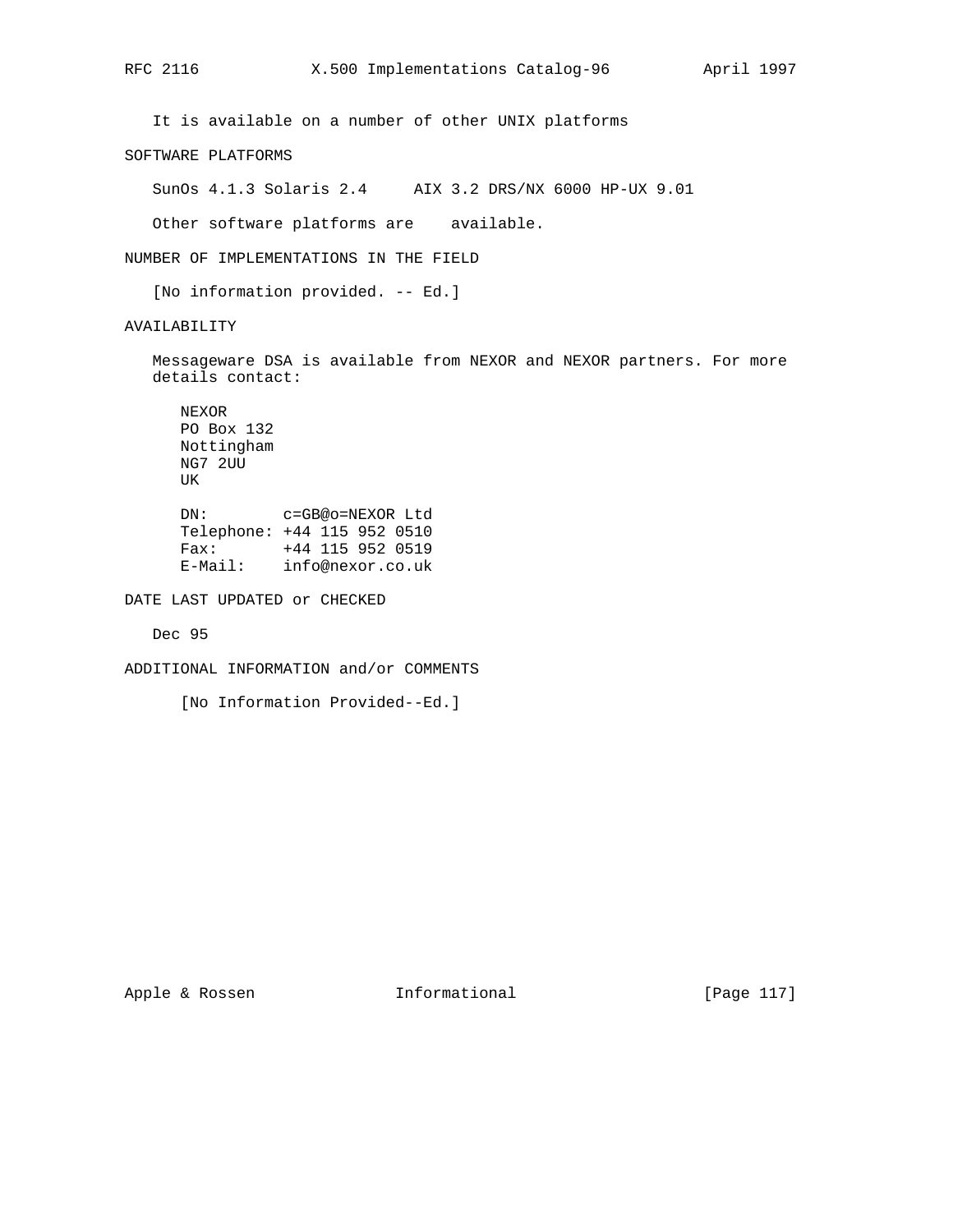MESSAGEWARE PC-DUA

NEXOR

ABSTRACT

 PC-DUA provides a MS Windows based user interface to the X.500 Directory.

Features include:

- o Modify allows users and administrators alike to add, change or delete directory entries
- o Searching powerful searching tool so specific information can be quickly located. Also lists close matches
- o Highly flexible can be customised to suit an organisations particular requirements
- o Directory Browser to enable user to identify directory entries
- o History allowing quick access to previously referenced parts of the DIT.
- o User Friendly Name (UFN) based searching
- o Hypertext-like navigation.
- o Friendly names for attribute labels.
- o Intelligent choice of entries to display when moving to a new location in the DIT.
- o On-line hypertext help.

COMPLIANCE with X.500-1988 (applicable only for DSAs and DUAs)

Compliant with LDAP 3.

COMPLIANCE with X.500-1993 (applicable only for DSAs and DUAs)

 Compliant with 1993 versions of ITU X.500/ISO 9594 services and protocols

Apple & Rossen **Informational** [Page 118]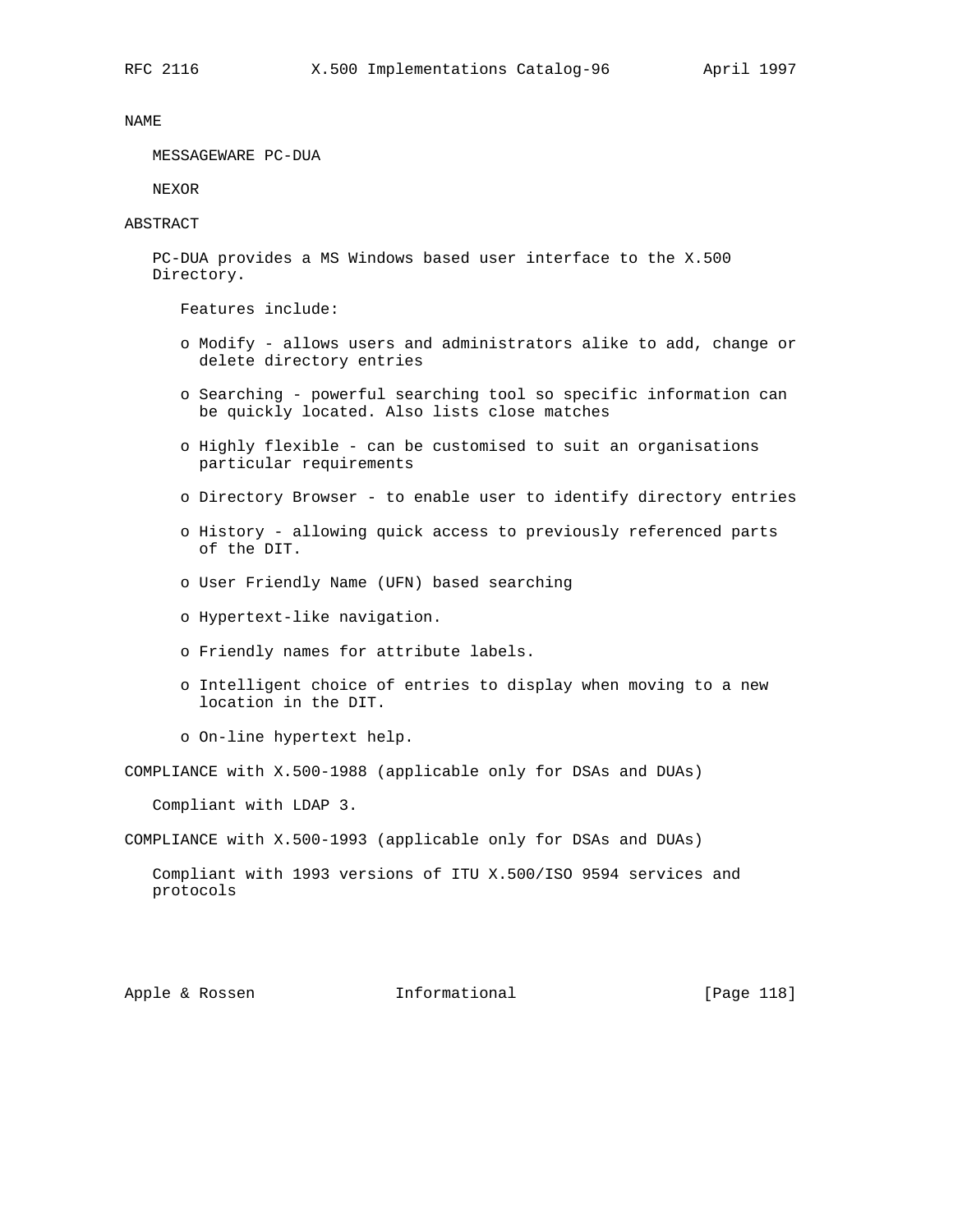CONFORMANCE WITH PROPOSED INTERNET STANDARDS

|  | The following are supported: |  |  | [RFC 1006] |
|--|------------------------------|--|--|------------|
|  |                              |  |  | [RFC 1202] |
|  |                              |  |  | [RFC 1274] |
|  |                              |  |  | [RFC 1277] |
|  |                              |  |  | [RFC 1777] |
|  |                              |  |  |            |

CONSISTENCE WITH INFORMATIONAL AND EXPERIMENTAL RFCs

[No information provided--Ed.]

INTEROPERABILITY

PC-DUA has interoperated with LDAP 2.0 and 3.0 distributions.

Eurosinet Workshop:

SNI, CDS, AT&T, ICL, Digital, ISOCOR, UNISYS and QUIPU.

PILOT CONNECTIVITY

 Full DUA connectivity to the NADF, PARADISE and PSI White Pages X.500 Pilots.

BUGS

 No known bugs. Support is given via phone or email to "support@nexor.co.uk"

CAVEATS AND GENERAL LIMITATIONS

None.

INTERNETWORKING ENVIRONMENT

WinSock based TCP/IP stacks

HARDWARE PLATFORMS

386 PC or greater WITH 4MGBYTES RAM

SOFTWARE PLATFORMS

 MS WINDOWS 3.1 Windows NT Windows95

Apple & Rossen **Informational** [Page 119]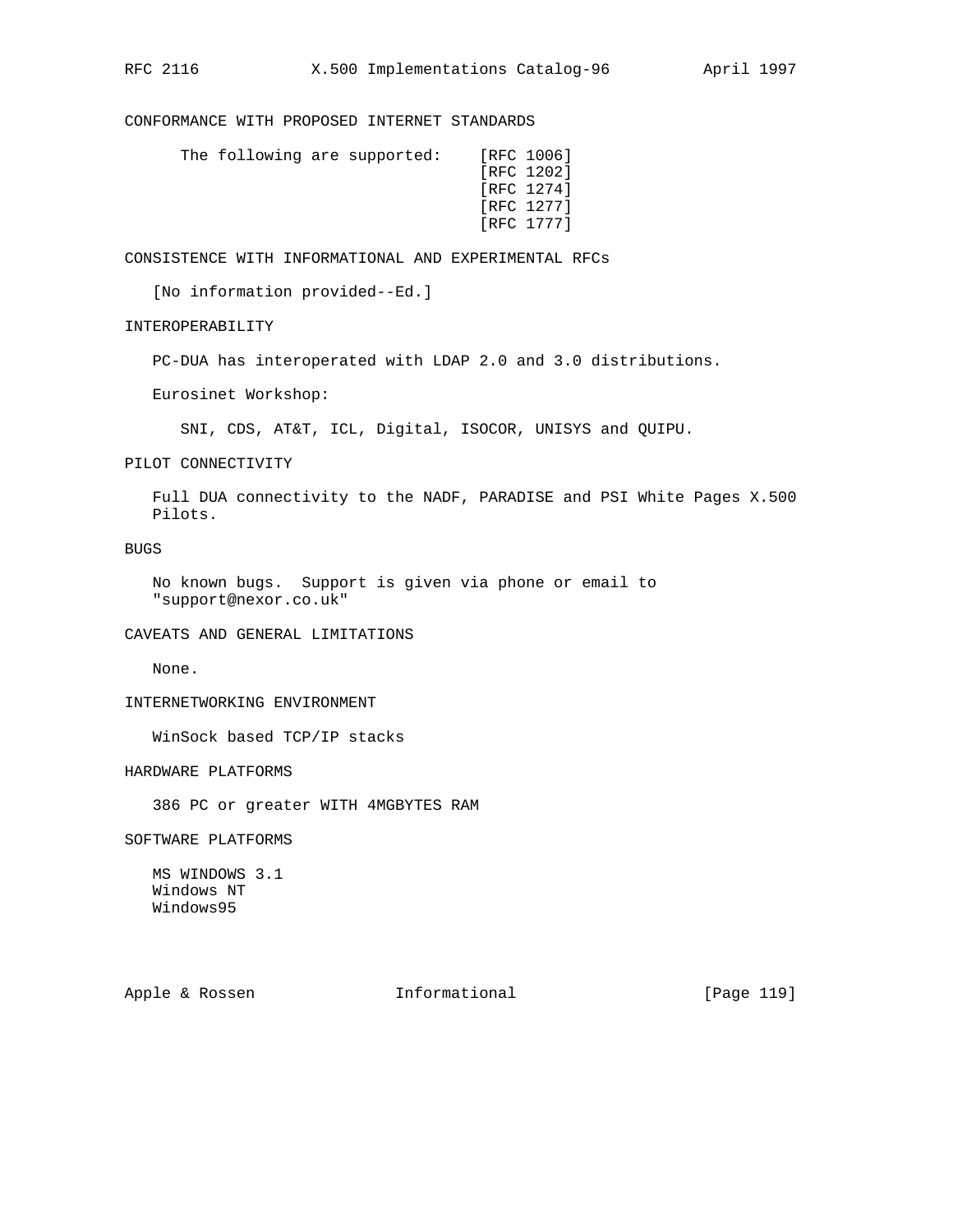NUMBER OF IMPLEMENTATIONS IN THE FIELD [No information provided. -- Ed.] AVAILABILITY PC-DUA is commercial software. For more details contact: NEXOR PO Box 132 Nottingham NG7 2UU UK DN: c=GB@o=NEXOR Ltd Telephone: +44 (0) 115 952 0510 Fax: +44 (0) 115 952 0519 E-Mail: info@nexor.co.uk DATE LAST UPDATED or CHECKED Dec 95

ADDITIONAL INFORMATION and/or COMMENTS

[No Information Provided--Ed.]

Apple & Rossen **Informational** [Page 120]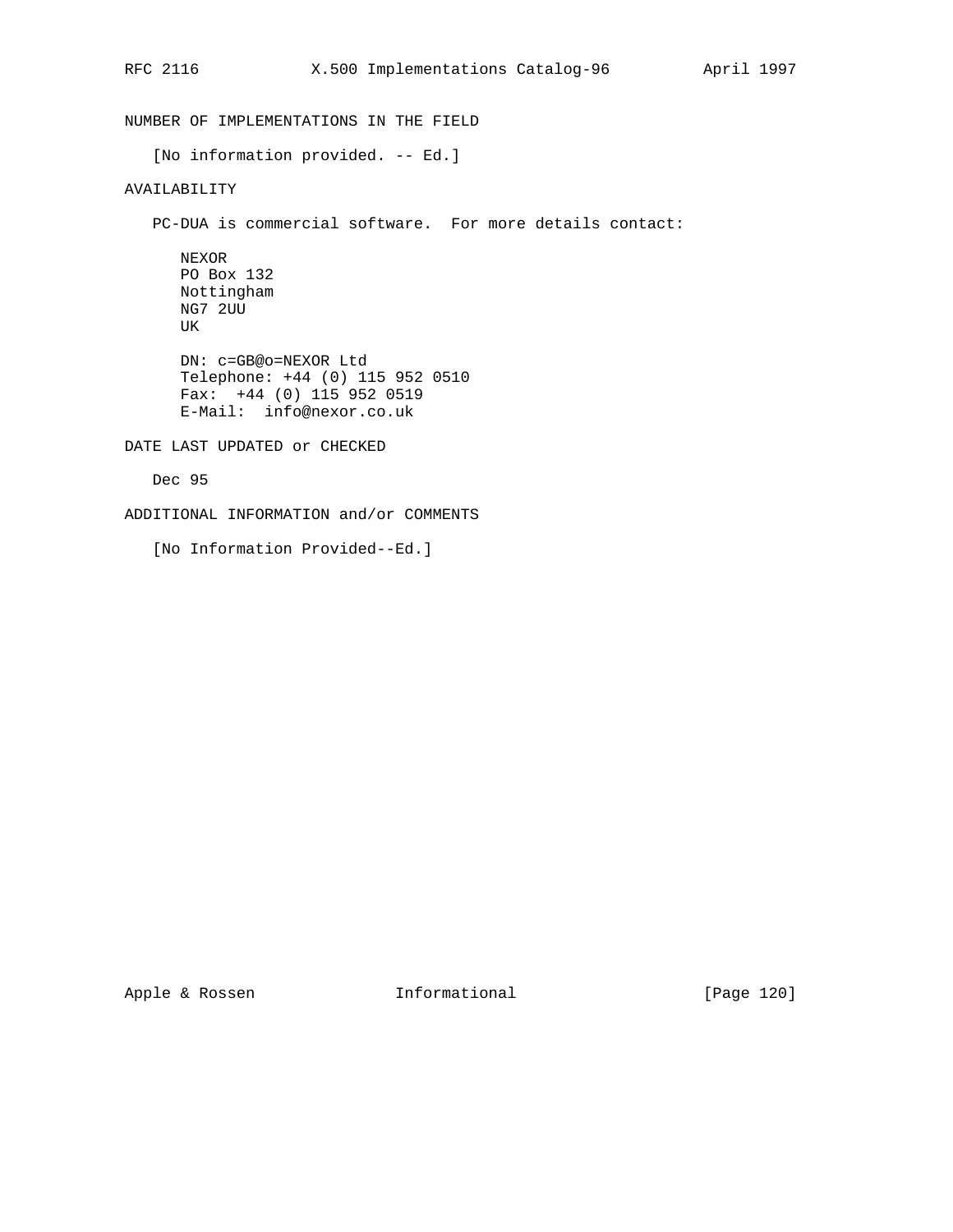NonStop Directory Services (NSDS) Tandem Computers, Inc.

### ABSTRACT

 The Tandem NonStop Directory Services (NSDS) product provides a distributed open directory service on Tandem platforms. It is an industrial strength implementation incorporating the Tandem product fundementals of resilience, linear extensibility, fault-tolerance, and continuous availability. NSDS runs on the NonStop Kernel Guardian Personality which includes support for Tandem system characteristics such as data integrity, process persistence, and server classes. NSDS supports access over X.25 WAN, LAN and TCP/IP networks.

 NSDS is a port of OSF's DCE GDS Reference Implementation, with Tandem enhancements including 1993 X.500 Simplified Access Control. Tandem server class management provides fault events, tracing, accounting and configuration services for NSDS. TM/MP (Transaction Management) is used to protect all file operations that affect the integrity of the directory entries in the DIB.

Major Features Include:

- \* X/Open Directory Services (XDS) API and X/Open Object Management (XOM) interface in conformance with X/Open CAE Specifications, and an additional Tandem extension package
- \* 1988 Edition X.500 Conformant DAP and DSP, capable of inter operating with 1993 Edition DUA or DSA implementations
- \* Simplified Access Control as specified in the 1993 edition of the X.500 standard.
- \* Unprotected Simple Authentication (name and password in clear)
- \* Character set support for T61 Printables, IA5 and Teletex Strings
- \* The DSA-SC server class performs the functions of a DSA. Multiple processes are used for fault tolerance and load balancing.
- \* The DUA-ACCESS server class handles communications between local applications and remote DSA's using DAP across an OSI stack.

Apple & Rossen **Informational** [Page 121]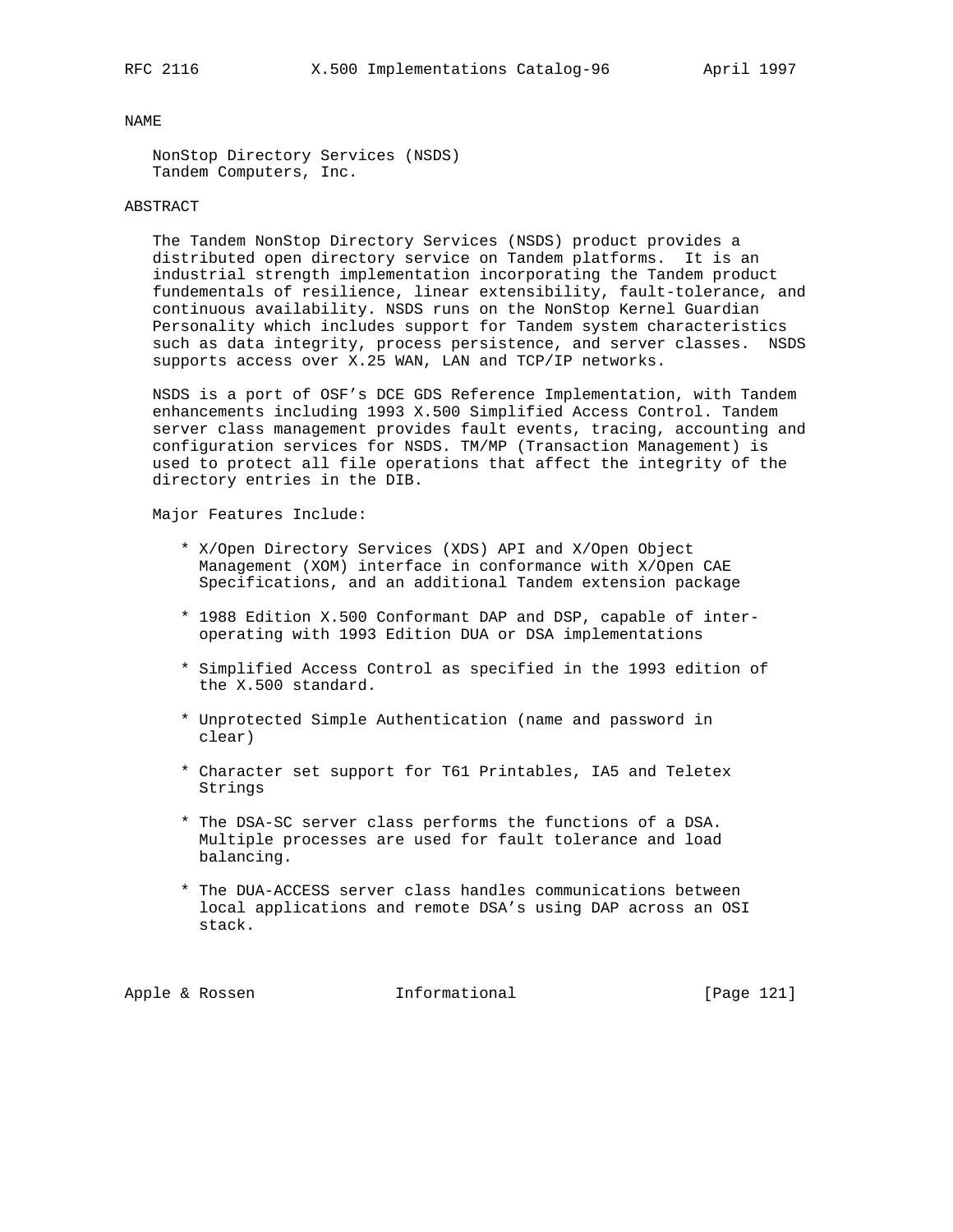- \* The DSA-ACCESS server class handles communications from remote DUAs or DSAs to the DSA-SC server class using the Tandem OSI stack implementation which includes [RFC 1006] support for TCP/IP networks.
- \* The DSA-CHAIN server class handles chaining communications between the DSA-SC server class and remote DSAs.
- \* NSDS GUI Viewer supports administration/management of an NSDS DIB on a PC Windows workstation. The NSDS GUI Viewer is supported by a persistent server process on the Tandem NonStop Kernel. The GUI Viewer allows a directory entry and a complete set of attributes and values to be inserted anywhere in the directory tree (DIT), to be deleted or changed, read or searched based on distinguished name components, with or without wild-card.
- \* NSDS SCRIPTOR allows customers to explore features of the XDS programmatic interface in advance of writing their XOM/XDS application. NSDS SCRIPTOR is a menu-driven batch interface to XDS functions.
- \* A BulkUnload/BulkLoad utility allows a branch of the DIB to be dumped to an editable flat file and restored from that file. The flat file can be modified before being bulk-loaded into a DIB which may conform to a different schema definition.
- \* Support for the LDAP protocol.
- \* Messaging-Based Directory Query (MDQ) provides a text-based query interface to the directory from an X.400 messaging system, such as Tandem OSI/MHS, via the XAPIA compliant GPI interface.

COMPLIANCE with X.500-1988 (applicable only for DSAs and DUAs)

 NSDS complies with the '88 CCITT X.500 and ISO 9594 standard, and part of '93 X.500 standard.

 NSDS DSA and DUA are compliant with OIW Agreements, with the following features yet to be implemented:

- \* Strong Authentication (Sections 6.6.2 and 8.4e)
- \* Priority Service Control (Section 7.4)

Apple & Rossen **Informational** [Page 122]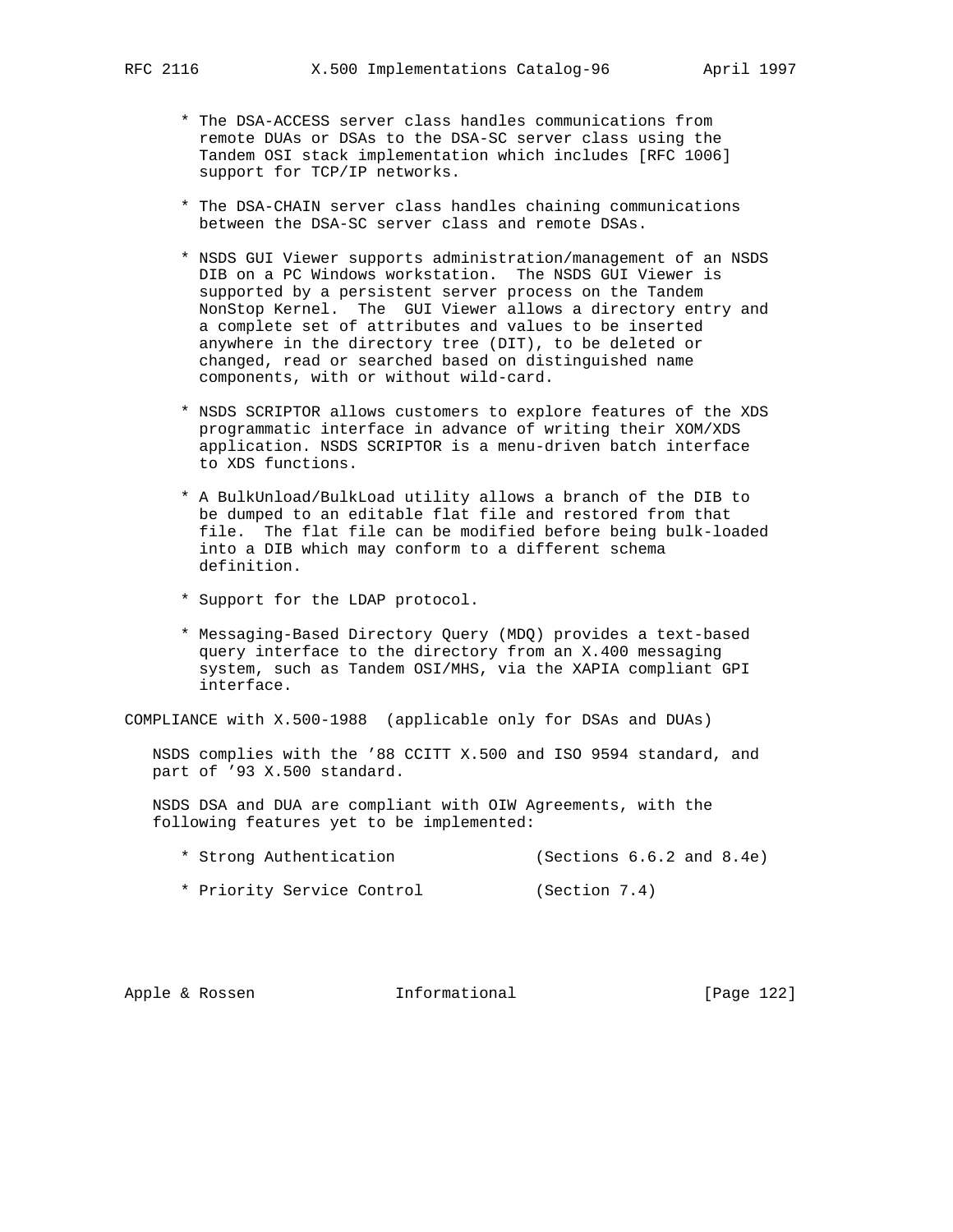- \* Digital Signature, Replication and Shadowing (Sections 8.8- 8.12)
- \* Authentication (Sections 9.1.7 and 14.1- 14.2)
- \* Directory Trace Information (Section 9.2.2)
- \* Abandon and ROSE operation class 2 (Section 10.1)

COMPLIANCE with X.500-1993 (applicable only for DSAs and DUAs)

- \* NSDS supports the directoryAccessAC (DAP) and directorySystemAC (DSP) application contexts.
- \* The DSA is capable of acting as a first-level DSA.
- \* Chaining is supported.
- \* security levels of simple unprotected password and none are supported.
- \* All attribute types defined in ISO/IEC 9594-6:1993 are supported except for collective attributes and enhancedSearchGuide. Customer defined attributes can also be added. UNIVERSAL STRING is not supported.
- \* All object classes defined in ISO/IEC 9594-7:1993 are supported. Customer defined object classes can be also be added.
- \* Name forms defined in ISO/IEC 9594-7:1993 are all supported. Customer defined name forms can also be added.
- \* Simplified Access Control is supported.
- \* Support for collective attributes is not provided.

CONFORMANCE WITH PROPOSED INTERNET STANDARDS

[RFC 1277], [RFC 1777], [RFC 1779], [RFC 1778]

CONSISTENCE WITH INFORMATIONAL AND EXPERIMENTAL RFCs

[RFC 1279]

Apple & Rossen **Informational** [Page 123]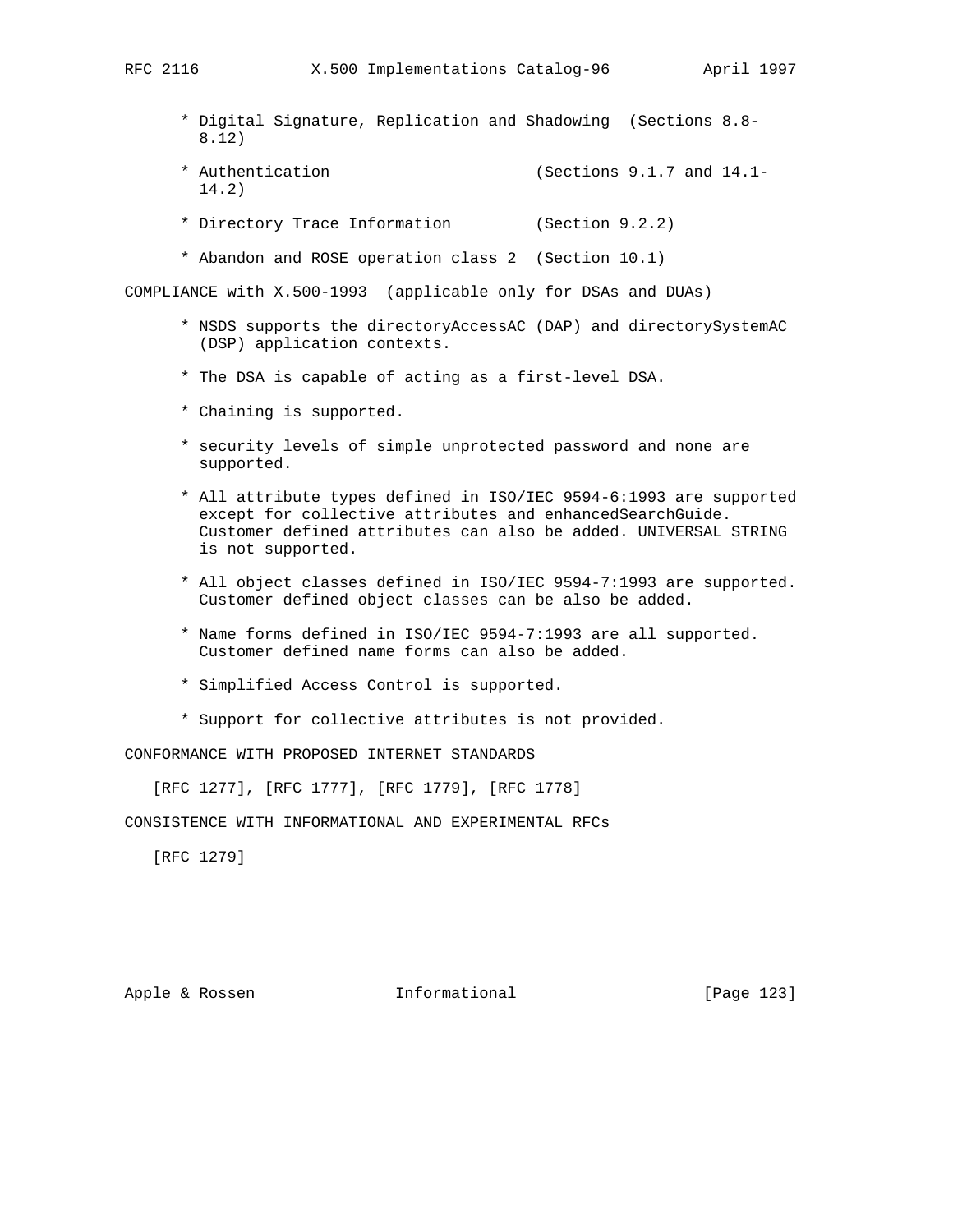# INTEROPERABILITY

 NSDS DSAs interoperate with various 1988 X.500 and 1993 X.500 conformant DUAs with unrecognized features of the incoming 1993-based request ignored.

PILOT CONNECTIVITY None at the present time.

BUGS

Information is provided with the production installation guide.

CAVEATS AND GENERAL LIMITATIONS

 The OSF/DCE "GDS Extension Package" is not supported by NSDS. A Tandem "NDS Extension Package" is provided to support 1993 Simplified Access Control.

INTERNETWORKING ENVIRONMENT

 The underlying protocols carrying DAP and DSP protocols are provided by OSI higher layer stack over X.25, LAN and/or TCP/IP via [RFC- 1006].

# HARDWARE PLATFORMS

Tandem NonStop Himalaya Systems

SOFTWARE PLATFORMS

 D30.02 NonStop Kernel. The operator's GUI runs under Microsoft Windows 3.1 or later.

NUMBER OF IMPLEMENTATIONS IN THE FIELD

[No information provided. -- Ed.]

AVAILABILITY

 The NSDS Rev 1.0 production version has been available since October 1995.

Apple & Rossen **Informational** [Page 124]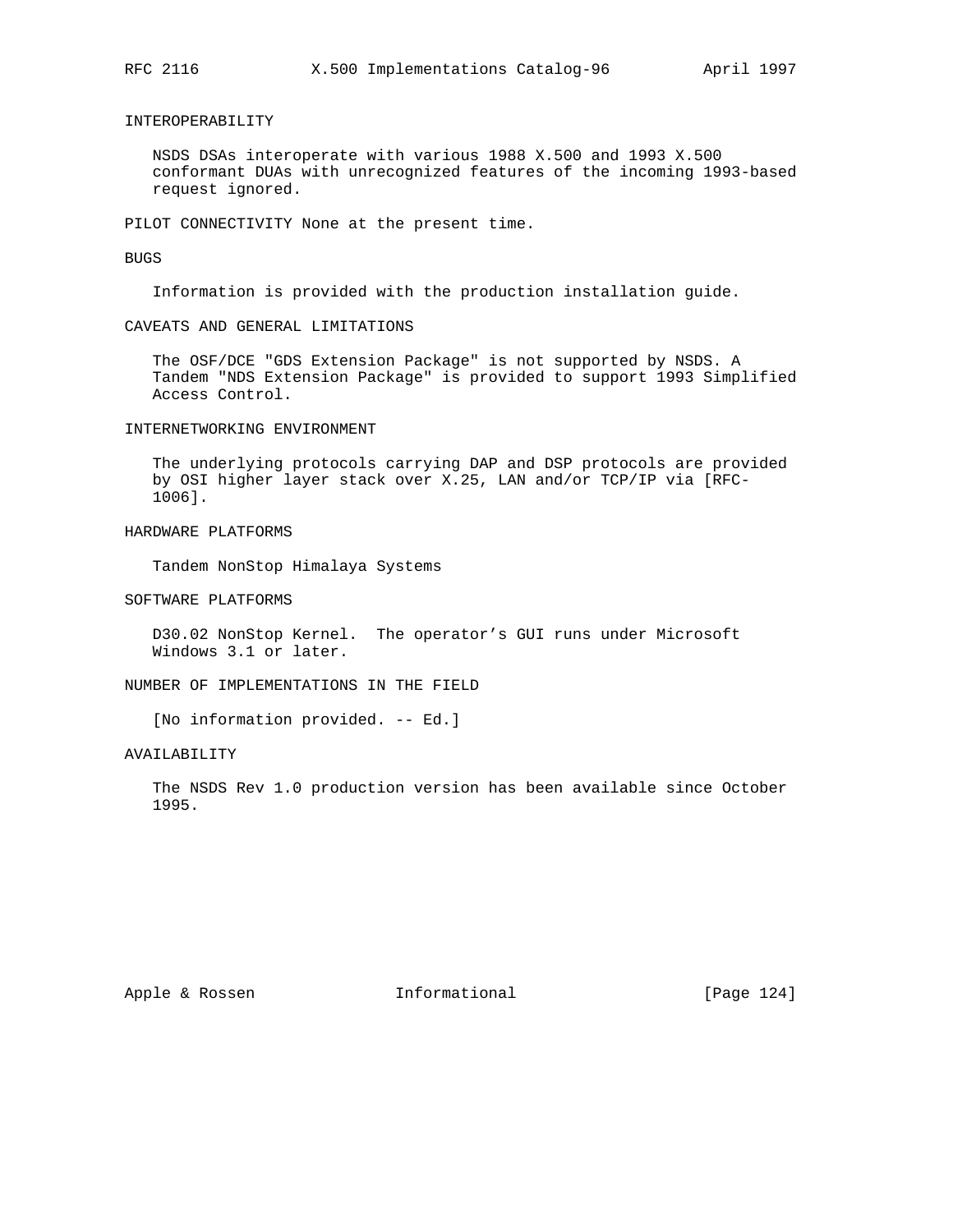For more details, please contact:

 Don S. Jones NSDS Product Manager Phone: (408) 285-6480 Fax: (408) 285-6004 e-mail: JONES\_S\_DON@TANDEM.COM

DATE LAST UPDATE or CHECKED

July 1996.

ADDITIONAL INFORMATION and/or COMMENTS

None.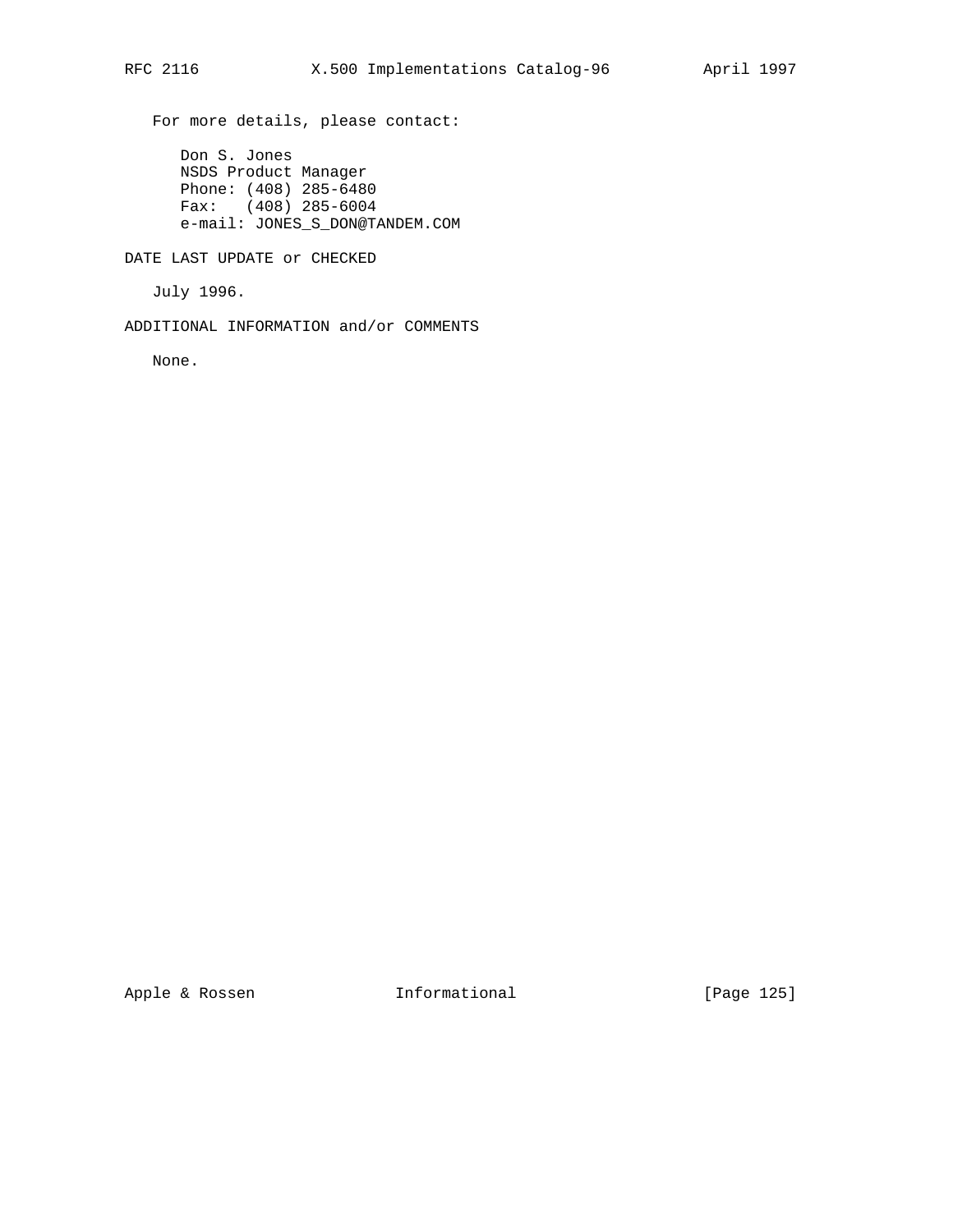ORG.D (tm) V2.0 / V2.1

Siemens Nixdorf Informationssysteme AG

#### ABSTRACT

 ORG.D V2.0 is Siemens Nixdorf's administrative directory client product. Through its file manager like user interface retrieval and DIT administration operations are supported. ORG.D offers a DDE interface and with ORG.D V2.1 additionally OLE / OCX / MAPI interfaces are supported. ORG.D V2.1 is an MS-Windows application acting as an LDAP client.

Among others, ORG.D has the following features:

- \* Comprehensive, simple-to-use search and positioning options
- \* complex searches, including approximate search
- \* Several databases visible at the same time in an interface
- \* Private address books: available on every desktop
- \* Optional use of distribution lists and private address book
- \* Support for MS-Word mail merge by means of special export format
- \* adaptable print listings and comfortable list&label functionality
- \* customizing tool in order to adapt to any directory schema
- \* Configurable user interface
- \* Automatic unbind after idle time
- \* Anonymous and simple unprotected bind
- \* Data transfer to Windows applications via file, Drag&Drop, and DDE
- \* Central administration of distribution lists/groups
- \* "Domain administrators" with limited rights defined only for home site/department

Apple & Rossen **Informational** [Page 126]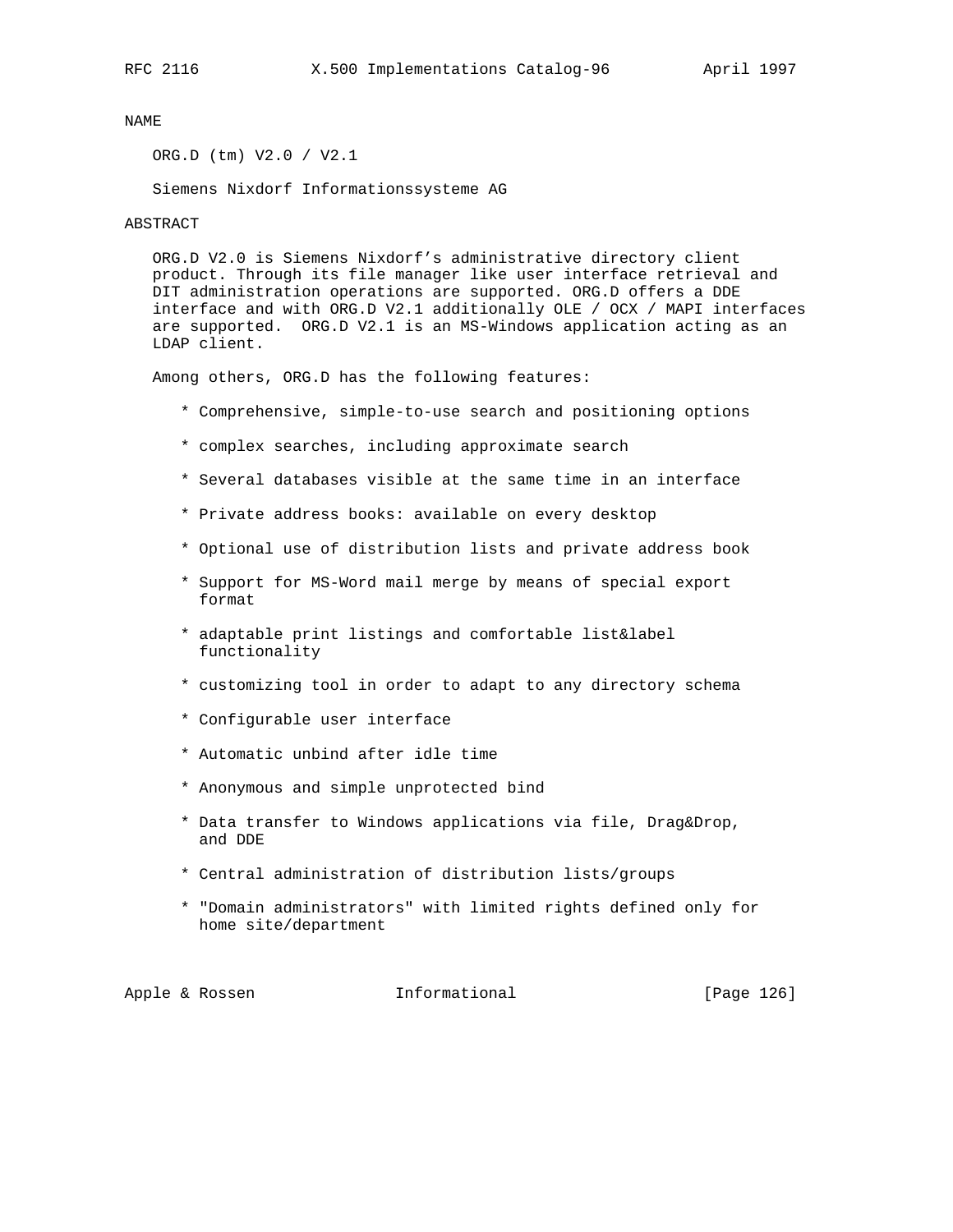- \* Direct modification / creation of DIT entries from the user interface
- \* Choice of a proposal list when new employee data is added

 Tight integration in SNI4s X.400/SMTP-MIME mail service and CIT products

- \* DDE connection and drag&drop data transfer to SNI's X.400 user agent MAIL.D and SNI4s CIT product ComfoPhone
- \* Setting up and administering mailboxes on remote mailbox servers
- \* Central administration of server addresses and logon data

COMPLIANCE with X.500-1988 (applicable only for DSAs and DUAs)

ORG.D V2.1 is an LDAP client.

COMPLIANCE with X.500-1993 (applicable only for DSAs and DUAs)

ORG.D V2.1 is an LDAP client.

CONFORMANCE WITH PROPOSED INTERNET STANDARDS

 ORG.D V2.1 is compliant with the following RFCs: [RFC 1777], [RFC 1778], [RFC 1779].

CONSISTENCE WITH INFORMATIONAL AND EXPERIMENTAL RFCs

 ORG.D V2.1 is compliant with the following RFCs: [RFC 1278], [RFC 1558].

#### INTEROPERABILITY

 ORG.D V2.1 is based on University of Michigan's LDAP implementation V3.0. It can interoperate with any LDAP server.

## PILOT CONNECTIVITY

 In future ORG.D will be used to browse in the European NameFLOW- PARADISE pilot network. Currently SNI's directory client product DIR.D V2.6 is used to browse in the European NameFLOW-PARADISE pilot network.

Apple & Rossen **Informational** [Page 127]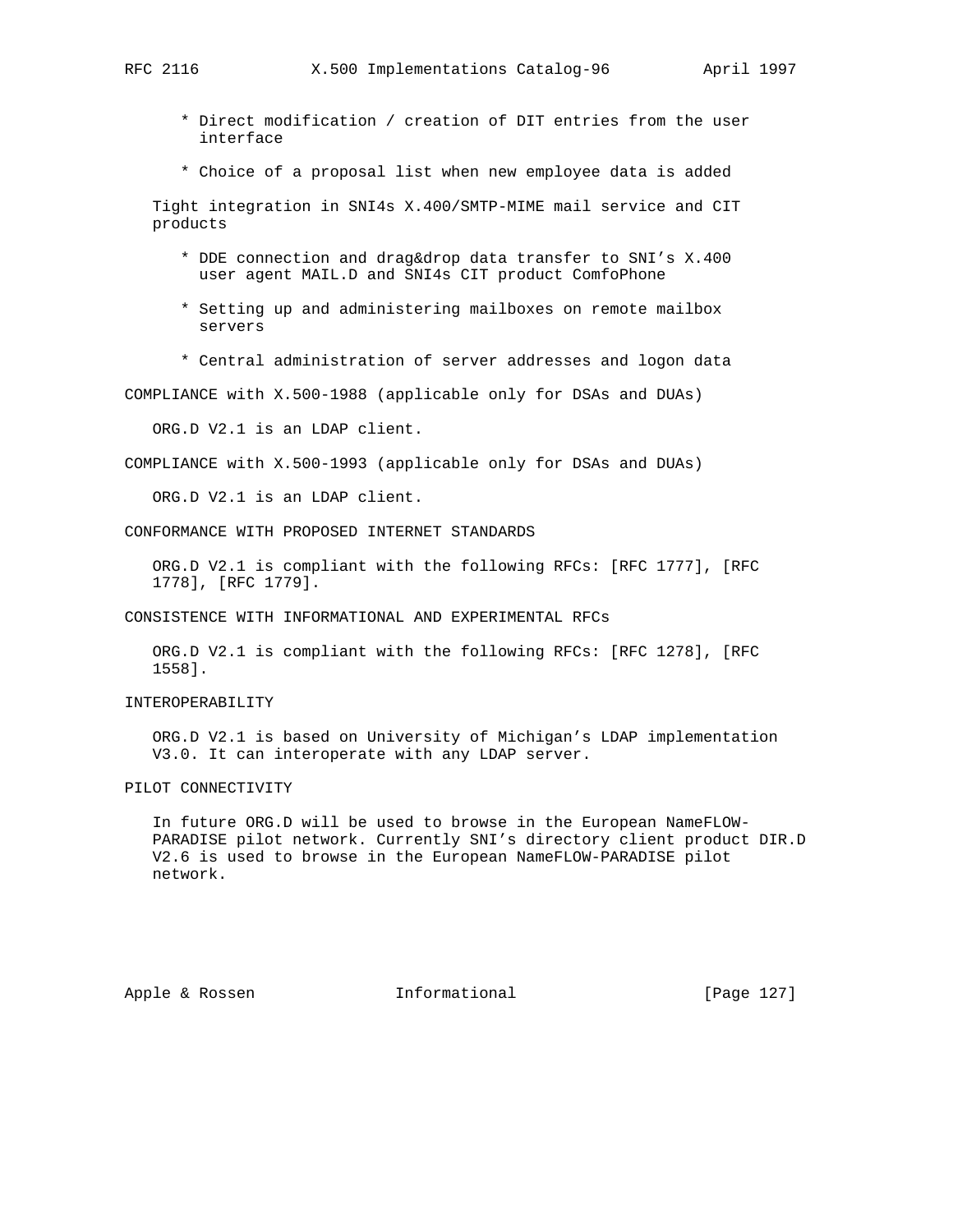BUGS

 To report bugs and/or to retrieve additional information on SNI's directory products please send mail to infoline com@s41.mch1.x400scn.sni.de.

# CAVEATS AND GENERAL LIMITATIONS

[No information provided. -- Ed.]

INTERNETWORKING ENVIRONMENT

LDAP with TCP/IP

HARDWARE PLATFORMS

PC (Intel)

SOFTWARE PLATFORMS

 Windows 3.1 + Winsockets Windows for Workgroups 3.11 + Winsockets Windows 95 Windows NT 3.5 OS/2 3.0 + Windows for OS/2 + Winsockets

NUMBER OF IMPLEMENTATIONS IN THE FIELD

Field testing is to be started in Spring 1996.

AVAILABILITY

 ORG.D V2.0 / V2.1 can be delivered as a binary product. It is commercially available from:

 Siemens Nixdorf Informationssysteme AG ASW BA COM 1 D-81730 Munich Germany

Please contact

 Giovanni Rabaioli Voice: +49/89-636-41095 Fax: +49/89-636-42552 Mail: Giovanni.Rabaioli@mch.sni.de

Apple & Rossen **Informational** [Page 128]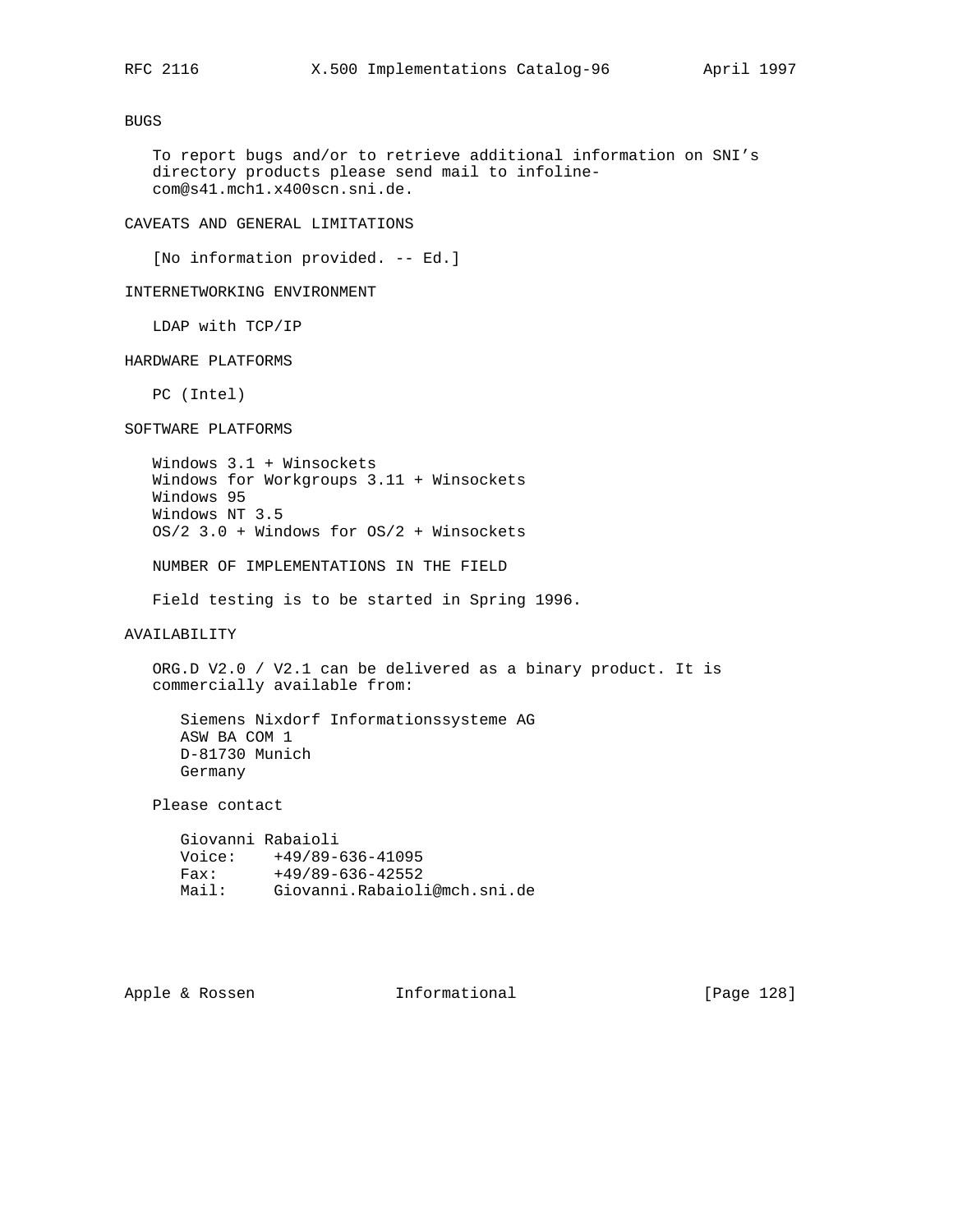DATE LAST UPDATED or CHECKED

April 1996

ADDITIONAL INFORMATION and/or COMMENTS

| DIR.X V4.0      | 1993 X.500 Directory Service           |
|-----------------|----------------------------------------|
| DIR.X V3.1      | 1988 X.500 Directory Service           |
| DIR.D V2.6      | LDAP browser for information retrieval |
| DIR.X-SYNC V2.0 | Directory synchronization              |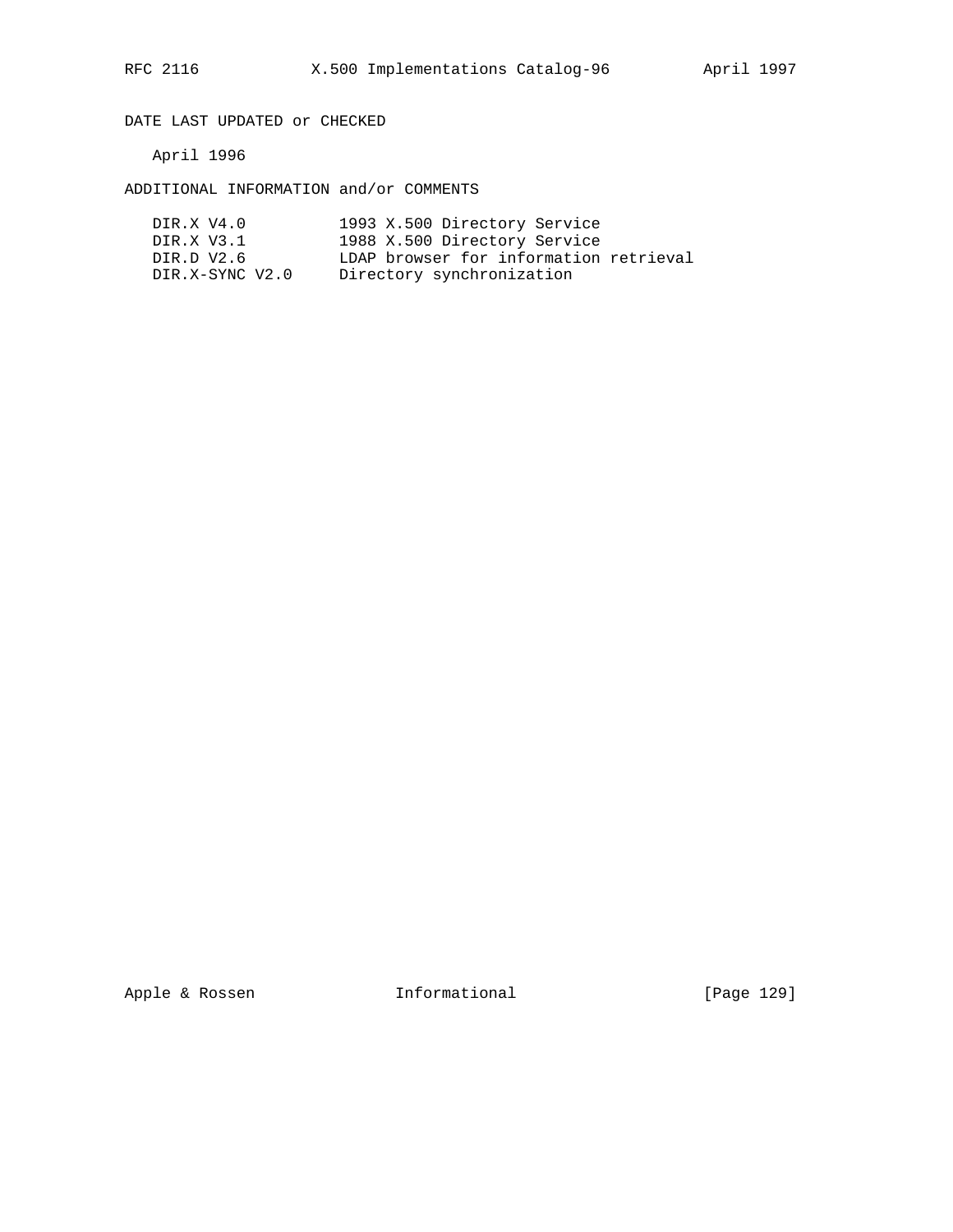OSIAM X.500-88

MARBEN

ABSTRACT

 OSIAM X.500-88 is Marben's 1988 compliant directory product. It provides:

- \* DUA, offering X/Open XOM and XDS APIs
- \* Pocket DUA, providing Microsoft MAPI(tm)
- \* DSA and C-ISAM based DIB
- \* LDAP Server

 OSIAM DUA is a portable Directory User Agent implement, which implements DAP engine. It provides X/Open XOM and XDS APIs. It works on multiple lower layer stacks (OSI Transport or TCP/IP). An LDAP Server may be provided with the DUA.

 Pocket DUA is a light DUA implement which offers full DAP access, but light in terms of code size and memory occupation, and is mainly designed for PC environments. It provides MAPI(tm) interface, as an address book provider. It provides multiple network connectivities: X.25, [RFC 1006] over TCP/IP, and APS.

 OSIAM X.500 DSA provides full X.500 1988 functionality. Main features include: chaining/multicasting, extensible schema, proprietary access control list, comprehensive administration facilities.

 MARBEN is currently developing a new generation of directory product, providing X.500 1993 functionality. Main targets are:

- \* high performance
- \* robustness and administration facility with DIB on commercial RDBMS
- \* replication
- \* access control
- \* extended information models

Apple & Rossen **Informational** [Page 130]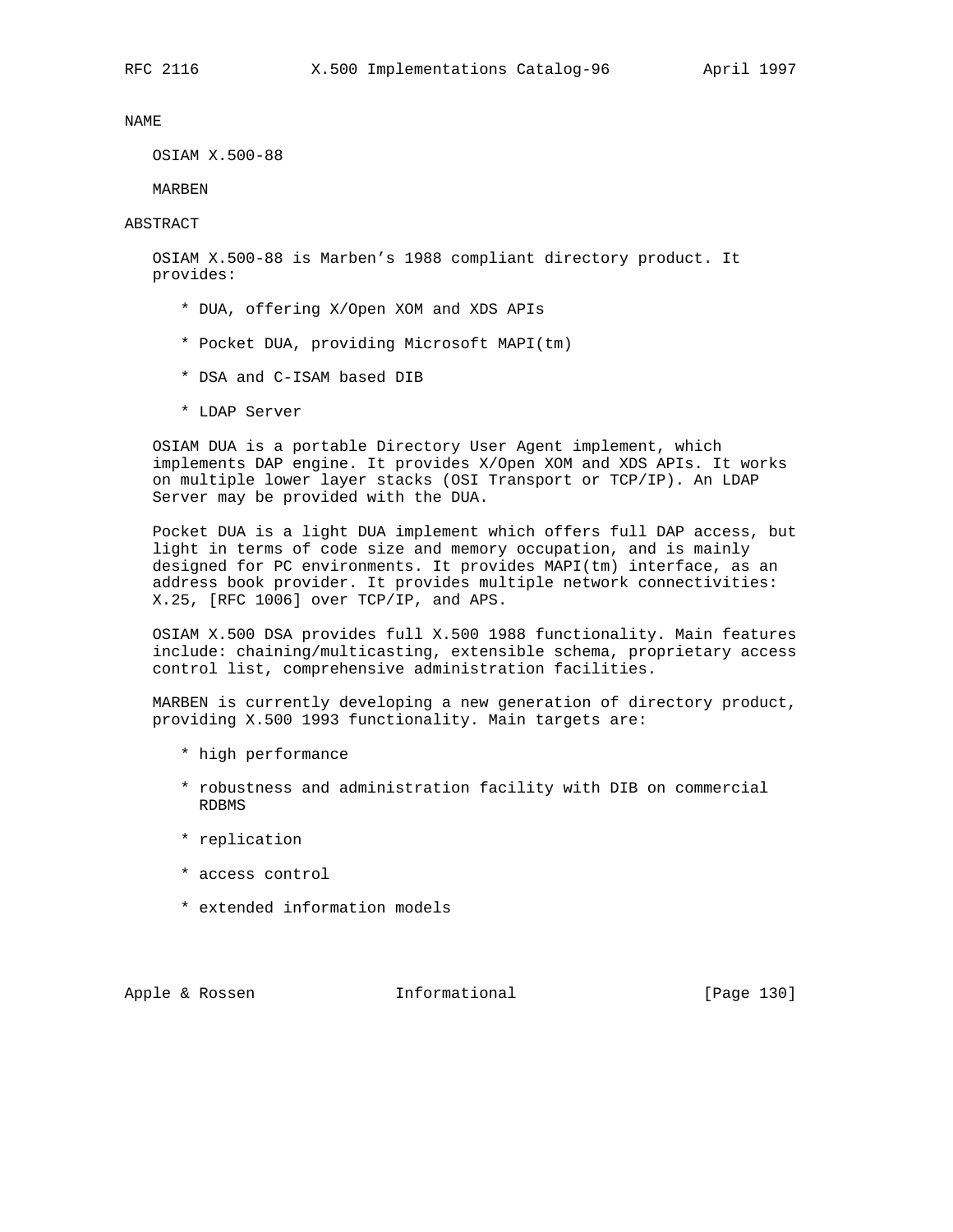Please contact MARBEN for more information on '93 product.

COMPLIANCE with X.500-1988 (applicable only for DSAs and DUAs)

 OSIAM X.500-88 DUA and DSA implement CCITT X.500 (1988) an ISO 9594 standards.

Compliant with EWOS and NIST OIW Stable Implementor's Agreement.

COMPLIANCE with X.500-1993 (applicable only for DSAs and DUAs)

1993 product is under development.

Please contact MARBEN for more information on '93 product.

CONFORMANCE WITH PROPOSED INTERNET STANDARDS

Compliant with the following Internet Standards:

- \* [RFC 1274]: the COSINE and Internet X.500 Schema (partially supported)
- \* [RFC 1277]: encoding of network addresses
- \* [RFC 1778], [RFC 1777], [RFC 1779]: LDAP and related standards

CONSISTENCE WITH INFORMATIONAL AND EXPERIMENTAL RFCs

None is supported at the present time.

#### INTEROPERABILITY

 Have successfully interoperated, both on DAP and DSP, with QUIPU, E3X and other implementations involved in Paradise pilot project.

# PILOT CONNECTIVITY

Connected to Paradise pilot project.

BUGS

[No Information Provided--Ed.]

#### CAVEATS AND GENERAL LIMITATIONS

[No Information Provided--Ed.]

Apple & Rossen **Informational** [Page 131]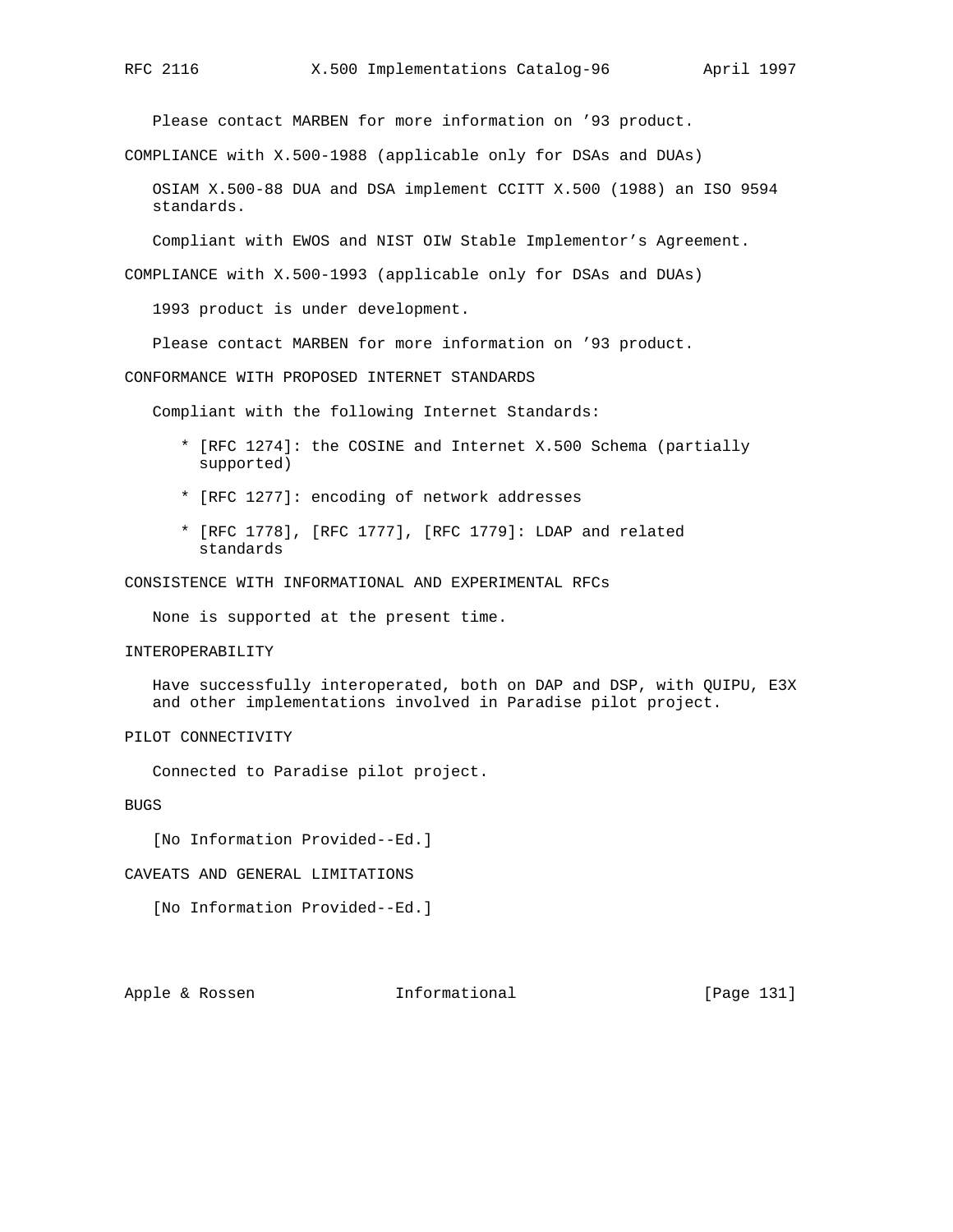# INTERNETWORKING ENVIRONMENT

[RFC 1006] with TCP/IP, TP0 with X.25, TP4 with CLNS

HARDWARE PLATFORMS

 OSIAM X.500-88 is highly portable, and has been ported to a wide range of platforms, including:

- \* HP9000 series
- \* SUN SPARC Stations
- \* SCO UNIX
- \* Tandem
- \* MARK III, etc.

MARBEN Pocket DUA runs on PC/Windows and NT.

### SOFTWARE PLATFORMS

See HARDWARE PLATFORMS.

NUMBER OF IMPLEMENTATIONS IN THE FIELD

[No information provided. -- Ed.]

AVAILABILITY

Commercially available from:

 MARBEN 11 Rue Curie 92150 Suresnes, France

 Contact Person: Karim Jammal or Shaofeng Li Phone: (33 - 1) 41 38 10 00 Fax: (33 - 1) 41 38 10 01 X.400: C=FR;A=Atlas;P=Marben;O=Suresnes;OU1=MxMs;S=KJammal E-Mail:sli@wtk.suresnes.marben.fr

Apple & Rossen **Informational** [Page 132]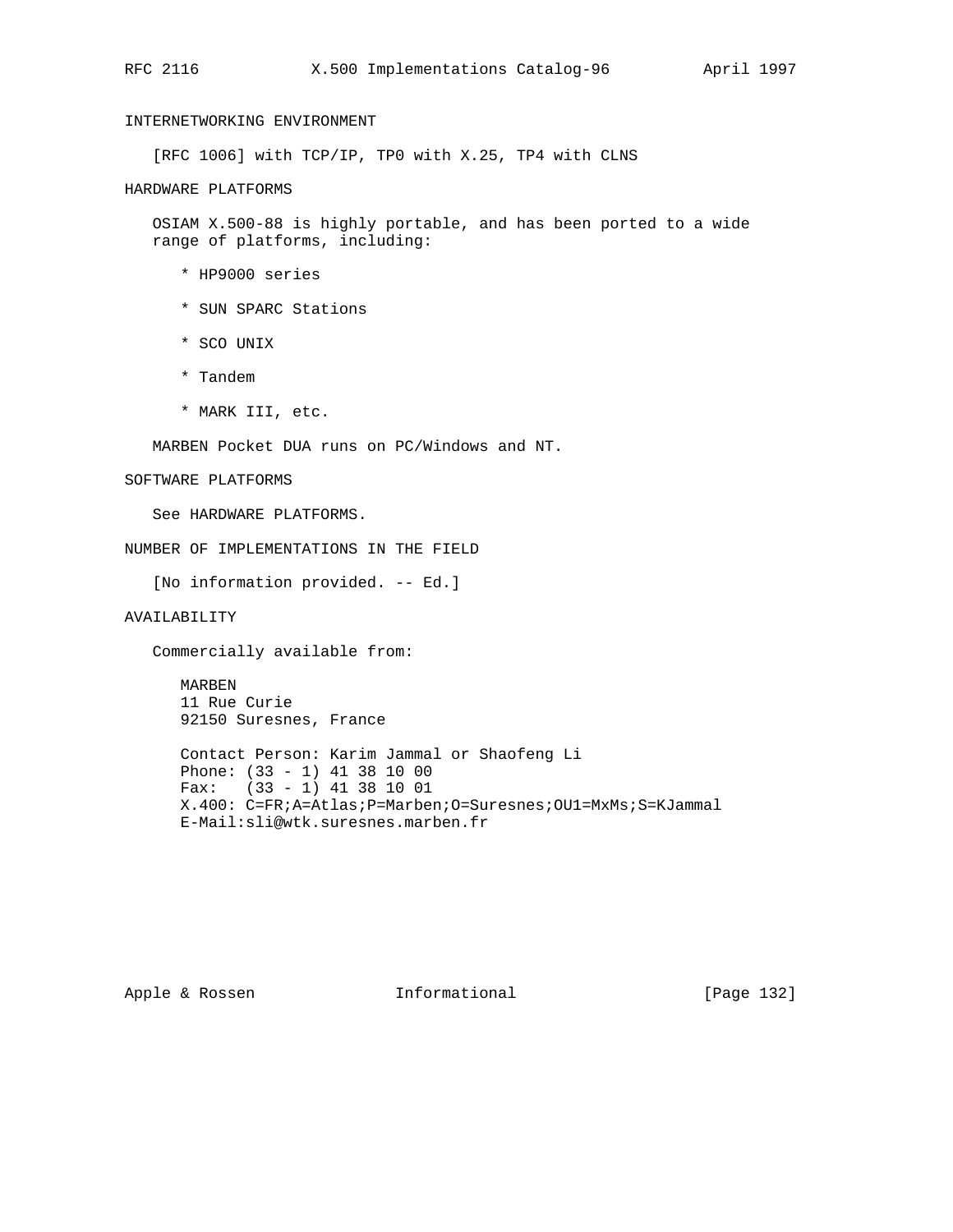Also available from:

 MARBEN Products Inc. 2105 Hamilton Avenue, Suite 320 San Jose, CA95125, USA

 Contact Person: Jean-Francois Chapuis Phone: (408) 879 4000 Fax: (408) 879 4001 E-Mail: jfchapuis@marben.com

DATE LAST UPDATED or CHECKED

October 1995

ADDITIONAL INFORMATION and/or COMMENTS

[No Information Provided--Ed.]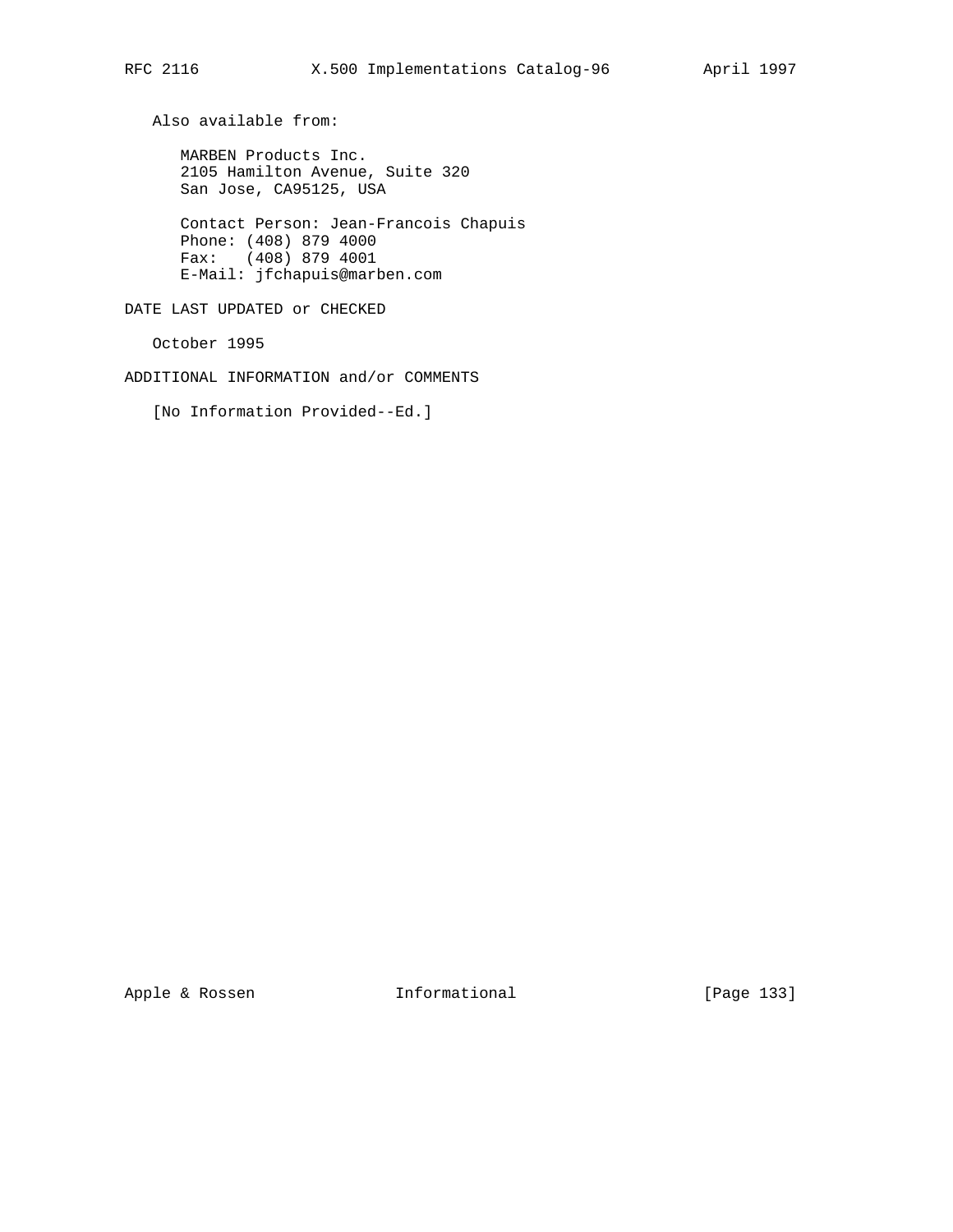OSIAM X.500-93

MARBEN

# ABSTRACT

OSIAM X.500-93 is Marben's 1993 compliant directory product.

Open Directory

- \* OSIAM X.500-93 provides both DAP and LDAP access
- \* Support for distribution using the DSP protocol
- \* Support for replication using the DISP protocol
- \* Pocket DUA, providing Microsoft MAPI0(tm) and MAPI1(tm) interface to MS-Mail(tm) or Exchange(tm)
- \* WEB gateway to access Directory information from WEB browsers
- \* X/Open XOM/XDS API
- \* High performance direct API

High Capacity

- \* Mapped on a RDBMS
- \* Over 1.000.000 entries
- \* Use of transaction, to ensure robustness
- \* Can run on high-available hardware systems
- \* Isolated interface, to be customized for various RDBMS

High Performance

- \* Use of cache at DUA level
- \* Use of cache at DSA level

Apple & Rossen **Informational** [Page 134]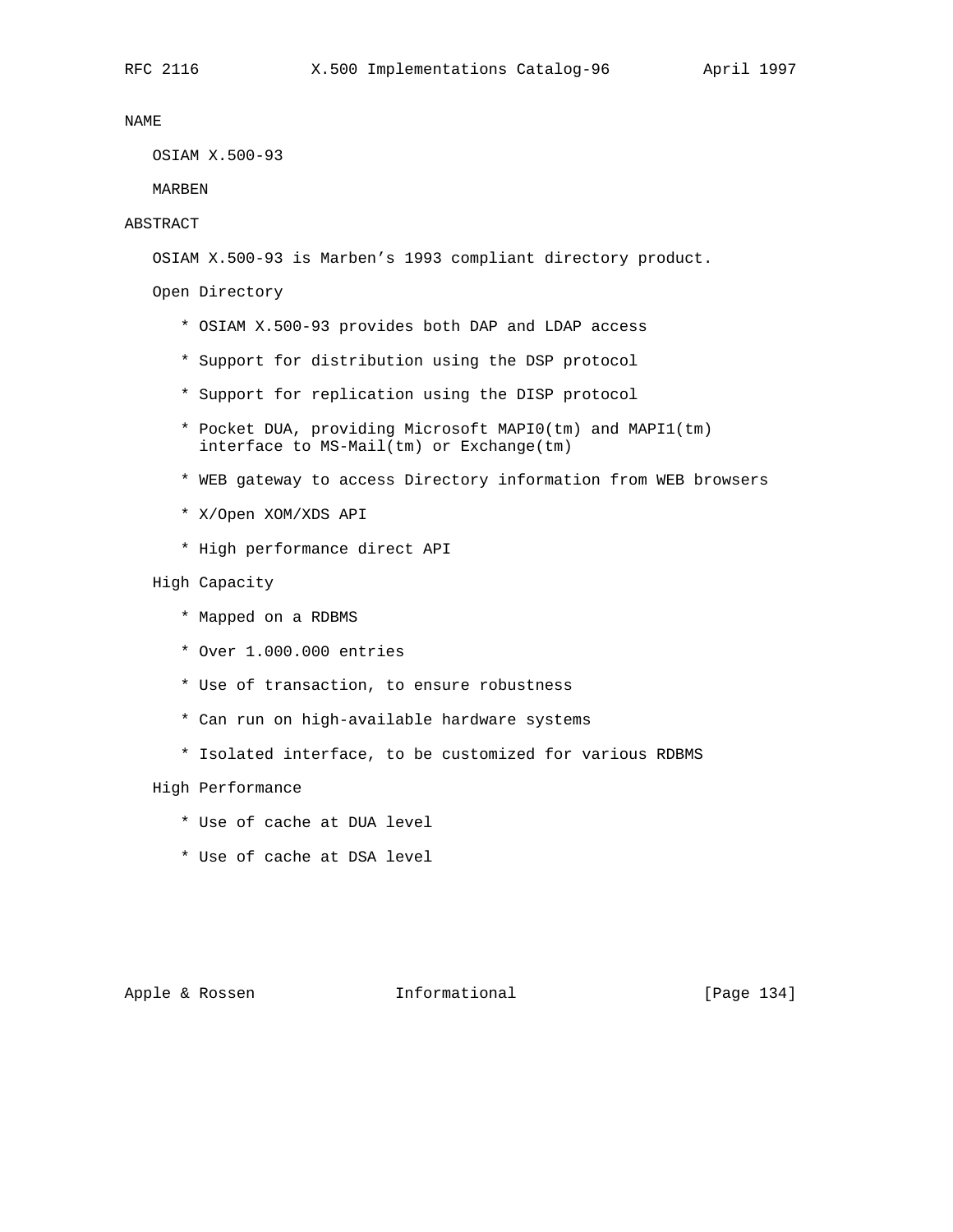- \* Use of replication. Can act as shadow supplier, shadow consumer or secondary shadow supplier. Support for total or incremental refresh. Support for both scheduled update and "on change" update.
- \* Based on an indexed database, to ensure high-performance elaborated search.

# Security

- \* Anonymous bind, simple and simple protected authentication
- \* X.509 certificates storage
- \* Access control

# Ease of administration

- \* Extensible schema
- \* Backup-recovery
- \* Event logging
- \* Statistics information about Directory use
- \* Billing dockets generation

Ease of integration

- \* Provided as binary product or as portable source code
- \* MARBEN services: training, consulting, system integration, hot-line support, maintenance.

COMPLIANCE with X.500-1988 (applicable only for DSAs and DUAs)

 OSIAM X.500-93 DUA and DSA implement CCITT X.500 (1988) and ISO 9594 standards.

Compliant with EWOS and NIST OIW Stable Implementor's Agreement.

COMPLIANCE with X.500-1993 (applicable only for DSAs and DUAs)

 OSIAM X.500-93 DUA and DSA implement CCITT X.500 (1993) and ISO 9594 standards.

Apple & Rossen **Informational** [Page 135]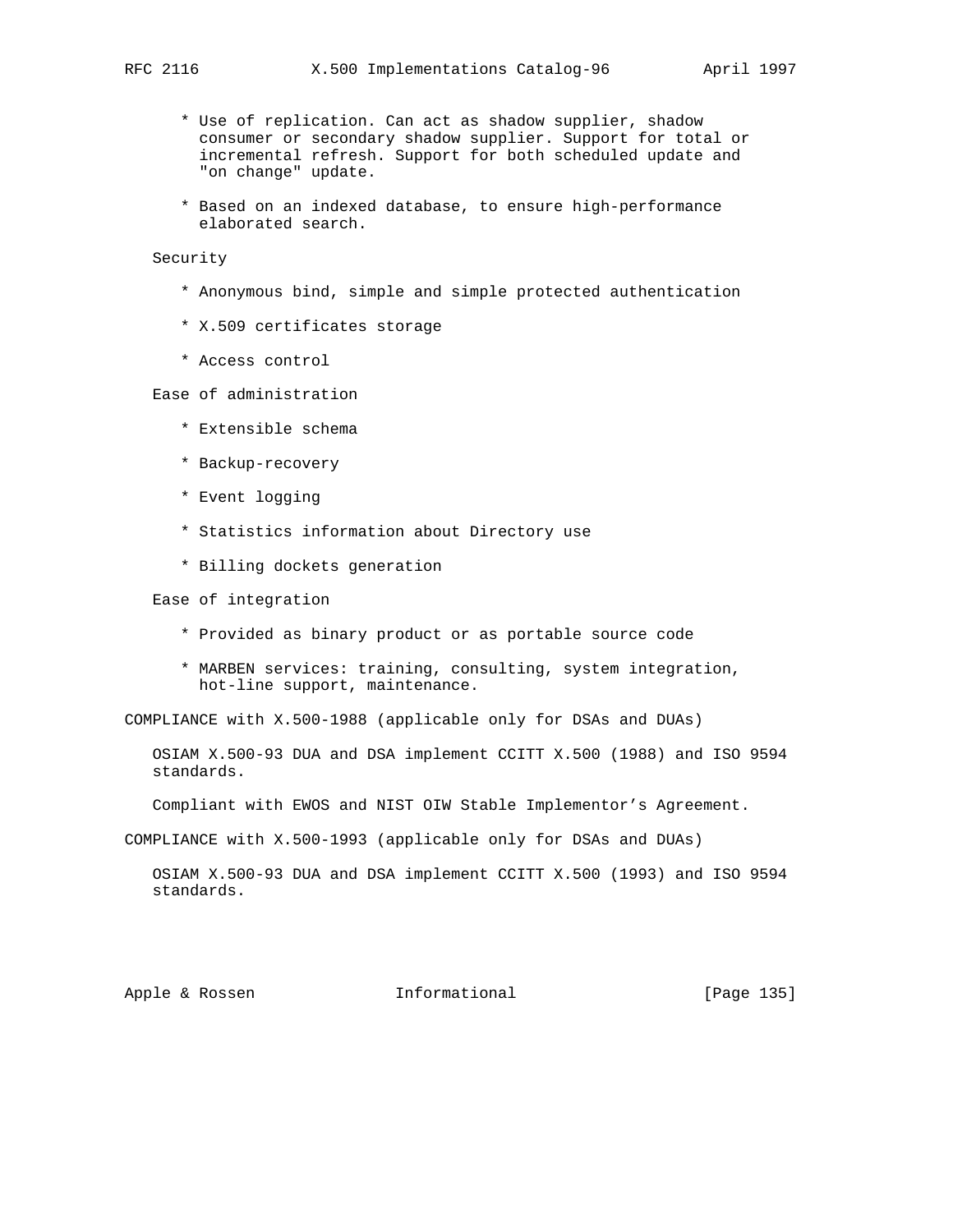CONFORMANCE WITH PROPOSED INTERNET STANDARDS

Compliant with the following Internet Standards:

- \* [RFC 1274]: the COSINE and Internet X.500 Schema (partially supported)
- \* [RFC 1277]: encoding of network addresses
- \* [RFC 1778], [RFC 1777], [RFC 1779]: LDAP and related standards

CONSISTENCE WITH INFORMATIONAL AND EXPERIMENTAL RFCs

None is supported at the present time.

INTEROPERABILITY

 Have successfully interoperated, both on DAP and DSP, with QUIPU, E3X and other implementations involved in Paradise pilot project.

PILOT CONNECTIVITY

Connected to Paradise pilot project.

BUGS

[No Information Provided--Ed.]

## CAVEATS AND GENERAL LIMITATIONS

[No Information Provided--Ed.]

#### INTERNETWORKING ENVIRONMENT

[RFC 1006] with TCP/IP, TP0 with X.25, TP4 with CLNS

HARDWARE PLATFORMS

 OSIAM X.500-93 is highly portable, and has been ported to a wide range of platforms, including:

- \* Windows NT
- \* HP-UX
- \* IBM AIX

Apple & Rossen **Informational** [Page 136]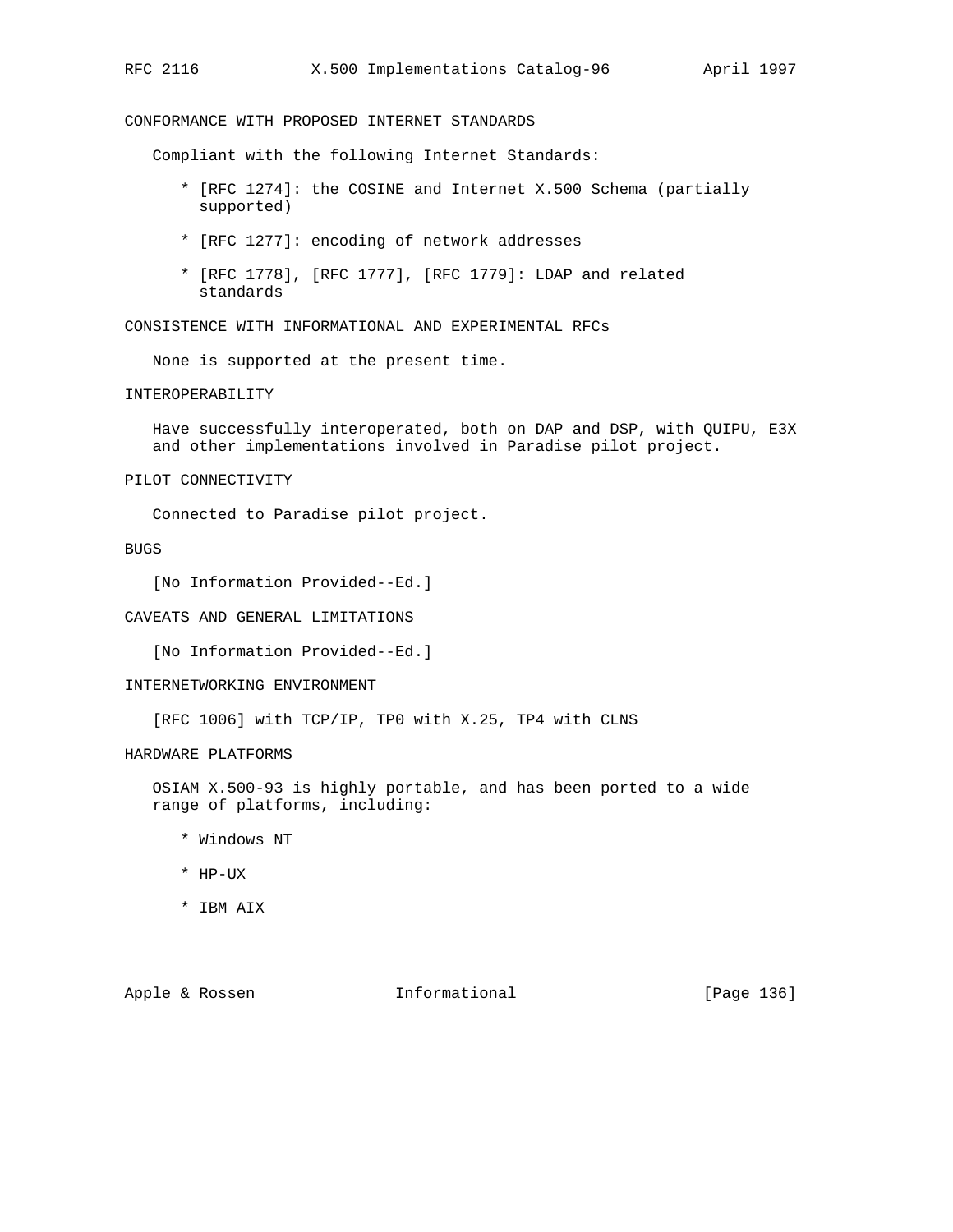- \* SUN Solaris
- \* SCO UNIX
- \* IBM MVS

MARBEN Pocket DUA runs on PC/Windows and NT.

SOFTWARE PLATFORMS

See HARDWARE PLATFORMS.

NUMBER OF IMPLEMENTATIONS IN THE FIELD

[No information provided. -- Ed.]

# AVAILABILITY

Commercially available from:

 MARBEN 11 Rue Curie 92150 Suresnes, France

 Contact Person: Marc Chauvin or Olivier Gatine Phone: (33 - 1) 41 38 10 00 Fax: (33 - 1) 41 38 10 01 E-Mail:sales@suresnes.marben.fr

Also available from:

 MARBEN Products Inc. 2105 Hamilton Avenue, Suite 320 San Jose, CA95125, USA

 Contact Person: Jean-Francois Chapuis Phone: (408) 879 4000 Fax: (408) 879 4001 E-Mail: jfchapuis@marben.com

DATE LAST UPDATED or CHECKED

July 1996

ADDITIONAL INFORMATION and/or COMMENTS

[No Information Provided--Ed.]

Apple & Rossen **Informational** [Page 137]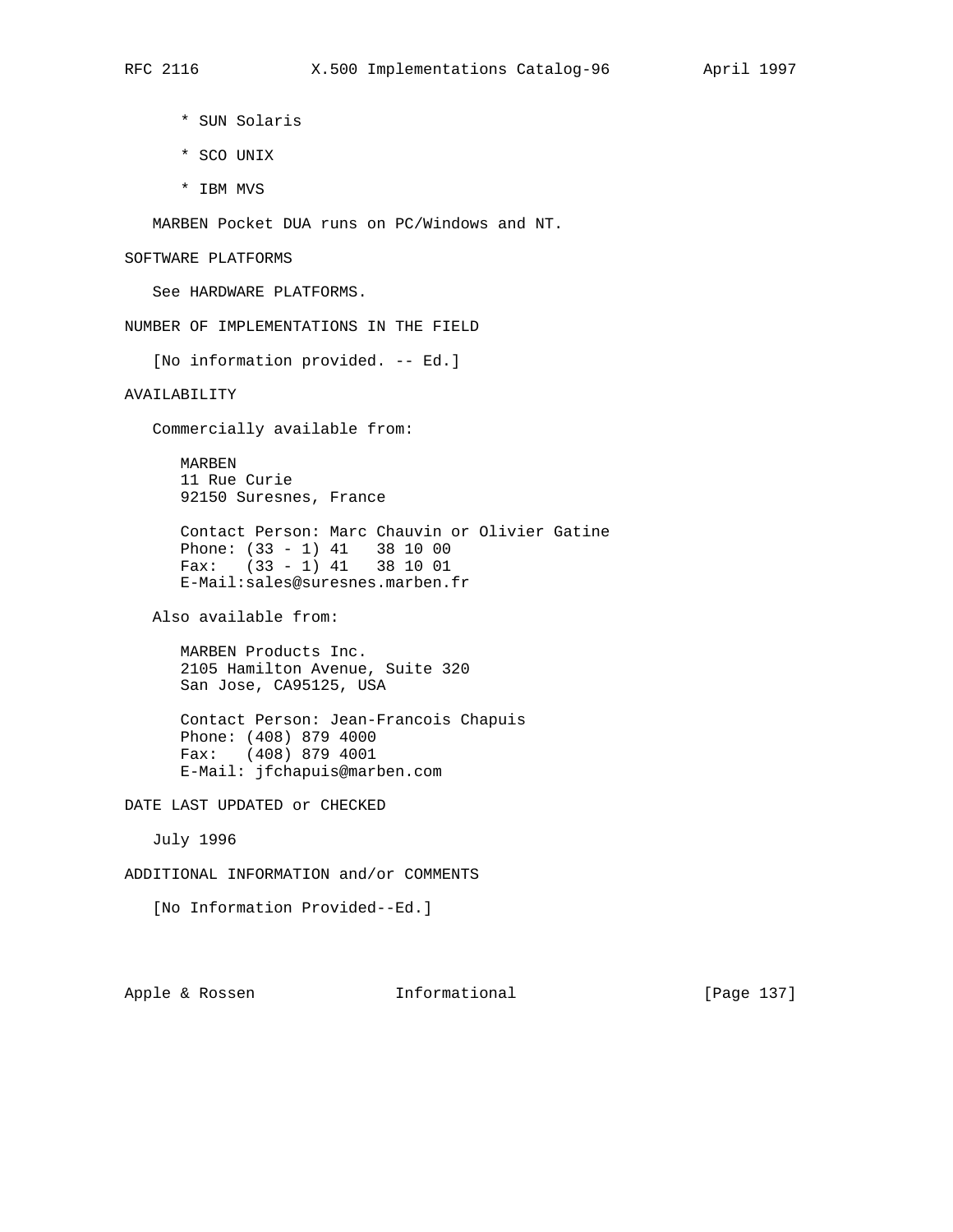PMDF-X500

from:

 Innosoft International, Inc. 1050 East Garvey Ave. South West Covina, California 91790

Phone: +1 818-919-3600 email: sales@innosoft.com

#### ABSTRACT

 PMDF-X500 is Innosoft's implementation of the X.500 standards for Directory Services. PMDF-X500 is based upon the ISODE Consortium code-base. The core of PMDF-X500 is the Directory System Agent (DSA) server. This server provides directory information to Directory User Agents (DUA) using either OSI or TCP/IP networking protocols. Since PMDF-X500 is based on a widely used implementation, it interoperates particularly well with a whole host of X.500-based products from other sources.

 In order to facilitate initial loading of directory data as well as ongoing coordination with other directory services, PMDF-X500 includes tools to import from and export directory information to Entry Description File (EDF) files. EDF files are flat text files. PMDF-X500 provides directory coordination functions using EDF files for the following directories:

- \* X.500 DSAs supporting LDAP access
- \* cc:Mail
- \* Digital's DDS
- \* GroupWise
- \* Microsoft Mail
- \* PMDF generic databases

COMPLIANCE with X.500-1988 (applicable only for DSAs and DUAs)

 OSI directory services as specified in CCITT X.500 Recommendations and ISO 9594 use the Directory Access Protocol (DAP) and the Directory System Protocol (DSP).

Apple & Rossen **Informational** [Page 138]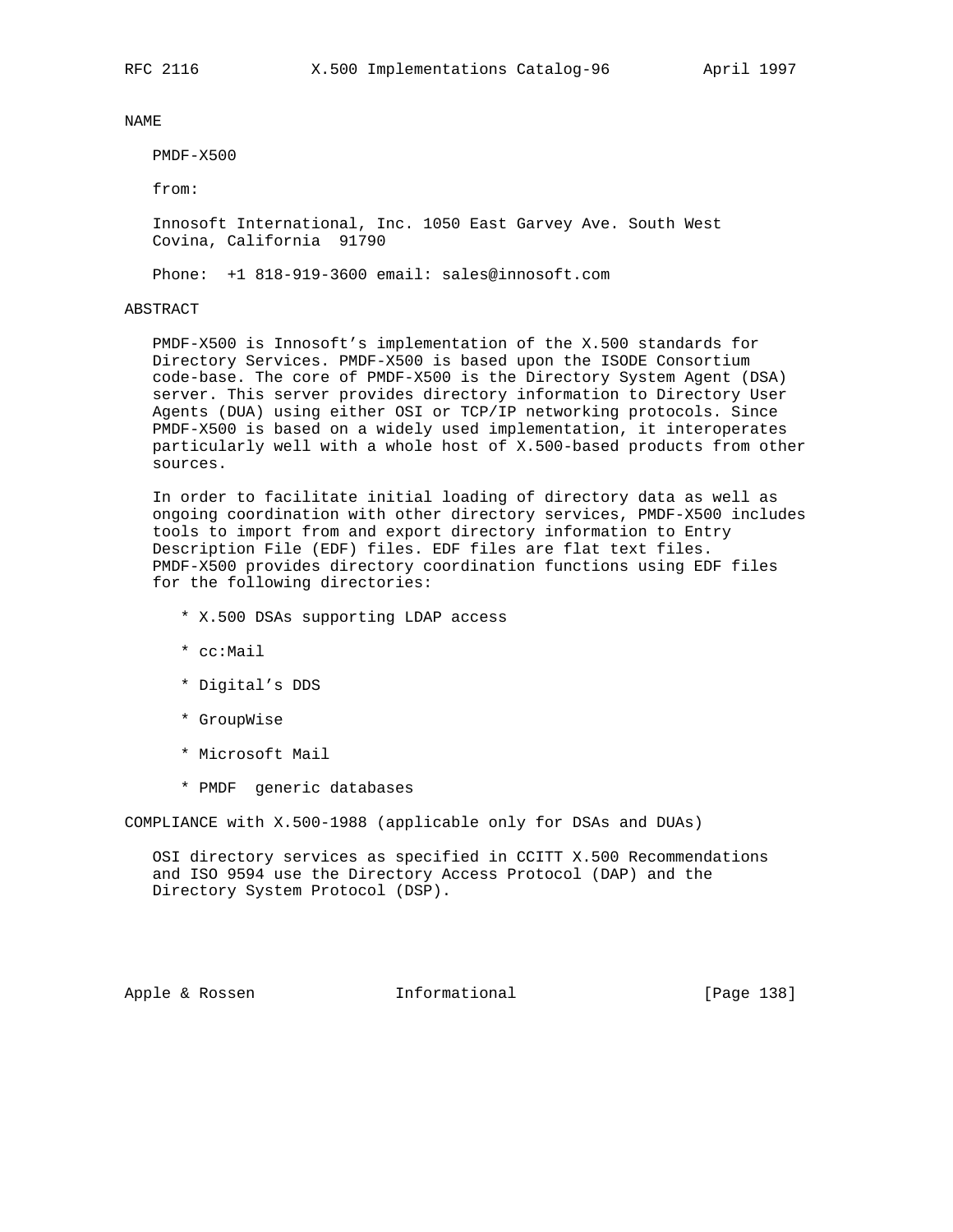COMPLIANCE with X.500-1993 (applicable only for DSAs and DUAs)

 PMDF-X500 does not yet support the 1993 changes to the X.500 standard. Support for the 1993 X.500 recommendations is planned for a future release of PMDF-X500.

CONFORMANCE WITH PROPOSED INTERNET STANDARDS

 PMDF-X500 supports DAP and DSP accesses using Internet protocols as specified in [RFC 1006]. In addition, the Internet community has proposed two lightweight alternatives to DAP called Lightweight Directory Access Protocol (LDAP), which is specified in [RFC 1777], and Connectionless Lightweight Directory Access Protocol (CLDAP), which is specified in [RFC 1798]. LDAP and CLDAP, which are currently specified to run over TCP/IP, are much simpler protocols than DAP and were designed to reduce the cost of entry associated with using X.500 protocols in client applications. PMDF-X500 includes both LDAP and CLDAP servers.

 The LDAP server accesses X.500 directory information using DAP to communicate with X.500 DSAs. PMDF-X500 provides an LDAP server which translates LDAP requests into DAP requests to communicate with X.500 DSAs. CLDAP defines a very low overhead method for accessing X.500 directory information. CLDAP is suitable for providing access to information that does not require access controls.

CONSISTENCE WITH INFORMATIONAL AND EXPERIMENTAL RFCs

[No information provided. -- Ed.]

#### INTEROPERABILITY

 PMDF-X500 interoperates with a large number of DUAs and DSAs. This is demonstated by the fact that PMDF-X500 is DSA used by several Internet White Pages Project participants. PMDF-X500 DSA interoperability includes at least all of the DSA that are used in the White Pages Project.

 PMDF-X500 is delivered with several DUAs and in addition is know to support the DUAs from Unisys and Digital Equipment Corporation as well as the publically available DUAs MaX500, Cello, Swix, and the NASA DUA.

PILOT CONNECTIVITY

 PMDF-X500 is used by several sites that are participants of the Internet White Pages Project include the Innosoft DSA.

Apple & Rossen **Informational** [Page 139]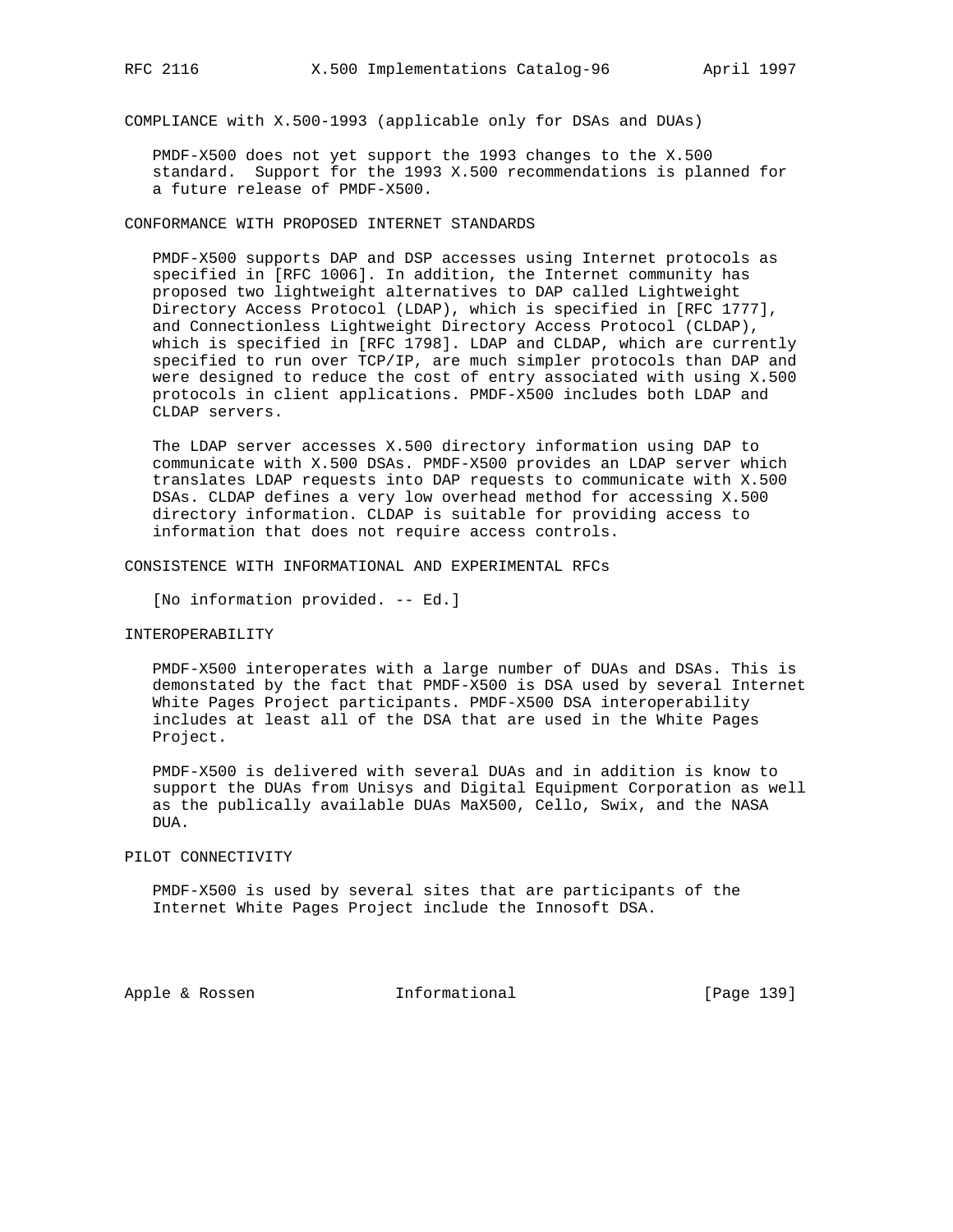BUGS

[No information provided. -- Ed.]

CAVEATS AND GENERAL LIMITATIONS

[No information provided. -- Ed.]

#### INTERNETWORKING ENVIRONMENT

 DAP and DSP are layered on top of the OSI protocol suite. PMDF-X500 supports this protocol suite over multiple network transports. For a pure OSI protocol stack, DECnet/OSI can be used to provide the lower layers of the stack. In addition, PMDF-X500 supports running OSI upper layer protocols over a TCP/IP transport in accordance with [RFC 1006]. It is important to note that while [RFC 1006] specifies TCP/IP as a transport, all of the OSI upper layer protocols are always used with DAP and DSP.

HARDWARE PLATFORMS

 Digital VAX systems Digital Alpha/AXP systems

SOFTWARE PLATFORMS

 OpenVMS/VAX OpenVMS/AXP Digital UNIX

NUMBER OF IMPLEMENTATIONS IN THE FIELD

[No information provided. -- Ed.]

Apple & Rossen **Informational** [Page 140]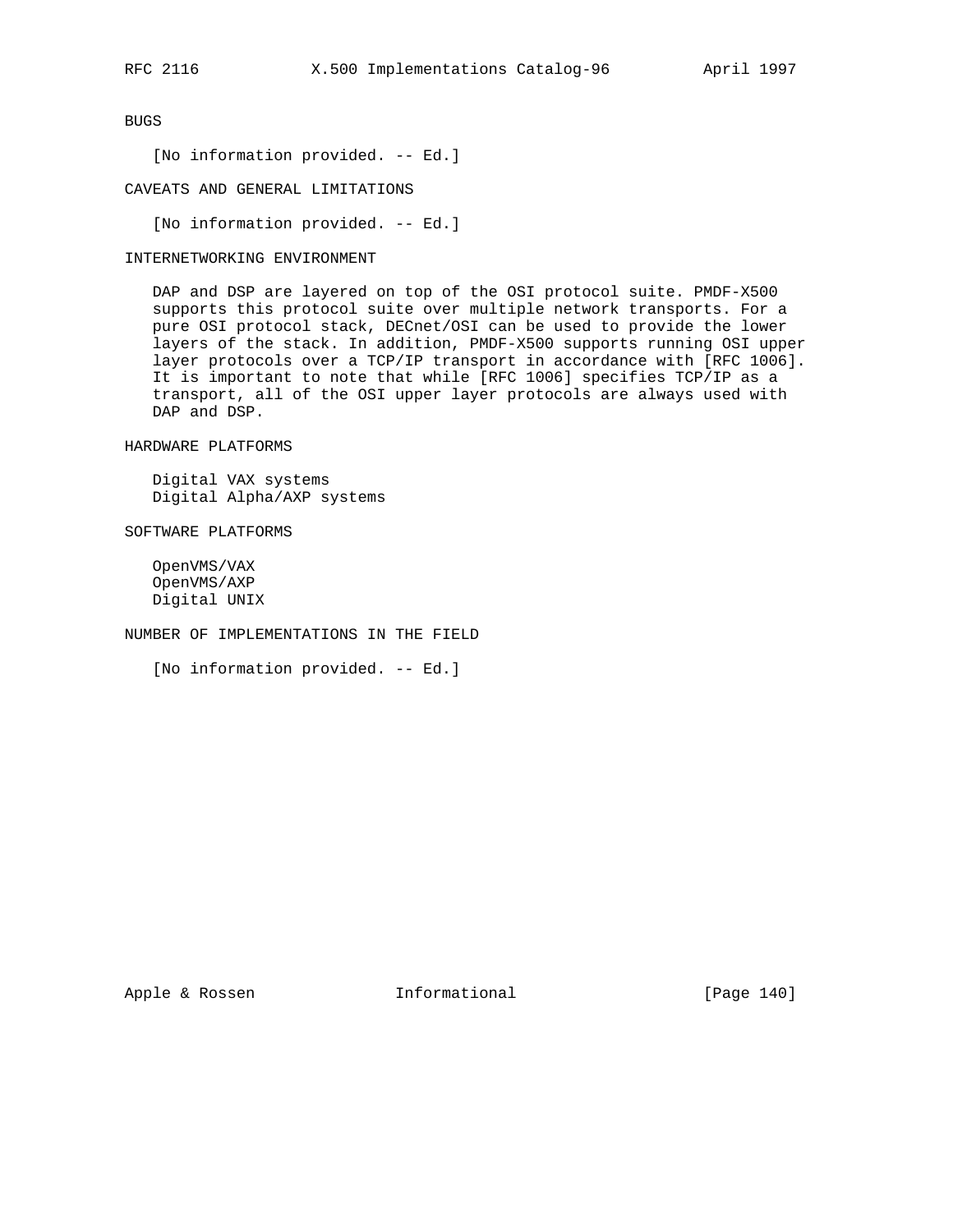# AVAILABILITY

 PMDF-X500 is a commerical product that is part of the PMDF family of eMail Interconnect products. PMDF-X500 requires the presence of PMDF-MTA, Innosoft's SMTP/MIME mailer. PMDF-X500 and PMDF-MTA can be obtained from:

 Innosoft International, Inc. 1050 East Garvey Ave. South West Covina, California 91790

 Phone: +1 818-919-3600 FAX: +1 818-919-3614 email: sales@innosoft.com

DATE LAST UPDATED or CHECKED

December 1995

ADDITIONAL INFORMATION and/or COMMENTS

No information provided. -- Ed.]

Apple & Rossen **Informational** [Page 141]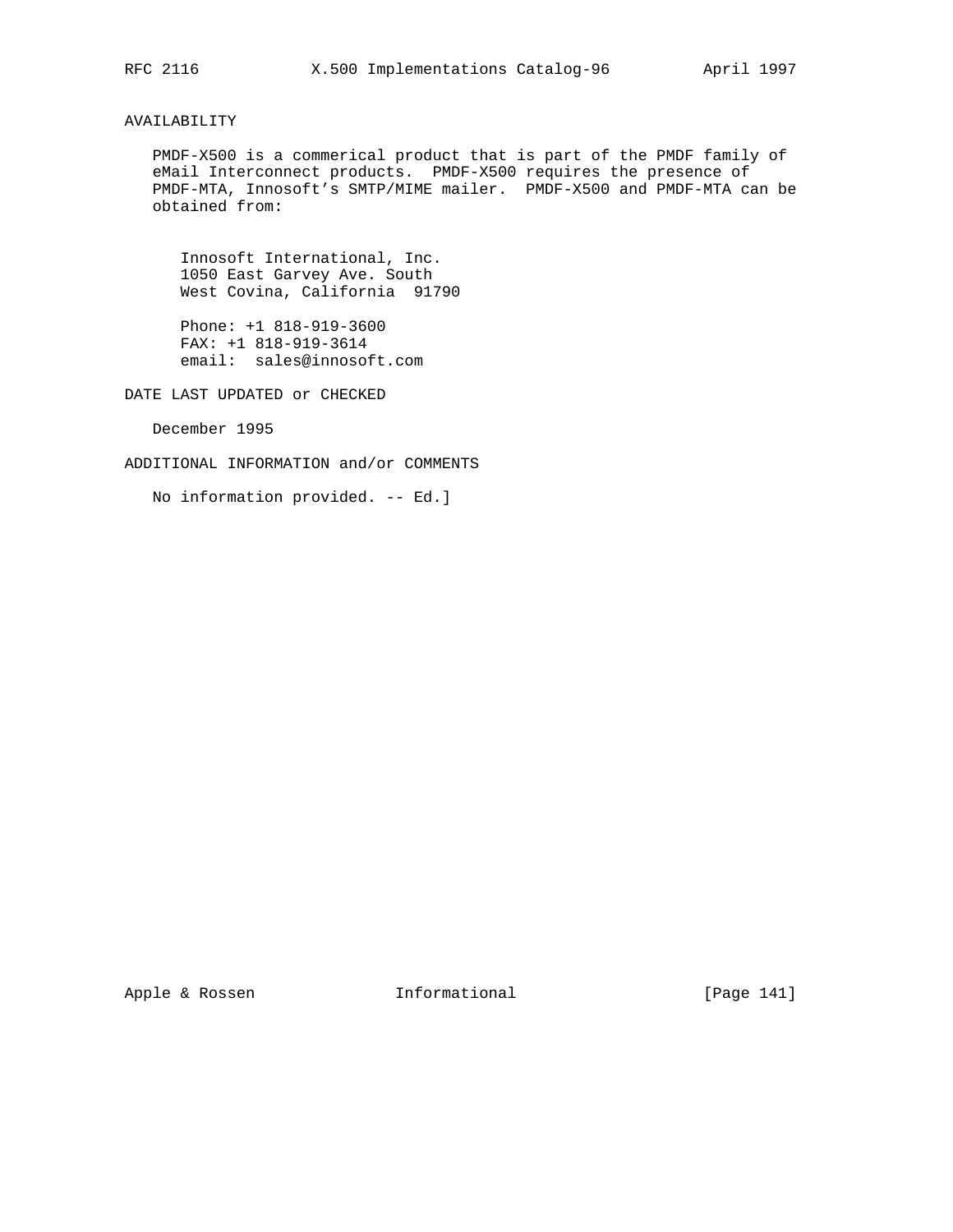TransIT 500 Unisys Corporation

#### ABSTRACT

 TransIT 500 is a commercial-grade implementation of the 1993 X.500 directory standards (ITU X.500 Directory Services and ISO 9594) including replication, extensible schemas and access control. TransIT 500 is designed for performance, scalability, conformance and interoperability for enterprise-wide usage and is available for Microsoft Windows NT, Hewlett Packard HP/UX, Unisys U6000 and as portable source code. TransIT 500 is comprised of the following:

TransIT 500 Directory Services

 TransIT 500 Directory Services is a high-performance, 1993 standards based Directory System Agent (DSA). TransIT 500 includes many features required by today's enterprise for global access and mission-critical applications:

- \* Adheres to the 1993 ITU & ISO 9594 X.500 Directory Services standards
- \* Full support for Replication (X.525/DISP)
- \* Access controls and extensible schemas
- \* Support of all X.520 attribute types & syntaxes, all X.521 object classes & attribute sets
- \* Automated loading of directory entries
- \* Support for Basic Access Control and Simplified Access Control
- \* High performance, commercial-grade operations
- \* Integration with popular databases such as Microsoft SQL Server, Informix, and Oracle
- \* Multi-platform availability
- \* Authentication services
- \* Support of industry standard APIs, including LDAP, DAP, DSP, DISP, XDS/DOM and XAP

Apple & Rossen **Informational** [Page 142]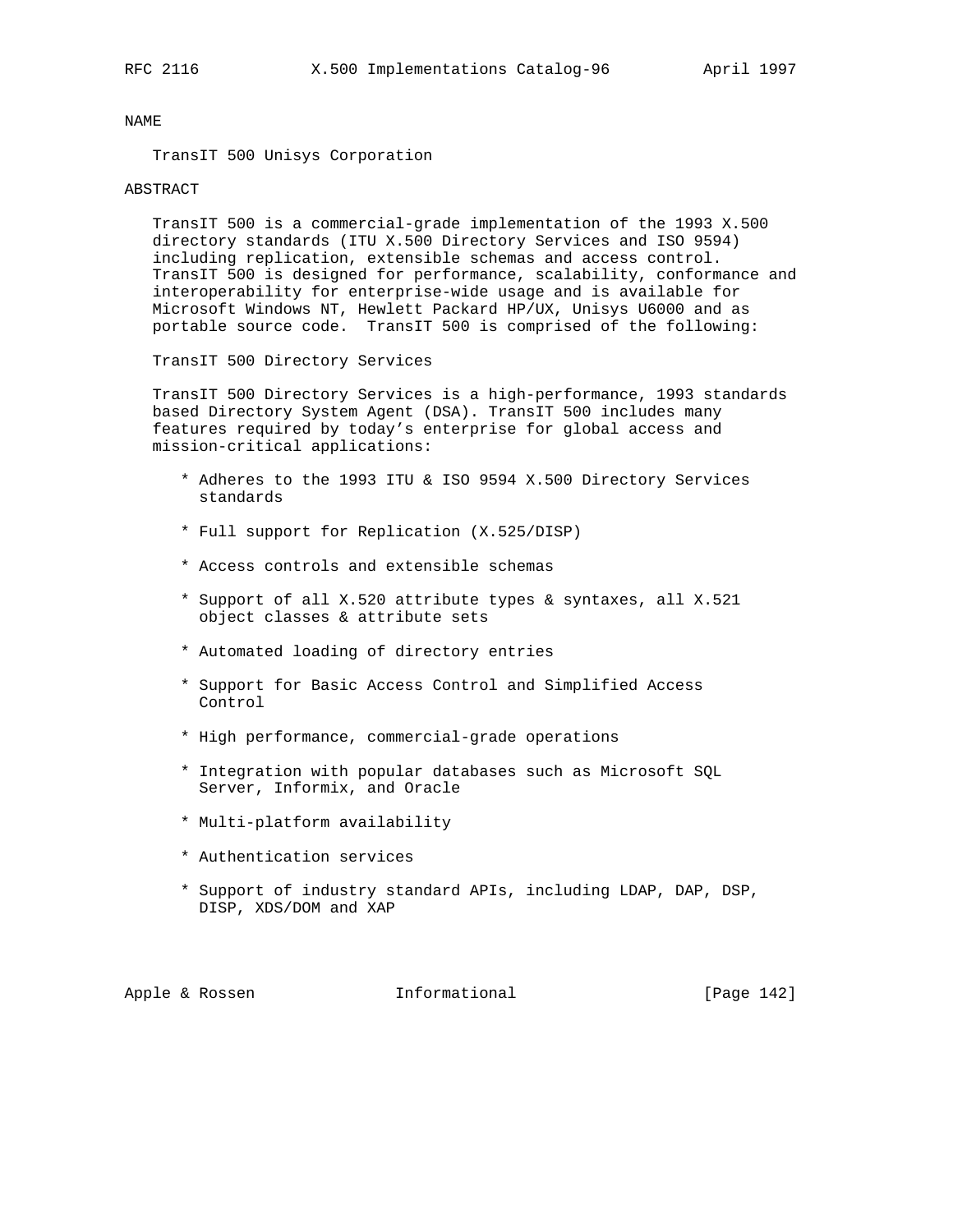\* High-capacity network integration with both TCP/IP (RFC 1006) and OSI networks.

TransIT 500 Administrator

 TransIT 500 Administrator is an extremely powerful tool designed to assist administrators in all directory administration, maintenance and security functions. Available for Microsoft Windows NT, Windows 95 and Windows 3.1.1 based systems, TransIT 500 Graphical Administration is the first tool of its kind to provide fully graphical X.500 directory management. All functions are provided and multiple DSAs can be managed simultaneously from a single administrative console:

- \* Directory Service Operations
- \* Directory Controls Management
- \* Access Control Management
- \* Schema Management & Maintenance
- \* Directory Information Tree Management
- \* Knowledge References & Information
- \* Replication Agreements & Information
- \* Logging, Tracing and System Logs
- \* Directory System Configuration
- \* Data Import & Export
- \* Directory Backup & Restore Operations

TransIT 500 Browser

 TransIT Browser is a powerful, graphical information retrieval tool designed to make navigating directories as simple as possible. The Browser interface makes detailed directory searches and retrievals easy while the unique Directory Lookup interface provides extra ease-of-use for simple lookups. TransIT Browser is available for Microsoft Windows 3.1, Windows 95 and Windows NT systems.

- \* Browse multiple directories from a single console
- \* Two interfaces to directories:

Apple & Rossen **Informational** [Page 143]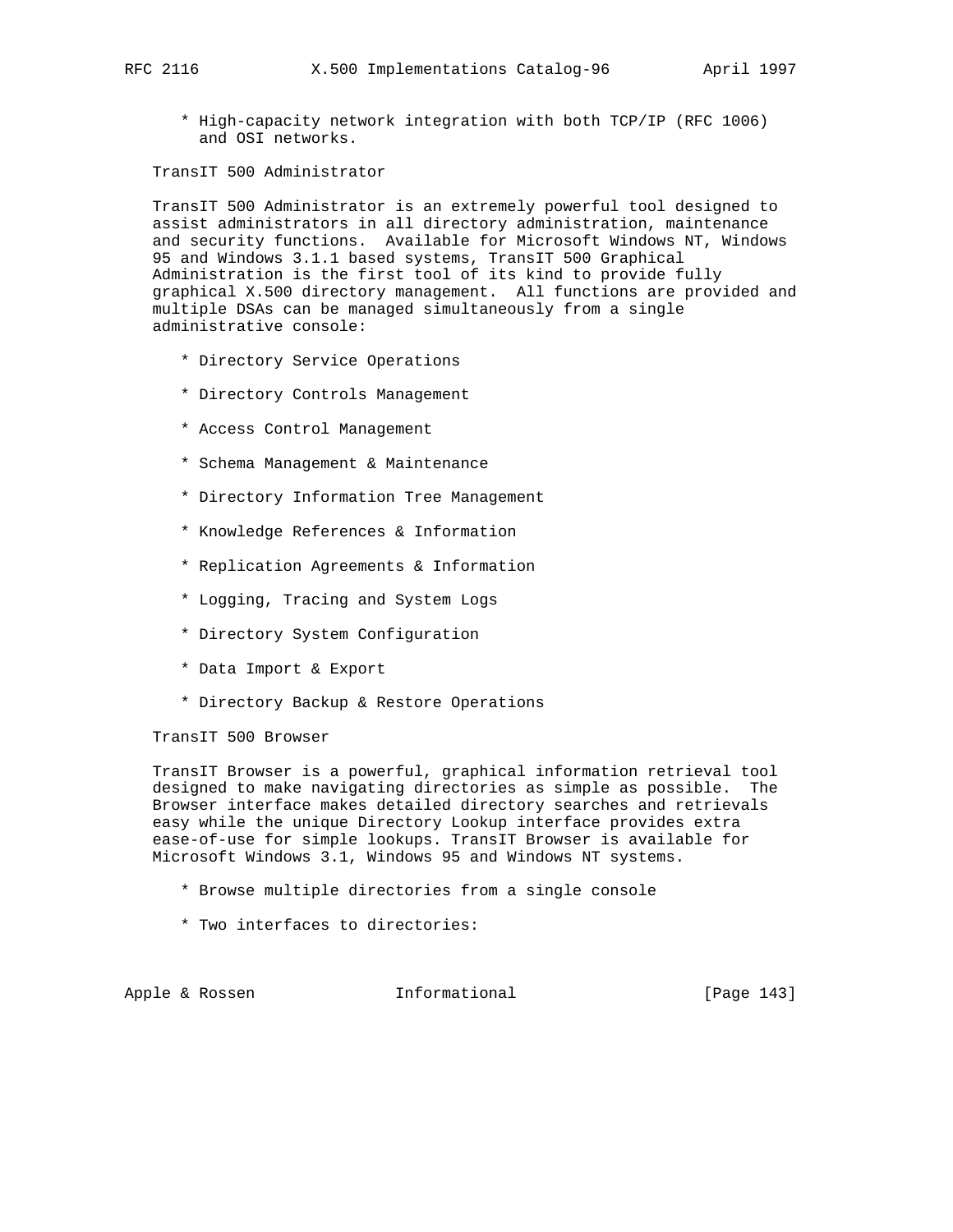- \* Tree-oriented Browser
- \* Tabular Directory Lookup
- \* Object classes mapped to icons to enhance object recognition
- \* Extensive attribute search capabilities
- \* Save/Load scratchpad for search criteria & prefix criteria
- \* LDAP support
- \* Configurable cache to speed data delivery

TransIT 500 Developer

 TransIT 500 Developer is a development toolkit which provides programming interfaces, utilities and documentation for the development of directory enabled applications. The Directory Information Tree (DIT) can be extended and re-compiled for the addition of application-specific information to the directory. The Administration application provides for the verification and installation of new schemas and the maintenance of directory tree items. Utilities are provided for the bulk importation or exportation or directory information from and to external sources.

 TransIT 500 also supports user-written programs using the X/Open Directory Services Application Program Interface (XDS API).

COMPLIANCE with X.500- 1988

 The TransIT 500 implementation conforms to the specifications outlined in the ISO/IEC 9594-1 to ISO 9594-9, CCITT X.500 standards.

COMPLIANCE with X.500- 1993

 TransIT 500 makes the following claims of conformance as outlined in ISO/IEC 9594-5:

Conformance by DUAs:

Statement Requirements

Conformance is claimed for the following operations:

- \* DirectoryBind
- \* DirectoryUnbind

Apple & Rossen **Informational** [Page 144]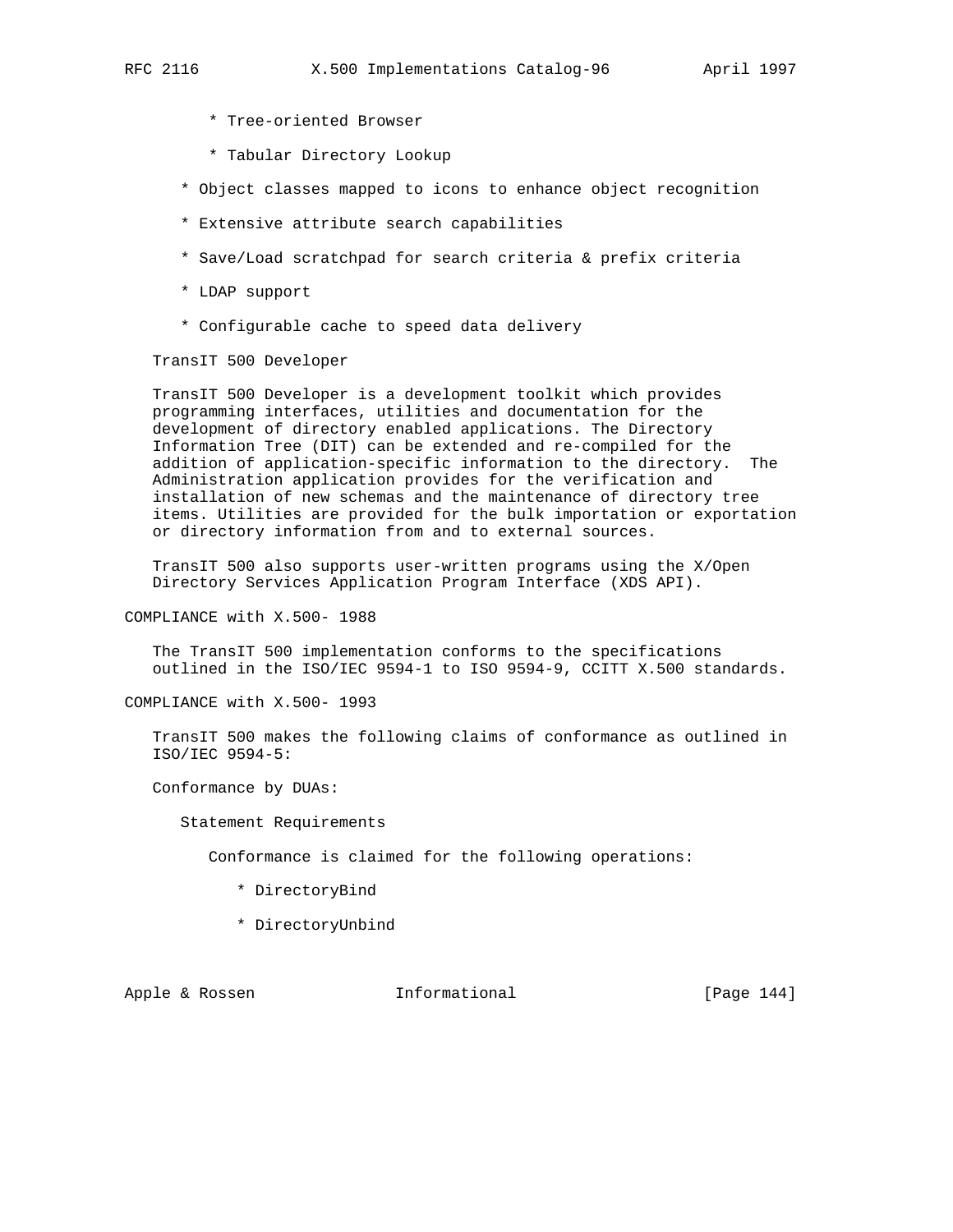- \* Read
- \* Compare
- \* Abandon
- \* List
- \* Search
- \* AddEntry
- \* RemoveEntry
- \* ModifyEntry
- \* ModifyDN

Conformance is claimed for the following security-levels:

- \* None
- \* Simple

Conformance is claimed for the following extensions:

- \* subentries
- \* copyShallDo
- \* extra attributes
- \* useAliasOnUpdate
- \* newSuperior

Static Requirements

 The DUA supports the application contexts directoryAccessAC and directorySystemAC.

 The DUA conforms to the following extensions for which the DUA is capable of initiating:

- \* subentries
- \* copyShallDo

Apple & Rossen **Informational** [Page 145]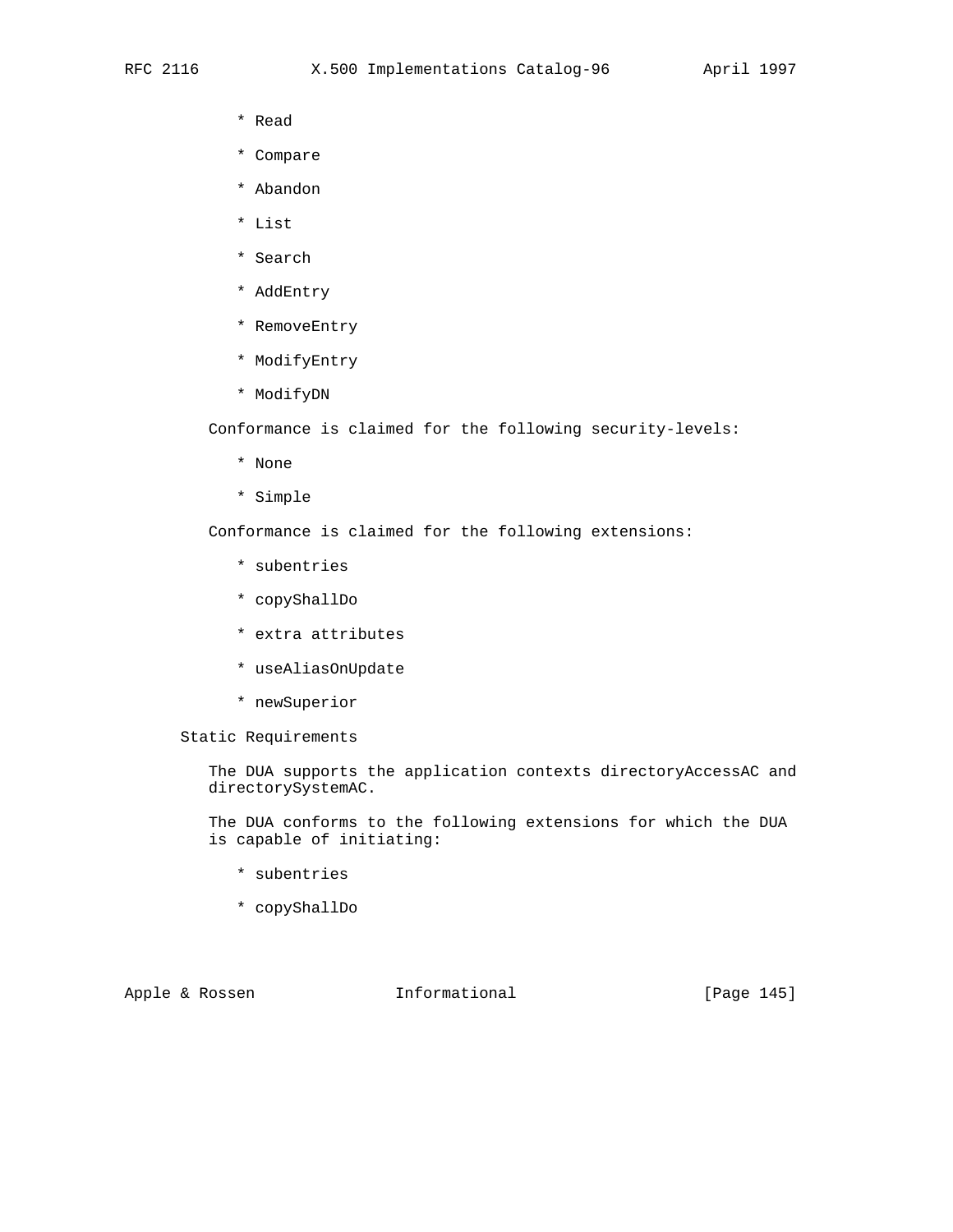- \* extra attributes
- \* useAliasOnUpdate
- \* newSuperior

Dynamic Requirements

The DUA conforms to the mapping of the DAP services (i.e., DirectoryBind, DirectoryUnBind) onto the used services of the ACSE.

 The DUA conforms to the versions and rules of extensibility as outlined in clause 7.5.1 of X.519.

Conformance by DSAs:

Statement Requirements

 The DSA supports the application contexts directoryAccessAC and directorySystemAC.

The DSA does not make any claims for operational binding types.

 The DSA is capable of acting as a first-level DSA as defined in ITU-T Rec. X.518 ISO/IEC 9594-4.

 The DSA supports the application context directorySystemAC and the chained mode of operation.

Conformance is claimed for the following security-levels:

- \* None
- \* Simple

 Conformance is claimed for all attribute types defined in ITU-T Rec. X.520 ISO/IEC 9594-6.

 Conformance is claimed for all object classes defined in ITU-T Rec. X.521 ISO/IEC 9594-7.

Conformance is claimed for the following extensions:

- \* subentries
- \* copyShallDo

Apple & Rossen **Informational** [Page 146]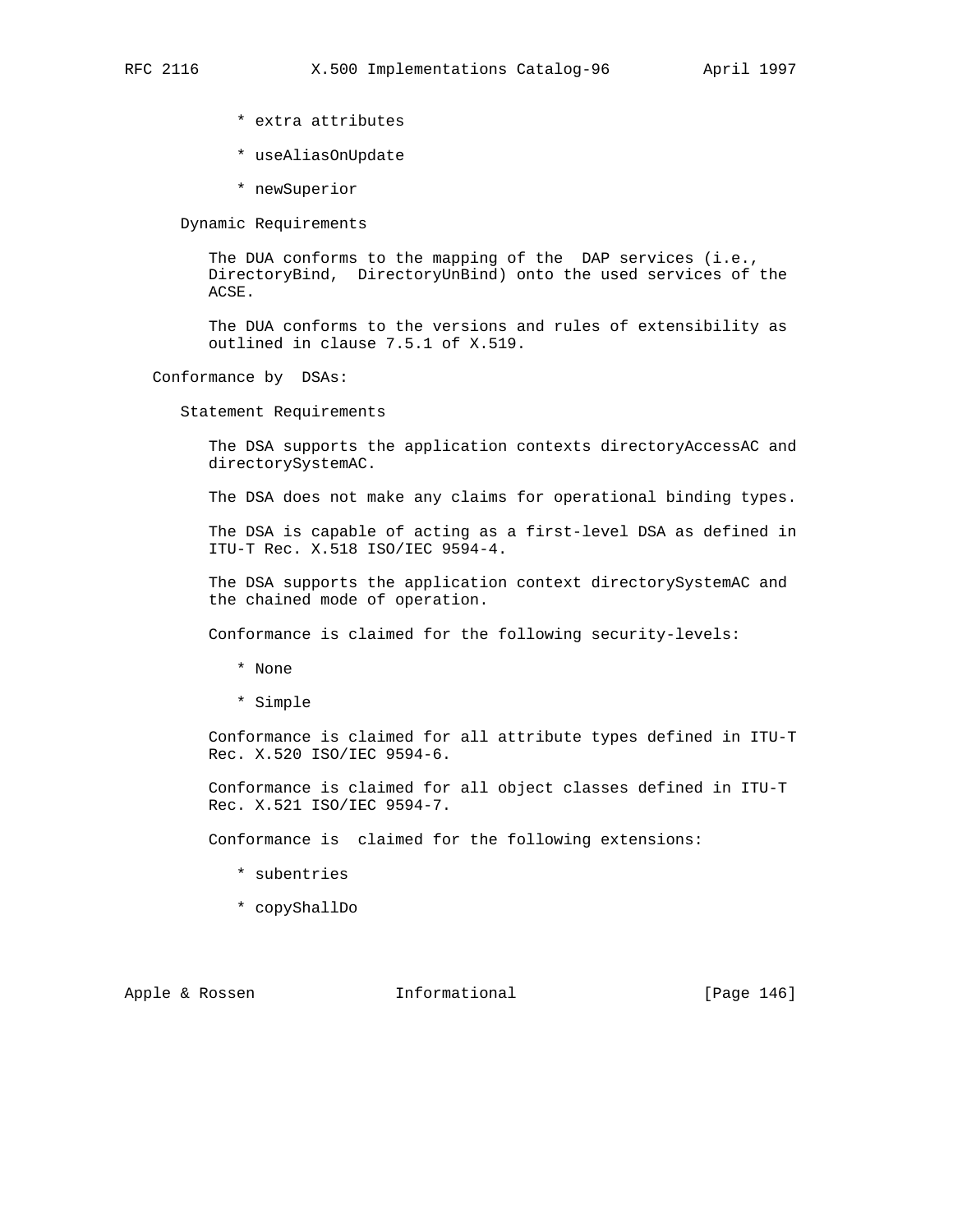- \* extra attributes
- \* useAliasOnUpdate
- \* newSuperior

 Conformance is not claimed for collective attributes as defined in X.501 and X.511.

 Conformance is not claimed for hierarchical attributes as defined in X.511.

 Conformance is claimed for the following operational attribute types defined in X.501:

- \* createTimestamp
- \* modifyTimestamp
- \* creatorsName
- \* modifiersName
- \* administrativeRole
- \* subtreeSpecification
- \* collectiveExclusions
- \* accessControlScheme
- \* prescriptiveACI
- \* entryACI
- \* subentryACI
- \* dseType
- \* myAccessPoint
- \* superiorKnowledge
- \* specificKnowledge
- \* nonSpecificKnowledge
- \* supplierKnowledge

Apple & Rossen **Informational** [Page 147]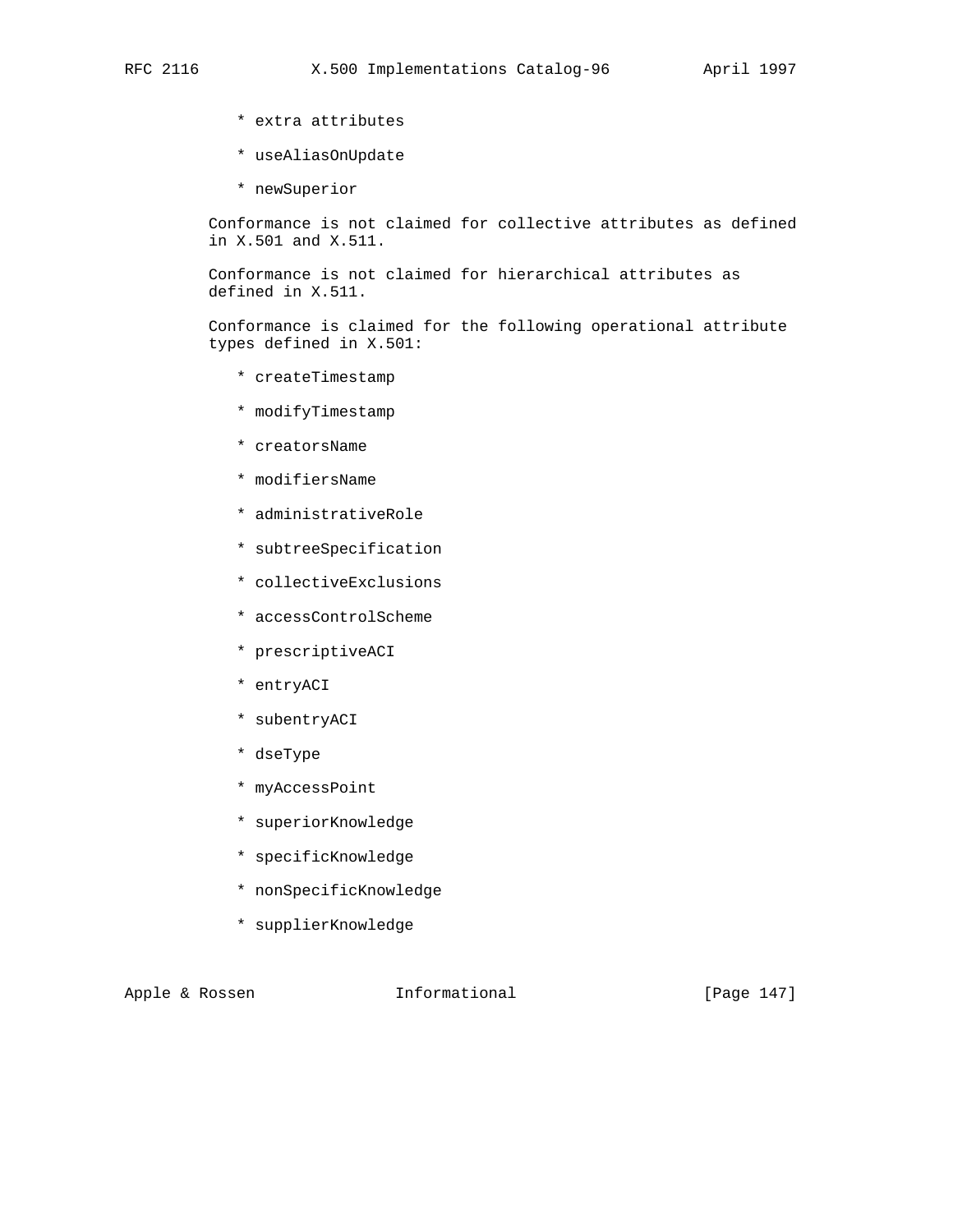- \* consumerKnowledge
- \* secondaryShadows
- \* dITStructureRules
- \* nameForms
- \* dITContentRules
- \* objectClasses
- \* attributeTypes
- \* matchingRules
- \* matchingRuleUse

 Conformance is claimed for return of alias names as defined in 7.7.1 of X.511 IS0/IEC 9594-3.

 Conformance is claimed for indicating that returned entry information is complete, as described in 7.7.6 of X.511 ISO/IEC 9594-3.

 Conformance is claimed for modifying the object class attribute to add and/or remove values identifiying auxiliary object classes, as described in 11.3.2 of X.511 ISO/IEC 9594-3.

Conformance is claimed for Basic Access Control.

Conformance is claimed for Simplified Access Control.

 Conformance is claimed for the DSA s ability to administer the subschema for its portion of the DIT, as defined in X.501 ISO/IEC 9594-2.

 Conformance is claimed for all name bindings defined in X.521 ISO/IEC 9594-7.

 Conformance is claimed for the DSA s ability to administer collective attributes, as defined in X.501 ISO/IEC 9594-2.

Static requirements

 The DSA supports the application contexts directoryAccessAC and directorySystemAC.

Apple & Rossen **Informational** [Page 148]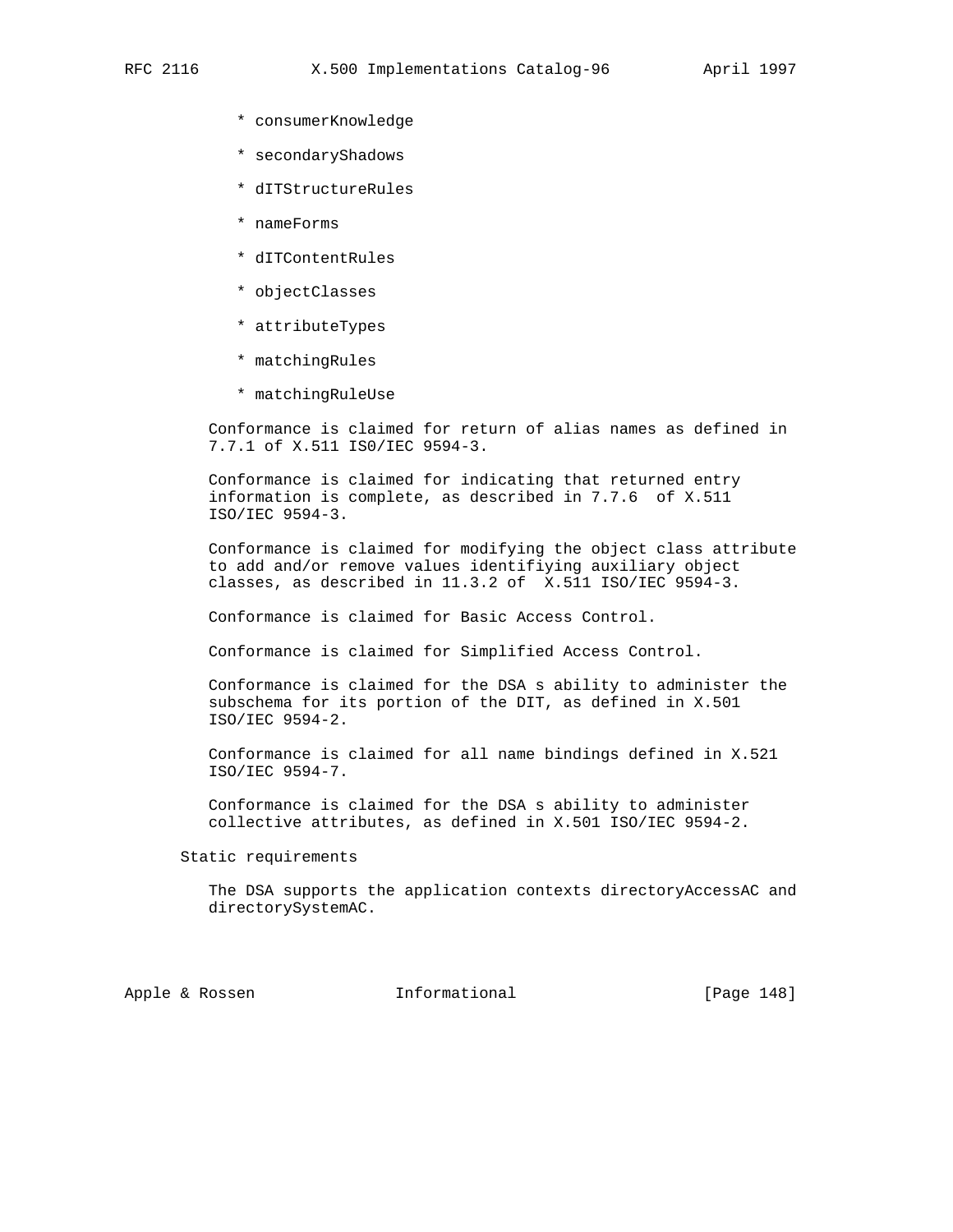The DSA conforms to the information framework defined by X.501 ISO/IEC 9594-2.

 The DSA conforms to the minimal knowledge requirements defined in ISO/IEC 959-4.

 The DSA operates as a first-level DSA and conforms to the requirements support of the root context as defined in X.518 ISO/IEC 9594-4.

 The DSA supports the attributes for which conformance is claimed above.

 The DSA supports the object classes for which conformance is claimed above.

 The DSA conforms to the following extensions for which conformance is claimed:

- \* subentries
- \* copyShallDo
- \* extra attributes
- \* useAliasOnUpdate
- \* newSuperior

 Conformance is claimed for the DSA s ability to administer the subschema for its portion of the DIT, as defined in X.501 ISO/IEC 9594-2.

 Conformance is not claimed for collective attributes, as defined in X.501 ISO/IEC 9594-3.

 Conformance is not claimed for hierarchical attributes, as defined in X.501 ISO/IEC 9594-3.

 The DSA supports the operational attribute types for which conformance is claimed above.

 The DSA supports Basic Access Control and is capable of holding ACI items that conform to the definitions of Basic Access Control.

Apple & Rossen **Informational** [Page 149]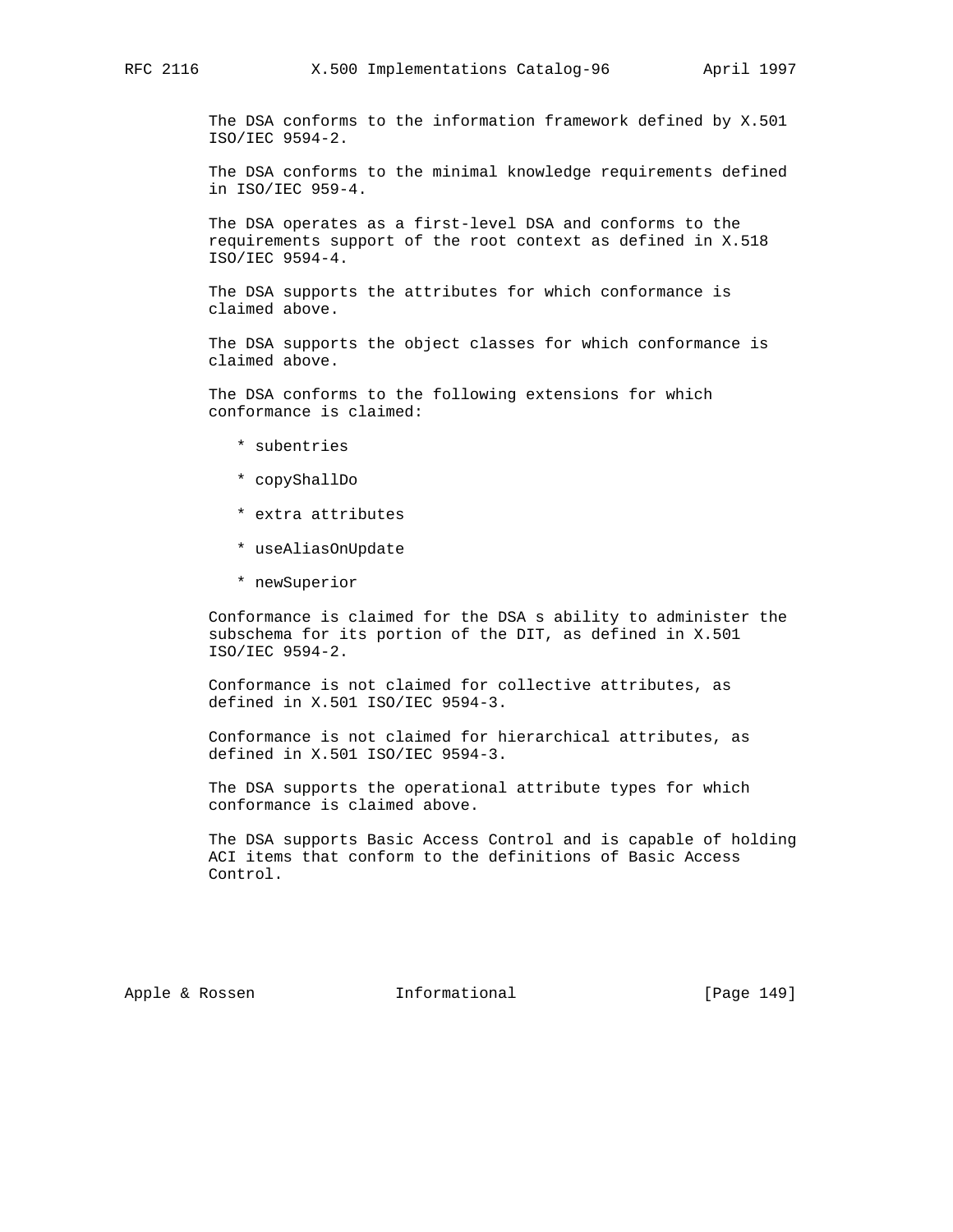The DSA supports Simplified Access Control and is capable of holding ACI items that conform to the definitions of Simplified Access Control.

Dynamic Requirements

 The DSA conforms to the mapping onto used services as defined in clause 8.

 The DSA conforms to the procedures for distributed operations of the Directory related to referrals, as defined in X.518 ISO/IEC 9594-4.

 The DSA supports application-context directoryAccessAC and conforms to the procedures of X.518 ISO/IEC 9594-4 as they relate to the referral mode of the DAP.

 The DSA supports application-context directorySystemAC and conforms to the referral mode of operation, as defined in X.518 ISO/IEC 9594-4.

 The DSA conforms to the chained mode of interaction as defined in X.518 ISO/IEC 9594-4.

 The DSA conforms to rules of extensibility procedures as defined in clause 7.5.2 of X.518 ISO/IEC 9594-4.

 The DSA supports Basic Access Control and has the capability to protect information within the DSA in accordance with the procedures of Basic Access Control.

 The DSA supports Simplified Access Control and has the capability to protect information within the DSA in accordance with the procedures of Simplified Access Control.

 Conformance is not claimed for shadowOperationalBindingID -- as such, conformance is not claimed for the procedures of X.525 ISO/IEC 9594-9 and X.501 ISO/IEC 9594-2 as they relate to DOP.

 Conformance is not claimed for specificHierarchicalBindingID - as such, conformance is not claimed for the procedures of X.518 ISO/IEC 9594-9 and X.501 ISO/IEC 9594-2 as they relate to operational bindings.

 Conformance is not claimed for non specificHierarchicalBindingID -- as such, conformance is not claimed for the procedures of X.518 ISO/IEC 9594-9 and X.501 ISO/IEC 9594-2 as they relate to operational bindings.

Apple & Rossen **Informational** [Page 150]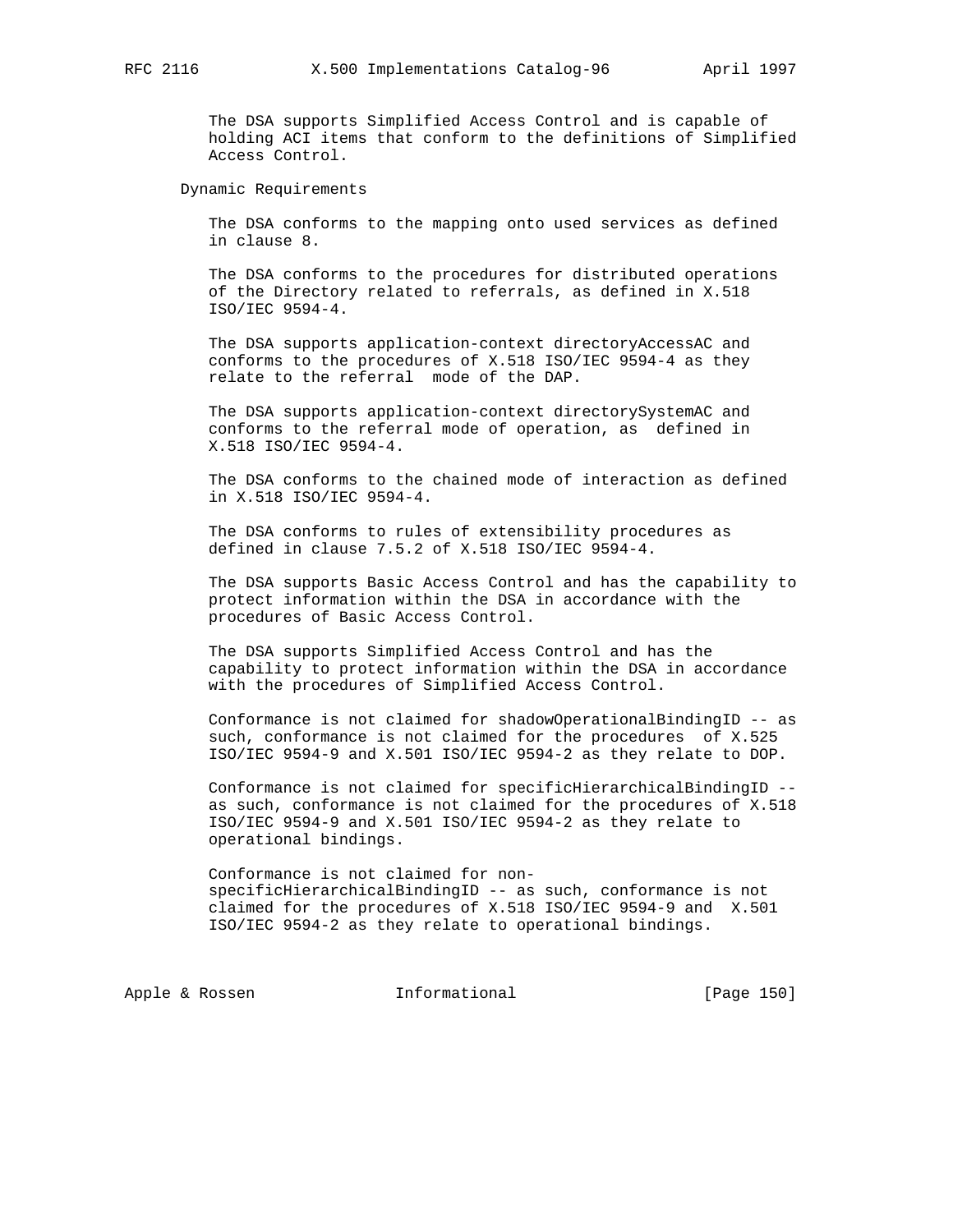Conformance by a shadow supplier:

Statement Requirements

 The DSA supports the application contexts shadowSupplierInitiatedAC.

Conformance is claimed for the following security-levels:

\* None

\* Simple

Conformance is claimed for UnitofReplication.

Static Requirements

 The DSA supports the application contexts shadowSupplierInitiatedAC for which conformance is claimed.

 Conformance is claimed for the operational attributes modifyTimestamp and createTimestamp.

Dynamic Requirements

 The DSA conforms to the mapping onto used services as defined in clause 8.

 The DSA conforms to the procedures of X.525 ISO/IEC 9594-9 as they relate to the DISP.

Conformance by a shadow consumer:

Statement Requirements

 The DSA supports the application contexts shadowConsumerInitiatedAC.

Conformance is claimed for the following security-levels:

\* None

\* Simple

Static Requirements

 The DSA supports the application contexts shadowConsumerInitiatedAC for which conformance is claimed.

Apple & Rossen **Informational** [Page 151]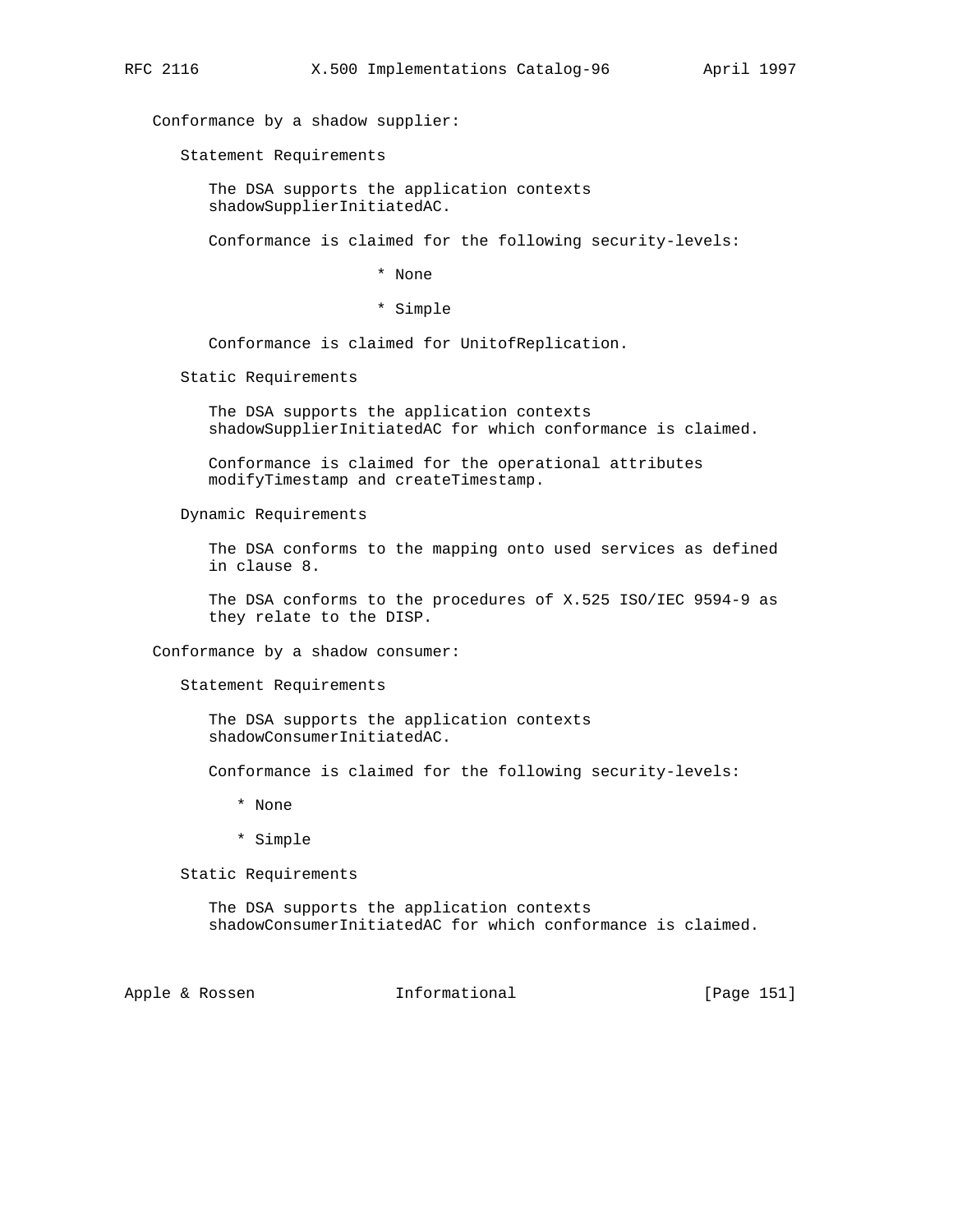The DSA supports operational attributes modifyTimestamp and createTimestamp.

The DSA supports the copyShallDo service control.

Dynamic Requirements

 The DSA conforms to the mapping onto used services as defined in clause 8.

 The DSA conforms to the procedures of X.525 ISO/IEC 9594-9 as they relate to the DISP.

CONFORMANCE with PROPOSED INTERNET STANDARDS

 TransIT 500 supports the following standards: RFC-1777, RFC-1778, RFC-1779.

CONSISTANCE WITH INFORMATIONAL AND EXPERIMENTAL RFCs

RFCs supported include: RFC-1558.

## INTEROPERABILITY

 Interoperability has been achieved with numerous directory systems. TransIT 500 has participated in Eurosinet internetworking demonstrations involving DSAs from:

- \* AT&T GIS
- \* Bolden James
- \* Control Data
- \* DEC
- \* ICL
- \* Nex-tel
- \* Nexor
- \* Siemens Nixdorf

Apple & Rossen **Informational** [Page 152]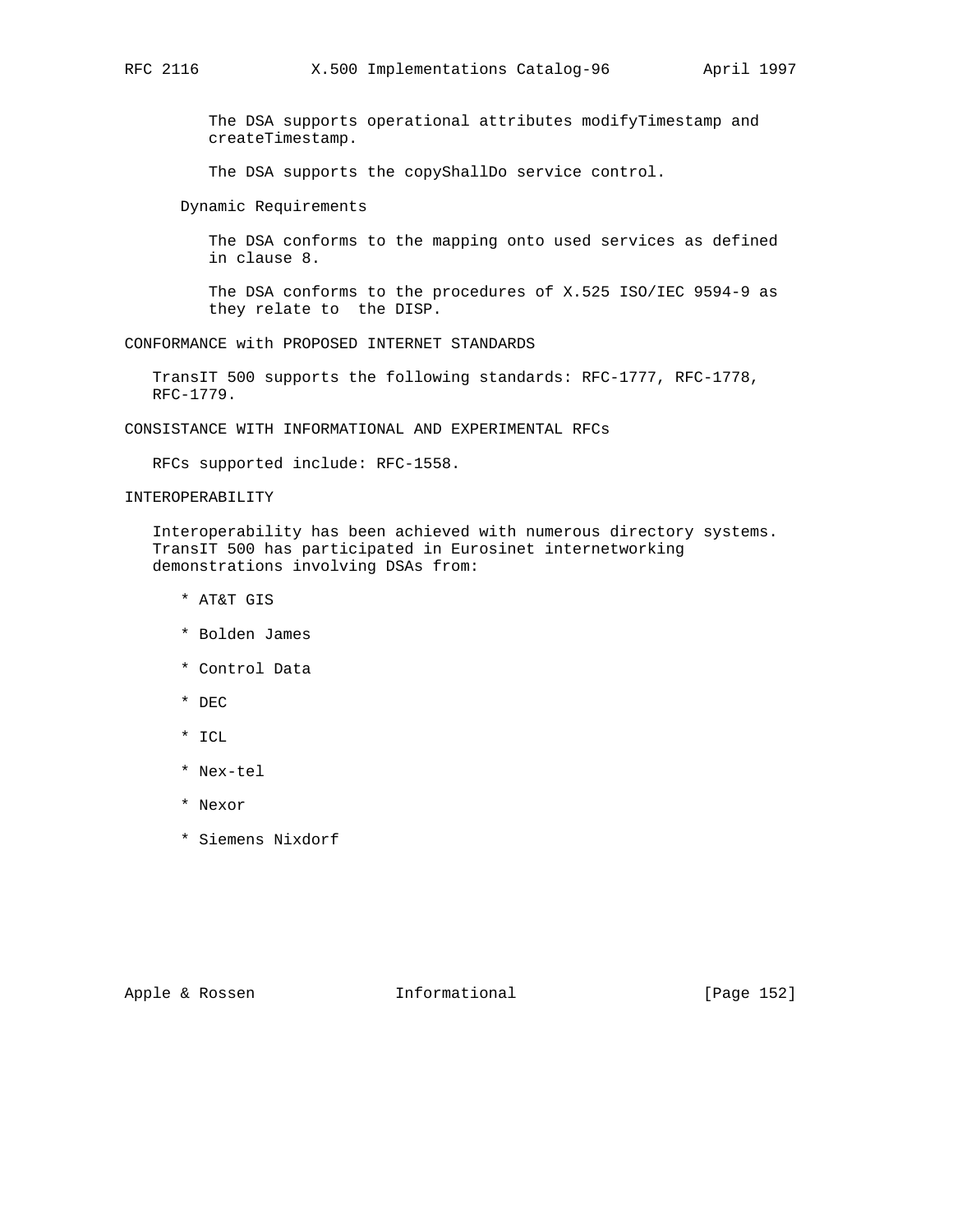# PILOT CONNECTIVITY

 TransIT 500 is actively involved in pilot projects, including the COS X.500 Internetworking Project based at The Southern Company in Atlanta, Georgia, where interoperation was performed with directories from Digital, Control Data, Hewlett-Packard and Telstra.

## BUGS

 TransIT 500 products are fully supported category 1 software, which means:

- \* These products are periodically updated, revised, and enhanced.
- \* Unisys provides software corrections for these products as necessary.

# CAVEATS AND GENERAL LIMITATIONS

[No information provided. -- Ed.]

## INTERNETWORKING ENVIRONMENT

[No information provided. -- Ed.]

### HARDWARE PLATFORMS

 The TransIT 500 software operates on the following hardware platforms:

- \* Unisys U6000 Series and Clearpath SMP
- \* HP 9000 Series
- \* 386 and above Intel platforms

### SOFTWARE PLATFORMS

The DSA is supported on any of the following platforms:

- \* System V Release 4 (SVR4)
- \* HP-UX
- \* Windows NT

Apple & Rossen **Informational** [Page 153]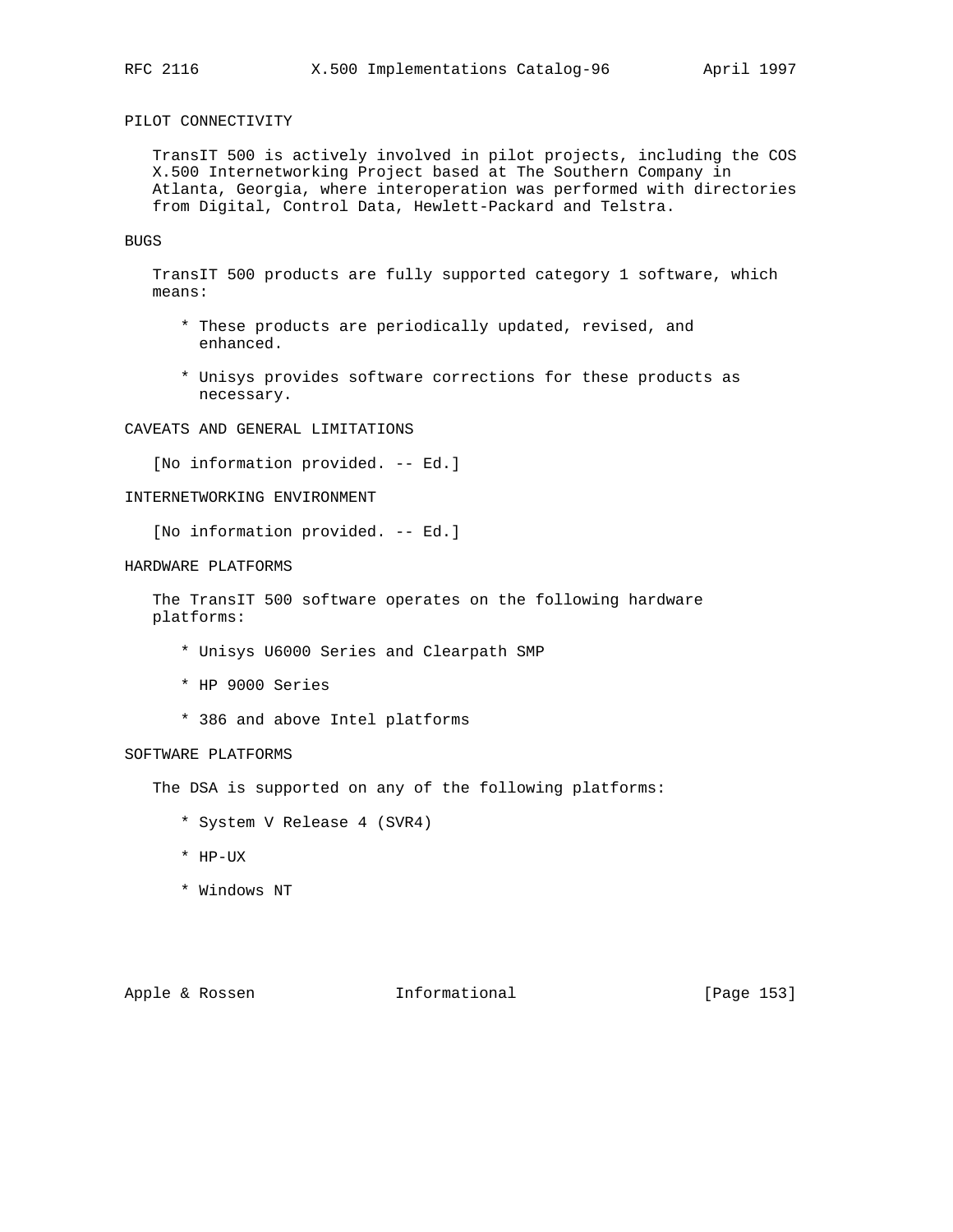The DUA is supported on any of the following platforms:

- \* Windows 95
- \* Windows for Workgroups
- \* Windows NT

 Additional software required to run TransIT 500 includes Database software:

- \* SQL Server
- \* Informix
- \* Oracle

NUMBER OF IMPLEMENTATIONS IN THE FIELD

[No information provided. -- Ed.]

## AVAILABILITY

 TransIT 500 is commercially available through Unisys Corporation. For further information, contact the following:

 Unisys Corporation Malvern Building, M.S. B221 2476 Swedesford Road Paoli, PA 19301, USA Phone: (800) 874-8647, ext. 584 Fax: (610) 695-5378 e-mail: transit@unisys.com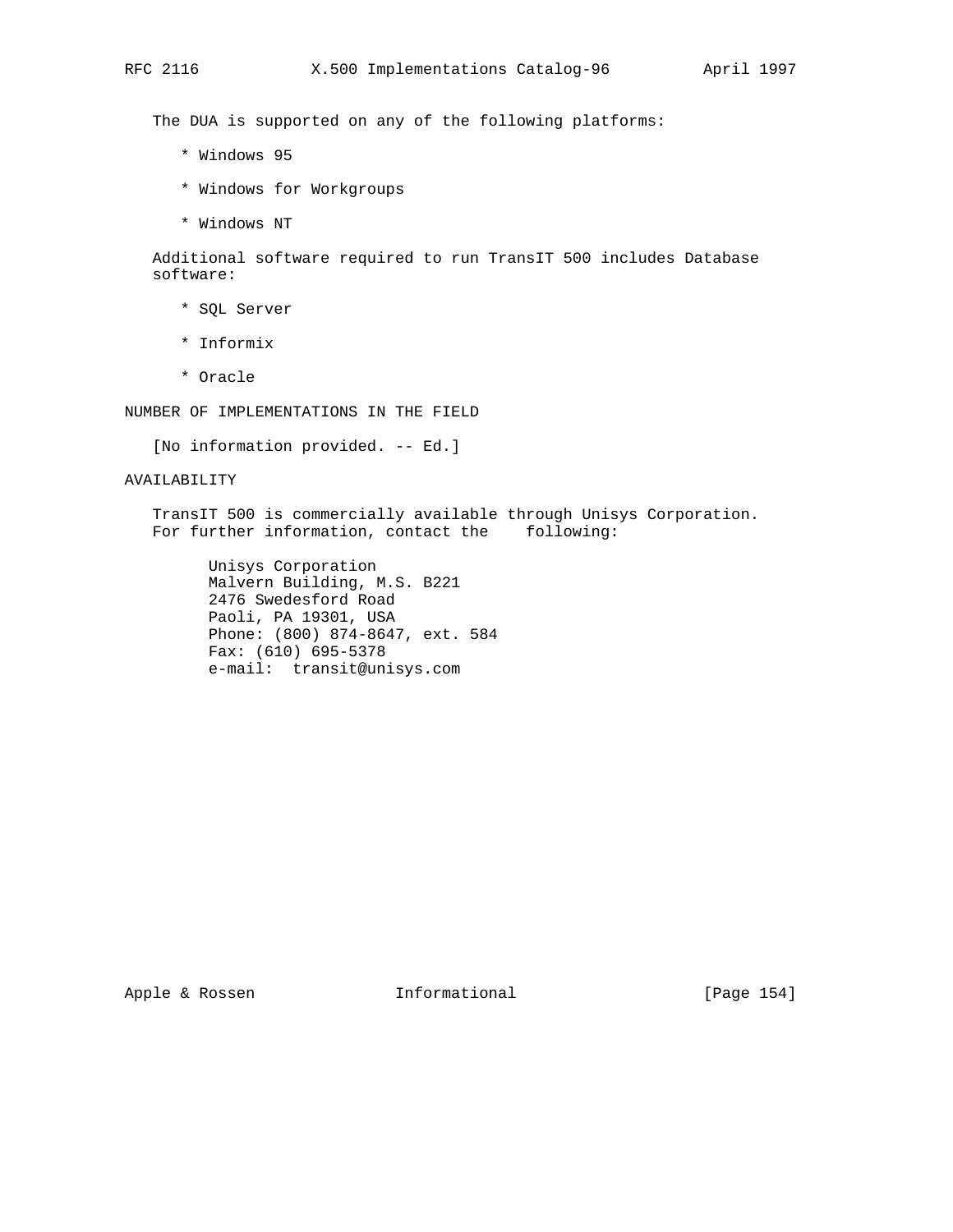NAME waX.500

University of Michigan

ABSTRACT

waX.500 :: Windows Access to X.500

 waX.500 is a (currently 16-bit) DUA that run on Microsoft Windows (3.1, Win95, & WinNT). It uses libldap.dll which uses the winsock (v1.1) interface. It works on any vendors tcp/ip stack that I've seen so far (some configuration may be required).

 waX.500 was developed by the University of Michigan for use by its faculty, staff and students. UM's online directory is an X.500 directory containing 50,000+ entries.

 I keep the following Web page up to date with respect to latest release, etc.: http://www-personal.umich.edu/˜rsug/ldap/wax500/

COMPLIANCE with X.500-1988 (applicable only for DSAs and DUAs)

[No information provided. -- Ed.]

COMPLIANCE with X.500-1993 (applicable only for DSAs and DUAs)

[No information provided. -- Ed.]

CONFORMANCE WITH PROPOSED INTERNET STANDARDS

[No information provided. -- Ed.]

CONSISTENCE WITH INFORMATIONAL AND EXPERIMENTAL RFCs

[No information provided. -- Ed.]

INTEROPERABILITY

[No information provided. -- Ed.]

PILOT CONNECTIVITY

Can see and browse anything in the world as far as I know.

Apple & Rossen **Informational** [Page 155]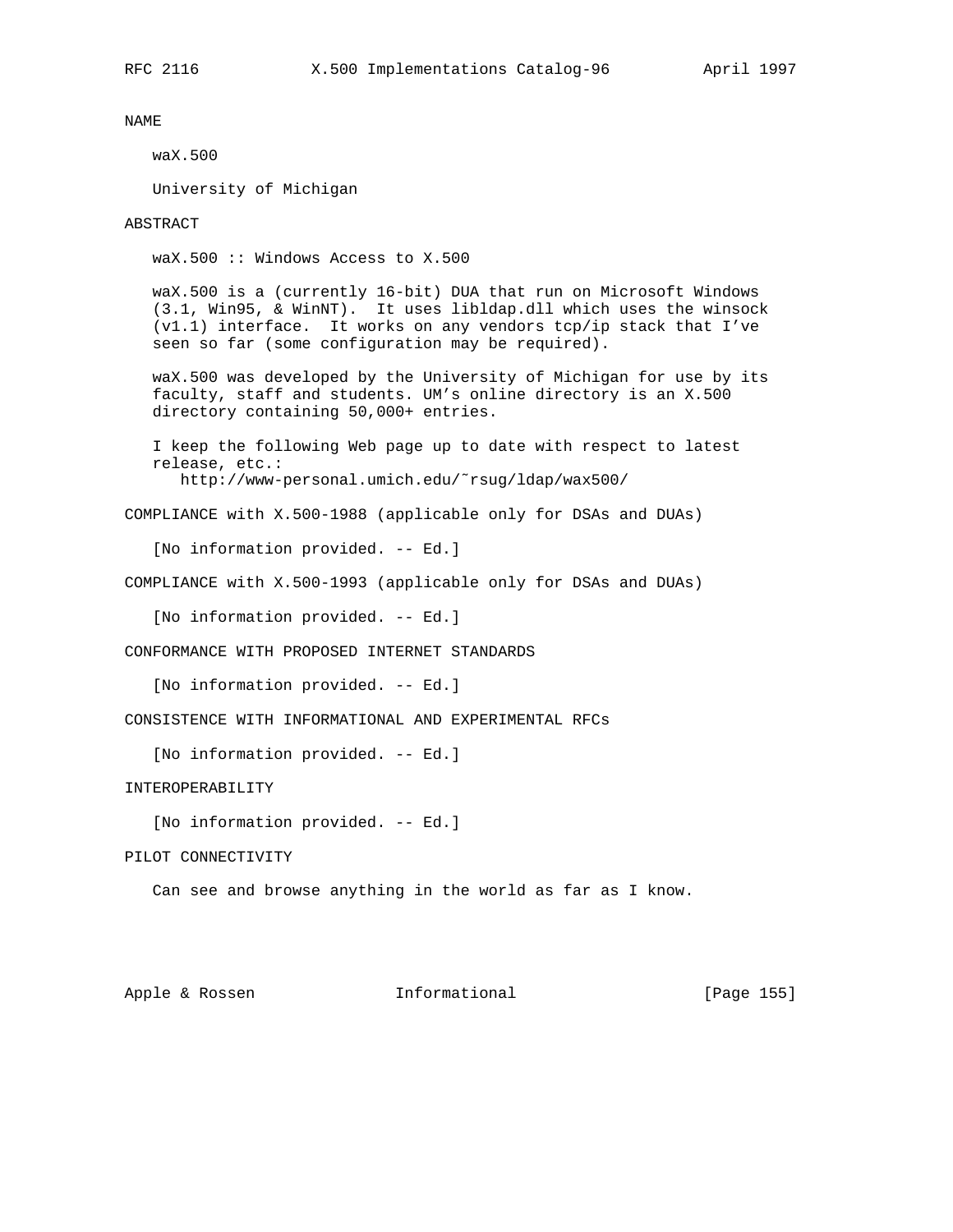# BUGS

report bugs to wax500.bugs@umich.edu

## CAVEATS AND GENERAL LIMITATIONS

[No information provided. -- Ed.]

#### INTERNETWORKING ENVIRONMENT

Microsoft Windows (3.1, 95, & NT) Winsock (v1.1) tcp/ip (any vendor)

HARDWARE PLATFORMS

 Any Windows machine with internet connectivity. Both ethernet and dialup PPP.

SOFTWARE PLATFORMS

Microsoft Windows  $(3.1, 95, \&\text{ NT})$  Winsock  $(v1.1)$  tcp/ip  $(\text{any vendor}).$ 

NUMBER OF IMPLEMENTATIONS IN THE FIELD

This implementation is distributed at no cost to the user; accurate numbers are not available.

AVAILABILITY

 http://www-personal.umich.edu/˜rsug/ldap/wax500 ftp://terminator.rs.itd.umich.edu/ldap/wax500/wax...

DATE LAST UPDATED or CHECKED

13 Dec 1995

ADDITIONAL INFORMATION and/or COMMENTS

[No information provided. -- Ed.]

Apple & Rossen **Informational** [Page 156]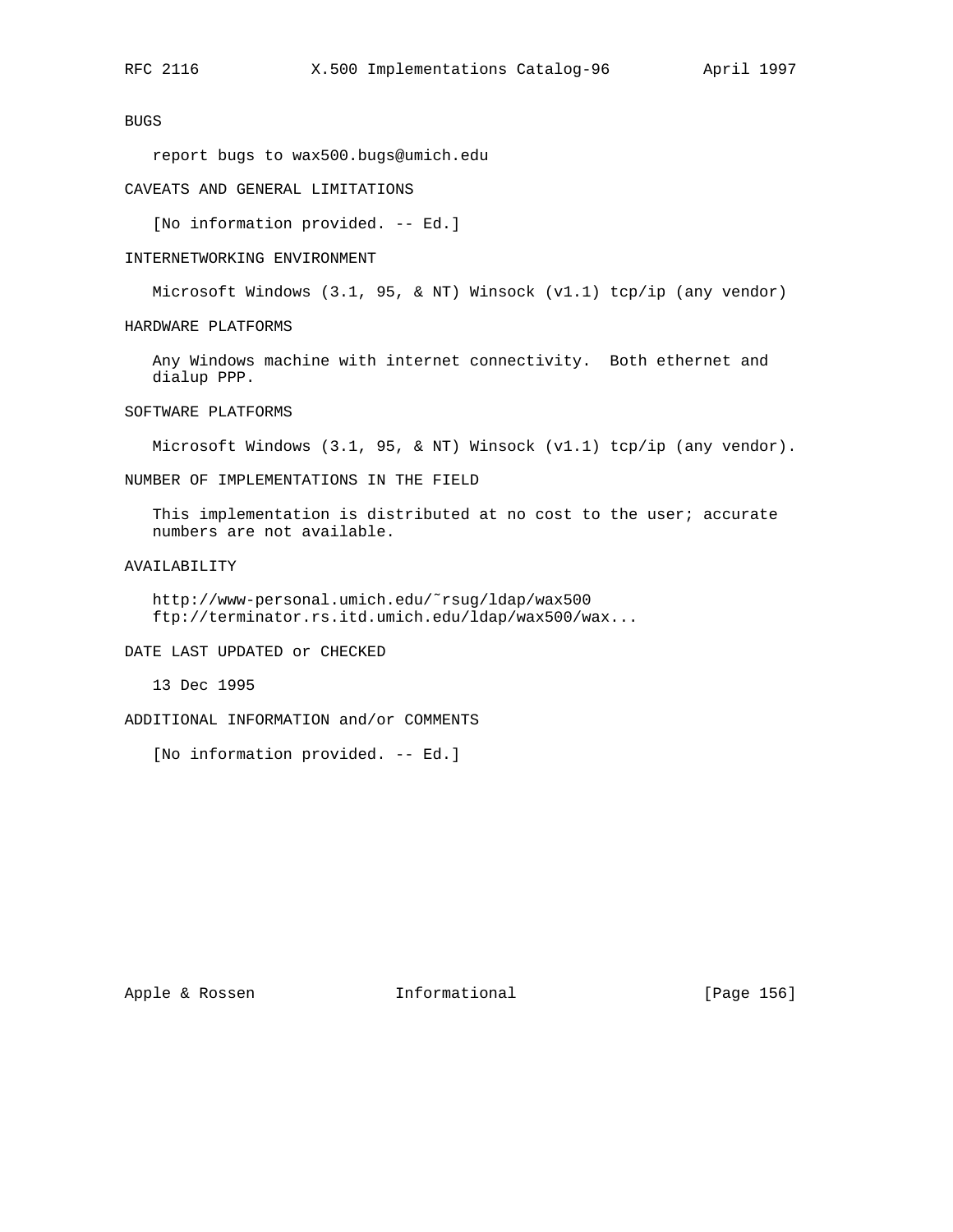NAME

X500-DS

X500-DUA

Bull S.A.

## ABSTRACT

 X500-DS and X500-DUA are integral part of the large Bull OSI offer. Although based on the DCE/GDS (Distributed Computing Environment/Global Directory Service) of OSF, those two products may be installed and used without the DCE environment. Some enhancements have been added for the user and the management facilities. X500-DS is designed to implement both the DUA and the DSA functions, whilst X500-DUA only provides the DUA functions.

The X500-DUA package contains:

- \* The standards APIs XOM (X/Open OSI-Abstract-Data Manipulation API) and XDS (X/Open Directory Service API) for the development of portable applications,
- \* A core DUA to translate all user's requests (bind, read, list, compare, modify, modifyRDN, search, add, remove, unbind ...) into the DAP protocol used for communication with distant DSAs,
- \* The OSI standard high layers (ASN.1, ROSE, ACSE, Presentation and Session) for communication with the distant DSAs. The interface with the low layers is XTI. [RFC 1006] is supported under XTI or the OSI Session,
- \* A DUA Cache to improve performances when accessing remote DSAs,
- \* A powerful management application facilitating the configuration of the product and controlling the operations, logs and traces,
- \* A user application for the manipulations of the database entries,
- \* A generic tool to load and unload ASCII and binary files in/from distributed DSAs,

Apple & Rossen **Informational** [Page 157]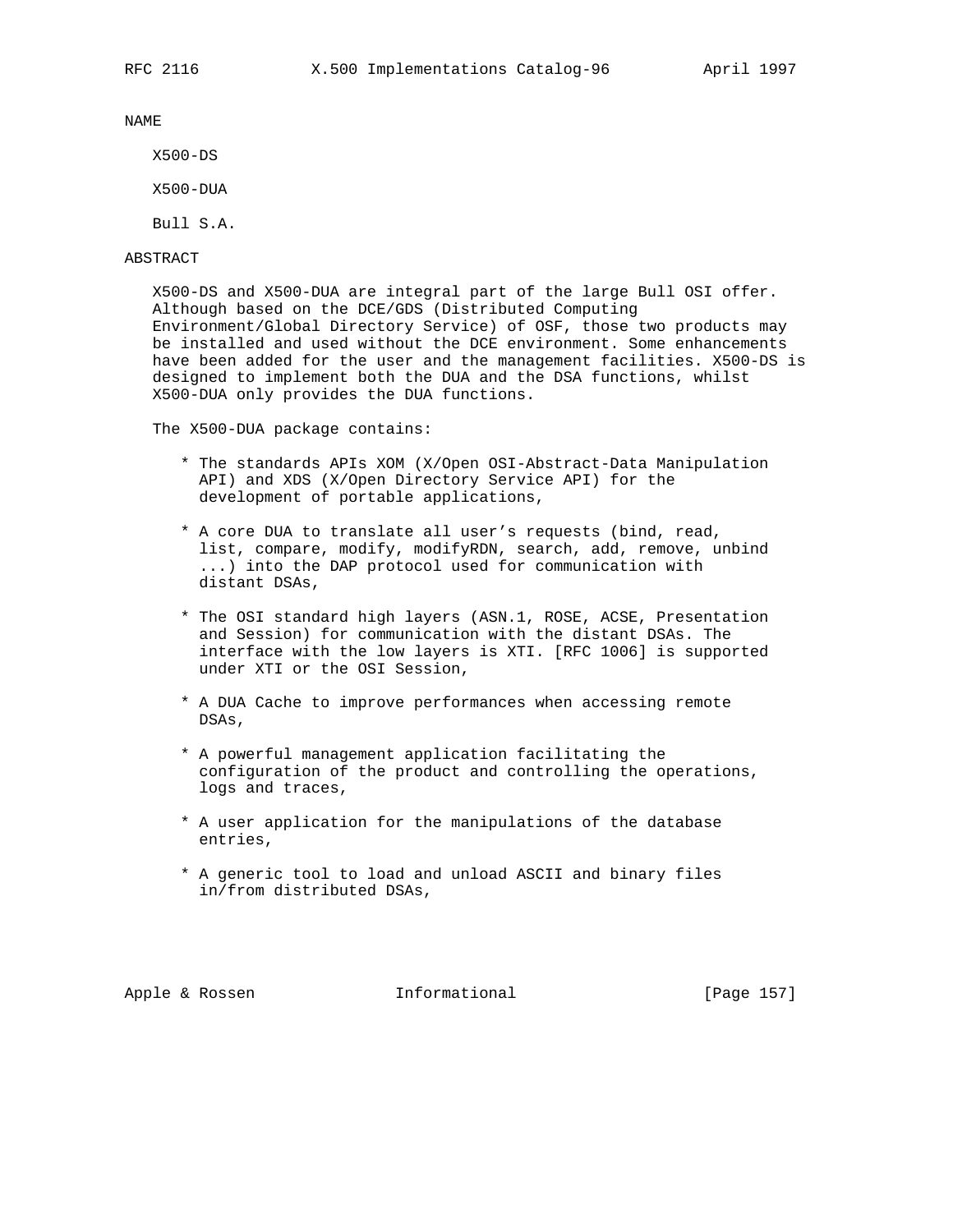- \* The support of the LDAP [RFC 1777] thanks to an LDAP Server,
- \* A DUA Server that allows to use A-Window-To-Directory (refer to this DUA product description) on a PC.

The X500-DS package contains:

- \* All components of the X500-DUA,
- \* A core DSA to process all requests received from distant DUAs through DAP protocol or from distant DSAs through DSP protocol,
- \* The support of the referral, chained and multi-casting modes of operation, access control lists and management of knowledge information (for distribution, shadows and copies of sub-trees),
- \* The support of the simple authentication and of the DCE authentication,
- \* A management application for managing the schema information (creation, deletion and modification of object classes and of attribute types, management of the rules of the DIT).
- \* A C-ISAM database that is specially designed for high performances: e.g. less than 10 ms to read an entry on an Escala at the XOM/XDS interface.

 These two products are easely installed, configured and administered thanks to the System Management Interface Tool (SMIT) screens of AIX.

COMPLIANCE with X.500-1988 (applicable only for DSAs and DUAs)

Compliant with EWOS and OIW Agreements

 Consists of both DUA and DSA implementation according to the '88 CCITT X.500 and ISO 9594 standard. The X/Open standard XDS and XOM interface libraries are also provided. When the product is installed with the DCE environment, XDS and XOM interfaces are also used to access DCE/CDS (Local Cell Directory Service) transparently. A GDA (Global Directory Agent) serves then as the gateway between the DCE CDS and GDS.

COMPLIANCE with X.500-1993 (applicable only for DSAs and DUAs)

[New description field -- Ed.]

Apple & Rossen **Informational** [Page 158]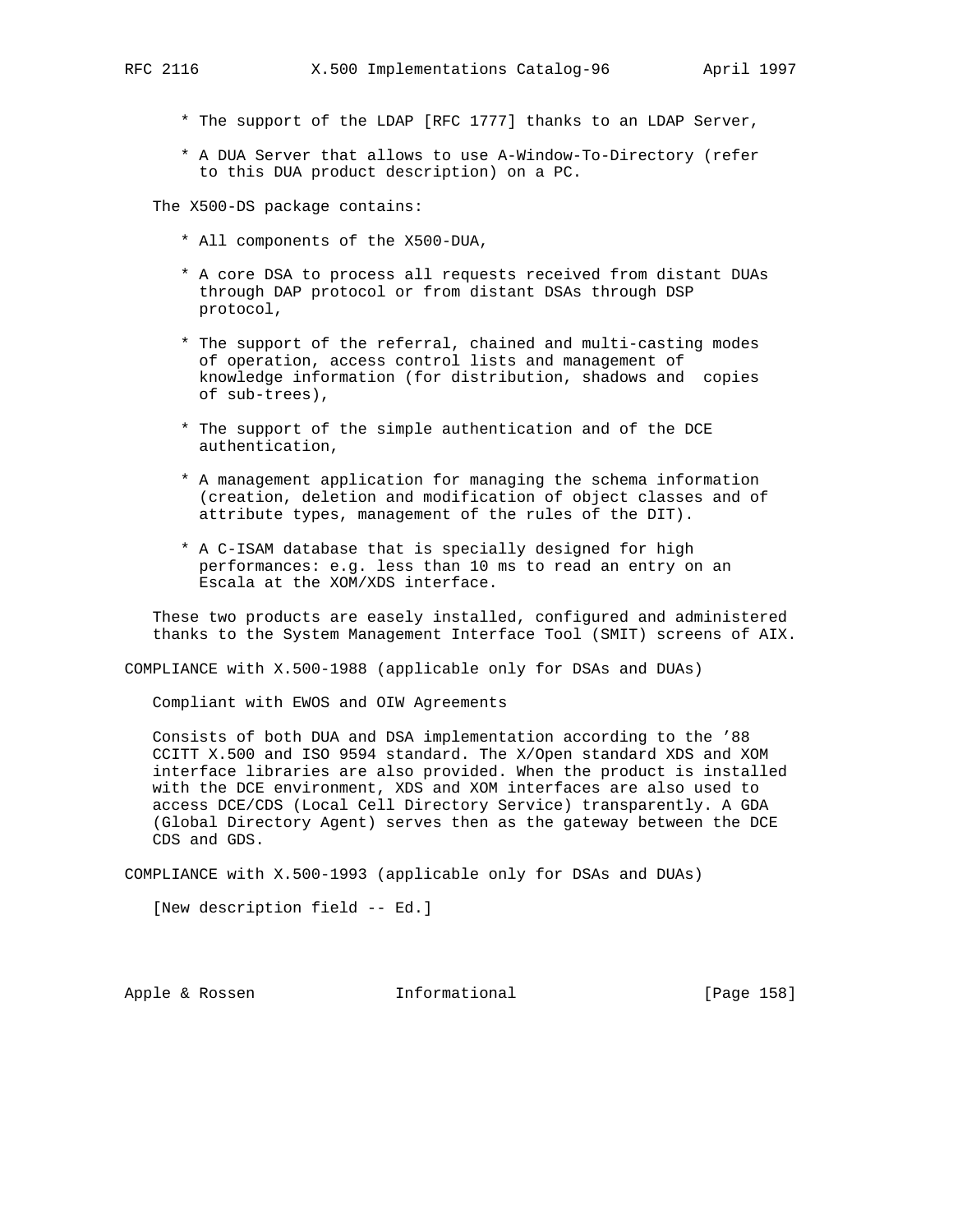CONFORMANCE WITH PROPOSED INTERNET STANDARDS

Supports [RFC 1277], [RFC 1777].

CONSISTENCE WITH INFORMATIONAL AND EXPERIMENTAL RFCs

[No information provided--Ed.]

### INTEROPERABILITY

 This implementation of DAP and DSP can interoperate with other X.500 implementations from other Cebit and EUROSINET demo participants including IBM, HP, ICL, Siemens-Nixdorf, SUN, Marben, NEXOR, etc. It also interoperates with ISODE QUIPU.

### PILOT CONNECTIVITY

[No information provided--Ed.]

### BUGS

Bull S.A. provides complete software maintenance with the products.

# CAVEATS AND GENERAL LIMITATIONS

[No information provided--Ed.]

#### INTERNETWORKING ENVIRONMENT

OSI TP4 with CLNP (WAN - LAN)

OSI TP0, 2 & 4 with X.25 (WAN)

[RFC 1006] with TCP/IP

Either BSD sockets or XTI can be used to access the transports.

 Through XTI, both OSI and TCP/IP protocols are possible on the same machine, thus permitting to build a Directory Service distributed on OSI and TCP/IP networks.

## HARDWARE PLATFORMS

DPX/20, Escala SMP

## SOFTWARE PLATFORMS

AIX 4.1.4

Apple & Rossen **Informational** [Page 159]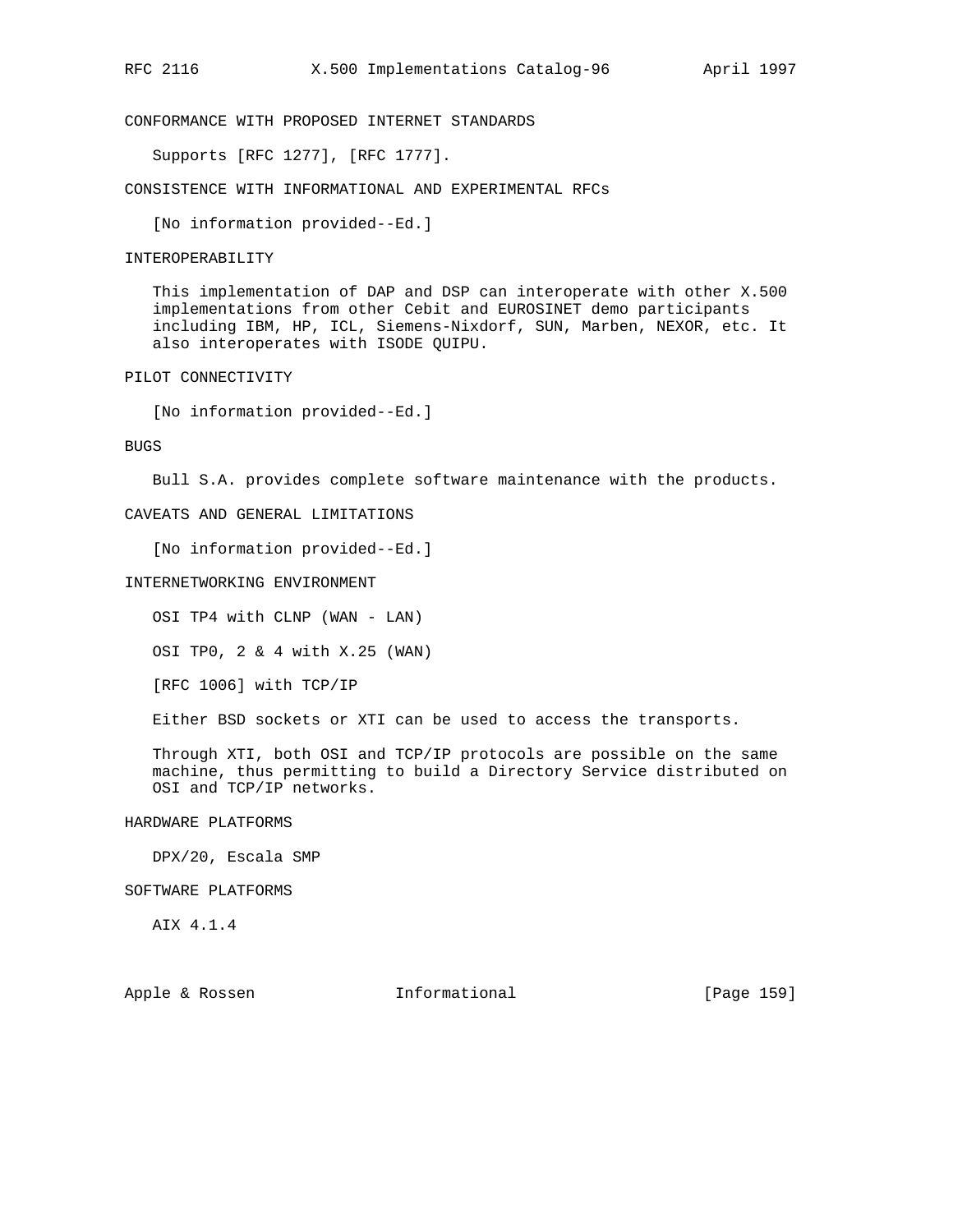NUMBER OF IMPLEMENTATIONS IN THE FIELD [No information provided. -- Ed.] AVAILABILITY The release 3.1 described here is commercially available since 2 Q 96 Please contact: Daniel Monges Tel: + (33) 76 39 79 83  $Fax: + (33)$  76 39 77 70 e-mail: D.Monges@frec.bull.fr Note that after October 18th 1996 (23:00), the telephon and fax numbers will be: Tel: + (33) 04 76 29 79 83 Fax: + (33) 04 76 29 77 70 DATE LAST UPDATED or CHECKED April 1996 ADDITIONAL INFORMATION and/or COMMENTS

[No information provided. -- Ed.]

Apple & Rossen **Informational** [Page 160]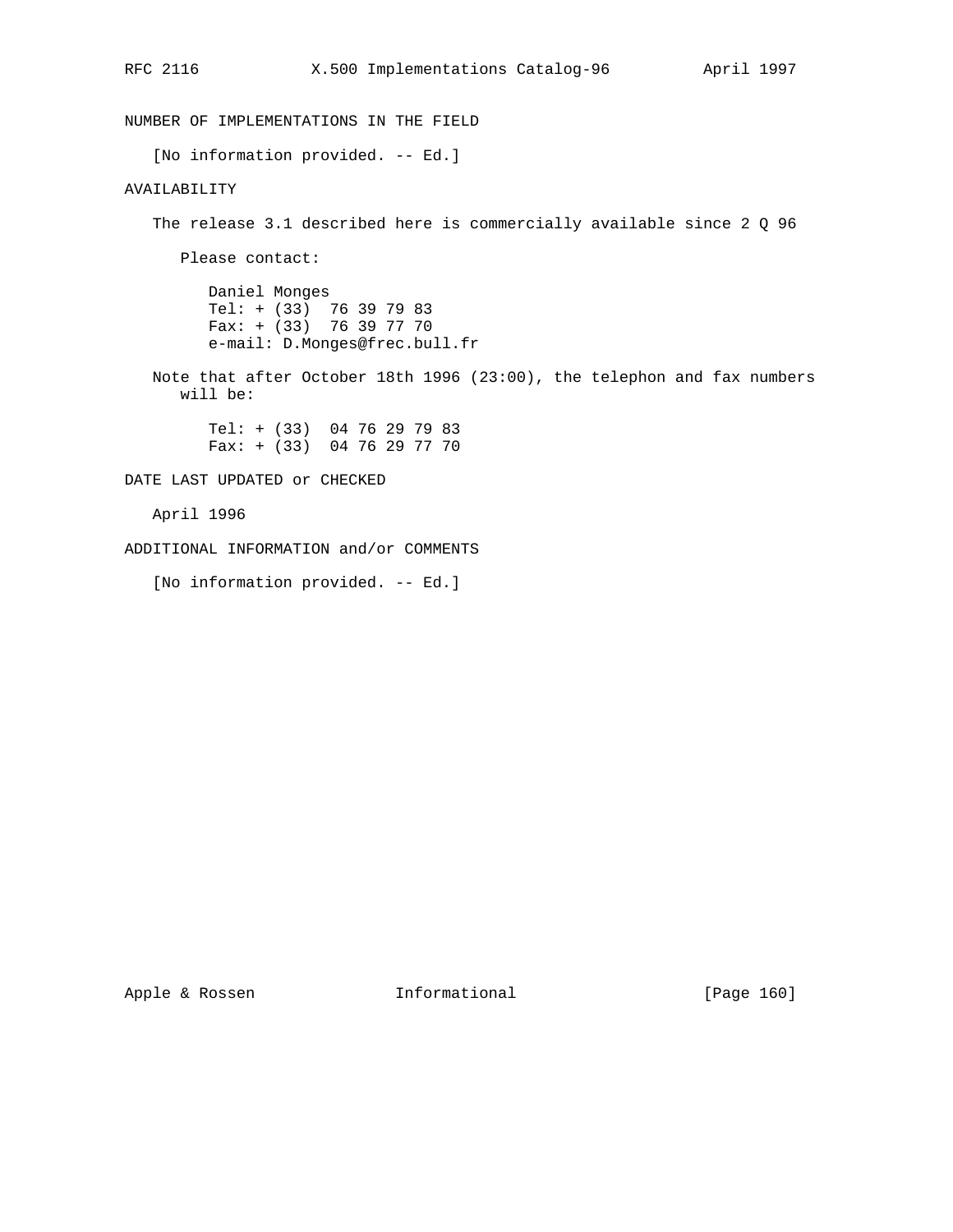4. References

 [CCITT-88] CCITT, "Data Communications Networks Directory", Recommendations X.500-X.521, Volume VIII Fascicle VIII.8, IXth Plenary Assembly, Melbourne, November 1988.

 [ITU-T-93] ITU-T,"Information Technology - Open Systems Interconnection - The Directory", Recommendations X.500-X.525, May 1993.

 [NIST-88] National Institute of Standards and Technology, "Stable Implementation Agreements for Open Systems Interconnection Protocols", Version 2 Edition 1, NIST Special Publication 500-162, December 1988.

 [NIST-94] National Institute of Standards and Technology, "Stable Implementation Agreements for Open Systems Interconnection Protocols", Version ? Edition ?, NIST Special Publication ???-???, December 1994.

 [RFC 1006] Rose, M., and Cass, D., "ISO Transport Service on top of the TCP", STD 35, RFC 1006, Northrop Research and Technology Center, May 1987.

 [RFC 1070] Hagens, R., Hall, N., and Rose, M., "Use of the Internet as a Subnetwork for Experimentation with the OSI Network Layer", RFC 1070, U of Wisconsin - Madison, The Wollongong Group, February 1993.

 [RFC 1202] Rose, M., "Directory Assistance Service", RFC 1202, Performance Systems International, Inc., February 1991.

 [RFC 1249] Howes, T., Smith, M., and B. Beecher, "DIXIE Protocol Specification", RFC 1249, University of Michigan, August 1991.

 [RFC 1274] Barker, P., and S. Kille, "The COSINE and Internet X.500 Schema", RFC 1274, University College, London, England, November 1991.

 [RFC 1275] Kille, S., "Replication Requirements to provide an Internet Directory using X.500," RFC 1275, University College, London, England, November 1991.

 [RFC 1276] Kille, S., "Replication and Distributed Operations extensions to provide an Internet Directory using X.500", RFC 1276, University College, London, England, November 1991.

Apple & Rossen **Informational** [Page 161]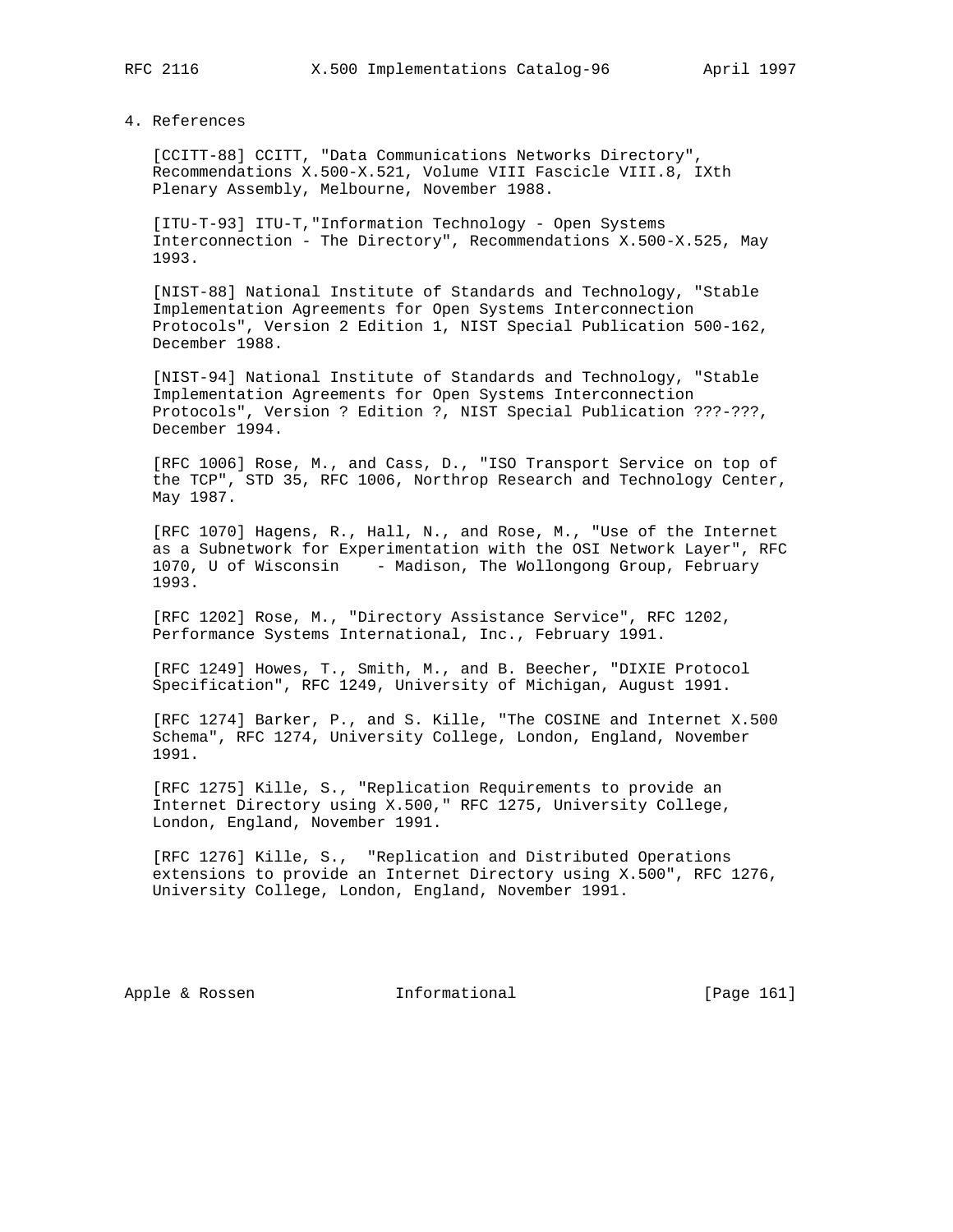[RFC 1277] Kille, S., "Encoding Network Addresses to support operation over non-OSI lower layers", RFC 1277, University College, London, England, November 1991.

 [RFC 1278] Kille, S., "A string encoding of Presentation Address", RFC 1278, University College, London, England, November 1991.

 [RFC 1279] Kille, S., "X.500 and Domains", RFC 1279, University College, London, England, November 1991.

 [RFC 1484] Kille, S., "Using the OSI Directory to achieve User Friendly Naming", RFC 1484, ISODE Consortium, July 1993.

 [RFC 1485] S. Kille, "A String Representation of Distinguished Names", RFC 1485, ISODE Consortium, July 1993.

 [RFC1487] Yeong, W., Howes, T., and S. Kille, "X.500 Lightweight Directory Access Protocol", RFC 1487, Performance Systems International, University of Michigan, ISODE Consortium, July 1993.

 [RFC 1488] Howes, T., Kille, S., Yeong, W., and C. Robbins, "The X.500 String Representation of Standard Attribute Syntaxes", RFC 1488, University of Michigan, ISODE Consortium, Performance Systems International, NeXor Ltd., July 1993. RFC-1558

 [RFC 1558] Howes, T., "A String Representation of LDAP Search Filters", RFC 1558, University of Michigan, December 1993.

 [RFC 1562] Michaelson, G. and Prior, M., "Naming Guidelines for the AARNet X.500 Directory Service", RFC 1562, The University of Queensland, The University of Adelaide, December 1993.

 [RFC 1567] Mansfield, G., and Kille, S., "X.500 Directory Monitoring MIB", RFC 1567, AIC Systems Laboratory, ISODE Consortium, January 1994.

 [RFC 1608] Johannsen, T., Mansfield, G., Kosters, M., and Sataluri, S., "Representing IP Information in the X.500 Directory", RFC 1608, Dresden University, AIC Systems Laboratory, Network Solutions, Inc., AT&T Bell Laboratories, March 1994.

 [RFC 1609] Mansfield, G., Johannsen, T., and Knopper, M., "Charting Networks in the X.500 Directory", RFC 1609, AIC Systems Laboratory, Dresden University, Merit Networks, Inc., March 1994.

 [RFC 1617] Barker, P., Kille, S., and Lenggenhager, T., "Naming and Structuring Guidelines for X.500 Directory Pilots", RFC 1617, University College London, ISODE Consortium, SWITCH, May 1994.

Apple & Rossen **Informational** [Page 162]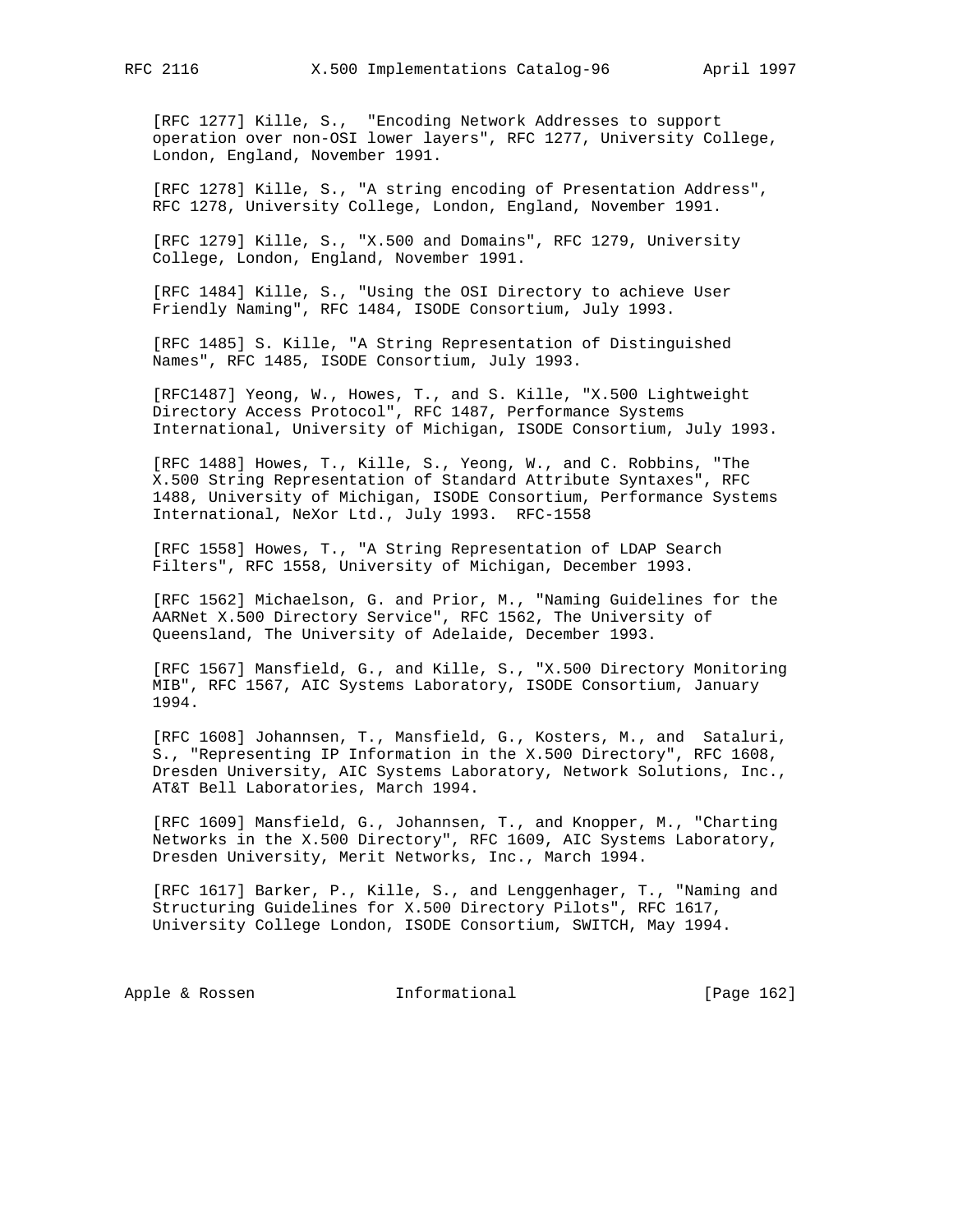[RFC 1777] Yeong, W., Howes, T., and Kille, S., "Lightweight Directory Access Protocol", RFC 1777, Performance Systems International, University of Michigan, ISODE Consortium, March 1995.

 [RFC 1778] Howes, T., Kille, S., Yeong, W., and Robbins, "The String Representation of Standard Attribute Syntaxes", RFC 1778, University of Michigan, ISODE Consortium, Performance Systems International, NeXor Ltd., March 1995.

 [RFC 1779] Kille, S., "A String Representation of Distinguished Names", RFC 1779, ISODE Consortium, March 1995.

 [RFC 1781] Kille, S., "Using OSI Directory to Achieve User Friendly Naming", RFC 1781, ISODE Consortium, March 1995.

 [RFC 1798] Young, A., "Connection-less Lightweight Directory Access Protocol", RFC 1798, ISODE Consortium, June 1995.

 [RFC 1801] Kille, S., "MHS Use of the X.500 Directory to support MHS Routing", RFC 1801, ISODE Consortium, June 1995.

 [RFC 1803] Wright, R., Getchell, Howes, T., Sataluri, S., Yee, P., and Yeong, W., "Recommendations for an X.500 Production Directory Service", RFC 1803, Lawrence Berkeley Laboratory, Lawrence Livermore National Laboratory, University of Michigan, AT&T Bell Laboratories, NASA Ames Research Center, Performance Systems International, Inc., June 1995.

 [RFC 1804] Mansfield, G., Rajeev, P., Raghavan, S., and Howes, T., "Schema Publishing in X.500 Directory", RFC 1804, AIC Laboratories, Hughes Software Systems, Indian Institute of Technology, Madras, University of Michigan, June 1995.

 [RFC 1823] Howes, T. and Smith, M., "The LDAP Application Programming Interface", RFC 1823, University of Michigan, August 1995.

Apple & Rossen **Informational** [Page 163]